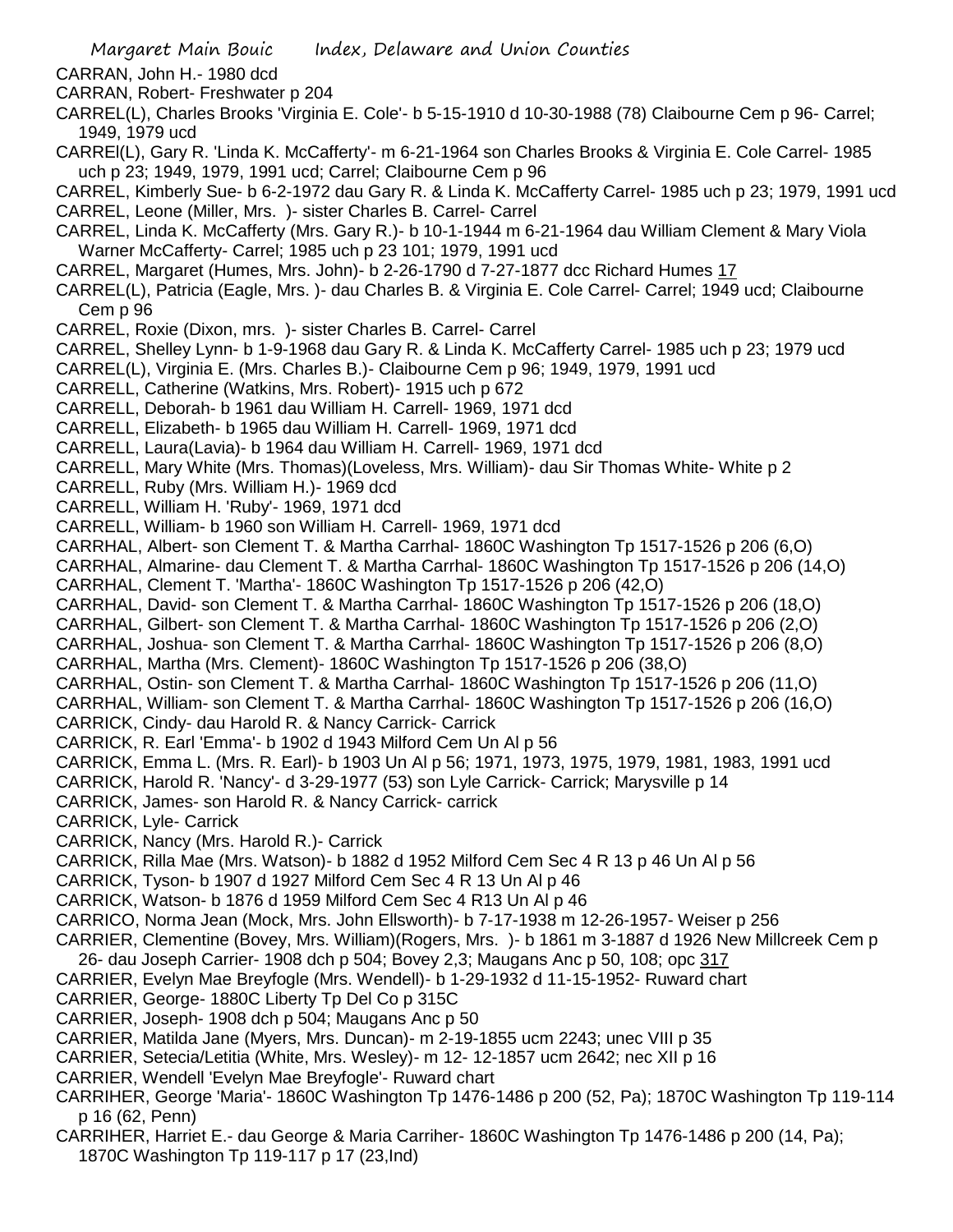CARRIHER, Margaret- dau George & Maria Carriher- 1860C Washington Tp 1476-1486 p 200 (19, Pa) CARRIHER, Maria (Mrs. George)- 1860C Washington Tp 1476-1486 p 200 (49, Pa); 1870C Washington Tp

119=116 p 17 (58, Pa)

- CARRIHER, Mary E. (Shute, Mrs. William G.)- m 4-24-1862 ucm 3316
- CARRIHER, Mary- dau George & Maria Carriher- 1860C Washington Tp 1476-1486 p 200 (23, Pa)
- CARRIHER, Nancy E.- dau George & Maria Carriher- 1860C Washington Tp 1476-1486 p 200 (9, Pa); 1870C Washington Tp 119-114 p 17 (19,Ind)
- CARRIN, D. B.- b 12-20-1879 Liberty Tp dau George & Mary Kibby Carrin- dcb
- CARRINGTON, Anna Maye (Mrs. George)- b 1712 m 1732 d 2-15-1785 dau Henningham Codrington- dcc Dorothy Longbrake Roberts 55
- CARRINGTON, Allen- son Robert W. & Ethel Carrington- Carrington
- CARRINGTON, Caral- ch Robert W. & Ethel Carrington- Carrington
- CARRINGTON, Delores (Stiles, Mrs. Wayne E.)- m 12-14-1946- dau Robert W. & Ethel Carrington-**Carrington**
- CARRINGTON, Dennis- son Robert W. & Ethel Carrington- Carrington
- CARRINGTON, Edward- unec II p 20
- CARRINGTON, Ethel (Mrs. Robert W.)- Carrington
- CARRINGTON, George 'Anna Maye'- m 1732 d 2-7-1785 son Paul Carrington- dcc Dorothy Longbrake Roberts 54
- CARRINGTON, Homer- son Robert W. & Ethel Carrington- Carrington
- CARRINGTON, Irene (Hecker, Mrs. )- dau Robert W. & Ethel Carrington- Carrington
- CARRINGTON, Jesse- son Robert W. & Ethel Carrington- Carrington
- CARRINGTON, John B. 'Judith A.'- uccp p 52
- CARRINGTON, Judith A. (Mrs. John B.)- uccp p 52
- CARRINGTON, June (Bell, Mrs. )- dau Robert W. & Ethel Carrington- Carrington
- CARRINGTON, Margaret D. (Stiles, Mrs. Wayne)- Carrington; Stiles
- CARRINGTON, Mary (Watkins, Mrs. Joseph)- b 1-9-1759 m 1783 d 2-11-1829 dau George & Anna Maye Carrington- dcc Dorothy Longbrake Roberts 27
- CARRINGTON, Myrtle (Morrison, Mrs. )- dau Robert W. & Ethel Carrington- Carrington
- CARRINGTON, Norman- son Robert W. & Ethel Carrington- Carrington
- CARRINGTON, Paul m ca 1700 dcc Dorothy Longbrake Roberts 108
- CARRINGTON, Robert- son Robert W. & Ethel Carrington- Carrington
- CARRINGTON, Robert W. 'Ethel'- d 3-30-1959 bur near Mt. Vernon- Carrington
- CARRINGTON, Shirley (Reese, Mrs. )- dau Robert W. & Ethel Carrington- Carrington
- CARRINGTON, Stephen- son Robert W. & Ethel Carrington- Carrington
- CARRIS, Eva Ann (Weiser, mrs. Samuel)- b 10-10-1829 m 7-4-1852 d 7-2-1909- Weiser p 649
- CARROL, Elizabeth Jane Spencer (Mrs. Henry)- m 7-4-1849 dcm
- CARROL, Henry 'Elizabeth Jane Spencer'- m 7-4-1849 dcm
- CARROL, Mildred (Mrs. Grady)- 1949 ucd
- CARROL, Phil- hadc p 32; 1849 Kingston Tp
- CARROL, Rev.- McKitrick p 194
- CARROL, Stanton- son Grady & Mildred Carrol- 1949 ucd
- CARROLL----1880C Claibourne Tp p 0198
- CARROLL, Abigail- dau Priscilla Maine Carroll, or Coral- Asp p 1,2,3
- CARROLL, Allie (Mrs. E. A.)- d 1-23-1888 (21-4-11) Claibourne Cem p 32
- CARROLL, Allie M.- b 1-1888 dau Edward & Rena M. Carroll- 1900C Richwood 297-312 p 12A (12,O,O,O)
- CARROLL, Andrew- 1961 dcd
- CARROLL, Angelia- 1870C Jerome Tp 25 p 3 (26,O)
- CARROLL, Anguslus- unclaimed letter 1845- unec XI p 29
- CARROLL, Anna Margaret- dau John & Anne Locke Carroll- Nash p 2
- CARROLL, Anne Locke (Mrs. John)- Nash p 2
- CARROLL, Annie- 1870C Jerome Tp 25 p 3 (15,O)
- CARROLL, Augustus/Gustus A.- 1830C Scioto Tp; 1835 men 54 #17 p 100 Sc Tp; 1840C Sc Tp
- CARROLL, Benjamin- son Priscilla Maine Carroll, or Coral- Asp p 1,2,3
- CARROLL, Bridget Minihein (Mrs. Daniel)- m 11-18-1865 dcm
- CARROLL, Carmel- ch Carmel & Pearlie Carroll- 1961 dcd (12)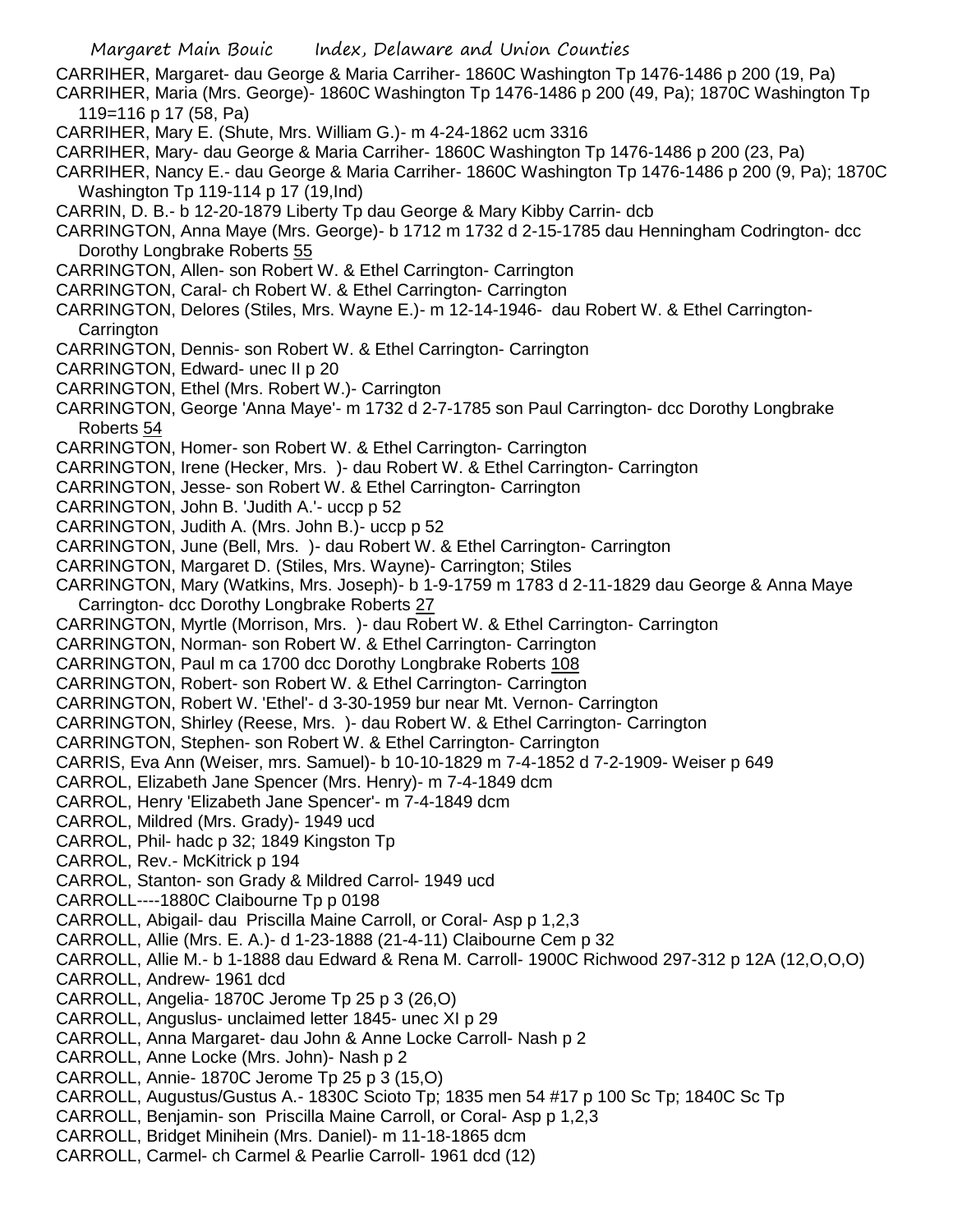- CARROLL, Carmel 'Pearlie'- 1961 dcd
- CARROLL, Carmel 'Sondra Lee Wornstaff'- Cowgill p 35, 36
- CARROLL, Carman J. 'Phyllis'- 1969, 1980 dcd
- CARROLL, Bridie (McKitrick, Mrs. Thomas Michael)- m 1947- McKitrick p 473
- CARROLL, Catharine Lucille Johnson (Mrs. Charles F.)- b 10-28-1904 m 6-10-1926 dau Albert & Emma May Cope Johnson- Weiser p 252
- CARROLL, Catherine- b 6-17-1874 Delaware Town dau Michael Bridget Coligan Carroll- dcb
- CARROLL, Catherine (Watkins, Mrs. Robert)- 1915 uch p 672
- CARROLL, Cathy/Kathie- dau Carmel & Pearlie Carroll- 1961 dcd (11), 1969 dcd
- CARROLL, Dr. Charles- Nash p 119, 155, 189, 193,
- CARROLL, Charles- b 1968 son Carman J. & Phyllis J. Carroll- 1980 dcd
- CARROLL, Charles F. 'Catharine Lucille Johnson'- b 2-17-1901 d 7-1955- Weiser p 252
- CARROLL, Clara Maude (Perry, Mrs. Irvin Marshall)- m 1885- Genther p 207
- CARROLL, Connie- b 1958 dau Carmel & Pearlie Carroll- 1961, 1969, 1971 dcd
- CARROLL, Daniel- Nash p 185
- CARROLL, Daniel 'Bridget Minihien'- m 11-18-1865 dcm- 1880c Delaware Town p 551A
- CARROLL, David- b 12-22-1958 son David & Phyllis Rupright Carroll- Rausch 132522
- CARROLL, David 'Phyllis Ruright'- m 1954- Rausch (13252)
- CARROLL, Dena Kay Iden (Mrs. Thomas Charles)- dau John Iden- Carroll
- CARROLL, Dennis 'Jenine'- Carroll
- CARROLL, Diana Gail- dau Thomas Eugene Sr. & Vonda Carroll- Carroll
- CARROLL, Dixie (Clark, Mrs. )- dau Gradie E. & Mildred Margaret Pritchard Carroll- Carroll
- CARROLL, E. A. 'Allie'- Claibourne Cem p 32
- CARROLL, Ed- brother Tom B. Carroll- Carroll
- CARROLL, Edward 'Rena M.'- son George & Rosanna Carroll- 1870C Claibourne Tp 214-212 p 27 (9,O); 1880C Claibourne Tp 156-164 p 198C (19,O,O,O); 1900C Richwood 297-312 [ 11B (39,O,O,O)
- CARROLL, Eleanor J. (Mrs. Thomas C.)- 1959, 1967 ucd
- CARROLL, Elizabeth- dau John & Rebecca Danley Carroll- 1915 uch p 700
- CARROLL, Elizabeth (Smith, Mrs. David)- m 7-6-1843 dcm
- CARROLL, Elizabeth Snyder (Mrs. John E.)- b 9-22-1837 d 1925 dau Casper & Mary Houghton Snyder-Weiser p 549
- CARROLL, Ellen Mackay (Mrs. Harry)- Maugans Anc p 226
- CARROLL, Ellenora- 1870C Jerome Tp 25 p 3 (28,O)
- CARROLL, Emily- 1870C Jerome Tp 25 p 3 (13,O)
- CARROLL, Erin Elizabeth- b 3-26-1984 dau Thomas Charles & Dena Kay Iden Carroll- Carroll
- CARROLL, Eugena- b 1957 ch Wilmon & Margaret Carroll- 1967, 1971, 1973 ucd
- CARROLL, Eula Mae McDaniel (Mrs. Henry H.)- b 6-5-1886 dau Leonidas Osborn & Ida B. Casteel McDaniel-Howison 897
- CARROLL, Frank- son George T & Rosanah Carroll- 1880C Claibourne Tp 150-164 p 198C (6,O,O,O)
- CARROLL, George P.- Claibourne Cem p 39; 1883 uch IV p 488
- CARROLL, George 'Rosanna'- 1870C Claibourne Tp 212-210 p 27 (34,O); 1880 Claibourne Tp 156-164 p 198C (47,O,Me,O)
- CARROLL, George S.- b 1867 d 1942 Claibourne Cem p 39- son George & Rosanna Carroll- 1870C Claibourne Tp 214-212 p 23 (3,O); 1880C Claibourne Tp 156-164 p 198C (13,O,O,O); 1900C Richwood 297-311 p 11B (33,O,O,O)
- CARROLL, Gradie E. 'Wahneta Hodson'- b 11-20-1898 m 1960 d 10-22-1964 bur New Vienna Cem, Clinton Co- son Joseph & Laura Reynold Carroll- Carroll
- CARROLL, Grady 'Mildred'- 1949, 1973 ucd
- CARROLL, Hamilton- son John & Rebecca Danley Carroll- 1915 uch p 700
- CARROLL, Harry 'Ellen Mackay'- d 11-18-1888 Maugans Anc p 226
- CARROLL, Henry- 1870C Jerome Tp 25 p 3 (19,O)
- CARROLL, Henry- son George T. & Rosanah Carroll- 1880C Claibourne Tp 156-164 p 198C (7,O,O,O)
- CARROLL, Henry H. 'Eula Mae McDaniel'- Howison (897)
- CARROLL, Holly- b 1956 ch Wilmon & Margaret Carroll- 1967, 1971, 1973 ucd
- CARROLL, H. R.- hadc p 16; CCC p 52 Berkshire Tp
- CARROLL, M. Irene Gunn (Pepper)(Mrs. Robert G.)- b 11-7-1922 Ky d 5-3-1982 bur Forest Grove- dau Carl &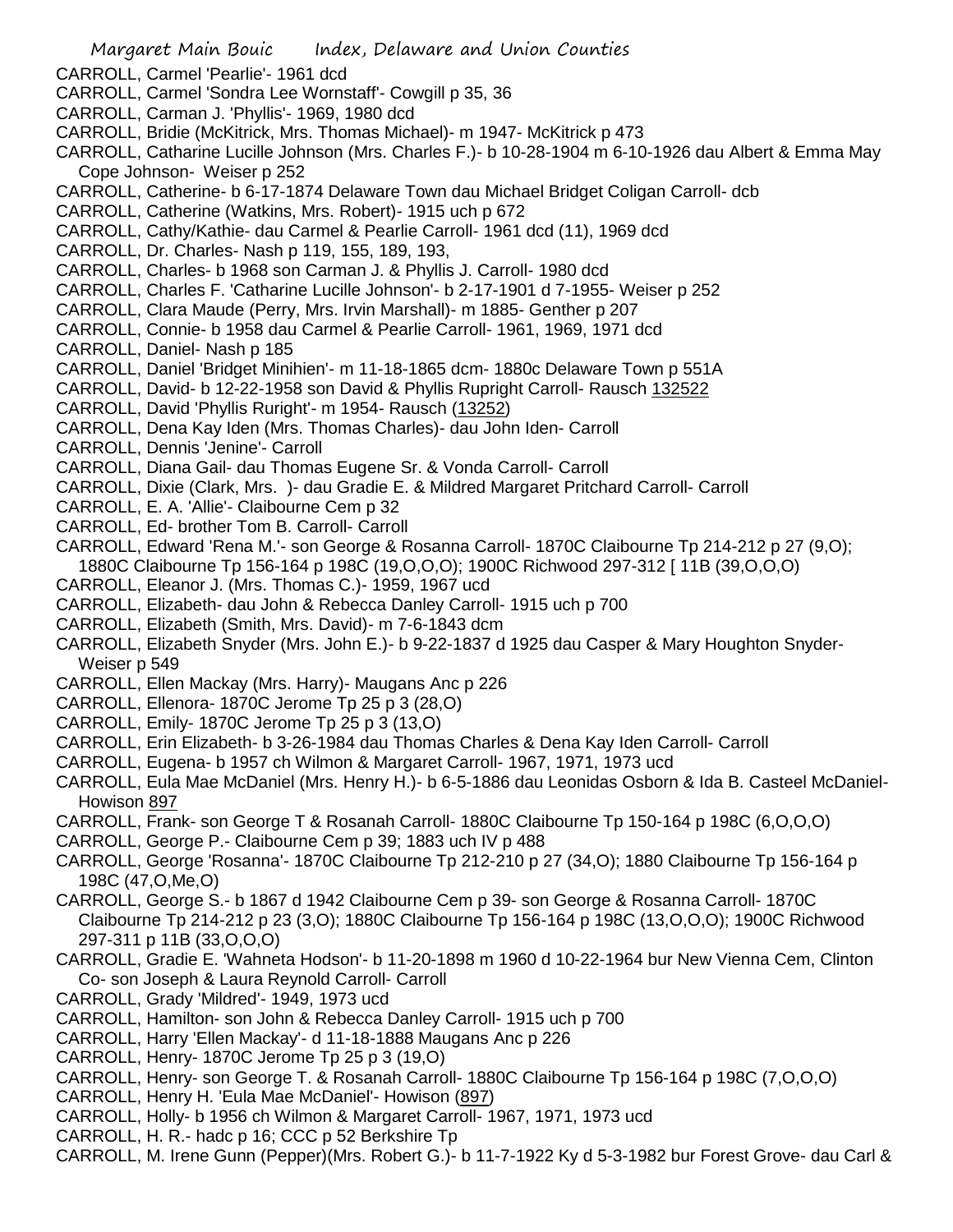Margaret Main Bouic Index, Delaware and Union Counties Catherine Lorenze Gunn-Carroll CARROLL, Iris- brother Gradie E. Carroll- Carroll CARROLL, Irma E.- b 10-30-1920 Rosedale d 5-1-1988 (67) Carroll CARROLL, Msg rJames J.- priest- 1975 ucd CARROLL, Dr.James B. 'Ruth'- d 10-14-1959 (42) bur Ga. son Thomas & Venia Wright Carroll- Carroll CARROLL, James- son John & Rebecca Danley Carroll- 1915 uch p 700 CARROLL, James- son Stanton Eugene Carroll-Carroll CARROLL, Dr. James- son Thomas B. & Venia Wright Carroll- Carroll CARROLL, Jane (Mrs. Stanton Eugene)- Carroll CARROLL, Janis- b 1971 dau Carman J. & Phyllis J. Carroll- 1980 dcd CARROLL, Jenine (Mrs. Dennis)- Carroll CARROLL, Joan- dau Thomas C. & Eleanor J. Carroll- 1959 ucd CARROLL, Jo Anne- b 1955 d 1971 bur Our Lady of Lourdes lptw p 54 CARROLL, Joe E.- brother Thomas Eugene Carroll, Sr.- Carroll CARROLL, John- 1969 dcd CARROLL, John- 1880C Delaware Town p 551A CARROLL, John- 1870C Jerome Tp 25 p 3 (22,O) CARROLL, John- 1908 dch p 390 CARROLL, John E. 'Elizabeth Snyder'- d 1916- Weiser p 550 CARROLL, John E.- son George & Rosanna Carroll-1870C Claibourne Tp 214-212 p 27 (7,O); 1880C Claibourne Tp 156-164 p 198C (17, Iowa, O,O) CARROLL, John E.- son John E. & Elizabeth Snyder Carroll- Weiser p 550 CARROLL, John F. 'Nettie M.'- b 1862 d 1942 Claibourne Cem p 83 CARROLL, John 'Rebecca Danley'- 1915 uch p 700 CARROLL, Rev. John Wesley- Freshwater p 225; delge X p 6 CARROLL, Joseph 'Laura Reynold'- Carroll CARROLL, Joseph- son Priscilla Maine Carroll, or Cora- Asp p 1 2-1 CARROLL, Joseph "Ted"- son Stanton Eugene Carroll- Carroll CARROLL, Jovita (Morrison, Mrs. )- dau Thomas Eugene Sr. & Vonda Carroll- Carroll CARROLL, Julia- b 6-23-1872 dau Fruman & Sarah Blinn Carroll- dcb CARROLL, Juliett (fem)- 1870C Jerome Tp 25 p 3 (23,O) CARROLL, Katherine (Hager, Mrs. Robert)- Genther p 224 CARROLL, Laura L. (Mrs. Mike)- 1980 dcd CARROLL, Laura Reynold (Mrs. Joseph)- Carroll CARROLL, Dr. Lillian (Langstaff, Mrs. Dr. Ralh Lewis)- b 1-21-1883 m 7-15-1903 dau Harry & Ellen Mackay Carroll- Maugans Anc p 226 CARROLL, Louisa (Ireland, Mrs. Levi)- m 2-13-1851 ucm 1632 CARROLL, Marcia Elaine (Bailey, Mrs. Steven Ray)- m 4-24-1982 dau Max Carroll- Bailey; Carroll CARROLL, Margaret- 1880C Radnor Tp p 468A CARROLL, Margaret A. (Mrs. Wilmon)- 1967,1971, 1973, 1975, 1979, 1981, 1983 ucd CARROLL, Margaret (Baker, Mrs. Miles)- b 1862 d 1935 bur Radnor- Warren-Swick p 18 CARROLL, Margaret Jane Hart (Mrs. Van P.) m 9-14-1921 Hart Bible; unec V p 36 CARROLL, Martha Gilson (Mrs. William)- m 8-26-1862 dcm CARROLL, Mary- dau Carmel & Pearlie Carroll- 1961 dcd (13) CARROLL, Mary Gribbin (Mrs. Tom)- Carroll CARROLL, Mary (Hastings, Mrs. Levin)- b 9-21-1812 d 6-13-1906 Claibourne Cem p 22; 1883 uch V p 633 CARROLL, Mary- dau John & Rebecca Danley Carroll- 1915 uch p 700 CARROLL, Mary (Shermer/Sherman, Mrs. Abraham)- m 12-30-1847 ucm 1284- unec VII p 26 CARROLL, Mary White (Mrs. Thomas)(Loveless, Mrs. William)- dau Sir Thomas White- White p 2 CARROLL, Max- Carroll CARROLL, Melissa- b 6-6-1994 dau Dennis & Jenine Carroll- Carroll CARROLL, Michael- 1880C Delaware Town p 529C CARROLL, Michael- b 1952 son Carmel & Pearlie Carroll- 1961, 1969, 1971 dcd CARROLL, Mike 'Laura L.'- 1980 dcd CARR, Mike- b 1976 son Mike & Laura L. Carroll- 1980 dcd CARROLL, Michelle- b 1954 dau Carmel & Pearlie Carroll- 1961, 1969 dcd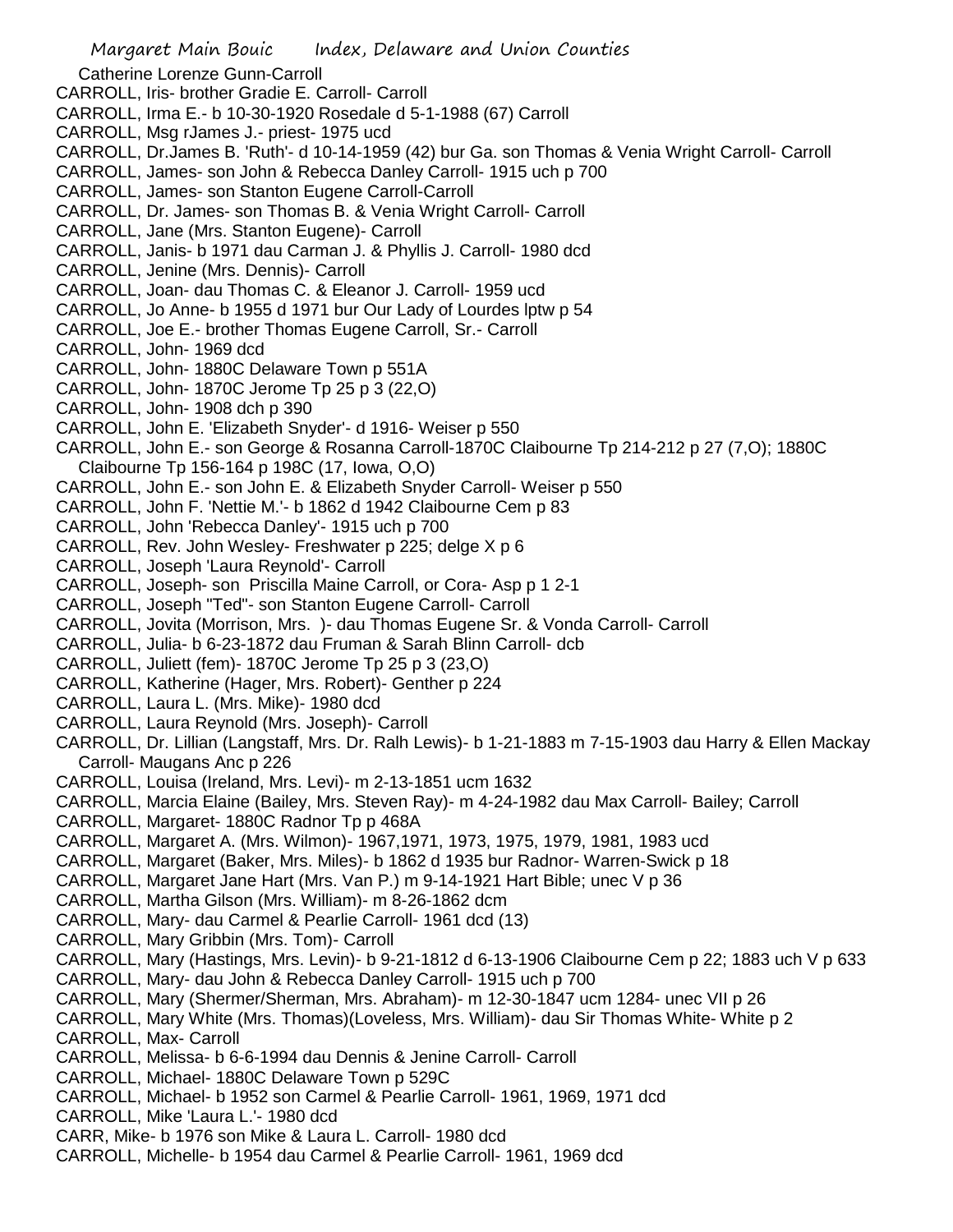- CARROLL, Mildred Margaret Pritchard (Mrs. Gradie E.)- b 9-3-1894 d 6-25-1963 Claibourne Cem p 106 dau John & Manta Pritchard- Carroll; unec XIV p 44; 1959 ucd
- CARROLL, Morris E.- b 10-1869 son George & Rosannah Carroll- 1870C Claibourne Tp 214-212 p 27 (8/12,O); 1880C Claibourne Tp 156-164 p 198C (10,O,O,O)
- CARROLL, Myrtle (Kahle, Mrs. Wilbur Perry)- Weiser p 700
- CARROLL, Nettie M. (Mrs. John F.)- b 1867 d 1940 Claibourne Cem p 83
- CARROLL, Patty/Patricia J. (Bodey, Mrs. Tyson C. I)- m 3-3-1973 dau Thomas C. & Eleanor J. Carroll- Bodey; Carroll; 1959 ucd
- CARROLL, Pearlie (Mrs. Carmel)- 1961, 1969, 1971 dcd
- CARROLL, Penny S.- 1991 ucd
- CARROLL, Phyllis J. (Mrs. Carman J.)- 1980 dcd
- CARROLL, Phyllis Rupright (Mrs. David) b 2-17-1927 m 1954 dau august & Luella Buck Rupright- Rausch 13252
- CARROLL, Priscilla Maine- dau John Maine- Asp p 1,2
- CARROLL, Rebecca Danley (Mrs. John)- 1915 uch p 700
- CARROLL, Rena M. (Mrs. Edward)- b 2-1873- 1900C Richwood 297-312 p 12A (27,O,Va,O); m 3y
- CARROLL, Richard- Nash p 86
- CARROLL, Robert G. 'M. Irene Gunn'- Carroll
- CARROLL, Robert G.- son Robert G. & M. Irene Cunn Carroll- Carroll

CARROLL, Rosanna (Mrs. George)- 1870C Claibourne Tp 212-210 p 27 (30,O); 1880C Claibourne Tp 156- 164 p 198C (40,O,Penn,Penn); 1900C Richwood 297-311 p 11B (60,O,Penn,Penn); 7 ch, 6 living

- CARROLL, Ryan- b 1977 son Mike & Laura L. Carroll- 1980 dcd
- CARROLL, Sadie- dau John & Rebecca Danley Carroll- 1915 uch p 700
- CARROLL, Samantha- 1850C Orange Tp 1782 p 114 (8,O)
- CARROLL, Snowden Pressley- b 1924 son Henry H. & Eula Mae McDaniel Carroll- Howison 1641
- CARROLL, Sondra Lee Wornstaff (Monroe, Mrs. Larry Robert)(Poole, Mrs. Junior)(Mrs. Carmel)(Streeter, Mrs. Charles)(Jaccaud, Mrs. Ronald Eugene)(Lightner, Mrs. John Calven)- b 3-18-1943 m(1) 2-24-1961 dau Wilbert Levi & Evelyn Mae Ayers Wornstaff- Cowgill p 35
- CARROLL, Stanton Eugene 'Jane'- b 8-13-1925 d 3-11-1993 (67) Radnor Cem- son Gradie E. & Mildred Margaret Pritchard Carroll- Carroll
- CARROLL, Stella May (Smith, Mrs. Isaac H.)- b 11-11-1863 dau John E. & Elizabeth Snyder Carroll- Weiser p 550
- CARROLL, Susan- b 4-25-1957 dau David & Phyllis Rupright Carroll- Rausch 132521
- CARROLL, Suzanne- dau Stanton Eugene Carroll- Carroll
- CARROLL, Thomas B. 'Venia Wright'- b 2-22-1886 m 8-24-1909 d 1960 Our Lady of Lourdes Cem II R 3 lptw p 53- son Tom & Mary Gribbin Carroll- Carroll
- CARROLL, Thomas Charles'Dena Kay Iden'- m 9-16-1978 son Tom & Eleanor J. Carroll; Carroll; 1959 ucd (2)
- CARROLL, Thomas C. 'Eleanor J.'- m 8-6-1948 div 1-1961 son Thomas B. & Venia Wright Carroll- Carroll;
- 1959 ucd
- CARROLL, Thomas- son James B. Carroll- Carroll
- CARROLL, Thomas Eugene Jr.- son Thomas Eugene Sr. & Vonda Carroll- Carroll
- CARROLL, Thomas Eugene Sr. 'Vonda'- d 2-16-1987 (53) bur Fairview Memorial- Carroll
- CARROLL, Todd- son Thomas Eugene Sr. & Vonda Carroll- Carroll
- CARROLL, Tom 'Mary Gribbin'- Carroll
- CARROLL, Van P. 'Margaret Jane Hart'- m 9-14-1921 Hart Bible; unec V p 36
- CARROLL, Venia Wright (Mrs. Thomas B.)-b 1889 -d 5-9-1978 (88) bur Ga.-Carroll; lptw p 53
- CARROLL, Virginia (Mrs. )- mother of mrs. Richard G. Holliday- Carroll
- CARROLL, Vonda (Mrs. Thomas Eugene Sr.)- Carroll
- CARROLL, Wahneta Hudson (Mrs. Gradie E.)- m 1960 Carroll
- CARROLL, Walter- brother Gradie E. Carroll- Carroll
- CARROLL, Wanda L.- dau Thomas C. & Eleanor Carroll- Carroll; 1959(10), 1991 ucd
- CARROLL, W. D.- Powers Pat p 208
- CARROLL, William suicide May 30, 1900 invoices p 54
- CARROLL, William B. b 5-24-1900 son George T. & Rosanah Carroll- 1880C Claibourne Tp 156-164 p 198C (3,O,O,O); unec XIV p 44
- CARROLL, William- son John & Rebecca Danley Carroll- 1915 uch p 700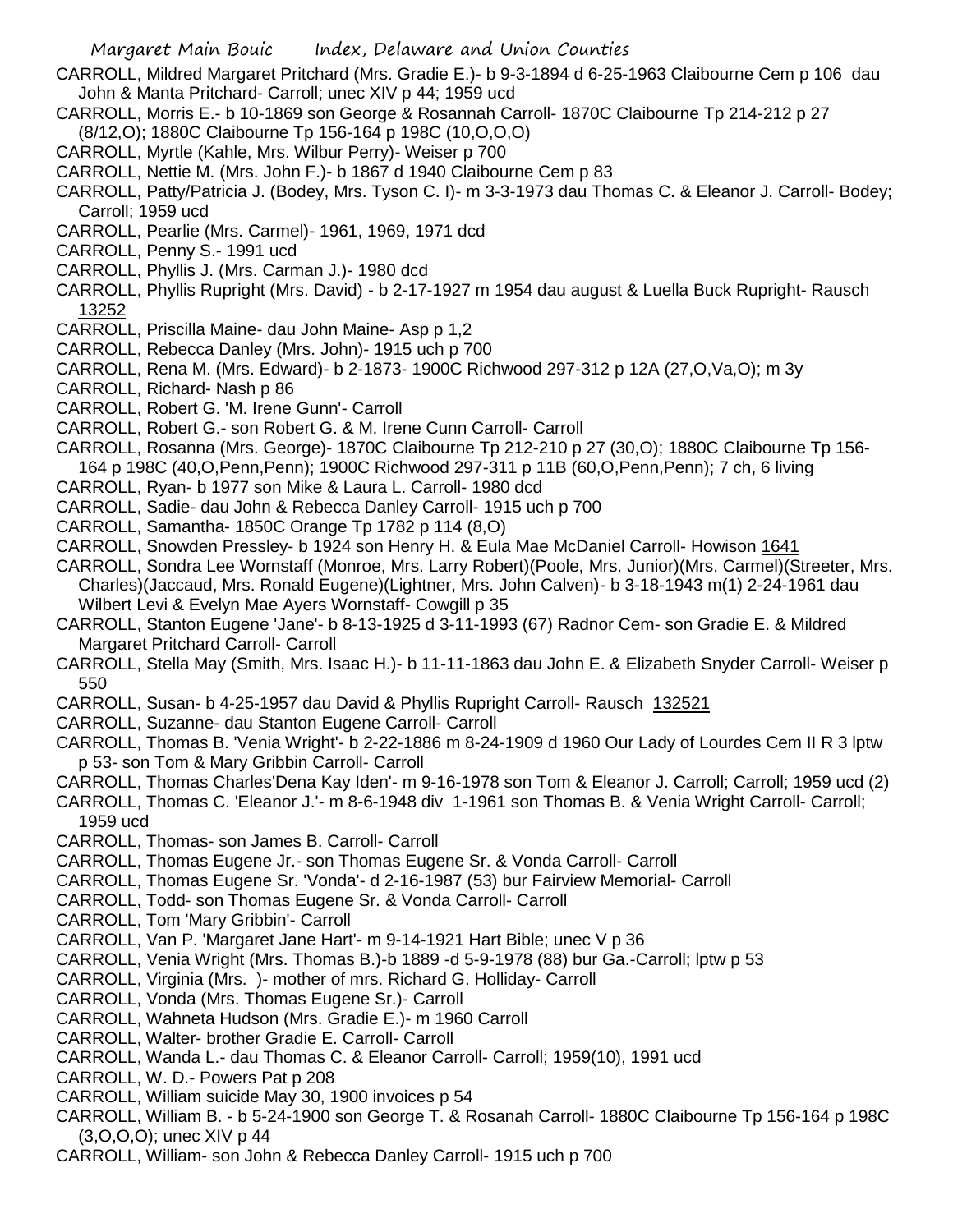Margaret Main Bouic Index, Delaware and Union Counties CARROLL, William 'Martha Gilson'- m 8-26-1862 dcm CARROLL, William S.- Pabst 0; hadc p 32 Kingston Tp CARROLL, Wilma- 1973, 1975, 1979, 1981, 1983, 1991 ucd CARROLL, Wilman/Wilmon 'Margaret A.'- 1967, 1971, 1973, 1975, 1979, 1981, 1983, 1991 ucd CARROLL, Yvonne- dau Carmel & Pearlie Carroll- 1961 dcd (7), 1969 dcd CARROLLTOWN, Charles- Nash p 169 CARRONE, John- delge VII p 43 -1851 CARRS, Capt. John- Nash p 68 CARRUTHERS, Beverley Jean (Hall, Mrs. Garry Robert)- b 10-3-1950 m 10-6-1973 dau James Stuart & Mildred Viola McLaren Carruthers- McKitrick p 445 CARRUTHERS. Catherine Rheanne- b 11-15-1951 m 4-8-1974 dau James Stuart & Mildred Viola McLaren Carruthers- McKitrick p 445 CARRUTHERS, Eric- b 9-21-1970 son Robert Arthur & Lois Evelyn Brooks Carruthers- McKitrick p 360 CARRUTHERS, James Stuart 'Mildred Viola McLaren'- b 1-19-1923 m 12-21-1948- McKitrick p 445 CARRUTHERS, John Scott- b 5-3-1961 son Robert Arthur & Lois Evelyn Brooks Carruthers- McKitrick p 360 CARRUTHERS, Lois Evelyn Brooks (Mrs. Robert Arthur)- dau Thomas William & Doris Evelyn McKitrick Brooks- McKitrick p 360 CARRUTHERS. Mildred Viola McLaren (Mrs. James Stuart0- b 7-10-1924 m 12-21-1948 dau Charles Wesley & Florence Catherine McKitrick McLaren- McKitrick p 445 CARRUTHERS, Robert Arthur 'Lois Evelyn Brooks'- b 2-8-1933 m 6-15-1956- McKitrick p 360 CARRUTHERS, Robert Jeffrey- b 11-5-1957 son Robert Arthur & Lois Evelyn Brooks Carruthers- McKitrick p 360 CARRUTHERS, Roberta Louise- b 6-29-1960 dau James Stuart & Mildred Viola McLaren Carruthers-McKitrick p 445 CARRY, Elmer E.- 1880C Delaware Town p 508A CARRY, Guy- b 4-1-1876 Delaware Town ,colored, son James & Martha Mayo Carry- dcb CARRY, Harry- 1840C Darby Tp 1062 (20-30) CARRY, James A.- uccp p 23 CARRY, Leroy S. 'Mattie E. Armstrong'- m 2-12-1868 ucm 4340; Roy 1949 ucd CARRY, Mattie E. Armstrong (Mrs. Leroy S.)- m 2-12-1868 ucm 4340 CARRY, O.- uca p 92 CARRY, Ruebin E.- b 8-15-1875 Thomson Tp son John W. & Roxanna Finlay Carry- dcb CARRYL, Esther- d 11-24-1887 (74y10m) Oakdale Cem 363 CARSEY, Ann (McMillian, Mrs. Gerald)- dau James E. & Rachel Sharp Carsey- Carsey CARSEY, Clarence 'Nora'- son James E. & Rachel Sharp Carsey- Carsey CARSEY, Cynthia Hiler (Mrs. Larry)- dau Max Hiler- Carsey; 1991 ucd CARSEY, Emmett- son James E. & Rachel Sharp Carsey- Carsey CARSEY, Ethel L.Crystal Kreager (Mrs. James E.)- m 7-15-1942 - Carsey; 1973, 1975, 1979, 1981, 1983, 1991 ucd CARSEY, Evelyn (Mrs. James C.)- 1973, 1975, 1979, 1981, 1983, 1991 ucd CARSEY, Harold 'Virginia'- son James E. & Rachel Sharp Carsey- Carsey CARSEY, Hazel- dau James E. & Rachel Sharp Carsey- Carsey CARSEY, Isaih- d 8-18-1981 Oakdale Cem I p 61 (O-R1) CARSEY, Isaiah D.- stillborn 8-18-1981 son Larry & Cynthia Hiler Carsey- Carsey CARSEY, James Allen- son Larry & Cynthia Hiler Carsey- Carsey CARSEY, James C. 'Evelyn'- 1973, 1975, 1979, 1981, 1983, 1991 ucd CARSEY, James E. 'Ethel L.Crystal Kreager'- b 3-4-1920 m 7-15-1942 d 4-19-1995 (75) Mt. Herman Cem- son James E. & Rachel Sharp Carsey- Carsey; 1973, 1975, 1979, 1981, 1983, 1991 ucd CARSEY, Larry J.'Cynthia Hiler'- son James Carsey- Carsey; 1991 ucd CARSEY, Laurrena- b 1956 dau James C. & Evelyn Carsey- 1973 ucd CARSEY, Linda (Boggs, Mrs. )- dau James E. & Rachel Sharp Carsey- Carsey CARSEY, Lori- dau James Carsey- Carsey engaged to Stan R. Hicks CARSEY, Mary (Hummel, Mrs. )- dau James E. & Rachel Sharp Carsey- Carsey CARSEY, Maxine (Martin, Mrs. )- dau James E. & Rachel Sharp Carsey- Carsey CARSEY, Mildred (Mrs. Robert)- Carsey CARSEY, Nora (Mrs. Clarence)- Carsey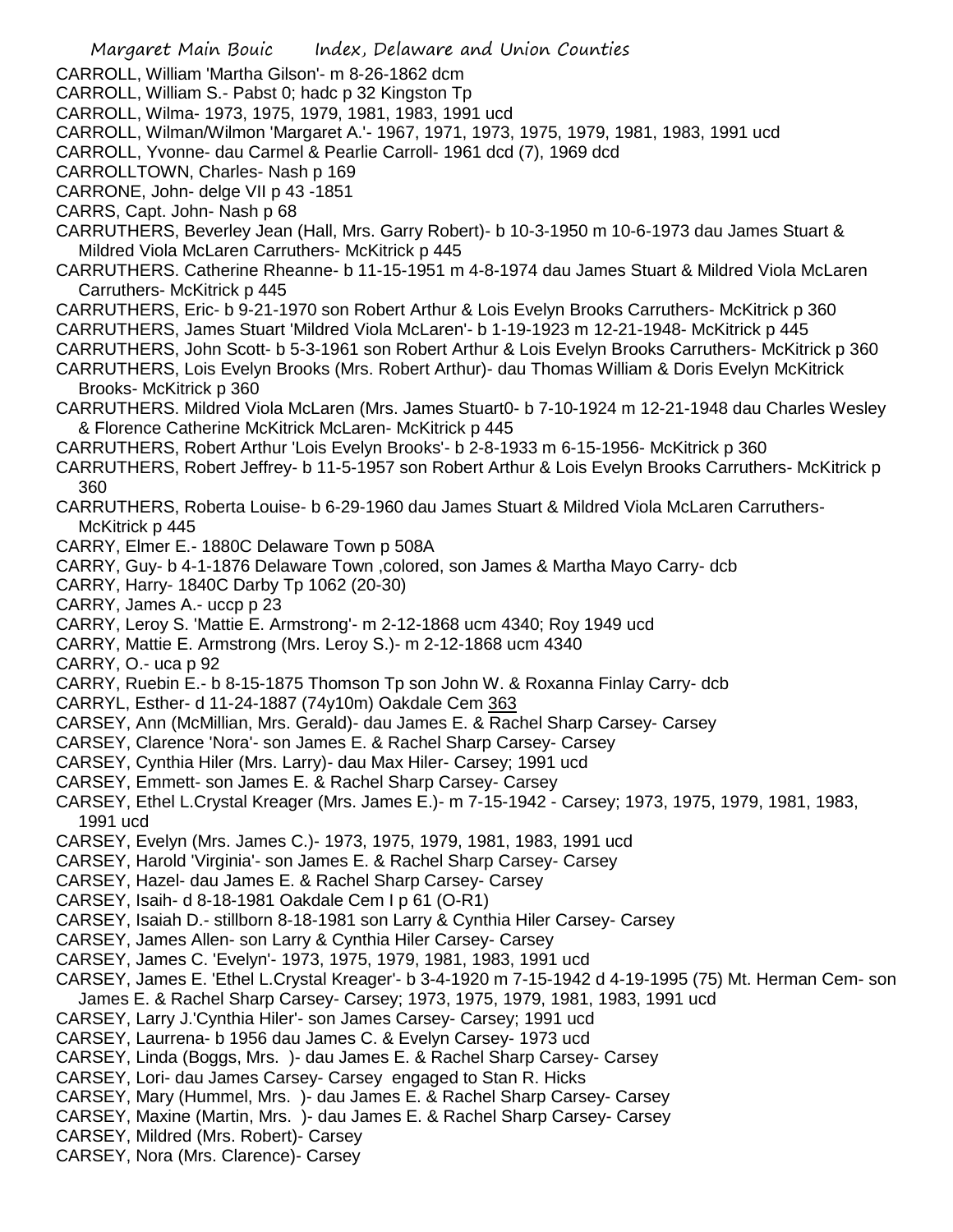Margaret Main Bouic Index, Delaware and Union Counties CARSEY, Paul 'Shirley'- son James E. & Rachel Sharp Carsey- Carsey CARSEY, Robert 'Mildred'- son James E. & Rachel Sharp Carsey- Carsey CARSEY, Shirley (Mrs. Paul)- Carsey CARSEY, Susan (Young, Mrs. )- dau James E. & Ethel Crystal Kreager Carsey- Carsey CARSEY, Terri Ann (Herd, Mrs. Mark Dwane)- m 9-13-1980 dau James & Evelyn Carsey- 1973, 1975, 1979 ucd - Carsey CARSEY, Virginia (Mrs. Harold)- Carsey CARSHIAN, Margaret Kellar (Mrs. Patrick)- m 7-4-1853 dcm CARSHIAN, Patrick 'Margaret Kellar'- m 7-4-1853 dcm CARSKADON, Alice (Steadman, Mrs. )- sister Haven G. Carskadon- Carskadon CARSKADON, Eleanor (Mrs. Haven G.)- d 1981 -Carskadon CARSKADON, Haven G. 'Eleanor'- b 6-13-1918 WVa d 1-21-1990 (72) Carskadon CARSKADON, Haven- son Haven G.& Eleanor Carskadon- Carskadon CARSKADON, Henry George- son Haven G. & Eleanor Carskadon- Carskadon CARSKADON, James Parker- son Haven G. & Eleanor Carskadon- Carskadon CARSNER, Dale- son Gertie Carsner- Carsner CARSNER, Eileen (Rowlen, Mrs. )- dau Gertie Carsner- Carsner CARSNER, Florence (Snyder, Mrs. )- dau Gertie Carsner- Carsner CARSNER, Gertie (Mrs. ) d 10-10-1970 (80) bur Bloomfield Cem- Carsner CARSNER, J. Leonard- son Gertie Carsner- Carsner CARSNER, Martha (Young, Mrs. )- dau Gertie Carsner- Carsner CARSNER, William- son Gertie Carsner- Carsner CARSON, Mr.- lpc p 7 CARSON, ---dg 1-10-1908, delge VIII p 12 CARSON, Abigail Black (Mrs. Samuel)- 1908 dch p 614; delge I p 19 CARSON, Alice (Nelson, Mrs. Raymond)- Wilson (1722) CARSON, Almira- 1870C Jerome Tp 201-191 p 26 (34,O) CARSON, Rev. A. N.- unec VIII p 29 CARSON, Andrew- b 1969 son Edward R. & Marilyn R. Carson- 1980 dcd CARSON, Andrew L.- d 1877 son James M. & Jane Lorimer Carson - 1915 uch p 700 CARSON, Ann Jane (Pike, Mrs. Richard)- m 8-5-1852 dcm CARSON, Anna A. (Mrs. Merle J.)- d 12-18-1985 (85) bur Fancher- Carson; 1961, 1969, 1971, 1980 dcd CARSON, Anna Mary Isenberg (Mrs. Joseph M.)- 1908 dch p 615 CARSON, Anne (Maier, Mrs. John )- dau J. Donivan Carson- m 6-6-1954- Carson CARSON, Arlene Ploch (Mrs. John J.)- m 7-25-1963 dau Walter L. Ploch- Carson CARSON, Arthrine Truesdale (Mrs. )- dau Ed & Jennie Todd Truesdale- Maugans Anc p 206 CARSON, Audrey Blanche McDowell (Mrs. G. Walker)- d 1-26-1966 (85)-dau Newton L & Virginia Wright McDowell- m consent 1898 unec IV p 53; 1900C Jewrome Tp 184-193 p 8A (19,O,O,Va)- 1 ch CARSON, Betty (Burwell, Mrs. Donald)- dau William Raymond & Olive Ruth McCamey Carson - Carson CARSON, Betty (Krienke, Mrs. )- dau Roy M. Carson- Carson CARSON, Catherine M. (Brooks, Mrs. William A.)- Carson CARSON, Brad- son Frank B. Carson- Carson CARSON, Brent- son Robert & Dora Mae Dill. Carson- 1961 dcd (12), 1969, 1971 dcd; Carson CARSON, Carole Ann- b 4-7-1977 dau David C. Jr. & Becky Spurling Carson - Carson CARSON, Carrie Yeend (Mrs. Cicero T.)-b 4-21-1845 Eng m 12-24-1875 1880 dch p 741 CARSON, Celia- dau Samuel & Jane A. Taylor Carson - 1883 uch V p 293 CARSON, Charles- 1880C Liberty Tp Del Co p 318A CARSON, Charles- son James & Isabella Johnson Carson- 1850C Concord Tp 2155 p 128 (3,O) CARSON, Charles L. 'Mildred E.:- 1961, 1969, 1971 dcd CARSON, Cicero- hadc p 107; Liberty Tp CARSON, Cicero F.- hadc p 97; 1880C Concord Tp p 266A; 1900 Concord Tp CARSON, Cicero L.- son Joseph M. & Nancy Jane Carson - 1850C Concord Tp 2158 (14,O) CARSON, Cicero T. 'Carrie Yeend'- b 2-23-1837 m 12-24-1874 son William & Eliza T. Thompson Carson -1880 dch p 741; 1850C Concord Tp (14,O); mt 3 p 5; Powell p 90 CARSON, Cleo (Mitchell, Mrs. William G.)- dau Samuel H. & Jane A. Taylor Carson - 1915 uch p 700; Genther p 139; 1880C Jerome Tp 8 p 1 (7,O,O,O)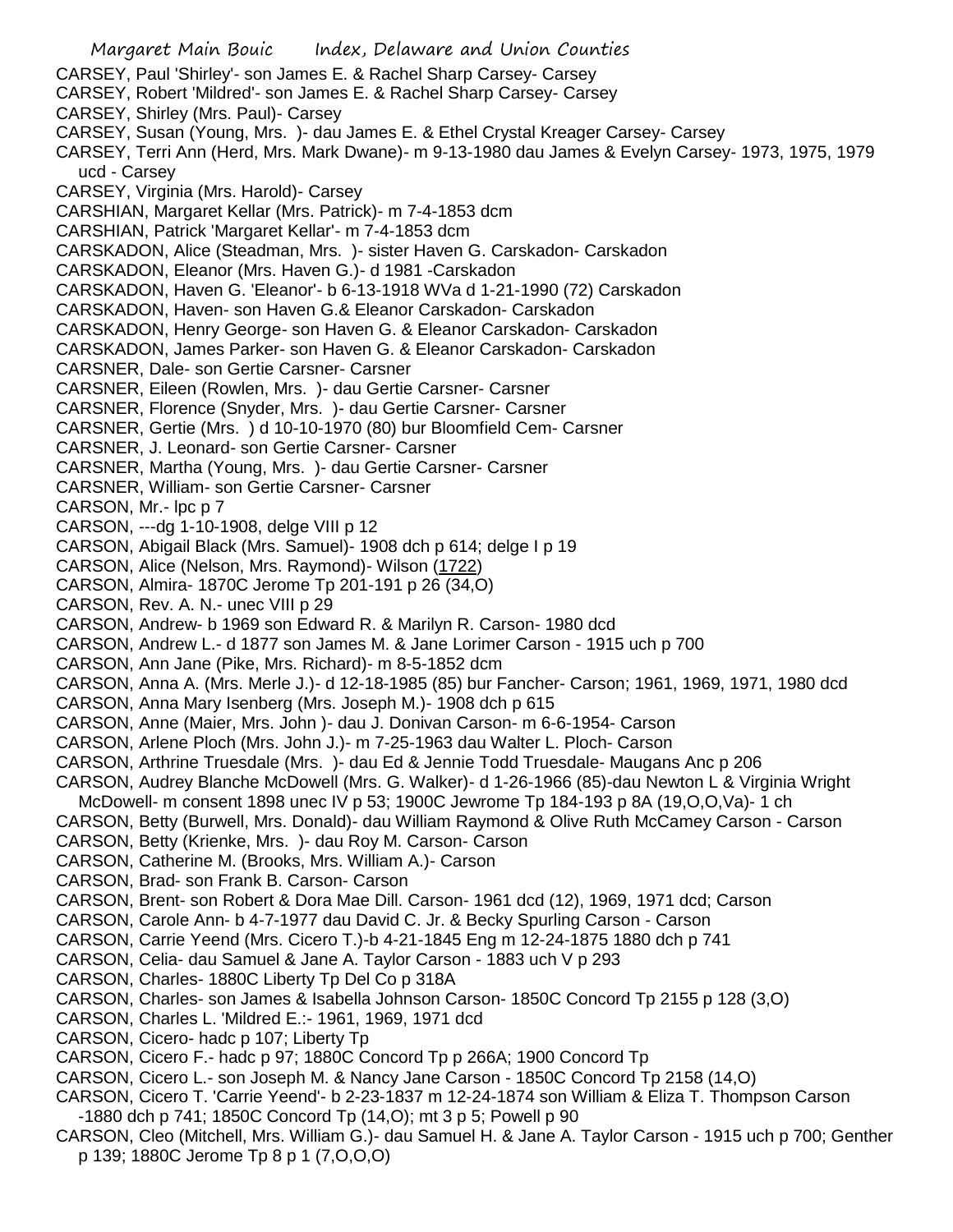- CARSON, Colletta (Keeran, Mrs. Walter Clyde)- 1985 uch p 56
- CARSON, Connie (Rolfe, Mrs. Irvin)- m 8-5-1960 dau Paul R. & Medreth Carson Carson
- CARSON, Cynthia Scott (Mrs. Robert)- m 2-8-1836 Madison Co- unec VII p 24
- CARSON, Daniel J.- 1980 dcd
- CARSON, Donald- son Glenn & Jeannette Nelson Carson -Wilson 17241
- CARSON, J. Donivan- son Walker & Blanche McDowell Carson- Carson
- CARSON, Dora May Dill (Mrs. Robert A.)- b 2-2-1916 d 2-25-1988 Oak Grove Cem -Carson; 1961, 1969, 1971, 1980 dcd
- CARSON, Dr.- Fowler p 60
- CARSON, Ebenezer (47-1888) d 11-5-1890 Paris Tp- uninf p 5
- CARSON, Ebenezer B.- b 1890 d age 48 y New Calif. Cem D J p 90- son James M. & Jane Lorimer Carson-1915 uch p 700; 1870C Jerome Tp 130 p 18 (18,O)
- CARSON, Edith (Rhodes, Mrs. )- sister Merle J. Carson Carson
- CARSON, Edna Ruth (Mrs. Roy)- d 6-4-1983 (71) Fancher Cem- Carson; 1961, 1969, 1971, 1980 dcd
- CARSON, Edward R. 'Marilyn R.'- 1980 dcd
- CARSON, Eliza T. Thompson (Mrs. William)- b 9-4-1805 m 1833 d 1-28-1882 Oak Grove Cem Powell p 429; mt 1-31-1883 -1880 dch p 363, 741; 1908 dch p 198, 614; 1850C Concord Tp 2158 p 128 (45, Pa); 1880C Paris Tp p 086A
- CARSON, Elizabeth Blizard (Mrs. John)- m 11-16-1837 Madison Co unec IX p 5
- CARSON, Elizabeth Glick (Mrs. John Everette)- b 9-9-1915 d 11-18-1981- cremated; 1949, 1959, 1967, 1971, 1973, 1975, 1979, 1981 ucd
- CARTER, Elizabeth H. (Mrs. Peter)- 1870C Washington Tp 51-48 p 7 (25,O)
- CARSON, Elizabeth (Smith, Mrs. Josephus)- b 1833 m 12-18-1850- 1883 uch V p 447
- CARSON, Elsie (Hagenlocker, Mrs. Ralph)- b 5-6-1915 d dau Walker & Blanche McDowell Carson-Hagenlocker 2,3; Carson; opc 799
- CARSON, Elmira- dau John & Hannah A. Carson -d 6-22-1874 (39-6-7) New Cal Cem DJ p 91; 1850C Jerome Tp 1911-1932 p 279 (15,O)
- CARSON, Emma Grubbs (Mrs. William S.)- m 7-19-1882 ucm 7196
- CARSON, Estella (Morris, Mrs. Perry)- Wilson (1232)
- CARSON, Eugene- son Glenn & Jeannette Nelson Carson- Wilson 17242
- CARSON, John Everette 'Elizabeth Glick''Iva Mabel Duffey'- son Walker & Blanche McDowell Carson 1949,
- 1959, 1967, 1971, 1973, 1975, 1979, 1981, 1983 ucd
- CARSON, Flora M. (Mrs. )- d 7-28-1971 (83) Oak Grove Cem Carson
- CARSON, Frances (Mrs. William W.)(Ewing, Mrs. Carl F.)- m(2) 12-17-- Carson
- CARSON, Francis B. (Gaulke, Mrs. Edgar)- b 4/1-7-1935 m 4-5-1953 Rausch (14853) III p 290; St. Paul p 36
- CARSON, Frances- dau Ray & Mabel Colvin Carson -Wilson 17121
- CARSON, Frank B. 'Susan''Melody Ann Hinkle'- m(2) 11-7-1987 son William B. & Frances Carson Carson; 1980 dcd
- CARSON, Frank E. 'Saundra J.'- 1980 dcd
- CARSON, Frank 'Jackie'- son Frank J. & Ina Mae Carson- 1961(13), 1969 dcd
- CARSON, Frank J. 'Ina Mae'- 1961, 1969, 1971, 1980 dcd
- CARSON, Fred 'Louise'- 1975 ucd
- CARSON, George W.- Pabst 0
- CARSON, Glenn 'Jeannette Nelson'- Wilson (1724)
- CARSON, G. W.- hjt p 56
- CARSON, Hannah A. (Mrs. John)- b 1801 d 3-6-1882 (81) New Calif. Cem DJ 91; 1850C Jerome Tp 1911-1932 p 279 (44, Va); 1870C Jerome Tp 201-191 p 26 (55, Va); 1880C Jerome Tp 198-213p 23 (68,Va,Va,Va) p 0150
- CARSON, Harry F. Jr.- son Harry F. & Margaret Vance Martin Carson Carson
- CARSON, Harry F. 'Margaret Vance Martin'- m 1-3-1889- Carson
- CARSON, Henry H.- son Peter & ELizabeth H. Carson- 1870C Washington Tp 51-48 p 7 (4,O)
- CARSON, Herman- brother Merle J. Carson Carson
- CARSON, Hugo- son William E. & Neusa Martins Carson- Carson
- CARSON, Ina Mae (Mrs. Frank J.)- 1961, 1969, 1971, 1980 dcd
- CARSON, Isabella Johnson (Mrs. James)- 1908 dch p 614; 1850C Concord Tp 2155 p 128 (29, Pa)
- CARSON, Ivan A.- son William & Eliza J. Carson- 1850C Concord Tp 2158 p 128 (16,O)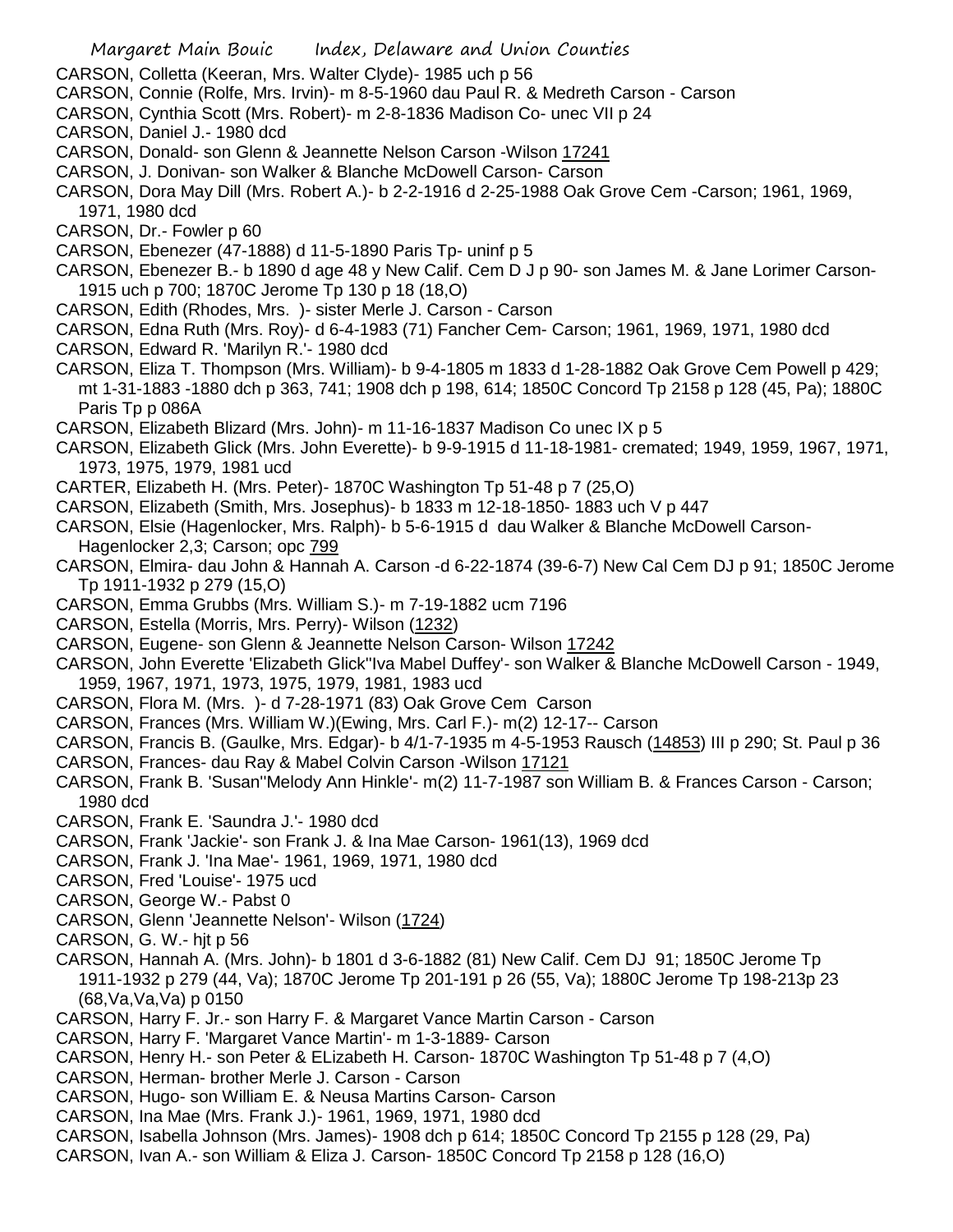- CARSON, Jackie (Mrs. Frank)- 1969 dcd
- CARSON, J. 'Sophia Kees'- 1915 uch p 317
- CARSON, James D.- son J. Donivan Carson -Carson
- CARSON, James 'Isabella Johnson'- son Samuel & Abigail Black Carson- 1908 dch p 614; 1850C Concord Tp 2155 p 128 (36,O); delge VII p 8
- CARSON, James M.- hadc p 22; 1849 Concord Tp
- CARSON, James M. 'Jane Lorimer'- b 1813 m 1839 1883 uch V p 292; 1915 uch p 700; 1860C Jerome Tp 130 p 18 (47,O)
- CARSON, Jane A. Taylor (Mrs. Samuel H.)- b 1843 m 2-11-1868 ucm 4338 d 1921 New Calif. Cem D J p 90 dau William H. & Eliza Robinson Taylor- 1915 uch p 625, 701; hjt 31, 38; 1883 uch V p 293; 1870C Jerome Tp 246-236 p 32 (25,O); 1880C Jerome Tp 8 p 1 (36,O,O,O); 1900C Jer. Tp 184-193 p 8A (56,O,O,O) m 32y, 3 ch, 2 living
- CARSON, Jane (Mrs. John B.)- 1908 dch p 614
- CARSON, Jane Lorimer (Mrs. James M.) b 2-5-1805 m 1839 d 12-3-1887 New Calif. Cem D J p 90; 1860C Jerome Tp 130 p 18 (53, Pa)
- CARSON, Jane (Mrs. Norman)- Carson
- CARSON, Jeanette Nelson (Mrs. Glenn)- dau James & Rosa Colvin Nelson- Wilson 1724
- CARSON, Jeremiah b 1978 son Frank E. & Saundra J. Carson 1980 dcd
- CARSON, Joan Abigail (Johnson, Mrs. Thomas B.)(Shearer, Mrs. John H.)-m 7-29-1853 (2) 1868 d
- 10-14-1881 dau William & Eliza Thompson Carson 1908 dch p 615; 1915 uch p 977; 1850C Concord Tp (16,O); dumch p 26;mt 8-3-1853
- CARSON, John- lpc p 22; hmp p 59
- CARSON, John B. 'Jane'- son Samuel & Abigail Carson 1908 dch p 614; hadc p 22
- CARSON, John 'Elizabeth Blizard'- m 11-16-1837 Madison Co unec IX p 5
- CARSON, John 'Hannah A.'- d 8-9-1877 (71y8d) New Calif Cem DJ p 91; uca p 45; 1850C Jerome Tp 1911-1932 p 279 (44, Ky); uccp p 42; 1870C Jerome Tp 201-191 p 26 (64,Ky)
- CARSON, John J./I. 'Arlene Ploch'- m 7-25-1963 son John Everette & Elizabeth Carson Carson ; 1949, 1959 ucd
- CARSON, Joseph H.- Pabst O
- CARSON, Joseph M. 'Anna Mary Isenberg'- son Samuel & Abigail Carson 1908 dch p 615
- CARSON, Joseph M. 'Nancy Jane'- 1850C Concord Tp 2157 p 128 (30,O)
- CARSON, Julia Hope (Yaney, Mrs. Harry)- b 10-21-1936 m 3-16-1957 dau John Everett & Elizabeth Carson-1949 ucd
- CARSON, Kathrine (Foor, Mrs. )- b 1964 dau Frank B. & Susan Carson 1980 dcd
- CARSON< Kathy (Fisher, Mrs. Michael)- dau Frank Carson; Fisher; Carson
- CARSON, Kelly Robert- b 8-28-1972 son David C. Jr. & Becky Spurling Carson -Carson
- CARSON, Kevin/Kelvin Ray 'Tamara Marie Yocum'- b 7-1-1968 m 10-10-1992 son Robert R. & Miriam Louise Dellinger Carson - St. Paul p 116; 1971, 1973, 1975, 1979, 1981, 1983 ucd
- CARSON, Lula (McCampbell, Mrs. Zenas C.)- dau Samuel H. & Jane A. Taylor Carson 1883 uch V p 293;
- 1915 uch p 701; 1870C Jerome Tp 246-236 p 32 (1,O); 1880C Jerome Tp 8 p 1 (11,O,O,O)
- CARSON, Mabel Colvin (Mrs. Ray)- dau Mose & Jennie May Farquar Colvin- Wilson 1712
- CARSON, Mabel Swickard (Cunningham, Mrs.George William)(Mrs. William B.)- b 12-26-1890 New Albany d 3-23-1988 Oak Grove Cem - Carson; Longbrake p 100- raised by Frank & Lillian Richey Cowles
- CARSON, Mae (Stiles, Mrs. )- sister Merle J. Carson Carson
- CARSON, Margaret Vance Martin (Mrs. Harry F.)- m 1-3-1889 d 6-22-1943 dau John & Eliza Johnston Martin-Carson
- CARSON, Marilyn R. (Mrs. Edward R.)- 1980 dcd
- CARSON, Mary Catherine (Cross, Mrs. John Williams)- m 1-29-1961- dau William W. & Frances Carson-Carson
- CARSON, Mary C. Wells (Mrs. Roy)- Carson
- CARSON, Mary E. (Goddard, Mrs. Edward)(Southard, Mrs. Dr. James)- m 1866 dau William & Eliza Thompson Carson- 1908 dch p 615; 1850C Concord Tp 2146-2158 (10)
- CARSON, Mary E.- dau Harry F. & Margaret Vance Martin Carson Carson
- CARSON, Mary J. Freshwater (Mrs. Robert)- d age 68 dau Philip & Eleanor Archer Freshwater- Freshwater p 40, 45
- CARSON, Mary Jane (Halvorson, Mrs. )- dau William B. & Mabel Swickard Carson- Carson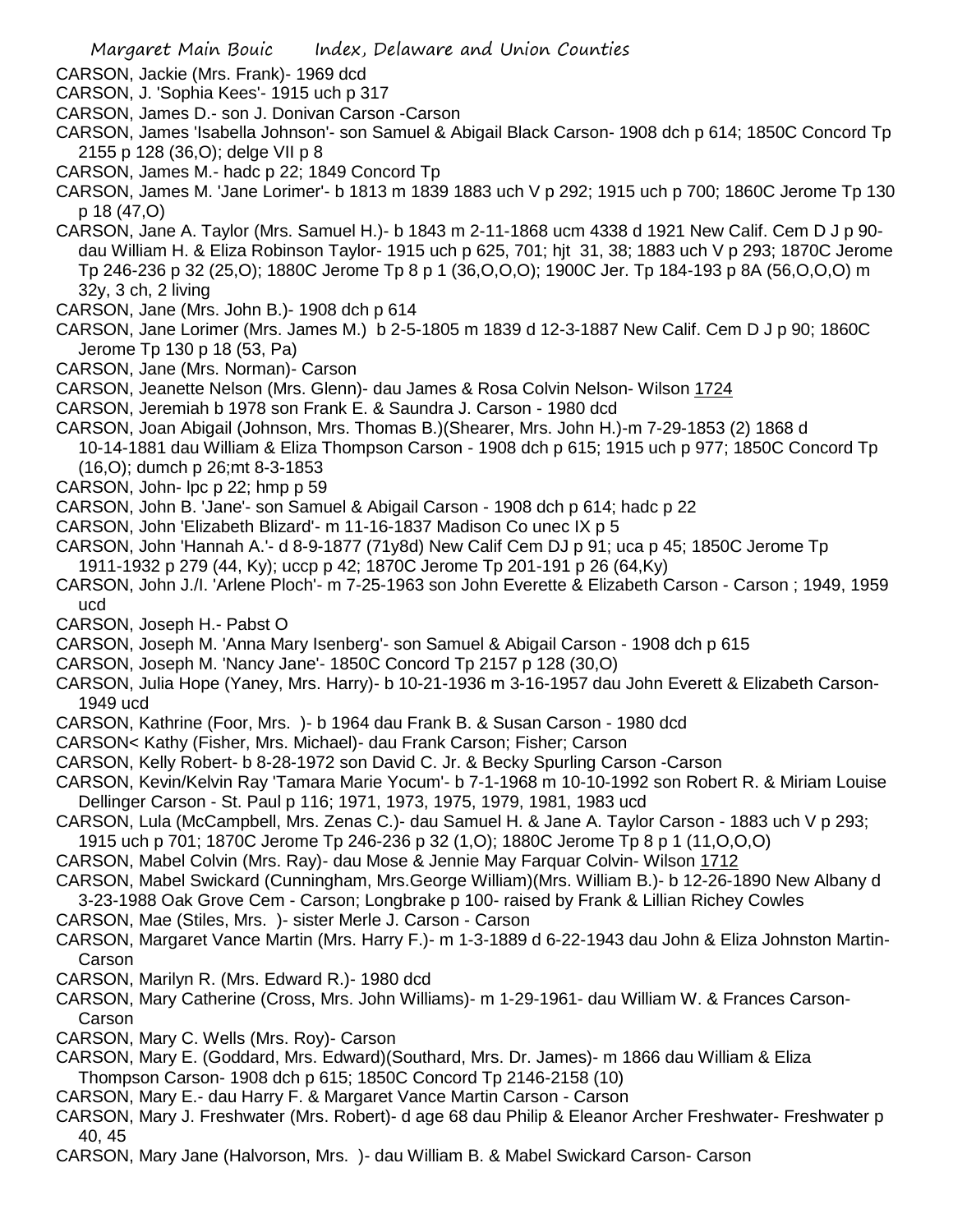CARSON, Mary- dau Samuel & Abigail Black Carson- 1908 dch p 614; hadc p 22; delge I p 19

CARSON, Mary (Dellinger, Mrs. Gerald)- m 1952 dau William Raymond & Ruth Olive McCamey Carson - 1949 ucd; Carson; Rausch (13(12)32)

- CARSON, Mary E.- dau Joseph M. & Nancy Jane Carson 1850C Concord Tp 2158 p 128 (10,O)
- CARSON, Mary Janice Walker (Mrs. Robert Alan)- m 9-26-1970 dau William Walker- Carson
- CARSON, May/Mary (McCollan, Mrs. Rev. S. H.)- dau Samuel H. & Jane A. Taylor Carson 1915 uch p 701; 1883 uch V p 293; 1880C Jerome Tp 8 p 1 (1,O,O,O)
- CARSON, Mary V. (Dellinger, Mrs. Gerald L.)- b 8-25-1939 m 6-8-1952 St. Paul p 33
- CARSON, Mary (Woodworth, Mrs. )- unec V p 20
- CARSON, Medrith Seitz (Mrs. Paul R.)- Carson; 1961, 1969, 1971, 1980 dcd
- CARSON, Me(a)gan Elizabeth Adair- (Lorenz, Mrs. Larry Lee)- b 1951 m 6-8-1974 dau John Everett & Elizabeth Glick Carson -Carson; St. Paul p 4; 1959, 1967, 1971, 1973 ucd
- CARSON, Melody Ann Hinkle (Mrs. Frank B.)- m 11-7-1987- Carson
- CARSON, Merle J. 'Anna A.'- d 12-16-1977 (82) bur Fancher Cem Carson ; 1961, 1969, 1971 dcd
- CARSON, Mildred E. (Mrs. Charles L.)- 1961, 1969, 1971, 1980 dcd
- CARSON, Minnie C. (Howard, Mrs. Elijah)- adopted dau Cicero Tp & Carrie Yeend Carson 1908 dch p 615
- CARSON, Minnie G.- Pabst O
- CARSON, Miriam Louise Dellinger (Mrs. Robert R.)- b 7-14-1942 m 10-17-1964 dau Frederick & Verna Ruth Porschet Dellinger- Dellinger; Carson; St. Paul p 116; 1971, 1973, 1975, 1979, 1981, 1983 ucd
- CARSON, Nancy Jane- dau Samuel & Abigail Black Carson- 1908 dch p 615
- CARSON, Nancy Jane (Walker, Mrs. Robert)- d 1889 dau James M. & Jane Lorimer Carson 1915 uch p 700; 1860C Jerome Tp 130 p 19 (14,O)
- CARSON, Nellie- 1908 dch p 256
- CARSON, Nelson- son William E. & Neusa Martins Carson- Carson
- CARSON, Neusa Martins (Mrs. William E.)- m 1-6-1972 d 12-16-1987 Carson
- CARSON, Norman 'Jane'- Carson
- CARSON, Patricia Renee- dau James D. Carson Carson
- CARSON, Paul E. 'Medrith'- son Walker & Blanche McDowell Carson Carson ; 1961, 1969, 1971, 1980 dcd
- CARSON, Peter- 1860C Allen Tp 784-792 p 108 (22,O)
- CARSON, Peter 'Elizabeth'- 1870C Washington Tp 51-48 p 7 (29,O)
- CARSON, Ray 'Mabel Colvin'- Wilson (1712)
- CARSON, Rebecca Chenoweth (Mrs. William W.)- m 1870- 1908 dch p 615
- CARSON, Rev.- 1880 dch p 593; 1908 dch p 614
- CARSON, Ralph L.- 1980 dcd
- CARSON, Rebecca- dau William W. & Frances Carson Carson
- CARSON, Robert A. 'Dora Mae Dill'- son William B. & Mabel Swickard Carson- Carson; 1961, 1969, 1971, 1980 dcd
- CARSON, Robert Alan 'Mary Janice Walker'- m 9-26-1970- son Norman Carson Carson
- CARSON, Robert 'Cynthia Scott'- m 2-8-1836 Madison Co- unec VII p 24
- CARSON, Robert 'Mary J. Freshwater'- Freshwater p 40, 45
- CARSON, Robert R. 'Miriam Louise Dellinger'- b 3-3-1933 m 10-17-1964 son Merle J. & Anna A. Carson Carson; St. Paul p 116; 1971, 1973, 1975, 1979, 1981, 1983 ucd
- CARSON, Robert- son William Raymond & Ruth Olive McCamey Carson- 1949 ucd
- CARSON, Roger- son Roy M. Carson- Carson
- CARSON, Rosalee- dau Frank J. & Ina Mae Carson- 1961 dcd (15)
- CARSON, Rosetta (Von Post Schwab, Mrs. Lawrence)- b 1895 m 1916- Weiser p 192
- CARSON, Roy M.'Edna Ruth''Mary C. Wells' b 6-2-1919 d 12-13-1991 Fancher Cem- son Merle J. & Anna Holter Carson- Carson; 1961, 1969, 1971, 1980 dcd
- CARSON, Ruby Helen (Houchin, Mrs. Frank Mason)- Carson; Houchin
- CARSON, Ruth Olive McCamey (Mrs. William Raymond)- b 1-29-1904 d 1-7-1982 bur Dublin; dau John S. & Addia A. Collins McCamey- 1949, 1959, 1967, 1973 ucd
- CARSON, Ruth Ann- d 10-31-1971 dau William & Mabel Carson Carson
- CARSON, Ruth (Tucker, Mrs. )- sister Merle J. Carson Carson
- CARSON, Samuel- 1826 Liberty Tp Del Co- delge VI p 56
- CARSON, Samuel- adm notice dcga p 66 Olentangy Gazette 2-14-1835
- CARSON, Samuel 'Abigail Black'- 1908 dch p 614; Pabst O; hadc p 22; 1835 men 19 #89 p 30 Concord Tp;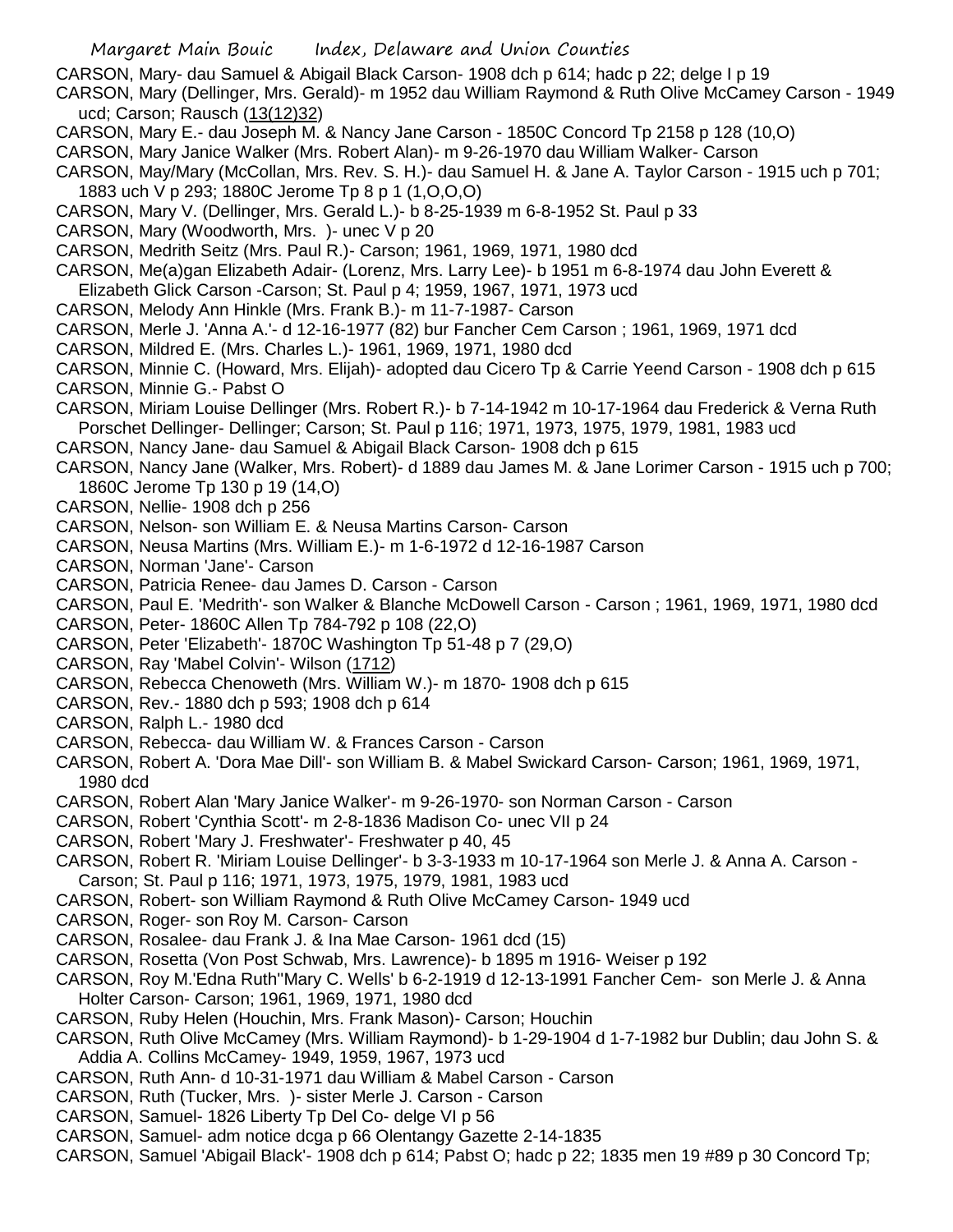1840 Concord Tp Pabst 8 p 3

- CARSON, Samuel H. 'Jane A. Taylor'- b 8-1-1843 m 2-11-1868 ucm 4338 d 1920 New Calif Cem DJ p 90, 95; son James M. & Jane Lorimer Carson - 1883 uch V p 292; hjt p 61, picture 137, 153, 197; 1915 uch p 700, 701, 702; 1883 uch IV p 510, V p 283; uca p 22, 31, 97; 1860C Jerome Tp 130 0 19 (16,O); 1870C Jerome Tp 246-236 (26,O); 1880C Jer. Tp 8 p 1 (36,O,O,O) p 0139; 1900C Jer. Tp 184-193 p 8A (56,O,O,O) m 32y; delge V p 54 Concord Tp
- CARSON, Samuel- son Samuel & Abigail Black Carson- 1908 dch p 614
- CARSON, Saundra J. (Mrs. Frank E.)- 1980 dcd
- CARSON, Sophia Kees (Mrs. J.)- dau Samuel & Margaret Hadley Kees- Powell p 317
- CARSON, Susan (Mrs. Frank B.)- 1980 dcd
- CARSON, Tamara Marie Yocum (Mrs. Kevin Ray)- b 6-30-1968 m 10-10-1992- St. Paul p 116
- CARSON, Vicki Lynn- dau Norman R. Carson- Carson
- CARSON, G. Walker 'Blanche McDowell'- d 1934 son Samuel H. & Jane A. Taylor Carson- 1915 uch p 701; 1883 uch V p 293; m consent 1898 unec IV p 53; Carson; 1880C Jerome Tp 8 p 1 (8,O,O,O); 1900C Jer. Tp 184-193 p 8A (28,O,O,O) m 4y
- CARSON, William- delge I p 19
- CARSON, William- unec IV p 50
- CARSON, William B. 'Mabel Swickard'- Longbrake p 100; Carson
- CARSON, William 'Eliza/Elvia Thompson'- b 1802 m 4-16-1833 d 5-9-1873 1880 dch p 493, 741; 1908 dch p 614; Pabst O; hadc p 22, 56; 1835 men 36 #7 p 63 Liberty Tp; 1850C Concord Tp 2146-2158 (48, Pa); Pabst 8 p 4
- CARSON, William E. 'Neusa Martins'- m 1-6-1972 son Robert A. & Dora Mae Carson Carson; 1961, 1969, 1971 dcd
- CARSON, William- b 1966 son Frank B. & Susan Carson 1980 dcd
- CARSON, William H.- son William & Eliza J. Carson- 1850C Concord Tp 2158 p 128 (3,O)
- CARSON, William M.- son James M. & Jane Lorimer Carson- 1915 uch p 700
- CARSON, William Raymond 'Ruth Olive McCamey'- b 1-9-1899 m 8-23-1922 d 8-25-1979 bur Dublin- son G. Walker & Blanche McDowell Carson - Carson; 1949, 1959, 1967, 1973 ucd
- CARSON, WIlliam J.- Knox Co- delge V p 55
- CARSON, William S. 'Emma Grubbs'- m 7-19-1882 ucm 7196
- CARSON, William Sr.- d 11-5-1829 Rev. War dcga p 48 Del Pat & Fr Chron 11-12-1839; delge VI p 9, 55
- CARSON, William W. 'Rebecca Chenoweth'- m 1870 son William & Eliza Thompson Carson- 1908 dch p 390, 447, 615; 1850C Concord Tp 2146-2158 (3,M)
- CARSTEN, Gladys (Woolridge, Mrs. Albert Oyster)- b 12-23-1898 m 2-17-1919- Weiser p 109
- CARSWELL, Louis- 1980 dcd
- CARTE, Frances Hampton- d 2-5-1984 (67) bur W. Va- Carte
- CARTE, Jerry- son Frances Hampton Carte- Carte
- CARTE, Joyce (Bacon, Mrs. )- dau Frances Hampton Carte- Carte
- CARTE, Robert S.- 1991 ucd
- CARTEE, Betti May (Leatherman, Mrs. Elray Elias)- m 1-21-1914 dau Charles & Martha Leatherman Carter-Maugans Anc p 80
- CARTEE, Charles 'Martha Leatherman'- Maugans Anc p 80
- CARTEE, Martha Leatherman (Mrs. Charles)- Maugans Anc p 80
- CARTEE, Nellie Catherine (Leatherman, Mrs. Marshall Harlan)- m 11-17-1915 dau Charles & Martha Leatherman Cartee- Maugans Anc p 80
- CARTEEL, Robert- 1880C Trenton Tp p 462A
- CARTER, --- Nash p 22; family John M. Van Gordon #188 unec IX p 14; Main Gaz I2 p 5; family of Cheryl Hilliard #339 unec XI p 37
- CARTER, Mr.- 1883 uch V p 681 Taylor Tp
- CARTER, Mrs.- unclaimed letter unec IV p 35
- CARTER, Rev.- 1883 uch V p 364
- CARTER Mr. & Mrs. delge X p 29, cookbook
- CARTER, --- b 6-27-1884 Delaware Town dau albert F. & Imogene Westfall Carter- dcb
- CARTER, A. B.- grandau John Lanson- 1880C jackson Tp 2 p 226A (6,O,O,O)
- CARTER, Abbey- d 10-10-1825 (20y) dau Jonas & Catherine Carter- Powell p 14
- CARTER, Abigail (Parks, Mrs. James)- dau Cephas Carter- dcw Bk 4 p 345(36)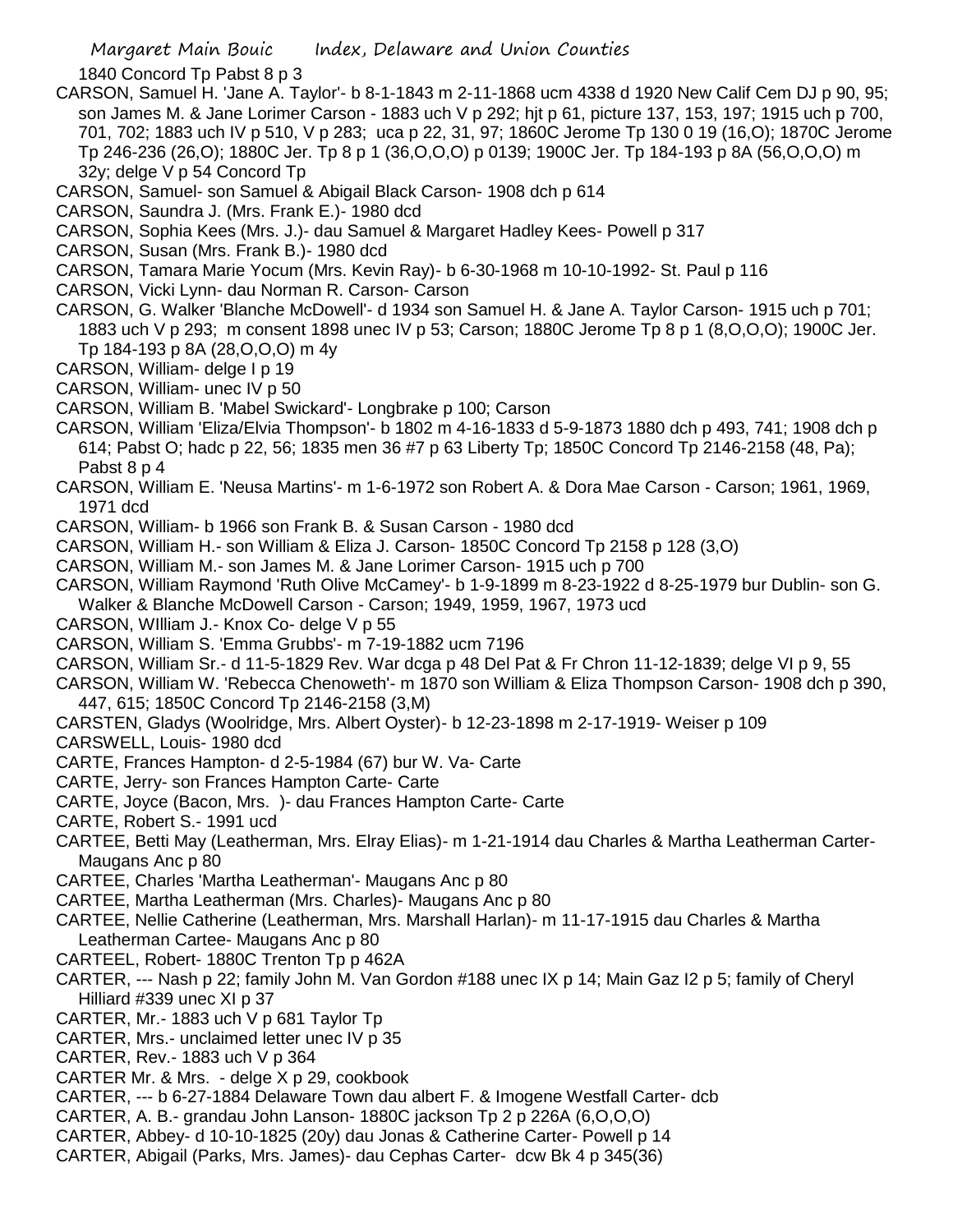- CARTER, Ackie G. Phillips (Mrs. Harry B. Atwood)- b 11-18-1866 m 10-8-1887 d 10-29-1957 Mt. Gilead- dau Thomas & Emma Bray Phillips- ped Barbara Carter Carmella 9- delge V p 27
- CARTER, Addie- son Ernest & Opal Carter- Carter
- CARTER, Addie (Hentsey/Heintze, Mrs. F.)- b 1879 d 1950 Price Cem djlm p 45-dau Benjamin & Catherine Noggle Carter- 1915 uch p 841; 1985 uch p 23; 1880C Jackson Tp 7 p 4 (1,O,O,O); 1900C Jackson Tp 59- 60 p 33 (21,O,O,O)
- CARTER, Agnes (Mrs. Israel)- 1915 uch p 214; 1883 uch V p 395; unec VI p 23; 1860C Liberty Tp 1039-1049 p 142 (71,O); 1870C Liberty Tp Un Co 14 p 2 (82, Va)
- CARTER, Alan R.- 1991 ucd
- CARTER, Alexander- son L. R. & A. S.- 1855 Raymond Cem lptw p 45
- CARTER, Alfred- b 9-1878 son Osbern & Martha Parker Carter- 1900C Richwood 313-331 p 12B (20,O,O,NC)
- CARTER, Algeron- b Feb 1870 son Philip & Sarah E. Carter- 1870C Milford 86-84 p 9 (3/12,O)
- CARTER, Alice- dau Rev. Cyrus O. & Elizabeth Chapman Carter- 1850C Jackson Tp 13 p 2 (4,O)
- CARTER, Alice- b 12-21 1894 Troy Tp dau James & Alice Broad Carter- dcb
- CARTER, Alice (Ryan, Mrs. William)- dau Hugh & Nancy Cash Carter- 1880 dch p 771; 1908 dch p 556
- CARTER, Almeda (Rabers, Mrs. Griffith)- dau Cephas Carter- dcw Bk 4 p 345(36)
- CARTER, Alonso- son Lemuel & Jemima Orahood Carter- 1850C Taylor Tp 1119-1136 p 166 (6,O)
- CARTER, Alta Doane (Mrs. John)- Carter
- CARTER, A. M. Justice peace Madison Co Pike Tp unec IV p 6
- CARTER, Amanda Lolita- b 2-5-1957 dau Glen David & Lolita Mae Kovaly Carter- Freshwater p 217
- CARTER, Amelia J.- dau Salathiel & Rachel Carter- 1870C Richwood 65-61 p 7 (3,O)
- CARTER, Amis.- female Teacher unec XI p 57 Taylor Tp
- CARTER, Amos C. 'Elizabeth E. Powell'- m 7-4-1867 ucm 4210
- CARTER, Amos- 1850C Liberty Tp Un Co 1066-1083 p 158 (61, Va)
- CARTER, Amos 'Lillie Myrtle Bowsher'- b 10-13-1896 m 11-11-1916 Cowgill p 11
- CARTER, Amos 'Marie Godlove'- b 10-26-1919 son Amos & Lillie myrtle Bowsher Carter- Cowgill p 11
- CARTER, Amy Chapman (Mrs. Thomas)- m 7-1-1835 ucm 346 unec III p 7
- CARTER, Andrew A.- 1840C Marlborough Tp p 254 (20-30); hadc p 56
- CARTER, Andrew- son Philip & Jane Carr Carter- 1880 dch p 771
- CARTER, Andy- 199 1ucd
- CARTER, Angeline Leaman/ Seamon (Mrs. Lemon/Lemmon)- m 12-16-1852 ucm 1892; 1883 uch V p 383 mt 12-29-1852; unec IV p 34, VII p 58 m slip
- CARTER, Angie (Mrs. Steven)- 1991 ucd
- CARTER, Ann- 1880C Delaware Town p 543A
- CARTER, Ann Durr (Mrs. Louis Ellsworth)- Maugans Anc p 137
- CARTER, Ann Jane- b 9-29-1933 d 8-10-1839 (5-10-11) Marlborough Cem p 145 Powell p 288, 297
- CARTER, Ann Jeanott (Mrs. James P.)- b 1848 Un Co d 9-9-1926 Oakdale Cem I p 45 (E-R44-1)
- CARTER, Ann M.- b 3-19-1833 d 8-9-1839 Marlborough Tp p 160; Powell p 288
- CARTER, Ann M. (Mrs. William)- 1850C Paris Tp 689-704 p 104 (39, Eng)
- CARTER, Ann Wilson (Mrs. Joseph)- m 1-30/21-1841 ucm 694; unec V p 37; 1850C Taylor Tp 1120-1138 p 166 (28,O)
- CARTER, Anna E. (Buchanan, Mrs. William G.)- m 7-31-1840 dcm
- CARTER, Anna (Mrs. James)- 1880C Taylor Tp 266-269 p 26 (24,O,NY,Penn)
- CARTER, Anna (Mrs. Jerry L.)- 1979, 1981, 1983, 1991 ucd
- CARTER, Anne M. (Pilcher, Mrs. Rev. Henry E.)- m 10-25-1866 ucm 4068
- CARTER, Anne Page (Stewart, Mrs. William John Sheaff)- m 6-12-1894- Weiser p 126
- CARTER, Anne (Mrs. William R. Jr)- Carter
- CARTER, Annie Vaines (Mrs. James)- m 10-27-1874 mt 3 p 3
- CARTER, Annis Ann Pooler (Mrs. James O.)- m 7-1-1852 ucm 1824 1883 uch V p 487; 1860C Dover Tp 244
- (27,O); m consent Zelotes Pooler- unec IV p 65, 57
- CARTER, Antonia (Mrs. Patrick J.)- 1981, 1983 ucd
- CARTER, April Michele (Randolph, Mrs. Nicholas Scott)- m 2-5-1983 dau Sherman E. Carter- Carter
- CARTER, Mrs. A. R.- 1908 dch p 179
- CARTER, Archibald H.- delge IX p 43
- CARTER, Archmedes 'Isabel'- delge IV p 36
- CARTER, Arigeonette- d 9-9-1926 (78) Oakdale Cem 3847(E288)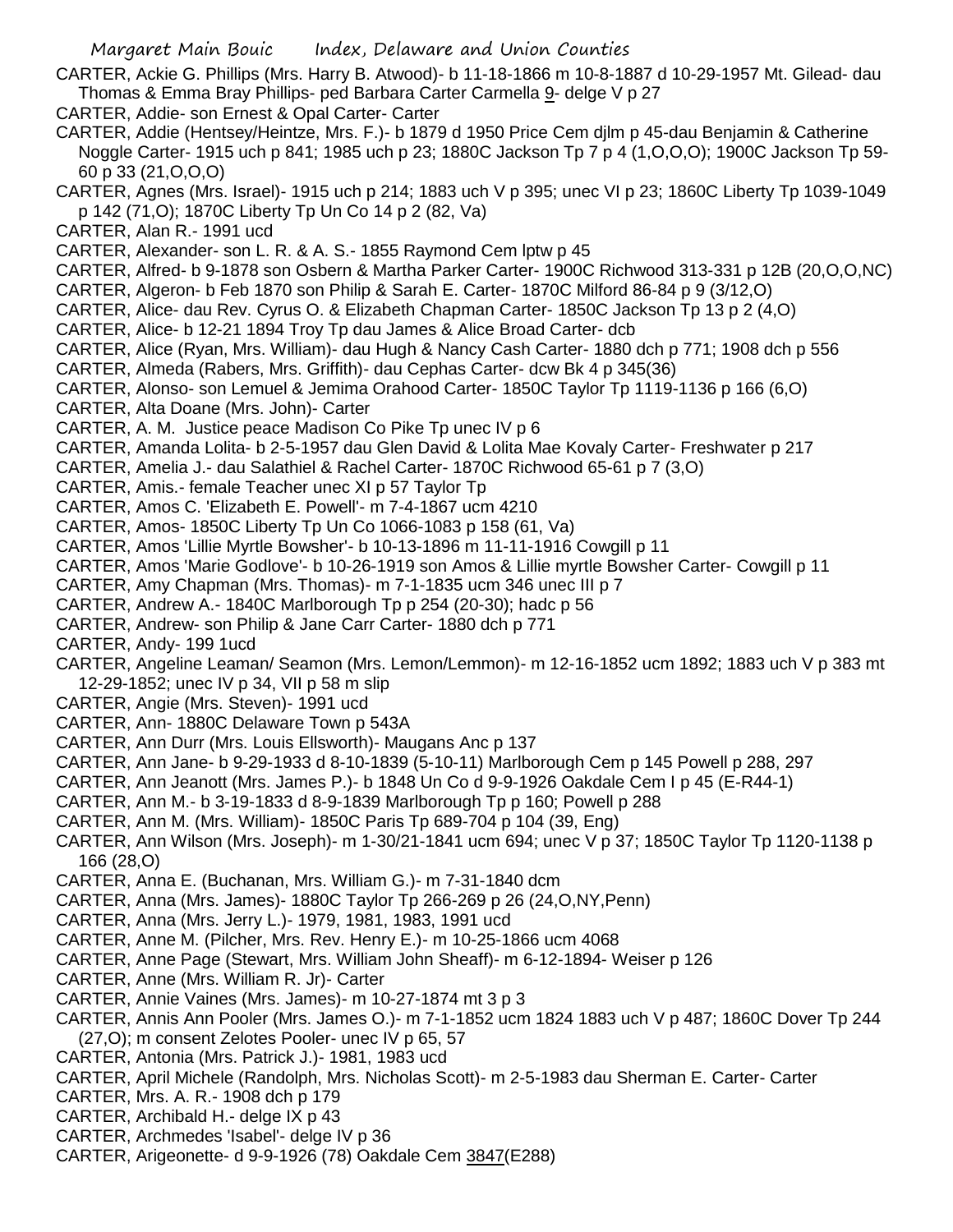- CARTER, Arnold J. 'Jean'- son Landon D. Carter- Carter; 1971, 1980 dcd
- CARTER, Arthela (Bogarth, Mrs. Joshua)- m 2-17-1842 Madison Co unec IX p 56
- CARTER, Arvin M.- son Hugh & Nancy Cash Carter- 1850C Troy Tp 2552 p 135 (8,O)
- CARTER, Asa B. 'Ida B.'- b 1870 d 1940 Byhalia Cem lptw p 126
- CARTER, Asa B. 'Betsey Weller'- m 11-20- 1854 ucm ucm 2262; 1883 uch V p 151; unec VIII p 19
- CARTER, Asa- stepson William Wells- 1880C Washington Tp 91-95 p 10 (10,O,O,O); 1880C Washington Tp p 009A
- CARTER, A. S. (Mrs. L. R.)- lptw p 45
- CARTER, Ashla Brittany- b 10-23-1987 dau Gregory & Bobbie Carter- Carter
- CARTER, Atlee- son Ernest & Opal Carter- Carter
- CARTER, Augarette (Shumway, Mrs. Oren)- dau Cephas Carter- dcw Bk 4 p 345(36)
- CARTER, Augusta Cordelia Cottrell (Mrs. Samuel)- dau John Boardman & Eunice Pamelia Babcock Cottrell-Asp 439-6
- CARTER, B.- unec XII p 40, auditor's sale 1842
- CARTER, Barbara Ann (Carmella, Mrs. Bradley)- b 12-14-1953 m 8-15-1980 dau Richard Donald & Carolyn Jean Hammond Carter- delge V p 27
- CARTER, Behens? B.- son Hiram H. & Phebe A. Merritt Carter- 1880C Jackson Tp 6 p 30 (13,O,O,O)
- CARTER, Belle Cardiff (Mrs. Rev. Herman)- 1985 uch p 108
- CARTER, Ben- son Charles Edgebert & Lilly Mae Elder Carter- bur Price Cem 1985 uch p 23
- CARTER, Ben E. 'Ruby M.'- b 1903 d 1953 Price Cem djlm p 66; 1985 uch p 23
- CARTER, Benjamin- 1880C Jackson Tp p 222A
- CARTER, Benjamin- 1883 uch IV p 433, 434, 469, 470; 1915 uch p 107, 218, 272, 468, 840; unec XIII p 34; mt 10-5-1859; 1820C Union Tp 190 (26-45); 1830C Jackson Tp 470 p 297 (40-50); uccp p 32
- CARTER, Benjamin 'Catherine Noggle'- b 1854 m 5-25-1874 ucm 5484 d 1939 Price Cem djlm p 36- son Levi & Jane Jones Carter- 1915 uch p 840; 1985 uch p 23; 1860C Jackson Tp 1098-1112 p 145 (6,O); 1870C Jackson Tp 44-48 p 7 (15,O); 1880C Jackson Tp 7 p 4 (25,O,O,O)l 1900C Jackson Tp 59-60 p B3 (45,o,O,O) m 26y
- CARTER, Benjamin- son Ebenezer & Nancy Dysert Carter- 1850C Jackson Tp 7 (7/12,O); 1860C Jackson Tp 1073-1088 p 142 (10,O); unec VIII p 49
- CARTER, Benjamin F.- son Cephas Carson dcw Bk 4 pp 345(36)
- CARTER, Benjamin 'Martha Dixon'- m 8-4-1857 ucm 2577; unec IV p 17
- CARTER, Benjamin O. 'Mary Owen'- b 2-25-1787 Tenn m 1-24-1812 Champaign Co d 3-5-1866 (78-11-20) Cheney Cem djlm p 19; 1883 uch IV 433, 434, V p 485, 487, 496; 1915 uch p 107, 218, 272, 468, 840; 1985 uch p 23; mt 10-8-1859 (72); 1820C Union Tp 190 (26-45); 1830C Jackson Tp 470 (40-50); 1840C Jackson Tp 201 (50-60); 1850C Jackson Tp 9 p 1 (63, Tenn); 1860C Jackson Tp 1073-1088 p 142 (73, Tenn); mt 10-8-1859 (72); unec VIII p 49
- CARTER, Benjamin'Susan Kigor/Kigar'- m 11-3-1831 ucm 240 unec II 7 34-son Israel Carter- 1883 uch V p 383; lptw p 8, uca p 19; soldier 1812- 1852 unec III p 40
- CARTER, Benjamin- son Warret & Mary (Polly) Chapman Carter- 1850C Jackson Tp (13,O)
- CARTER, Bert 'Vinie Young'- 1915 uch p 708
- CARTER, Bertha Clay (Mrs. Pearl)- d 8-9-1949- Carter
- CARTER, Bertha Harold (Mrs. Chester Swartz)- Maugans Anc p 137
- CARTER, Bertha M.- b 1886 d 1947 Claibourne Cem p 63
- CARTER, Betsy- 1880C Paris Tp p 122A
- CARTER, Betsey Eve Fisher (Mrs. Lewis)- Fisher p 2,3,4
- CARTER, Betsey (Mrs. Levi)- 1883 uch V p 395; 1915 uch p 214
- CARTER, Betsey B. McCash (Mrs. Herrick)- m 1-3-1841 Madison Co unec IX p 32
- CARTER, Betsey Weller (Mrs. Asa B.)- m 11-30-1854 ucm 2262- dau Edward & Philadelphia Burgess Weller-1883 uch V p 151; unec VIII p 19
- CARTER, Betty (Fraley, Mrs. Robert)- dau Orville & Hallie Sargent Carter- Carter
- CARTER, Betty (Knox, Mrs. Thomas)- Carter
- CARTER, Betty- dau W. C. & Laura Williams Carter- Carter
- CARTER, Betty (Slaughter, Mrs. )- dau Samuel A. & Florence Lucille Brooks Carter- Carter
- CARTER, Beverly Sue Flowers (Mrs. Charles J.)- m 12-23-1961 dau Russel J. Flowers- Carter; 1971, 1983, 1973, 1975, 1991 ucd
- CARTER, B. F.- 1915 uch p 266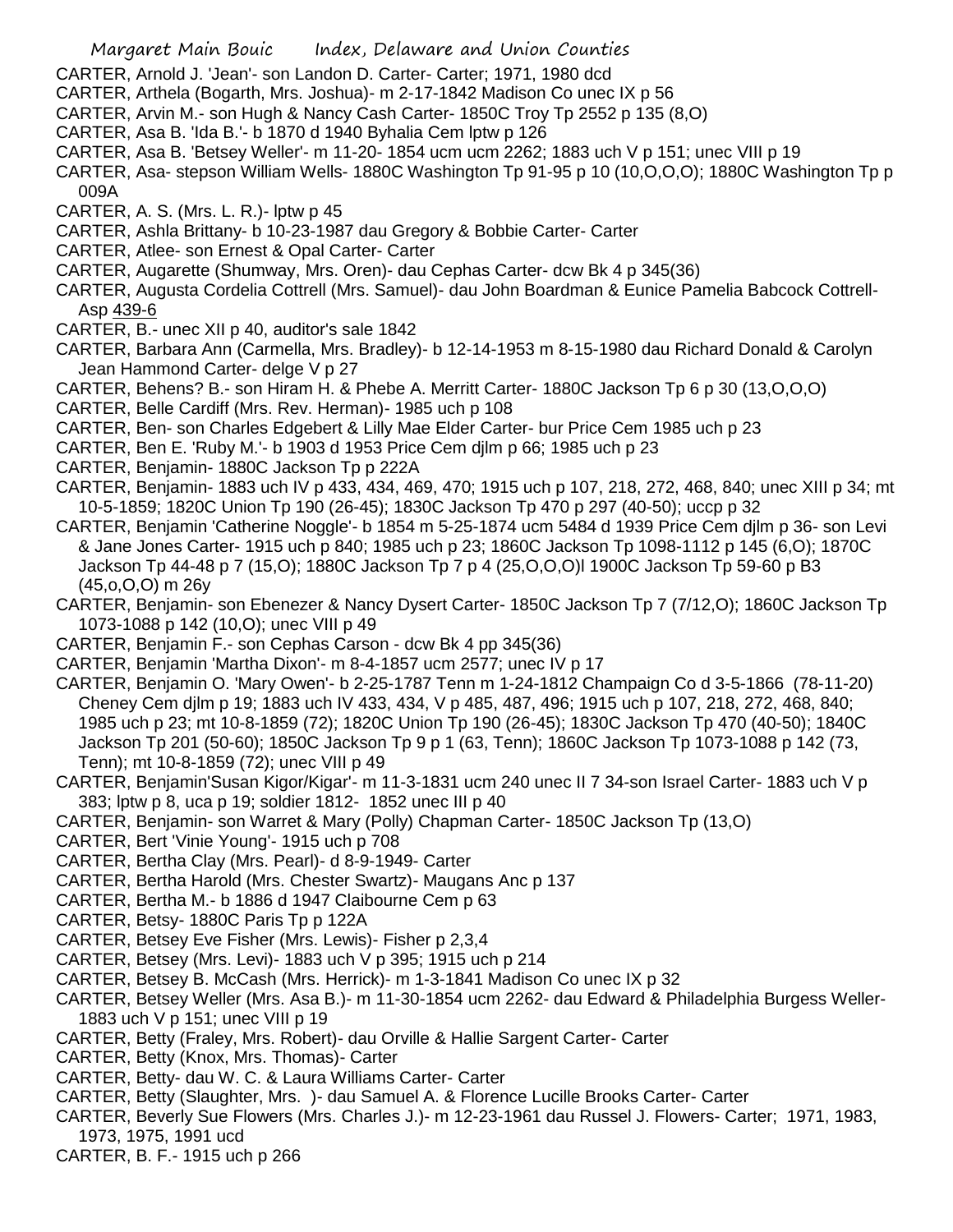- Margaret Main Bouic Index, Delaware and Union Counties
- CARTER, Bill- son W. C. & Laura Williams Carter- Carter
- CARTER, Blanche (Mrs. Harry)- 1985 uch p 23, 146
- CARTER, Blanche- d 4-27-1901 (13-4-10) Raymond Cem lptw p 32 dau W. C. & Delilah V. Carter- mt 3-18-1896
- CARTER, B. 'M. J.'- djlm p 18
- CARTER, Bobbie J. Burroughs (Mitchell, Mrs.Virgil C.)(Mrs. James Gregory)- m 8-2-1986 dau Robert E. Burroughs & Mrs. James W- Carter
- CARTER, Bonnie (Hull, Mrs. Gorden)- dau Philip B. Carter- Carter
- CARTER, Bonnie Simpson (Mrs. Dale)- m 12-10-1961 dau Raymond Simpson- Carter
- CARTER, Bradford Ellsworth 'Octavia Arilla Chambers'- b 4-25-1838 m 10-12-1865 d 3-5-1901- Maugans Anc p 136; 1850C Genoa Tp 298 p 31 (-,O)
- CARTER, --- b 8-28-1867 Genoa Tp son Bradford E. & Octavia A. Chambers Carter- dcb
- CARTER, Brainard A.- d 6-3-1845 Curtis Cem Powell p 111
- CARTER, Buck- b 8-13-1877 Marlborough Tp son John & Elizabeth Mayfield Carter- dcb
- CARTER, Burel- son Orville Carter- Carter
- CARTER, Bushrod 'Margaret Eddington'- b 2-8-1820 Va m 3-21-1847 d 3-2-1878 son George & Hellan Ewers Carter- delge IV p 36, V p 27; ped Barbara Carter Carmell 16
- CARTER, Kalip- 1860C Jackson Tp 1183-1193 p 156 (64, Ky)
- CARTER, Rev. C.- unec XIII p 20
- CARTER, Cale/Caleb- 1883 uch V p 383; 1850C Liberty Tp Un Co 1066-1083 p 158 949, Ky); 1880C Paris Tp 46-59 p 44 (89, Ky, Ky,Ky) p 017A; uca p 83
- CARTER, Caleb (Springfield)- Longbrake p 40, 41
- CARTER, Caleb 'Mary Tarping'- m 3-8-1827 Madison Co unec V p 27
- CARTER, Carol (Henry, Mrs. Woodrow)- dau Philip B. Carter- Carter
- CARTER, Carol Jean- b 11-30-1943 d 8-12-1945 Oakdale Cem II (M-RD-4) back of John Lee stone
- CARTER, Carol- dau Louis Ellsworth & Ann Durr Carter- Maugans Anc p 137
- CARTER, Carol- dau Stanley- Carter- Carter
- CARTER, Caroline (Cooperider, Mrs. John)- m 3-7-1844 ucm 952
- CARTER, Caroline- dau John & Frances Griffin Carter- 1915 uch p 1078
- CARTER, Carolyn Jean Hammond (Mrs. Richard Donald)- b 7-29-1931 m 11-16-1952 dau Francis Hiram & Eva May Reese Hammond- ped Barbara Carter Carmella 3- delge V p 27
- CARTER, Carre Richard- son Samuel A. & FLorence Lucille Brooks Carter- Carter
- CARTER, Cassnadra Renee- b 3-11-1989 dau Gregory and Bobbie Carter- Carter
- CARTER, Catherine- dau Fred & Emma Doyle Carter- Maugans Anc p 137
- CARTER, Catherine (Mrs. Joe)- 1880C Claibourne Tp 47-50 p 5 (40,O,Pa,O)
- CARTER, Catherine (Mrs. Jonas)- Powell p 14
- CARTER, Catherine Noggle (Mrs. Benjamin)- b 1851 m 4-24-1873 or 5-25-1874 ucm 5484 d 1915 Price Cem djlm p 36- dau John & Maria Noggle- 1915 uch p 840 picture; 1985 uch p 23; 1880C Jackson Tp 7 p 4 (28,O,O,O)
- CARTER, Catharine (Vangorden, Mrs. Henry)- b 1793 NY; 1883 uch V p 452;ped John Vangorden #188 17; unec X p 11
- CARTER, Catherine (Wright, Mrs. )- dau Ira Almond & Mertie Carter- 1985 uch p 23
- CARTER, Cephas- will dcw Bk 4 p 345(36)
- CARTER, Charles- Mt Herman Cem djlm p 16
- CARTER, Charles- 1820C Union Tp 163 (45+) 1883 uch IV p 428; Rev. Sold. 1915 uch p 270; unec IV p 23
- CARTER, Charles- Hutchisson p 109
- CARTER, Charles A.- brother Harry C. Carter- Carter
- CARTER, Charles Edgebert- b 1877 d 1936 son Benjamin & Catherine Noggle Carter- 1915 uch p 841; 1985 uch p 123; 1880C Jackson Tp 7 p 4 (3,O,O,O)
- CARTER, Charles H. 'Lydia Cartmell'- m 10-5-1876 ucm 5948; 1880C Marysville 5 p 1 (26, O,NY,NY) p 0086
- CARTER, Charles son Charles J. & Polly L. Carter- 1961 dcd (10)
- CARTER, Charles J. 'Beverly Sue Flowers'- m 12-23-1961 son Stanley Carter- Carter; 1959, 1971, 1973, 1975, 1979, 1981, 1983, 1991 ucd
- CARTER, Charles J. 'Polly L.'- d 6-4-1963- Carter; 1961, 1971 dcd
- CARTER, Charles 'Lillie Mae Elder''Vinnie Young'- b 1877 d 1936 Price Cem djlm p 46; 1985 uch p 23
- CARTER, Charles N. 'Mary'- 1880C Liberty Tp Un Co 105-106 p 11 (19,O,O,O) p 0039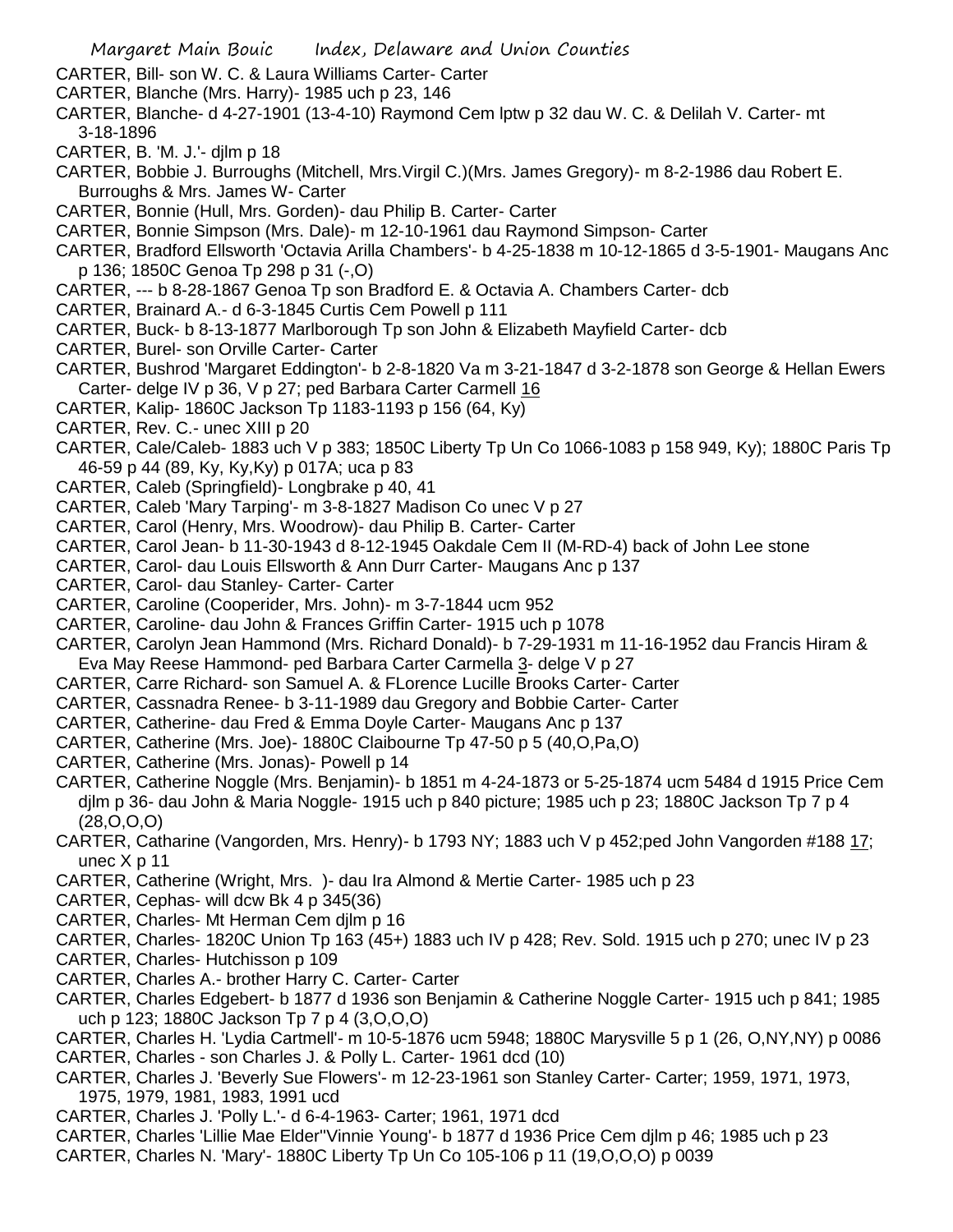- CARTER, Charles 'Rachel Dillon'- son Israel Carter- 1883 uch V p 383; 1850C Liberty Tp 918-935 p 137 (28,O); 1860C Liberty Tp 1158-1168 p 157 (37,O); 1870C Liberty Tp 188 p 23 (46,O); 1880C Lib Tp 42-43 p 5 (58,O,Tenn,Ky) p 0036
- CARTER, Charles R.- d 10-29-1862 (7-1-10) Galena Cem Powell p 24 son L. & E. E.
- CARTER, Charles W.- son Dr. James & Annis/Anice Pooler Carter- 1860C Dover Tp 244 (7,O)
- CARTER, Charles W. 'Mary Haines'- m 5-30-1880 ucm 6728 d 8-24-1883 (31-5-26) Raymond Cem lptw p 32
- son Israel & Sarah S. Carter- 1860C Liberty Tp 1157-1167 p 157 (8,O); 1870C Liberty Tp 198 p 24 (17,O)
- CARTER, Charles- son Stanley & Violet Conklin Carter- Carter; Conklin; 1949, 1959 ucd
- CARTER, Charles W.- stepson William Well- 1880C Washington Tp 91-95 p 10 (6,O,O,O)
- CARTER, Charlotte- dau John & Frances Griffin Carter- 1915 uch p 1078; 1850C Liberty Tp 975-992 p 146  $(14, 0)$
- CARTER, Charlotte Miller (Mrs. John)- m 6-21-1856 ucm 2431; unec VIII p 65
- CARTER, Charlotte- dau Robert & Delores Carter- 1985 uch p 23
- CARTER, Charlotte (Walker, Mrs. Isaac)- m 9-13-1854; unec VIII p 20
- CARTER, Charlotte (Williams, Mrs. Thomas C.)- m 3-6-1842 ucm 781
- CARTER, Cheryl- dau Jewel D. & Marian Carter- 1959 ucd (2)
- CARTER, Chester Swartz 'Bertha Harold'- son Fred & Emma Doyle Carter- Maugans Anc p 137
- CARTER, Chris- son Paul Edgar & Eula Carter- Carter
- CARTER, Christy- 1971 dcd
- CARTER, Clara A. Taylor (Mrs. Robert)- b Morrow Co d (84) bur Ashley Union Cem- Carter
- CARTER, Clara- dau William & Martha Carter- 1880C Claibourne Tp 111-113 p 215C (10,O,O,O)
- CARTER, Clarence W. 'Esther'- 1969, 1971, 1980 dcd
- CARTER, Clarence- son William & Martha Carter- 1880C Claibourne Tp 111-113 p 215C (4,O,O,O)
- CARTER, Clarinda (Parker, Mrs. John)- m 7-17-1834 ucm 323; unec III p 7
- CARTER, Clinton- son John & Frances Carter- 1850C Liberty Tp Un Co 975-992 p 46 (19,O)
- CARTER, Cloie Wilcox (Mrs. )- dau Robert & Eveline Spangler Wilcox- dumch p 229
- CARTER, Cloven Walker (Mrs. Preston)- Carter
- CARTER, Cludius- son James & Anna Carter- 1880C Taylor Tp 266-269 p 26 (O,O,O)
- CARTER, Clyde- son Charles & Vinnie Carson 1985 uch p 23
- CARTER, Clyde E./P. 'Julia d'Oliestagers'- b 10-25-1914 son Charles E. & Vinnie Young Carter- 1985 uch p 23; 1949, 1959, 1967, 1971, 1973, 1975, 1979, 1981, 1983, 1991 ucd
- CARTER, Constance S.- 1971 dcd
- CARTER, Cornelius- son William & Ann M. Carter- 1883 uch V p 126; 1850C Paris Tp 689-704 p 104 (13,O); unclaimed letter unec II p 46
- CARTER, Crawford 'Lall'- son Charles & Rachael Carter- 1860C Liberty Tp 1158-1168 p 157 (2,O); 1880C Liberty Tp Un Co 42-43 p 5 (21,O,O,O)
- CARTER, Crawford 'Ruth Esther Kohler'- son Robert & Clara A. Taylor- Carter
- CARTER, Cyrus- 1883 uch IV p 535
- CARTER, Rev. Cyrus 'Elisabeth Chapman'- m 1-12-1845 ucm 1016 unec VI p 16 son Benjamin & Mary Owen Carter- 1985 uch p 23; 1883 uch IV p 470, V p 487; uccp p 38 (license); 1840C Jackson Tp 201 (20-30); unec VII p 16; XIV p 47
- CARTER, Cyrus O.- son Ebenezer & Nancy Dysert Carter- 1850C Jackson Tp 6 (5,O); unec VIII p 49
- CARTER, Dale 'Bonnie D. Simpson'- m 12-10-1961 son Arthur Carter- Carter
- CARTER, Dale- son Orville & Hallie Sargent Carter- Carter
- CARTER, Daniel- estate CP 86, will uccp p 14 1837 unec III p 45
- CARTER, Daniel 'Hannah Thompson'- m 5-14-1835 ucm 345
- CARTER, Daniel 'Leonora C. Vaughn'- m 2-7-1877 ucm 6022
- CARTER, Daniel- (13-1849) uccp p 39, 44, 52; 1850C Darby Tp 91 (14,O)
- CARTER, Daniel- 1850C Darby Tp 1646-1666 p 244 (14,O)
- CARTER, Rev. Daniel- 1883 uch V p 396
- CARTER, David- d 8-31-1825 (50) dcga p 30 Del Pat & Fr Chron
- CARTER, David- 1820C Troy Tp; 1880 dch p 196, 528, 529, 536; 1908 dch p 492; Pabst 7 p 3; brother-in-law of Thomas Gill- delge VII p 12
- CARTER, David E.- d 2-20-1988 (37)- Carter
- CARTER, David 'Hannah Thompson'- m 5-14-1835 ucm 345; unec III p 7
- CARTER, David- son Harry & Blanche Carter- 1985 uch p 23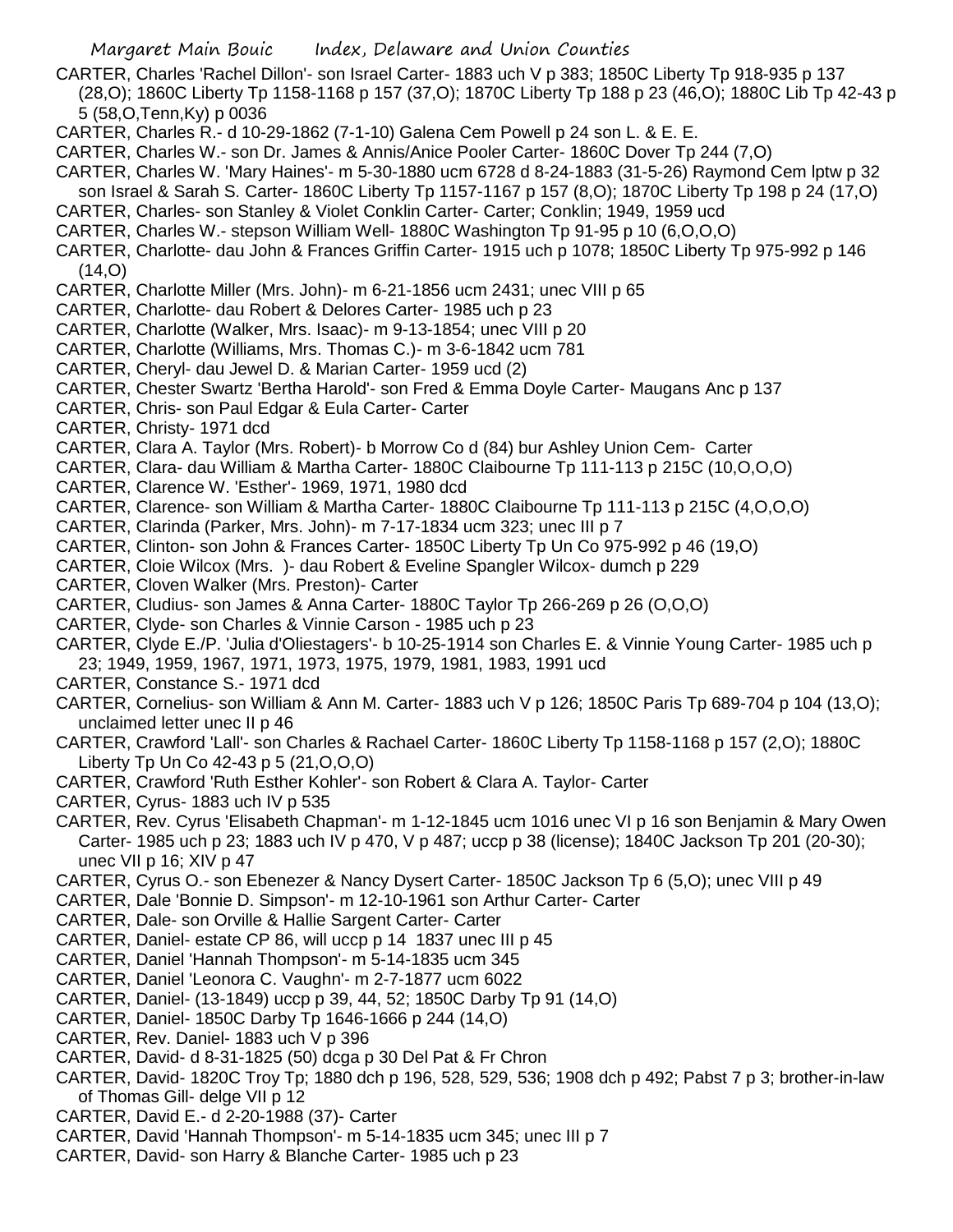- CARTER, David J. 'Hester A. Noggle'- b 1856 m 7-3-1880 ucm 6745 son Levi & Jane Jones Carter- 1915 uch p 840; 1985 uch p 23; 1880C Jackson Tp 6 p 4 (22,O,O,O)
- CARTER, David- son Levi & Jane Jones Carter- 1860C Jackson Tp 1098-1112 p 145 (3,O); 1870C Jackson Tp 44-43 p 7 (13,O); uca p 22
- CARTER, David L.- son Leonard Carter- Carter
- CARTER, David- son Owens Price Carter,Sr.- Carter
- CARTER, David 'Sarah Norris'- m 8-11-1850 unec XI p 46
- CARTER, Dawn Elaine (Arm, Mrs. Harold D. Jr.)- b 1964 m 10-27-1981 dau Charles J. & Beverly Sue Flowers Carter- Carter; unvmec p 21; 1973, 1975 ucd
- CARTER, Deborah- dau Jewel D. & Marian Carter- 1959 ucd (6)
- CARTER, Deborah (Shelton, Mrs. )- dau Owens Price,Sr & Helen Carter- Carter
- CARTER, Delilah V. (Mrs. W. C.)- b 8-19-1859 d 3-6-1896 (36-6-18) mt Raymond Cem lptw p 32
- CARTER, Delores (Mrs. Robert)- 1985 uch p 23
- CARTER, Derek- b 1989 son Perry L. & Robin L. Carter- 1991 ucd
- CARTER, Dessie Mae- dau John & Dessie May Leatherman Carter- Maugans Anc p 80
- CARTER, Dessie May Leatherman (Mrs. John)- b 3-13-1888 d 4-28-1920 dau Jacob Caleb Harlan & Amanda Elizabeth Frushour Leatherman- Maugans Anc p 80
- CARTER, DeWayne 'Susan'- 1991 ucd
- CARTER, D. J.- 1880C Jackson Tp p 222A
- CARTER, Dolly (Little, Mrs. Harry Roy)- b 6-8-1871 m 5-23-1894 d 12-5-1927 dau Francis M. & Minerva Harris Carter- dcc Margaret Little Potter 3
- CARTER, Don 'Katheryn Ellen Kater'- m 3-10-1961- Taylor (111123); Mitchell (11218123); Genther p a3; 1959 ucd
- CARTER, Donna (Hayes, Mrs. John)- dau Russel L. Carter- Carter
- CARTER, Donna Sue (Sliva, Mrs. David)- m 8-26-1972- dau Stanley & Violet Carter- Carter; 1949, 1959(12), 1967 ucd
- CARTER, Dora A. (Mrs. M. S.)- 1949 ucd
- CARTER, Dora Ann Rice (Mrs. Mordelis M.)- Carter
- CARTER, Dorothy (Mrs. Harry C.)- Carter
- CARTER, Dorothy (Mrs. Joseph)- dcc Margaret Little Potter13
- CARTER, E.- uca p 57; 1985 uch p 159
- CARTER, Earnest- son Geroge M. & Rosie Johnson Carter- Carter
- CARTER, Ebenezer O. 'Nancy Dysert'- b 1820 m 11-25-1841 ucm 750 d 8-7-1850; son Benjamin & Mary Owen Carter- 1915 uch p 255, 280; 1985 uch p 23; 1883 uch IV p 438, V p 487, 495; 1840C Jackson Tp 201 (15-20); 1850C Jackson Tp 7 (30,O); unec V p 59, VII p 6, VIII p 49, XIII p 5
- CARTER, Edith Mariah Lloyd (Mrs. Vernon Harry)- b 1-5-1894 m 6-2-1917 d 2-18-1965 dau Joseph Ulrey & Emma Melinda Easterday- ped Barbara Carter Carmella 5- delge V p 27
- CARTER, Edith R.- b 1924 d 1924 Marlborough Cem p 196
- CARTER, Edna- dau W. C. & Delilah Carter- mt 3-18-1896
- CARTER, Edward J.- brother Elizabeth A. & Mrs. J. S. Parker- Carter
- CARTER, Eleanor (Stoutsberry, Mrs. )(Doudie, Mrs. )- dau Fred & Emma Doyle Carter Maugans Anc p 137;
- CARTER, Elaine (Hurst, Mrs. James)- dau Samuel A. & FLorence Lucille Brooks Carter- Carter
- CARTER, Elisabeth Chapman (Mrs. Cyrus)- m 1-12-1845 ucm 1016 unec VI p 16
- CARTER, Elisabeth- dau Lemuel & Jemima Orahood Carter- 1840C Liberty Tp Un Co 401 (5-10); 1850C Taylor Tp 1119-1137 p 166 (17,O)
- CARTER, Eliza A. (Cochran, Mrs. E. A.)- m 1-22-1860 ucm 2978 mt 2-1-1860
- CARTER, Eliza (Dillon, Mrs. Hamilton)- m 9-24-1864 ucm 3626
- CARTER, Eliza- dau John & Frances Griffin Carter- 1915 uch p 1078; 1850C Liberty Tp Un Co 975-992 p 146 (7,O); 1860C Liberty Tp Un Co 1159-1169 p 159 (17,O)
- CARTER, Eliza Lock (Mrs. John W.)- m 2-11-1858 ucm 2684 mt 2-17-1858; 1860C Union Tp 571-575 p 80 (23,O)
- CARTER, Eliza T. (Mrs. )- 1880C Marysville 18-21 p 2 (74,),NY,O)
- CARTER, Elizabeth A.- d 7-7-1964(78)- sister Mrs. J. S. Parker, Edward J. Carter- Carter
- CARTER, Elizabeth A. (Burns, Mrs. W. H.)- m 10-10-1847 dcm- perhaps dau George & Hellan Ewers Carterdelge IV p 36
- CARTER, Elizabeth Chapman (Mrs. Cyrus)- 1883 uch V p 487; 1850C Jackson Tp 13 (22, Va)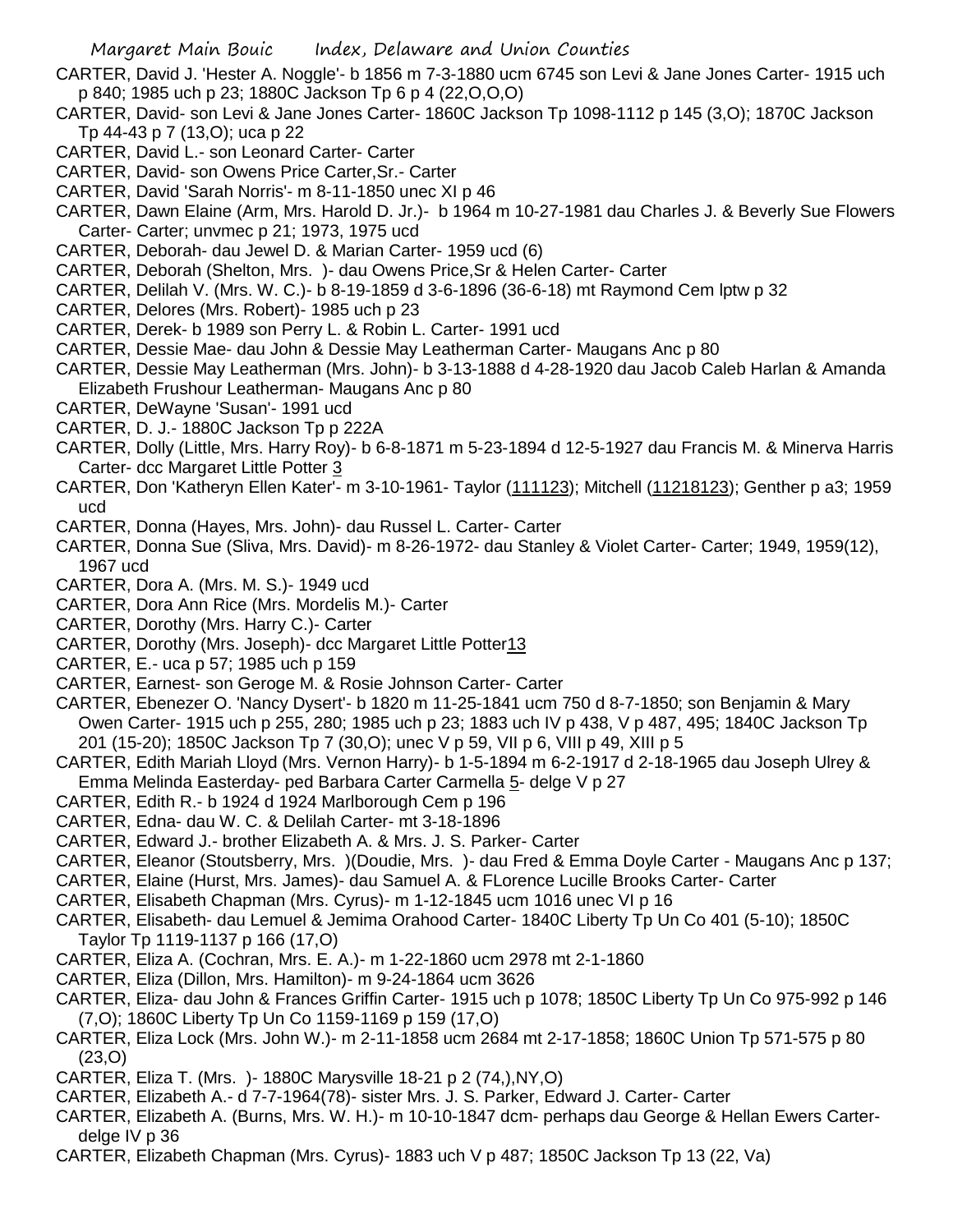- CARTER, Elizabeth Edgar (Mrs. Levi)- 1883 uch V p 383
- CARTER, Elizabeth E. Powell (Mrs. Amos C.)- m 7-4-1867 ucm 4210
- CARTER, Elizabeth Ettrick (Weddell, Mrs. Edward)(Mrs. John)- dau William & Isabella Langley Ettrick-McKitrick p 34
- CARTER, Elizabeth Fisher (Mrs. Louis/Lewis)- m 8-24-1852 dcm; dg 2-8-1907
- CARTER, Elizabeth Frankenfield (Mrs. Salathiel)- m 11-16-1872 ucm 5172
- CARTER, Elizabeth J.- b 2-4-1841 d 3-15-1841 Marlborough Cm 159; Powell p 288
- CARTER, Elizabeth Jane- b 1857 Un Co d 8-8-1914 (57y2m) Oakdale Cem I p 131 (F-R9-3)
- CARTER, Elizabeth Mayfield (Mrs. John H.)- b 1840 d 1920 Marlborough Cem 196 dau James & Jane Mayfield- 1908 dch p 893; 1880 dch p 771
- CARTER, Elizabeth Orahood (Mrs. Levi)- m 10-6-1831 ucm 252 unec II p 34; 1883 uch V p 383; unec VIII p 23
- CARTER, Elizabeth R.- dau Hiram H. & Phebe A. Merritt Carter- 1880C Jackson Tp 6 p 30 (6,o,O,O)
- CARTER, Elizabeth- dau Warret & Mary (Polly) Chapman Carter- 1850C Jackson Tp 10 (7,O)
- CARTER, Elizabeth Wray (Spencer, Mrs. )- dau William Carter- dcw Bk 2 p 229
- CARTER, Ellen (Armstrong, Mrs. James)- dau Hugh & Nancy Cash Carter- 1880 dch p 771; 1908 dch p 556 Carter, Ellice Adelaide McClenahan (Mrs. William Henry)- b 10-2-1887 m 3-1-1911 d 3-12-1962 dau James
- Kemp Jr. & Sarah Elizabeth Reynolds McClenahan- McKitrick p 161
- CARTER, Elmer- b 9-1886 son William H. & Sarah A. Mifflin Carter- 1900C Richwood 374-401 p 16A (13,O,NC,O)
- CARTER, Elnee?- step-dau William T. Carter; could it be Parish?- 1880C Jackson Tp 1 p 21 (7,O,O,O)
- CARTER, Emil- son George M. & Rosie Johnson Carter- Carter
- CARTER, Emma Doyle (Mrs. Fred)- m 11- 1898 Maugans Anc p 137
- CARTER, Emma (Taylor, Mrs. John Wesley)- b 1857 m 1-24/25-1875- Nash p 105
- CARTER, Emerson- son Fred & Emma Doyle Carter- Maugans Anc p 137
- CARTER, Emily A.(Mrs.)- b Licking Co d 6-11-1865 (25y)- Oakdale Cem 678(174F) I p 137 (F-R11-8); 1883 uch V p 112
- CARTER, Emily A. Shroyer (Mrs. John R. Jr.)- Carter; 1971, 1973, 1975, 1979, 1981, 1983, 1991 ucd
- CARTER, Emily E.- dau & S. J.- June 1861 Raymond Cem lptw p 45
- CARTER, Emma- d 8-14-1890 (9y) Oakdale Cem 536(174F) I p 137 (F-R11-8)
- CARTER, Emmett 'Ola Morrison'- d 4- 1946 son C. L. Carter- Beckley 3,4
- CARTER, Ernest 'Opal H.'- b 9-23-1905 m 9-25-1926 d 2-21-1985 Unionville Cem djlm p 43, 51 son Morgan & Rose Johnson Carter- Carter
- CARTER, Estella (Bevis, Mrs. Robert E./Todd)- b 3-23-1908 m 3-22-1953 d 5-6-1993 (85) Price Cem- dau Mordelia M. & Dora Ann Rice Carter- Carter
- CARTER, Esther (Mrs. Clarence W.)- 1971, 1980 dcd
- CARTER, Ethel (teacher)- 1985 uch p 42
- CARTER, Ethel Carr- b 1881 d 1904 Price Cem djlm p 36- dau Benjamin II & Catherine Noggle Carson -1985 uch p 23; 1900C Jackson Tp 59-60 p B3 (19,O,O,O)
- CARTER, Ethel- dau Ira Almond & Mertie Carter- 1985 uch p 23
- CARTER, Ethel (Taylor, Mrs. Loren)- McKitrick p 161
- CARTER, Eugene- son Morgan & Rose Johnson Carter- Carter
- CARTER, Eula (Mrs. Paul)- 1980 dcd
- CARTER, Eva J. (Mrs. Herbert C.)- b 1876 d 1952 Claibourne Cem p 68
- CARTER, Evaline (Flickinger, Mrs. Harvey)- m 8-21-1869 ucm 4589
- CARTER, Ezra 'Susannah Goff'- m 8-27-1843 Madison Co unec IX p 166
- CARTER, Ellen Shroyer (Mrs. Frank)- dau Lloyd & Mary Shroyer- Carter
- CARTER, Faye (Erhard, Mrs. Clarence E.)- Weiser p 581
- CARTER, Florence- b 7-22-1887 Orange Tp dau Calvin & Bessie Horn Carter- dcb
- CARTER, Florence Lucille Brooks (Mrs. Samuel A.0- b 12-25-1899 m 6-6-1919 d 2-3-1992 dau Lincoln A. & Mary Ella Byrd Brooks- Carter
- Carter, Ford B.- b 9-9-1881 Frankcon Co Sha Tp son O. & Jennie Patter Carter- dcb
- CARTER, Frances- sister Karen Lynn Carter- Carter
- CARTER, Frances Anderson (Mrs. Zehaniah)- 1883 uch V p 383; 1850C Liberty Tp Un Co 917-934 p 137 (26, Va)
- CARTER, Frances Griffin (Mrs. John)- d 7-23-1870 (63-2-14) Raymond Cem lptw p 31- dau Samuel & Lucy Johnson Griffin- 1883 uch V p 383, 388, 398; 1850C Liberty Tp 975-992 p 146 (44 Md); 1860C Liberty Tp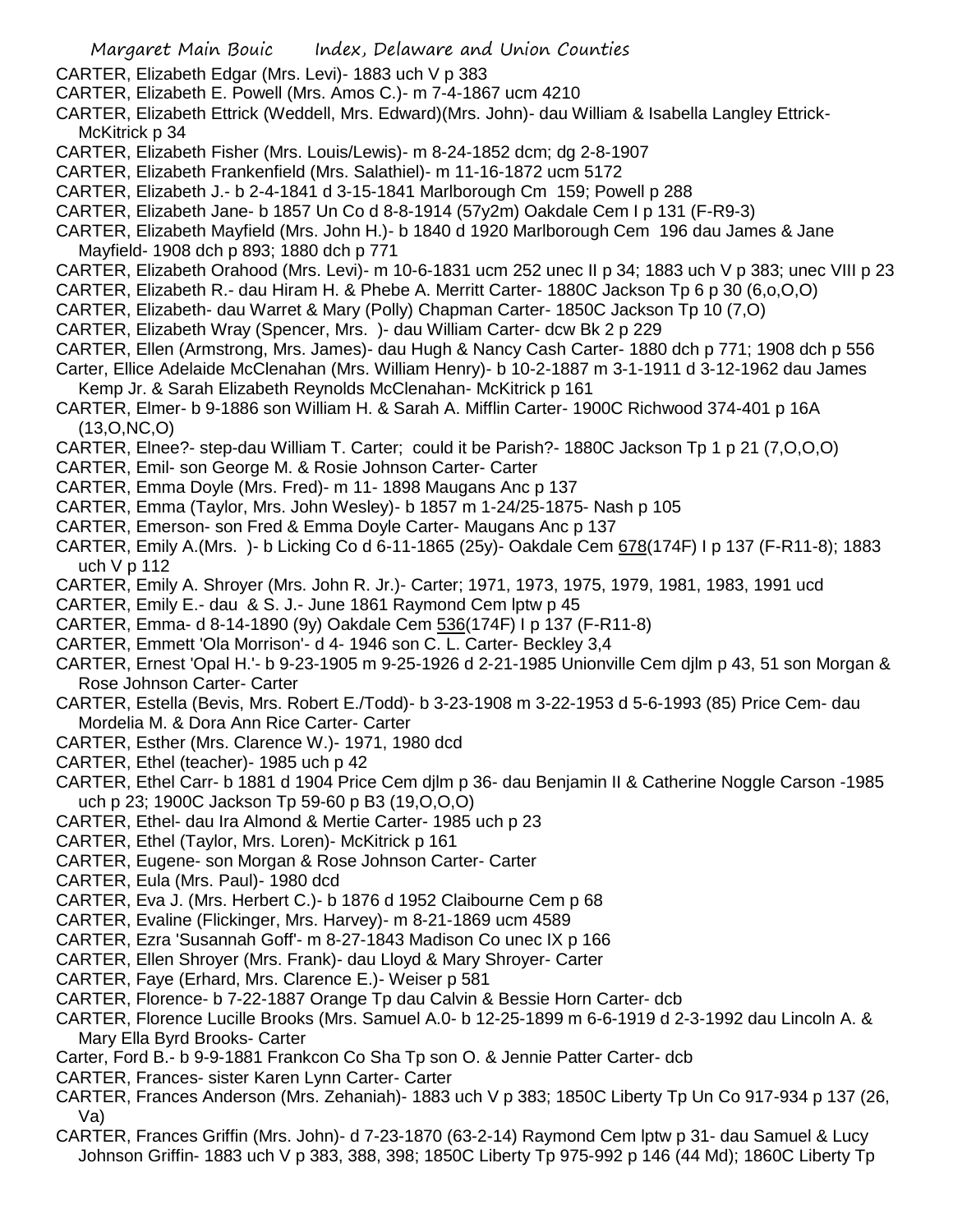1159-1169 p 157 (52, Md); 1870C Liberty Tp Un Co 173 p 20 (63, Delaware)

CARTER, Francis- unec VIII p 32

- CARTER, Francis M. 'Minerva Harris'- b 1831 d 1894 son Joseph & Dorothy Carter- dcc Margaret Little Potter 6
- CARTER, Frank- 1959 ucd
- CARTER, Frank- 1880C Union Tp p 081A; unec IX p 12
- CARTER, Frank G.- 1908 dch p 188
- CARTER, Frank H. 'Mary Chilcoate'- b 4-29-1895 d 9-4-1963 (68) Claibourne Cem p 75; WWI; Carter; 1959 ucd
- CARTER, Frank 'Nettie Fairchild'- d 1962- Carter
- CARTER, Frank- b 4-1890 son Osbern & Martha Parker Carter- 1900C Richwood 313-331 p 12B (1O,O,O,NC)
- CARTER, Frank- son O. N. & Mary M. Bales Carter- 1880C Liberty Tp Un Co 128-132 p 14 (Kans.,O,O)
- CARTER, Frank 'Ellen Shroyer'- son John Carter- Carter
- CARTER, Frankie G.- 11-10-1886 Scioto Tp dau B. F. & Hattie Turner Carter- dcb
- CARTER, Frankie Cooper (Mrs. Joseph Mitchell)- b 10-29-1906 m 1919 d 1-6-1981/0 (74) Oakdale Cem -Carter
- CARTER, Franklin- son Frank H. Carter- Carter
- CARTER, J. Franklin- b 1955 son John R. Jr. & Emily A. Carter- 1973, 1975 ucd
- CARTER, Franklin- son Philip & Sarah E. Carter- 1870C Milcrod 86-84 p 9 (2,O)
- CARTER, Fred 'Emma Doyle'- m 11-1898 son Bradford Ellsworth & Octavia Arilla Chambers Carter- Maugans Anc p 137
- CARTER, Fredrick- b 1-1881 son William H. & Sarah A. Mifflin Carter- 1900C Richwood 374-401 p 16A (10,O,NC,O)
- CARTER, Frieda (Mrs. Thomas)- 1980 dcd
- CARTER, Gale Clark (Mrs. Gary)- m 9-2-1978 dau Russell Clark- Carter
- CARTER, Galen Jay- b 1-11-1964 son Glen David & Lolita Mae Kovaly Carter- Freshwater p 217
- CARTER, Galen- son Rosa Carter- 1880C Liberty Tp Un Co 40-41 p 5 (6,O,O,O)
- CARTER, Gary 'Gale Clark'- b 1957 m 9-2-1978- son John R. Jr. & Emily A. Carter- 1971, 1973, 1975 ucd
- CARTER, Gene- unvmec p 21
- CARTER, George- Sand p 2
- CARTER, George E.- son Philip & Sarah E. Carter- 1870C Milford 86-84 p 9 (4,Va)
- CARTER, George 'Helen Ewers'- d 4-9-1854 (70-5-3) Harmony Chapel Cem Powell p 320; delge IV p 36
- CARTER, George Franklin- b 1825 d 1884 son George & Hellan Ewers Carter- delge IV p 36
- CARTER, George H.- dpc p 43, 77; delge VII p 23, dg 1-3-1902
- CARTER, George- heir of Joseph & Pamlia Carter- uccp p 42; unec V p 53
- CARTER, George R.- d 8-16-1844 (45) Curtis Cem- Powell p 111; 1840C Genoa Tp; delge IV p 31
- CARTER, George Rodney 'Julia Foster'- 1908 dch p 693
- CARTER, George W.- d 6-4-1845 (17)- Curtis Cem Powell p 111
- CARTER, Gertie (Mrs. James T.)- 1980 dcd
- CARTER, Glen David 'Lolita Mae Kovaly'- b 11-26-1926 m 1-12-1952- Freshwater p 217
- CARTER, Glenn Dale- descendant of Levi Carter- Carter letter
- CARTER, Glenn- brother John Raymond Carter,Sr.- Carter
- CARTER, Goldie May (Mrs. Ralph)- d 6-25-1973 (69) Berkshire Cem- Carter; 1961, 1969, 1971 dcd
- CARTER, Goldie Nowlin (Mrs. John Raymond,Sr.)- Carter
- CARTER, Gorna P.- b 7-22-1879 b Mo Cal Co Bri Tp dau L. W. & S. E. Lewis Carter- dcb; Orange Tp
- CARTER, E. Grace (Mrs. Irl Ralph)- Carter
- CARTER, Grayce Gresley (Hanover, Mrs. Chester Earl)- b 6-13-1910- Weiser p 516
- CARTER, Green- 1880C Union Tp p 081A
- CARTER, Gregory 'Bobbie'- son Owens Price Carter,Sr.- Carter see James Gregory
- CARTER, Halima- dau Ownes Price Carter,Sr.- Carter
- CARTER, Hallie Sargent (Mrs. Orville)- b 1-23-1910 d 9-18-1979 bur Kirkwood, London- dau Everett & Minnie Stamper Sargent- Carter; 1979 ucd
- CARTER, Hannah (Doolittle, Mrs. Aaron D.)- m 10-23-1839 ucm 583; unec III p 38
- CARTER, Hannah Thompson (Mrs. Daniel)- m 5-14-1835 ucm 345
- CARTER, Harriet E.- dau Israel & Sarah J. Smith Carter- 1850C Liberty Tp Un Co 914-931 p 137 (2/12,O); 1860C Liberty Tp 1157-1167 p 157 (10,O)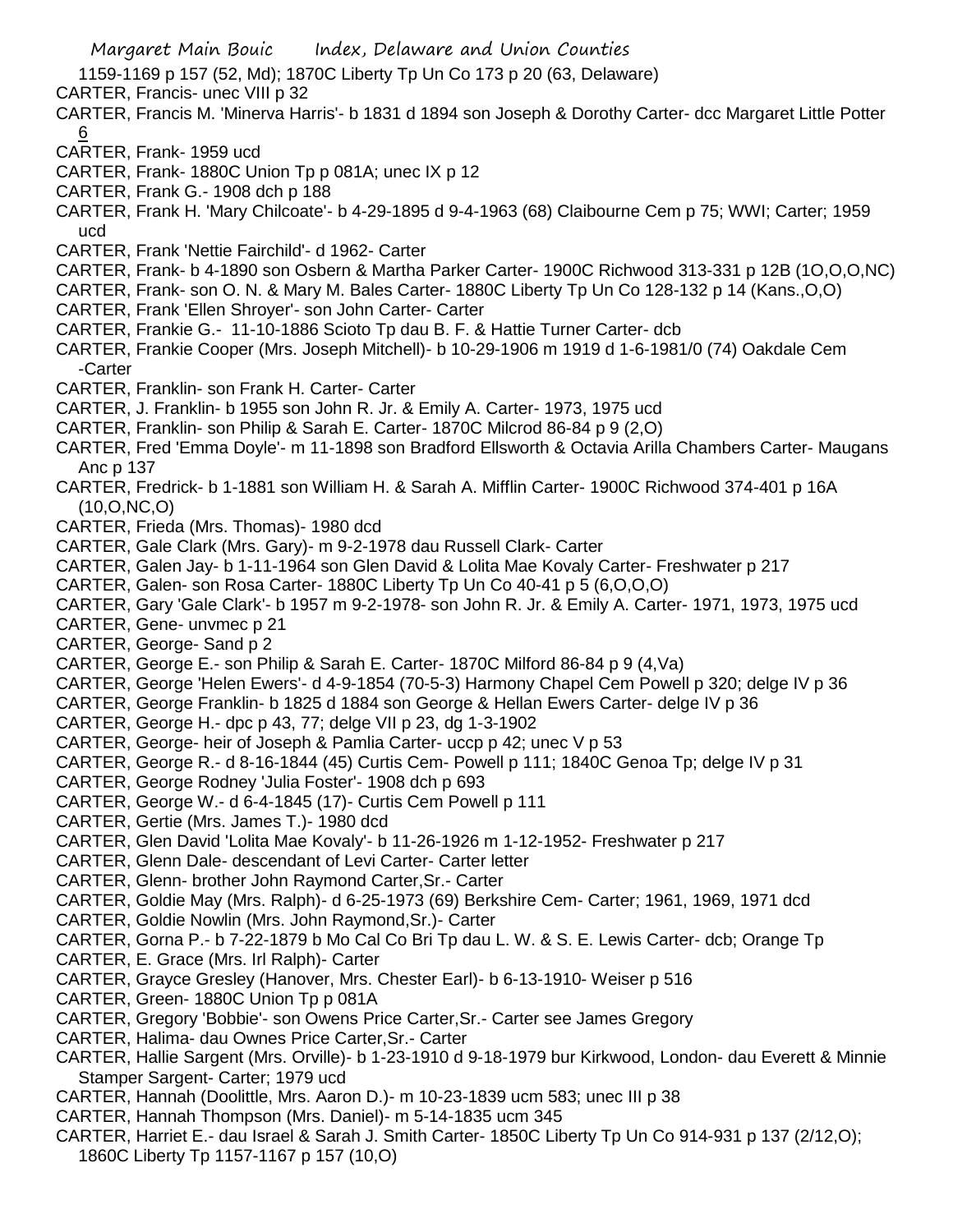- CARTER, Harriet (Jenkins, Mrs. Jesse C.)- dau John & Frances Griffin Carter- Carter; 1850C Liberty Tp Un Co 975-992 p 146(9,O); 1860C Liberty Tp 1159-1169 p 157 (18,O)
- CARTER, Harriet (Mrs. Joel)- dumch p 203
- CARTER, Harriet (Long, Mrs. Christian)- m 12-24-1854 ucm 2216; unec VIII p 19
- CARTER, Harriet Smith (Mrs. John)- m 10-31-1872 ucm 5165 d 3-15-1878 (61y19d) Raymond Cem lptw p 25; dau C. & S. Smith- 1883 uch V p 383
- CARTER, Harriet S.- dau Cephas Carter- dcw Bk 4 p 345(36)
- CARTER, Harriet- dau Warret O. & Mary (Polly) Chipman Carter- 1840C Jackson Tp 202 (-5); 1850C Jackson Tp 10 (11,O)
- CARTER, Harry B. Atwood 'Ackie G. Phillips'- b 7-20-1859 m 10-8-1880 d 2-14-1938 son Bushrod A. & Margaret E. Eddington Carter- ped Barbara Carter Carmells 8- delge V p 27
- CARTER, Harry 'Blanche'- 1985 uch p 23
- CARTER, Harry C. 'Dorothy'- d age 59 bur Pataskala- Carter
- CARTER, Harry- son Ira Almond & Mertie Carter- 1985 uch p 23
- CARTER, Hattie (Orahood, Mrs. Raymond)- b 10-22-1925 m 6-20-1947 d 4-3-1994 (68) Maple Grove Cemdau Frank & Nettie Fairchild Carter- Carter
- CARTER, Hauklas- 1870C Liberty Tp 14 p 2 (33,O)
- CARTER, Hazel- sister Harry C. Carter- Carter
- CARTER, Helen (Francis, Mrs. Murray)- dau Hugh & Nancy Cash Carter- 1880 dch p 771; 1908 dch p 556; 1850C Troy Tp 2552 p 135 (3,O)
- CARTER, Helena (Mrs. Owens P.)- Carter
- CARTER, Hellan Ewers (Mrs. George)- delge IV p 36
- CARTER, Herb- son Roy W. & Mary Kathryn Bishop Carter- Carter
- CARTER, Herbert C. 'Eva J.'- b 11-1875 d 1926 Claibourne Cem p 68; 1900C Richwood 374-401 p 11A (24,O,NC,O)
- CARTER, Rev. Herman 'Belle Cardiff'- 1985 uch p 108
- CARTER, Herrick 'Betsey B. McCash'- m 1-3-1841 Madison Co unec IX p 32
- CARTER, Hershell- brother William W. Carter- Carter
- CARTER, Hester A. Noggle (Mrs. David J.)- m 7-3-1880 ucm 6745
- CARTER, Hiram H. 'Phebe A. Merritt'- b 1831 m 1-21-1866 ucm 3900 d 1905 Price Cem djlm p 28; 1880C Jackson Tp 6 p 30 (49,O,NY,Pa) 236A
- CARTER, Hiram 'Martha Jane Lewis'- m 7-1-1855 dcm
- CARTER, Hollie m. (Mrs. Orville)- 1973, 1975 ucd
- CARTER, Howard 'Freda'- 1969, 1971 dcd
- CARTER, Howson?- son Joe & Catherine Carter- 1880C Claibourne Tp 47-50 p 5 (2,O,Pa,O)
- CARTER, Hugh 'Nancy Cash'- b 8-10-1807 d 12-25-1888 Marlborough Cem p 159, Powell p 288- son Philip & Jane Carr Carter- 1880 dch p 771; 1908 dch p 556, 806, 893 dcq Walter Inskeep 14 1850C Troy Tp 2552 p 135 (35, Pa); 1880C Troy Tp p 337A
- CARTER, Hulda M.- dau Israel & Agnes Carter- 1883 uch V p 384; 1850C Liberty Tp Un Co 1066-1083 p 158 (20,O); 1860C Liberty Tp 1039-1049 p 142 (32,O)
- CARTER, Hurbnet?- son William H. & Sarah A. Mifflin Carter- 1880C Claibourne Tp 89-94 p 214A (4,O,NC,NC)
- CARTER, Ian David- b 6-12-1958 twin son Glen David & Lolita Mae Kovaly Carter- Freshwater p 217
- CARTER, Ida B. (Mrs. Asa B.)- b 1874 d 1964 Byhalia Cem lptw p 126; 1949 ucd
- CARTER, Ida J.- dau Hirma H. & Phebe A. Merritt Carter- 1880C Jackson Tp 6 p 30 (8,O,O,O)
- CARTER, Ida- dau John & Rebecca Carter- 1870C Jackson Tp 94-92 p 14 (2,O); 1880C Washington Tp 45-47 p 5 (12,O,O,O)
- CARTER, Indiana (Ash, Mrs. Jesse Madison)- b 4-17-1849 Ind m 4-26-1868 d 12-1922 Me dau Landon & Nancy Vaugh Carter- ped Eva Light Goeken 13- delge IV p 52- Carter
- CARTER, Ira Almond 'Mertie'- b 1875 d 1961 Price Cem djlm 45- son Benjamin II & Catherine Noggle Carter-1915 uch p 841; 1985 uch p 23; 1880C Jackson Tp 7 p 4 (5,O,O,O); 1900C Jackson Tp 59-60 p B3 (25,O,O,O)
- CARTER, Ira H.- son Hiram H. & Phebe A. Merritt Carter- 1880C Jakcson Tp 6 p 30 (2,O,O,O)
- CARTER, Iris Leona- b 7-1897 dau William T. & Lois Parish Carter- 1900C Jackson Tp 64-65 p 3B (2,O,O,O) CARTER, Irl Ralph 'E. Grace'- d 5-13-1978 (83) bur St. Albans- Carter
- CARTER, Isa- dau O. N. & Mary M. Bales Carter- 1880C Liberty Tp Un Co 128-132 p 14 (6, Kans,O,O)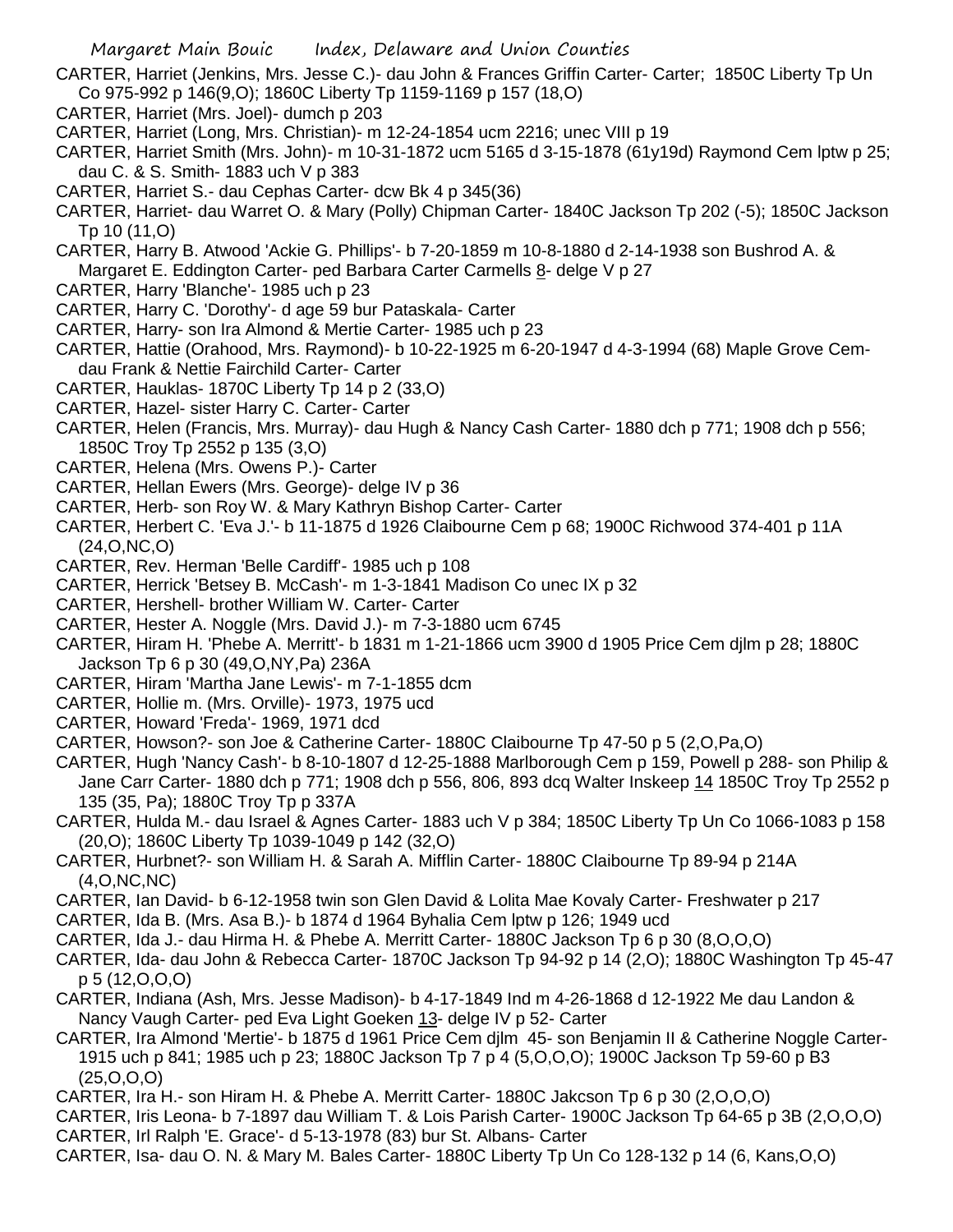- CARTER, Isaac- 1840C Liberty Tp Un Co 475 (60-70)
- CARTER, Isabel (Mrs. Archmedes)- delge IV p 36
- CARTER, Isaiah- son Lemuel & Jemima Orahood Carter- 1840C Liberty Tp Un Co 401 (-5); 1850C Taylor Tp 1119-1137 p 166 (12,O)
- CARTER, Israel 'Agnes' -d 7/1-9-1850(50/71) Baughan Cem lptw p 6; brother Levi Carter- estate CPG8 264 uccp p 42 will; 1883 uch IV p 512, V p 383, 394, 395, 396, 403; 1915 uch p 214, 230, 254, 441Mt 3 p 19 unec III p 49; 1820C Union Tp 184 (26-45); 1830C Liberty Tp Un Co 464 p 297 (50-60)
- CARTER, Israel 'Sarah J. Smith'- m 4-4-1847 ucm 1209 d 3-9-1879 (54-11-1) Raymond Cem lptw p 32 son Israel Carter; 1883 uch V p 383; uca p 18, 23, 83, 97; 1850C Liberty Tp Un Co 914-931 p 137 (26,O); 1860C Liberty Tp 1157-1167 p 157 (36,O); unec VII p 25, VIII p 22
- CARTER, Ivolue Evelyn Orahood (Mrs. Roscoe)- b 10-26-1926 m 4-28-1945 dau Perry & Viola Helen Guy Orahood- 1985 uch p 23, 24;1959 ucd
- CARTER, Jack- son George Morgan & Rose Johnson Carter- Carter
- CARTER, Jack- lived with LeRoy & Inez Drake- 1959 ucd (13)
- CARTER, Jacob- son Joe & Catherine Carter- 1880C Claibourne Tp 47-50 p 5 (12,O,Pa,O)
- CARTER, James- 1880 dch p 771
- CARTER, James 'Anna'- 1880C Taylor Tp 266-269 p 137A (30,O,Va,O)- grandson Rev. Henry Pilcher
- CARTER, James- b 1814 Va/Licking Co d 6-8-1862 (48-3-13) Oakdale Cem 676 (174F) I p 90 (D-R7-5)
- CARTER, James- b Licking Co d 10-17-1897 (47y6m) Oakdale Cem I p 90 (D-R7-5)
- CARTER, James- b 1843 Va d 6-8-1891 Oakdale Cem I p 137 (F-R11-8)
- CARTER, James A.- son Lemuel & Jemima Orahood Carter- 1850C Taylor Tp 1119-1137 p 166 (3,O)
- CARTER, James 'Annie Vaines'- m 10-27-1874 mt 3 p 3
- CARTER, James C.- Pabst 1 p 60, 6 p 64
- CARTER, James C.- 1835 men 28 #115 p 48 Genoa Tp
- CARTER, James C.- d 3-30-1843 (68y) Curtis Cem Powell p 111; 1840C Genoa Tp delge IV p 67
- CARTER, James- son Rev. Cyrus O. & Elizabeth Chapman Carter- 1850C Jackson Tp 13 p 2 (3,O)
- CARTER, James E.'Leona' d 7-4-1964 Oak Grove Cem son Carl Carter- Carter; 1961 dcd
- CARTER, James E.- b 1852 d 1928 Marlborough Cem p 171- son Hugh & Nancy Cash Carter- 1908 dch p 493, 556; 1850C Troy Tp 2552 p 135 (9/12,O); 1880C Troy Tp p 337A
- CARTER, James E.- son John & Rebecca Carter- 1880C Washington Tp 45-47 p 5 (9,O,O,O)
- CARTER, James Gregory 'Bobbie J. Mitchell'- m 8-2-1986 son Owens P. & Helena Carter- Carter
- CARTER, James H.- son John B. & Rosanna Carter-1883 uch IV p 518; 1870C Jackson Tp 143-136 p 20 (3,O)
- CARTER, James- son Jonas Carter- dcw Bk 4 p 268(29)
- CARTER, James- son Joseph & Ann Wilson Carter- 1850C Taylor Tp 1120-1138 p 166 (5,O)
- CARTER, James 'Julia Benson'- dumch p 46
- CARTER, James L.- d 6-4-1845 (12y) Curtis Cem Powell p 111
- CARTER, Dr. James O.'Annis Pooler'- m 7-1-1852; son Benjamin & Mary Owen Carter- 1883 uch IV p 485, V p 368, 487; uca p 79; 1985 uch p 23; 1840C Jackson Tp 201 (10-15); 1850C Jackson Tp 7 p 1 (18); 1860C Dover Tp 244 (28,O); m consent 1852 unec IV p 65, VI p 57
- CARTER, James P.- b Belmont Co d 3-10-1904 (61y10m) Oakdale Cem 1849 (288E) I p 45 (E-R44-1)
- CARTER, James- son Philip & Jane Carr Carter- 1880 dch p 607, 771
- CARTER, James Richard 'Karen'- son William R. & Louise Brennan Carter- Carter
- CARTER, James T. 'Gertie'- 1980 dcd
- CARTER, James- son Townson R. & Louisa Carter- 1880C York Tp 221 p 21 (9,O,Va,O)
- CARTER, James- b 1971 son Warren E. II & Kay Carter- 1980 dcd
- CARTER, James- son William & Martha Carter- 1880C Claibourne Tp 111-117 p 215C (8,O,O,O)
- CARTER, James- son William Edward & Laura Pearl Downing Carter- Carter
- CARTER, Jane Carr (Mrs. Philip)- dcq Walter Inskeep 29; 1880 dch p 771
- CARTER, Jane (Havelock, Mrs. William)- dau John & Elizabeth Ettrick Carter- McKitrick p 34
- CARTER, Jane Jones (Mrs. Levi)- b 1825 m 9-29-1851 ucm 1711 d 8-16-1877 (52-1-20) Price Cem djlm p 31;
- 1985 uch p 23; 1915 uch p 840; 1883 uch V p 487; 1860C Jackson Tp 1098-1112 p 45 (35,O); 1870C
- Jackson Tp 44-43 p 7 (45,O); unec VIII p 23, XIV p 52
- CARTER, Jane- dau Philip & Jane Carr Carter- 1880 dch p 771
- CARTER, Jane Smith (Mrs. Israel)- 1883 uch V p 383
- CARTER, Jane- dau William & Martha Carter- 1880C Claibourne Tp 111-117 p 215C (12,O,O,O)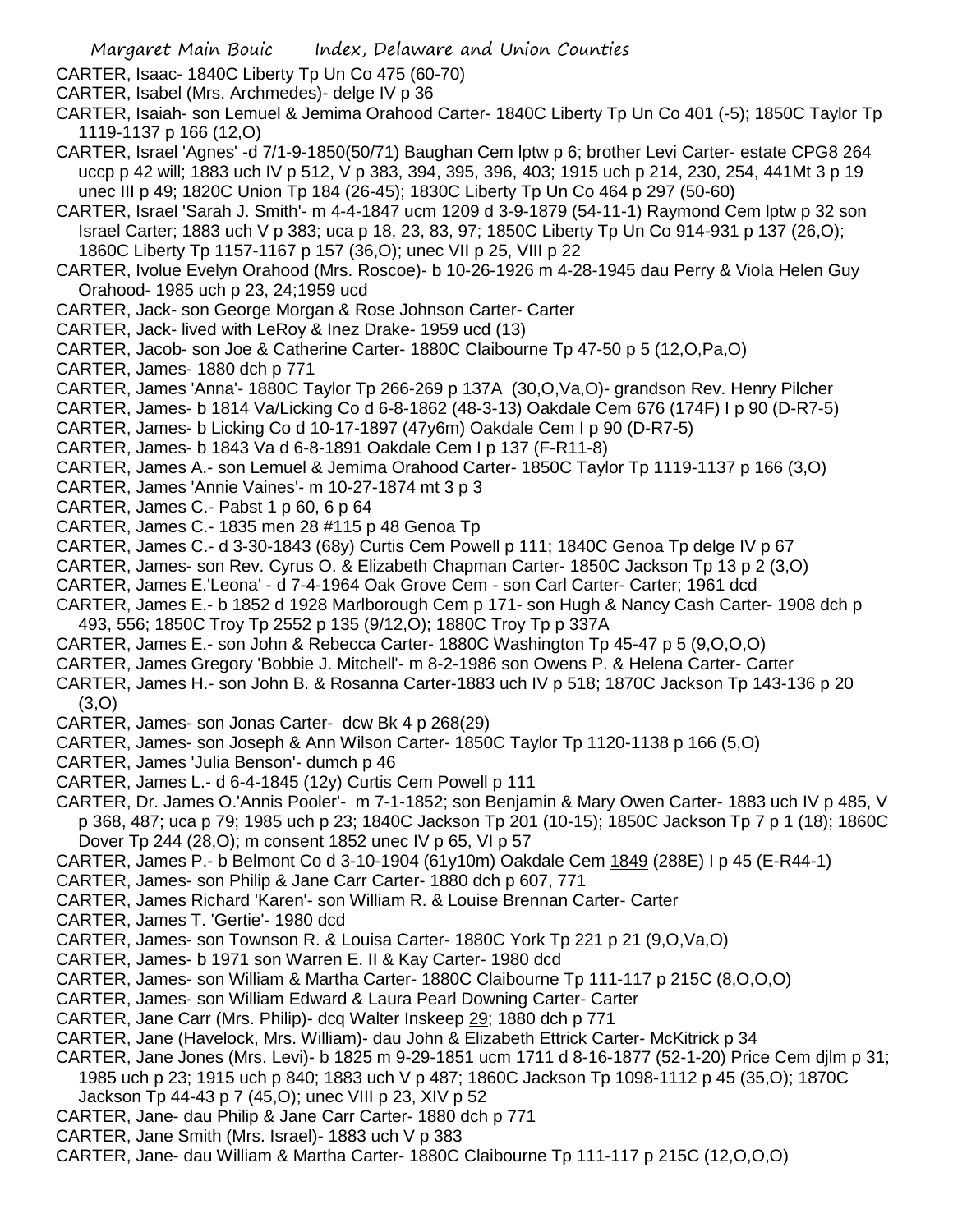CARTER, Janette- dau Zephaniah & Frances Carter- 1850C Liberty Tp Un Co 917-934 p 137 (8,O)

- CARTER, Jarret- b 1988 son Teri L. Carter- 1991 ucd
- CARTER, Jason 'Tabitha Lusby'- Carter
- CARTER, J. C.- 1883 uch IV p 453; uca p 100
- CARTER, J. E.- hadc p 125 Troy Tp
- CARTER, Jean (Mrs. Arnold J.)- 1971, 1980 dcd
- CARTER, Jeff- b 1962 son Clarence W. & Esther Carter- 1971, 1980 dcd
- CARTER, Jemima Orahood (Mrs. Samuel/Lemuel)- m 4-14-1831 ucm 228; unec II p 27; 1883 uch V p 383, 395; 1840C Liberty Tp Un Co (20-30); 1850C Taylor Tp 1119-1137 p 166 (40, Va)
- CARTER, Jennie- d 8-8-1914 (57y2m) Oakdale Cem 2675(F-140)
- CARTER, Jennie Rittenhouse (Wright, Mrs. )- dau David & Charlotte Nichols Rittenhouse- Rittenhouse
- CARTER, Jensey Nicole- b 10-17-1984 dau Gary & Conrad Carter- Carter
- CARTER, Jerry b 1953 son Clarence & Esther Carter- 1971 dcd
- CARTER, Jerry- son Orville & Hallie Sargent Carter- Carter
- CARTER, Jerry Lee 'Anna''Libby'- son Roscoe & Ivolue Evelyn Orahood- Carter; 1959 (8), 1983, 1991 ucd
- CARTER, Jerry 'Phyllis Ann Gefeke'- m 2-13-1971- Rausch (141642); 1973, 1979, 1981 ucd
- CARTER, Jesse b 1955 ch Stella M. Carter- 1971 dcd
- CARTER, Jessie- female (6-1889) Jackson Tp uninf p 5
- CARTER, Jevin Jerald- b 3-20-1995 son Jason & Tabitha Lusby Carter- Carter
- CARTER, Jewel D. 'Marian'- 1959 ucd
- CARTER, Mrs. J. H.- delge X p 29, cookbook
- CARTER, J. (Mrs. L.)- djlm p 18
- CARTER, Jill (Hardman, Mrs. Donald)- b 1959 m 6-7-1980- dau John R. Jr. & Emily A. Carter- Carter; Hardman; 1971, 1973, 1975 ucd
- CARTER, Joe- 1880C Claibourne Tp p 0212
- CARTER, John- 1883 uch IV p 527
- CARTER, John- 1820C Genoa Tp; 1830C Genoa Tp delge III p 72; 1835 men 28 #116 p 48 Genoa Tp
- CARTER, John- 1850C Dover Tp 186 (17,O); uca p 83
- CARTER, John 'Alta Doane'- Carter
- CARTER, John- son Benjamin I. & Mary Owen Carter- 1985 uch p 23
- CARTER,
- CARTER, John B. 'Rosanna'- 1870C Jackson Tp 143-136 p 20 (33,O)
- CARTER, John Calvin 'Mary Ann Stone'- b 10-1-1842 Un Co m 8-8-1864 d 1915 S. D.- ped Rose Morris Ross #152 14 - unec V p 45; IX p 19
- CARTER, John 'Charlotte Miller'- m 6-21-1856 ucm 2431; unec VIII p 65
- CARTER, John 'Dessie May Leatherman'- b 4-21-1888- Maugans Anc p 80
- CARTER, John- son Ebenezer & Nancy Dysert Carter- 1850C Jackson Tp 7 (8,O); unec VIII p 49
- CARTER, John F.- 1979 ucd
- CARTER, John 'Elizabeth Ettrick'- McKitrick p 34
- CARTER, John 'Frances Griffin''Harriet Smith''Rebecca Smith'- d 1-18-1892(77-8-19) Raymond Cem lptw p 32; 1915 uch p 1078; 1883 uch V p 383, 388; 1850C Liberty Tp Un Co 975-992 p 146 (36,O); 1860C Liberty Tp 1159-1169 p 157 (45,O); 1870C Lib Tp 173 p 21 (56, Del)
- CARTER, John 'Gale Clark'- m 9-2-1978- Carter
- CARTER, John H.- b 1836 d 1913 Marlborough Cem p 196- 1880 dch p 771; 1908 dch p 556, 893; hadc p 109; 1850C Troy Tp 2552 p 135 (14,O); 1880C Marlborough Tp p 346A
- CARTER, John 'Harriet Smith'- , 10-31-1872 ucm 5165
- CARTER, John- son Israel & Sarah J. Carter- 1870C Liberty Tp Un Co 199 p 24 (7,O)
- CARTER, John J.- son Jonas Carter- dcw Bk 4 p 268 (29)
- CARTER, John- son John Jr. & Emily A. Carter- 1971 ucd
- CARTER, John Jr.'Emily'- Carter; 1967, 1991 ucd
- CARTER, John M.- 1980 dcd
- CARTER, John 'Mary E.'- 1870C Jackson Tp 94-92 p 14 (25,O)
- CARTER, John 'Matilda Jaggers'- b 1838 d 1861 son George & Hellan Ewers Carter- delge IV p 36
- CARTER, John Michael- b 5-27-1986 son Frank & Shroyer Carter- Carter
- CARTER, John N.- 1883 uch IV p 469, 470
- CARTER, John- b 11-1877 son Osbern & Martha Parker Carter- 1900C Richwood 313-331 p 12B (22,O,O,NC)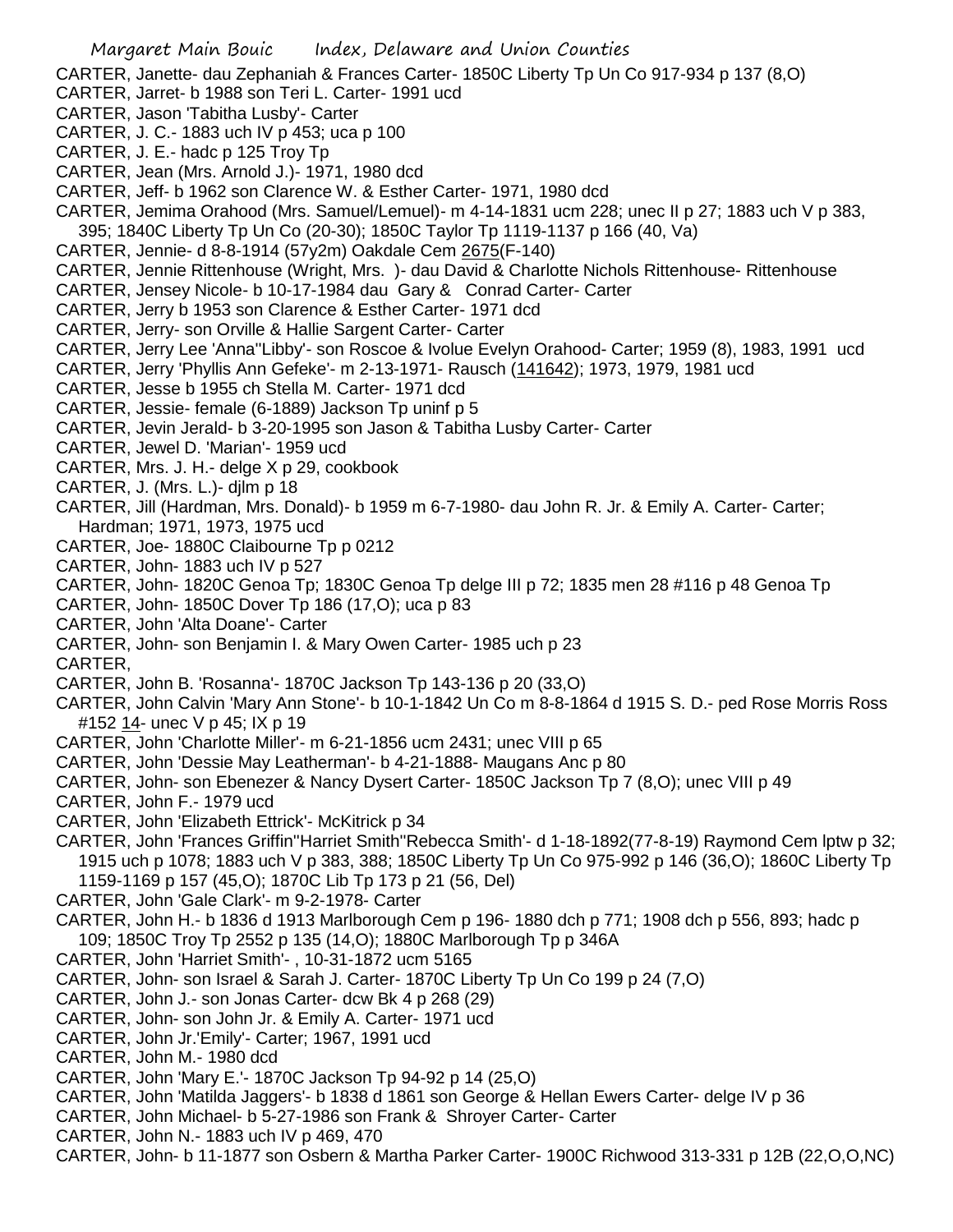CARTER, John P.'Rose E. Roberts'- m 1-25-1863 ucm 3399- son Benjamin & Mary Owen Carter- 1883 uch V p 487; 1850C Jackson Tp 9 p 1 (13,O)

- CARTER, John R.- d 6-4-1845 (2y) Curtis Cm Powell p 111
- CARTER, John R. Jr. 'Emily A.'- 1971, 1973, 1975, 1979, 1981, 1983 ucd
- CARTER, John Ray Jr.- son John Ray Sr. & Martha A. Dunn Carter- Carter
- CARTER, John Ray Sr. 'Martha A. Dunn''Goldie Nowlin'- b 10-1-1905 W. Va. d 12-24-1988 (83) bur W. Va-Carter
- CARTER, John 'Rebecca Foreman/Harriman'- m 12-31-1877 ucm 6184; 1880C Washington Tp 45-47 p 5 (38,O,O,O) p 007A
- CARTER, John Robert 'Ruth Lewis'- Carter
- CARTER, John W.- d 1-22-1858 (6m 12d) Cheney Cem son B. & M. J.- djlm p 18
- CARTER, John W. 'Eliza Lock'- m 2-11-1858 ucm 2684 mt 2-17-1858; uca p 100; 1883 uch IV p 512; unec XII p 29; 1860C Union Tp 571-575 p 80 (27,O)
- CARTER, John- son Zephania & Frances Carter- 1850C Liberty Tp Un Co 917-934 p 137 (9,O)
- CARTER, Johnnie- d 1828 son Benjamin & Ann Owen Carter- 1883 uch V p 498; 1985 uch p 23
- CARTER, J. M.- 1883 uch IV p 535; 1840C Liberty Tp Un Co (40-50)
- CARTER, Jonas 'Catherine'- Powell p 14
- CARTER, Jonas- son Rufus & Mary Carpenter Carter- 1880 dch p 193, 609; 1908 dch p 275, 453; Pabst 6 p 32, 52, 55; dcw Bk 4 p 268(29); 1830C Genoa Tp delge III p 72; 1835 men 28 #112 p 48 Genoa Tp; 1850C Berkshire Tp 221 p 23 (20,O); delge V p 67, VI p 8, 38
- CARTER, Joseph 'Ann Wilson'- m 1-30-1841 ucm 694 unec V p 37; 1915 uch p 255, 257; 1850C Taylor Tp 1120-1138 p 166 (33,O)
- CARTER, Joseph 'Frankie'- m 1919 d 1-22-1967- Carter
- CARTER, Joseph 'Dorothy;- d 1845 dcc Margaret Little Potter 12
- CARTER, Joseph- son Levi & Elizabeth Edgar Carter- 1883 uch IV p 383, 500V p 495, 679
- CARTER, Joseph 'Martha Batley/Bailey'- m 8-14-1856 ucm 2449; djlm p 19; unec VIII p 65
- CARTER, Joseph Mitchell 'Frankie Cooper'- b 11-18-1898 m 1919 d 1-22-1967 bur Oakdale Cem II p 123 WWI- Carter
- CARTER, Joseph 'Pamlia'- uccp p 42
- CARTER, Joseph 'Polly A. Sifrit'- m 5-22-1842 ucm 795 unec V p 59
- CARTER, Joseph R. 'Sarah Ann Shirk'- m 8-10-1862 ucm 3339
- CARTER, Joseph- son Townson R. & Louisa Carter- 1880C York Tp 221 p 21 (11,O,Va,O)
- CARTER, Joseph- son Warret & Mary (Polly) Chapman Carter- 1850C Jackson Tp 10 (9,O); 1860C Jackson Tp 1163-1175 p 154 (19,O)
- CARTER, Josephine- dau Israel & Sarah J. Smith Carter- 1860C Liberty Tp 1157-1167 p 157 (6,O); 1870C Liberty Tp Un Co 199 p 24 (15,O)
- CARTER, Joshua- b 1971 son Jerry L. & Phyllis Gefeke Carter- 1973, 1979, 1981 ucd
- CARTER, Joyce- b 1963 dau Ray & Lois Carter- 1967 ucd
- CARTER, J. 'Polly Ann'- djlm p 19
- CARTER, J. R. 'Susan J.'- mt 3 p 15
- CARTER, inf dau of J. R. & Susan J. Carter d 8-26-1875 (11m20d) mt 3 p 15
- CARTER, Judy A.- 1967 ucd
- CARTER, Judy Ann Case (Mrs. William)(Hamilton, Mrs. Walter C.)- b 2-25-1936 d 3-6-1993 (57) dau Cecil B. & Melba Mae Braskett Case- Case; Hamilton
- CARTER, Julia- 1850C Genoa Tp 298 p 31 (57, Conn)
- CARTER, Julia- 1880C Berkshire Tp p 427A
- CARTER, Julia A. (Smith, Mrs. Ralph)- m 10-24-1844 dcm
- CARTER, Julia Benson (Mrs. James)- dau Levi & Rachel Lancaster Benson- dumch p 46
- CARTER, Julia (Mrs. Clyde E.)- 1973, 1975, 1979, 1981, 1983 ucd
- CARTER, Julia d'Olieslagers (Mrs. Clyde E.)- 1985 uch p 23; 1991 ucd
- CARTER, Julia Foster (Mrs. George Rodney)- 1908 dch p 693
- CARTER, June (Mrs. )- Carter teacher, Big Walnut
- CARTER, Karen (Mrs. James Richard)- Carter
- CARTER, Karen Lynn (Brown, Mrs. Christopher Healy)- m 2-22-1969- dau Mrs. Rush Bartram- Carter
- CARTER, Kater (Vangorden, Mrs. Henry)- unec VIII p 42
- CARTER, Kathleen- d 1932 dau Ernest & Opal Carter- Cartmell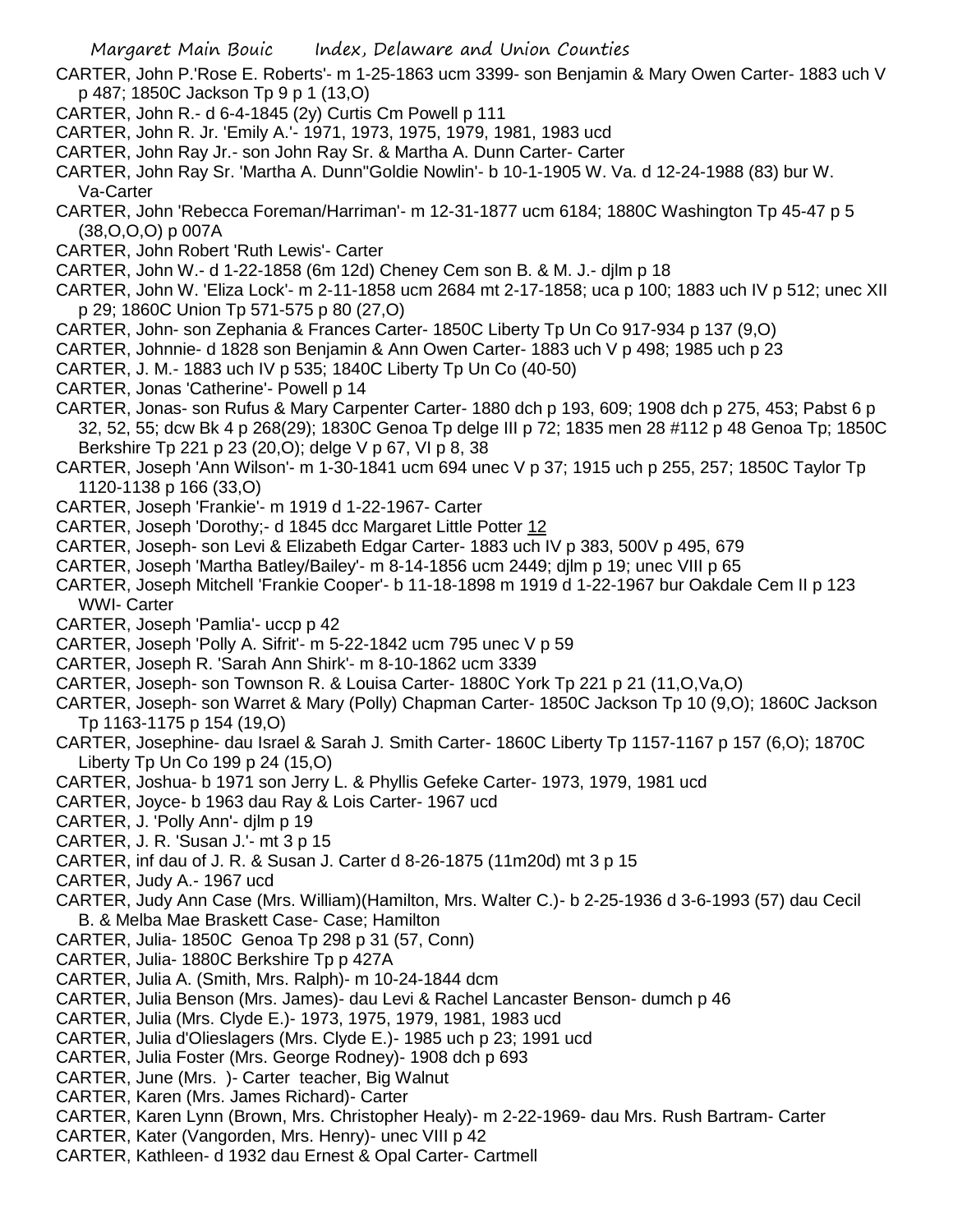CARTER, Kathleen (Kennedy, Mrs. Leonard)- dau Roscoe & Ivolue Orahood Carter- Carter; 1959 ucd (12) CARTER, Kathryn Kater (Mrs. Donald)- b 12-1-1942 m 3-10-1961 d 2-1-1963 Price Cem djlm p 64- dau

Kenneth & Verla Holbrook Kater- Genther p a11; Taylor 111123

- CARTER, Kathryn S.- #361, unec XII p 1, XIII p 2,5
- CARTER, Kathy (Phillips, Mrs. )- dau Robert Lee Carter- Carter
- CARTER, Kay D. (Mrs. Warren E. II)- 1980 dcd
- CARTER, Kay (Reed, Mrs. Tom)- dau William R. & Louise Brennan Carter- Carter
- CARTER, Kevin- Longbrake p 55
- CARTER, Keziah (Willey, Mrs. John)- b 1839m 4-24-1857 dcm dau Hugh & Nancy Cash Carter- dcq Walter Inskeep 7; 1880 dch p 771; 1908 dch p 556, 805; 1850C Troy Tp 2552 p 135 (10,O)
- CARTER, Kima- dau Owens Price Carter,Sr.- Carter
- CARTER, Kimbert Linn- b 1991 ch Perry L. & Robin L. Carter- 1991 ucd
- CARTER, Kimberly- b 1966 ch Thomas & Frieda Carter- 1980 dcd
- CARTER, L.- 1883 uch IV p 541
- CARTER, Lall (Mrs. Crawford)- 1880C Liberty Tp Un Co 42-43 p 5 (20,O,O,O)
- CARTER, Landon D.- d 12-21-1962- bur Radnor- Carter
- CARTER, Landon 'Nancy Vaughn'- b 1807 NC m 1829 d 1870- ped Eva Ligh Goeken 26- delge IV p 52
- CARTER, Larry- son Orville & Hallie Sargent Carter- Carter
- CARTER, Laura- dcw Bk 4 p 18(3)
- CARTER, Laura Carpenter (Mrs. Lewis)- m 1-17-1856 dcm
- CARTER, Laura H. Buell (Mrs. Orson C.)- m 1-20-1859 dcm
- CARTER, Laura (Mrs. Lewis)- dcw Bk 4 p 268 (29)
- CARTER, Laura Pearl Downing (Mrs. William Edward)- Carter
- CARTER, Laura Strickland (Mrs. Melvin)- m 12-29-1852 ucm 1902 mt 1-5-1853; unec VII p 58
- CARTER, Laura- dau Townson R. & Louisa Carter- 1850C York Tp 221 p 21 (13, O, Va,O)
- CARTER, Laura Williams (Mrs. W. C.)- d 2-20-1959 Marlborough Cem- Carter
- CARTER, Lawrence E.- 1980 dcd
- CARTER, Leander- unec XII p 52, Claibourne Tp, 1842
- CARTER, Lemon R.'Angeline Leamon/Seaman'- m 12-16-1852 ucm 1892 son Israel Carter- mt 12-29-1852; unec IV p 34, VII p 58(m slip); 1883 uch V p 383; uca p 100, 103; 1850C Liberty Tp Un Co 1066-1083 1915 uch p 166 (41,O)
- CARTER, Lemuel 'Jemima Orahood' son Levi & Elizabeth Edger Carter- 1850C Taylor Tpp 1119-1137 p 166 (41,O); 1883 uch V p 383, 679- unclaimed letter unec V p 32
- CARTER, Lemuel- son Joseph & Ann Wilson Carter- 1850C Taylor Tp 1138-1120 p 166 (8,O)
- CARTER, Leona (Mrs. James E.)- Carter; 1961 dcd
- CARTER, Leonard H.- son Landon D. Carter- Carter
- CARTER, Leonard- d 4-23-1977 (53) son Nettie Helsler- Carter
- CARTER, Leonard H. Jr.- son Leonard Carter- Carter
- CARTER, Leonora C. Vaughn (Mrs. Daniel)- b Wyandot Co m 2-7-1877 ucm 6022 d 11-26-1880 (22y4m) Oakdale Cem II (154-D)
- CARTER, Levi- d 5-27-1862- 1883 uch V p 506
- CARTER, Levi 'Betsey'- 1883 uch V p 395, 396
- CARTER, Levi 'Elizabeth Edgar'- brother Israel Carter; War 1812; 1883 uch V p 382, 383; uca p 18; Carter letter
- CARTER, Levi 'Elizabeth Orahood'- m 10-6-1831 ucm 252 son Israel Carter- 1883 uch V p 382, 383; 1820C Union Tp 184 (26-45) unec II p 34; uca p 18
- CARTER, Levi 'Jane Jones'- b 1830 m 9-29-1851 ucm 1711 d 5-28-1863 (33y18d) Price Cem djlm p 31; GAR; son Benjamin & Mary Owen Carter- 1915 uch p 107, 214, 230, 441, 840; 1883 uch V p 487; 1985 uch p 23; 1840C Jackson Tp 201 (15-20);1850C Jackson Tp 9 p 1 (20,O); 1860C Jackson Tp 1098-1112 p 145 (30,O); unec IV p 32, VIII p 22, XIV p 52
- CARTER, Levi- son Levi & Elizabeth Edgar Carter- 1883 uch V p 393
- CARTER, Levi 'Lucy Hoover'- m 8-15-1868 ucm 4410
- CARTER, Levi- son Townson R. & Louisa Carter- 1880C York Tp 221 p 21 (7,O,Va,O)
- CARTER, Lewis- 1850C Liberty Tp Un Co 1066-1083 p 158 (44,O)
- CARTER, Lewis 'Betsey/Elizabeth Eve Fisher'- b 5-3-1828 Berkshire Tp m 8-24-1852 d 1-30-1907 dg 2-8-1907- Fisher p 2; 1880C Berkshire Tp p 413A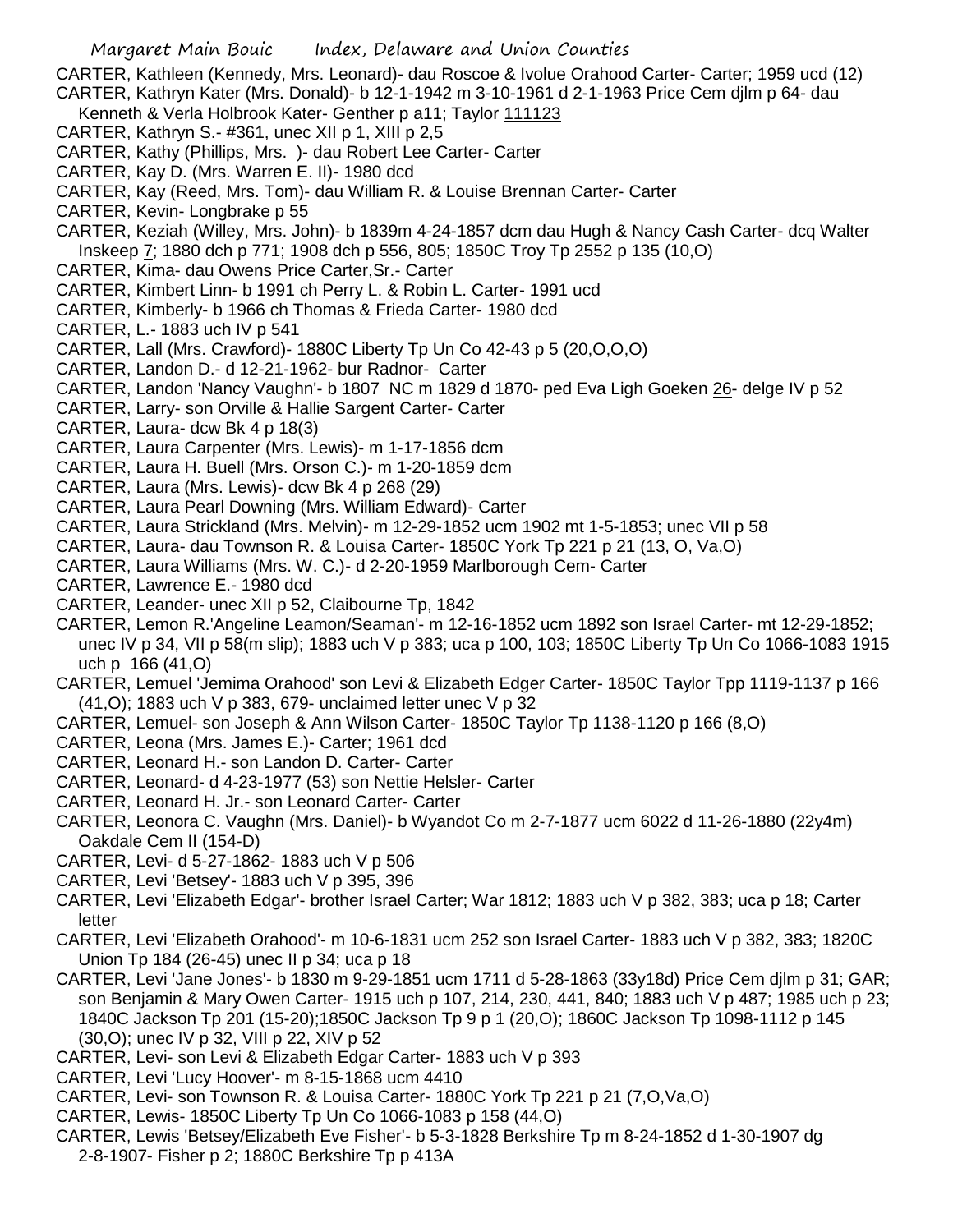- CARTER, Lewis- son Israel & Agnes Carter- 1883 uch V p 383; mt 3 p 19; 1835 men 28 #113 p 48 Genoa Tp; 1860C Liberty Tp 1039-1049 (54,O); 1870C Liberty Tpp Un Co 14 p 2 (60, Va)
- CARTER, Lewis 'Laura Carpenter'- m 1-17-1856 dcm
- CARTER, Lewis M.- son Salathiel & Rachel Carter- 1870C Richwood 65-617 p 7 (5,O)
- CARTER, Lewis 'Sarah Lewis'- son Rufus & Mary Carpenter Carter- 1908 dch p 613; 1850C Berkshire Tp 221 p 23 (22,O); Pabst Pion I p 97
- CARTER, --- B 12-21-1868 Orange Tp son LewisLouis W. & Sarah Carter- dcb
- CARTER, L. H.- hadc p 111 1900 Orange Tp
- CARTER, Libby (Mrs. Jerry)- Carter
- CARTER, Lillie Mae Elder (Mrs. Charles)- b 1876 d 1905 Price Cem djlm p 46; 1985 uch p 23
- CARTER, Lillie Myrtle Bowsher (Mrs. Amos)- b 2-28-1894 m 11-11-1916 d 5-14-1978 dau Benjamin F. & Mary Elizabeth Luse Conwell Bowsher- Cowgill p 11
- CARTER, Linda (Bell, Mrs. John E.)- dau Roy W. & Mary Kathryn Bishop Carter- Carter
- CARTER, Linda Jean- dau Arnold J. Carter- Carter engaged to George McArthur
- CARTER, Linda M.- 1991 ucd
- CARTER, Linda- b 1965 dau Ray & Lois Carter- 1967 ucd
- CARTER, Linda (Mrs. Steve)- Carter
- CARTER, Lisa- b 1963 dau Thomas & Frieda Carter- 1980 dcd
- CARTER, Lititia- dau Zephaniah & Frances Carter- 1850C Liberty Tp Un Co 917-934 p 137 (6,O)
- CARTER, L.'J.'- djlm p 18
- CARTER, Lloyd- son Robert & Clara A. Taylor Carter- Carter Mrs. Lloyd d 11-18-1959
- CARTER, Lois Parish (Mrs. William T.)- b 1853 m 3-11-1880 ucm 6674 d 1946 Price Cem djlm p 59; 1880C
- Jackson Tp 64-65 p 3B (47, O,Eng,O); 1900 Jackson Tp 1 p 21 (26,O,Eng,O); 6 ch
- CARTER, Lois (Mrs. Roy) 1967 ucd
- CARTER, Lois (Taylor, Mrs. Lester)- dau John Ray Sr. & Martha A. Dunn Carter- Carter
- CARTER, Lolita Mae Kovaly (Mrs. Glen David)- b 5-16-1929 m 1-12-1952 dau John Theodore & Mary Lona Craddock Kovaly- Freshwater p 217
- CARTER, Lona Marie- b 6-12-1958 twin dau Glen David & Lolita Mae Kovaly Carter- Freshwater p 217
- CARTER, Lora N.- dau William T. & Lois Parish Carter- 1900C Jackson Tp 64-65 p 38 (6,O,O,O)
- CARTER, Lorena (Landon, Mrs. Mark)- m 8-27-1874 ucm 5528 dau John & Fannie Griffin Carter- 1915 uch p 1078; 1860C Liberty Tp 1159-1169 p 157 (9,O); 1870C Liberty Tp 173 p 28 (19,O)
- CARTER, Lorna (Mrs. )(Adams, Mrs. Charles)- 1985 uch p 5; Adams
- CARTER, Louisa (Mrs. Townson R.)- 1880C York Tp 221 p 17 (47,O,O,O)
- CARTER, Louis B. 'Mae Stevens'- son Bradford Ellsworth & Octavia Arilla Chambers Carter- Maugans Anc p 136
- CARTER, Louis Ellsworth 'Ann Durr'- son Fred & Emma Doyle Carter- Maugans Anc p 137
- CARTER, Louise Brennan (Mrs. William R.)- m 9-2-1937- Carter
- CARTER, L. R. 'A. S.'- 1883 uch V p 398; lptw p 45
- CARTER, Lucille Polk (Mrs. )(Brooke, Mrs. George)- Weiser p 187
- CARTER, Lucy F.- d 4-6-1835 (2y) Curtis Cem Powell p 111
- CARTER, Lucy Hoover (Mrs. Levi)- m 8-15-1868 ucm 4410
- CARTER, Lucy (Mrs. James C.)- d 9-27-1855 (79y) Curtis Cem Powell p 111- 1850C Genoa Tp 486 p 47 (74, Ct)
- CARTER, Lulu (Mrs. William R.)- 1961 dcd
- CARTER, Luther B.- d 10-6-1877 (1y5m) Oakdale Cem 677(174F) I p 137 (F-R11-8)
- CARTER, L. W.'Sarah E.'- 1880C Orange Tp p 350C(36), delge IX p 43
- CARTER, Lydia Cartmell (Mrs. Charles H.)- m 10-5-1876 ucm 5948
- CARTER, Lyman 'Nancy Lewis'- m 4-2-1823 dcga p 18 Del Pat & Fr Chron
- CARTER, M. A.- b 3-19-1877 d 7-1-1893 Price Cem djlm p 34
- CARTER, Maddy L.- 1971 dcd
- CARTER, Maddy (Mercer, Mrs. )- mother Jerome IOOF djlm p 113
- CARTER, Mac- son Frank & Ellen Shroyer Carter- Carter
- CARTER, Mae Stevens (Mrs. Louis B.)- Maugans Anc p 136
- CARTER, Mahala- 1880C Harlem Tp p 443C; Pabst 0
- CARTER, Malcolm Franklin- b 7-17-198- son Frank & Shroyer Carter- Carter
- CARTER, Malinda- dau Levi & Elizabeth Edgar Carter- 1883 uch V p 383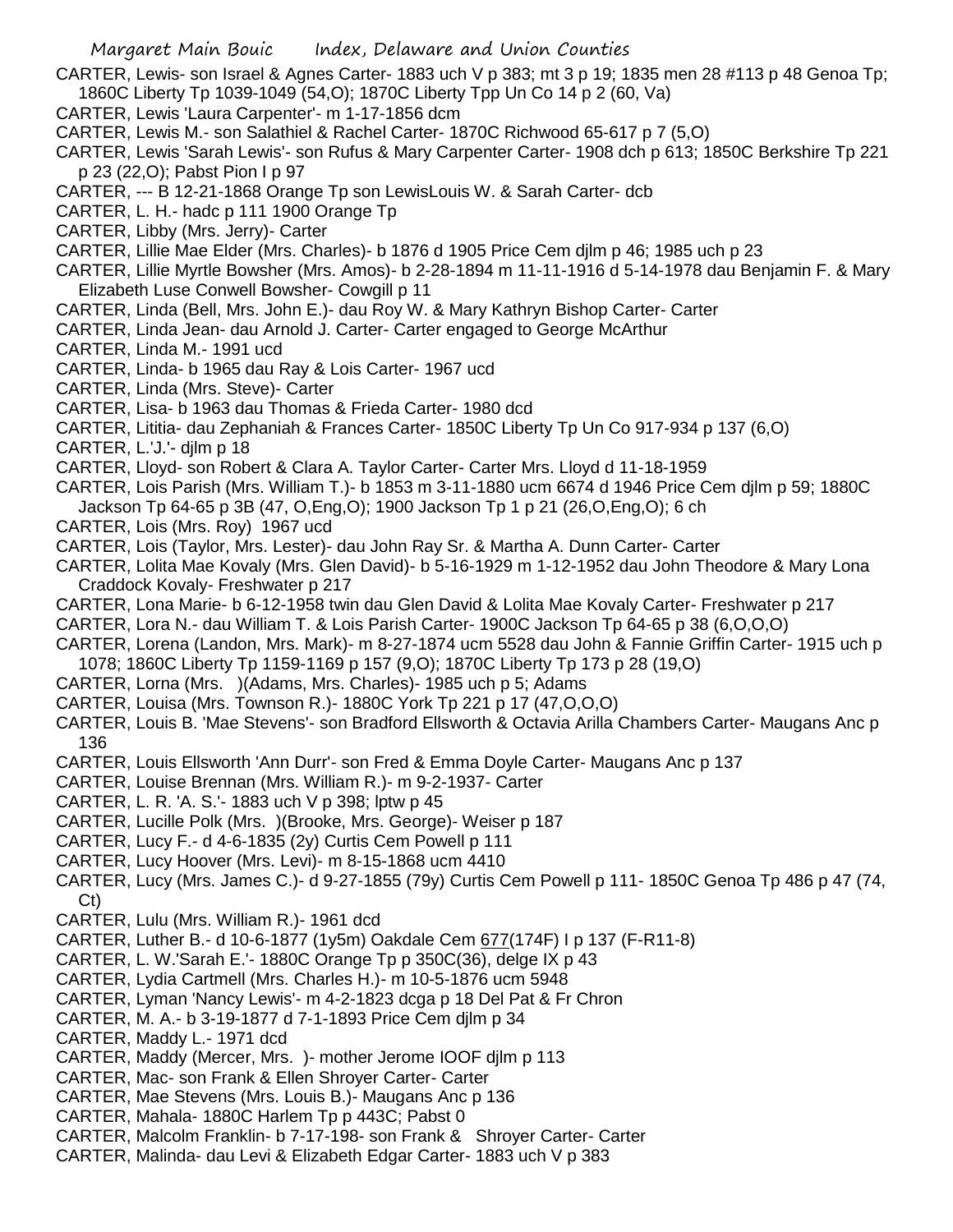CARTER, Mandaville/Manville P.- d 6-7-1893 (41-11-2) Fancher Cem Powell p 127; 1880C Harlem Tp p 443C CARTER, Marcos Harrison- b 7-19-1990 son Frank & Shroyer Ellen Carter - Carter

- CARTER, Margaret Eddington (Mrs. Bushrod)- b 1825 d 1892- delge IV p 36
- 
- CARTER, Margaret (Edwards, Mrs. Fred)- dau Louis B. & Mae Stevens Carter- Maugans Anc p 136
- CARTER, Margaret J. (Pringle, Mrs. James M.)- m 1883 dau Joel & Harriet Carter- dumch p 203
- CARTER, Margaret dau Levi & Elizabeth Edgar Carter- 1883 uch V p 383; unec VIII p 23
- CARTER, Margaret (Paige, Mrs. )- dau Israel Carter- 1883 uch V p 584
- CARTER, Margarte (Roseberry, Mrs. Joseph)- m 1-29-1829 ucm 167; unec II p 26
- CARTER, Maria J.- dau Lemuel & Jemima Orahood Carter- 1850C Taylor Tp 1119-1137 p 166 (9,O)
- CARTER, Marian (Mrs. Jewel D.)- 1959 ucd
- CARTER, Marie- Unionville Cem djlm p 51
- CARTER, Marie- dau Ernest & Opal Carter- Carter
- CARTER, Marie Godlove (Mrs. Amos)- Cowgill p 11
- CARTER, Martha (Mrs. )- unclaimed letter unec V p 22
- CARTER, Martha A. Dunn (Mrs. John Ray Sr.)- b 5-24-1909 W. Va m 1928 d 10-21-1977 bur W. Va- Carter
- CARTER, Martha Batley/Bailey (Mrs. Joseph)- m 8-14-1856 ucm 2449 d 6-23-1863 (27) Cheney Cem lptw p 23; unec VIII p 65
- CARTER, Martha F. Dixon (Mrs. Benjamin)- m 8-4-1857 ucm 2577 m consent unec IV p 17
- CARTER, Martha (Hicks, Mrs. Bert Garland)- m 10-23-1940- Carter; Hicks
- CARTER, Martha Jane (Herd, Mrs. William R.)- m 2-2-1854 ucm 2069 m consent unec IV p 10
- CARTER, Martha Jane Lewis (Mrs. Hiram)- m 7-1-1855 dcm
- CARTER, Martha (Main, Mrs. Presley O.)- Asp (2397V)
- CARTER, Martha (Newlove, Mrs. Joseph)- m 12-6-1827 d 12-13-1880 dau Cornelius Carter- 1883 uch V p 27, 126; mt 1-10-1883
- CARTER, Martha Parker (Mrs. Osbern)- b 3-1856 m 1-5-1876 ucm 5822 mt 3 p 21 bur Claibourne Cem- dau Mevina Parker- 1900C Richwood 313-331 p 12B (44,NC,NC,NC)
- CARTER, Martha- dau Philip & Jane Carr Carter- 1880 dch p 771
- CARTER, Martha- dau William & Ann M. Carter- 1850C Paris Tp 689-704 p 104 (12,O)
- CARTER, Martha- dau William H. & Sarah A. Mifflin Carter- 1880C Claibourne 89-94 p 214A (8,O,NC,NC)
- CARTERm Martha (Mrs. William)- 1880C Claibourne Tp 111-117 p 215C (37,O,O,O)
- CARTER, Martin B 1962 son Charles J. & Beverly Sue Flowers Carter- 1973 ucd
- CARTER, Martin E.- b 3-1-1945 d 9-26-1959 Oakdale Cem II p 153 (M-R20-1) son Stanley & Violet Carter-1949, 1959(14) ucd
- CARTER, Marvin Eugene- b 3-1-1945 d 9-26-1959 Oakdale Cem -son Stanley & Violet Conklin Carter- Carter
- CARTER, Miss Mary- picture- Sunbury p 113
- CARTER, Mary- delge VII p 61, Troy Tp 1826
- CARTER, Mary A.- 1969, 1971 dcd
- CARTER, Mary- dcw Bk 4 p 18(3); 1880C Delaware Town p 546A
- CARTER, Mary A.- b 1847 d 1923 Marlborough Cem p 171
- CARTER, Mary A. (Bruard, Mrs. Edward B. D.)- m 9-10-1873 ucm 5320
- CARTER, Mary A. dau Charles & Rachel Dillon Carter- 1860 Liberty Tp 1158-1168 p 157 (9,O); 1870C Liberty Tp Un Co 188 p 23 (18,O)
- CARTER, Mary Adell (Shaw, Mrs. Watson)- dau John H. & Elizabeth Mayfield Carter- 1880 dch p 771; 1908 dch p 894; Pabst 0
- CARTER, Mary A.- dau Dr. James & Annis Pooler Carter- 1860C Dover Tp 244 (9/12,O)
- CARTER, Mary Ann (Jackson, Mrs. )- dau Jonas Carter- dcw Bk 4 p 268(29)
- CARTER, Mary Ann (Paszek, Mrs. )- dau Harry & Blanche Carter- 1985 uch p 23
- CARTER, Mary Ann Stone (Mrs. John Calvin)- b 1884 m 8-8-1864 d 1934 unec V p 45; ped Rose Morris Ross #152 15- unec IX p 19
- CARTER, Mary Baler (Mrs. Oliver N.)- m 9-10-1871 ucm 4972
- CARTER, Mary (Ball, Mrs. Wesley)- dcc Larry Jackson 93
- CARTER, Mary Carpenter (Mrs. Rufus)- d 10-27-1864 (73) Galena Cem Powell p 24; Pabst 6 p 105; 1850C Berkshire Tp 221 p 23 (50, Pa)
- CARTER, Mary (Mrs. Charles N.)- 1880C Liberty Tp Un Co 105-106 p 11 (19,O,O,O)
- CARTER, Mary Chilicoate (Mrs. Frank H.)- Carter
- CARTER, Mary E.- dau Hugh & Nancy Cash Carter- 1850C Troy Tp 2552 p 135 (7,O)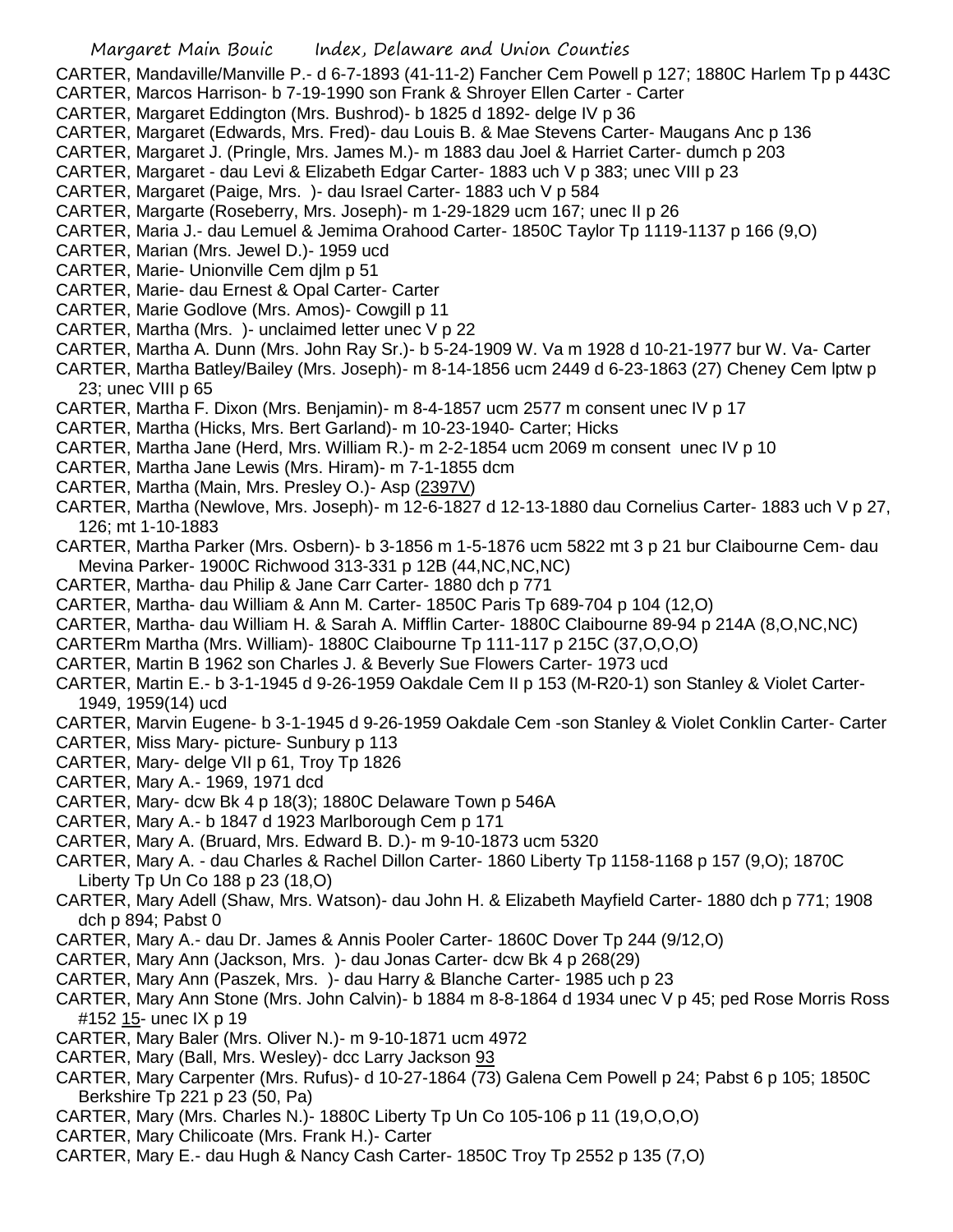- CARTER, Mary Edlor (Jackson, Mrs. Joseph)- dau William Carter- dcw Bk 2 p 229
- CARTER, Mary E. (Mrs. John)- 1870C Jackson Tp 94-92 p 14 (22,O)(41-1889) uninf p 5
- CARTER, Mary Evelyn (Parker, Mrs. James Simeon)- m 1923 dau Rev. Herman & Belle Cardiff Carter- 1985 uch p 108
- CARTER, Mary Haines (Mrs. Charles W.)- m 5-30-1880 ucm 6728 d 9-30-1883 (22-7-10) Raymond Cem lptw p 32
- CARTER, Mary Jane (Doudna, Mrs. John)- b 9-28-1835 m 9-29-1853 d 9-28-1895 dau Samuel & Susanna Benson Carter- dcc Susan Cain Jackson 25
- CARTER, Mary Jane- b 1852 d 11-13-1860 (8-5-3) Cheney Cem djlm p 18 dau Levi & Jane Jones Carter-1985 uch p 23; 1915 uch p 840
- CARTER, Mary (Jerew, Mrs. John)- 1985 uch p 81
- CARTER, Mary Jane (Kahle, Mrs. Jacob R.)- Weiser p 682
- CARTER, Mary- dau Joe & Catherine Carter- 1880C Claibourne 47-50 p 5 10,O,Pa,O)
- CARTER, Mary Jones (Mrs. James E.)- dau Francis & Mary Bebb Jones- 1908 dch p 556
- CARTER, Mary Kathryn Bishop (Mrs. Roy W.)- b 5-30-1920 d 7-16-1977 bur West Liberty- dau Heber & Alma Jenkins Bishop- Carter
- CARTER, Mary Lee- b 11-16-1969 d 4-12-1988 bur St. Marys' Delaware- dau Robert D. & Wilma J. Contizano Carter- Carter; 1971, 1973, 1975 ucd
- CARTER, Mary- dau Levi & Jane Jones Carter- 1860C Jackson Tp 1098-1112 p 14 (8,O)
- CARTER, Mary M. Bales (Mrs. O. N.)- dau William & Sarah Cavender Bales- dumch p 195; 1880C Liberty Tp Un Co 128-132 p 14 (35, O,NY,NY)
- CARTER, Mary Owen (Mrs. Benjamin)- d 9-1-1871 (75) Cheney Cem djlm p 19;1883 uch V p 487; 1985 uch p 23; 1820C Union Tp 190 (16-26); 1830C Jackson Tp 470 (30-40); 1840C Jackson Tp 201 (40-50); 1850C Jackson Tp 9 p 1 (54, Va); 1860C Jackson Tp 1073-1088 p 142 (66, Va); unec VIII p 49, XIII p 5
- CARTER, Mary (Temple, Mrs. Ethan)- b 1886 d 1968 dau Benjamin II & Catherine Noggle Carter- 1985 uch p 23, 137; 1915 uch p 841; 1900C Jackson Tp 59-60 p B3 (14,O,O,O)
- CARTER, Mary (Mrs. William)- dcw Bk 2 p 229
- CARTER, Mary M. Bales (Mrs. Oliver)- dau William & Sarah Cavender Bales-1883 uch V p 472
- CARTER, Mary M. (Moore, Mrs. Robert)- m 6-29-1843 dcm
- CARTER, Mary Piersol (Mrs. )- dau John & Laura Shannon Piersol- Carr 1144721; Piersol 13821; opc 607
- CARTER, Mary Tarping (Mrs. Caleb)- m 3-8-1827 Madison Co unec V p 27
- CARTER, Mary- dau William H. & Sarah A. Mifflin Carter- 1880C Claibourne Tp 89-94 p 214A (9,O,NC,NC)
- CARTER, Mary (Wright, Mrs. John)- delge IV p 36
- CARTER, Mary (Yost, Mrs. )- dau Arnold Carter- engaged to Louie Saluati- Carter
- CARTER, Mattie F.- dau James E. & Mary Jones Carter- 1908 dch p 556; Pabst 0; delge VII p 23, 30, dg 1-3- 1902
- CARTER, Maybelle (Hunt, Mrs. Luther)- dau Frank & Nettie Fairchild Carter- Carter
- CARTER, Maxine (Unseld, Mrs. )- sister John Raymond Carter,Sr.- Carter
- CARTER, Maynard- ch Stella M. Carter- 1971 dcd
- CARTER, Meda R.- b 9-15-1884 Orange Tp dau Lewis W. & Sarah E. Lewis Carter- dcb
- CARTER, Megan- b 1982 dau Teri L. Carter- 1991 ucd
- CARTER, Melissa (Blake, Mrs. Henry A.)- m 3-26-1868 ucm 4360
- CARTER, Melissa/Malissa- dau John & Frances Carter- 1850C Liberty Tp Un Co 975-992 p 146 (4,O); 1860C Liberty Tp 1159-1169 p 157 (14,O)
- CARTER, Melvin R. 'Laura Strickland'- m 12-29-1852 ucm 1902 mt 1-5-1983; m slip unec VII p 58
- CARTER, Mertie (Mrs. Ira Almond)- b 1877 d 1927 Price Cem djlm p 45
- CARTER, Michael- son Charles J. & Polly L. Carter- Carter; 1961 dcd(7)
- CARTER, Michael- son Paul Edgar & Eula Carter- Carter
- CARTER, Michelle- b 1974 dau Warren E. II & Kay D. Carter- 1980 dcd
- CARTER, Mike- son Frank & Ellen Shroyer Carter- Carter
- CARTER, Miles- son William & Martha Carter- 1880C Claibourne Tp 111-117 p 215C (14,O,O,O)
- CARTER, Milton- son John & Mary E. Carter- 1870C Jackson Tp 94-92 p 14 (8/12,O)
- CARTER, Milton Oscar- b 9-20-1889 d 1-2-1967 WWI Price Cem djlm p 59; son William T. & Lois Parish Carter- 1900C Jackson Tp 64-65 p 3B (10,O,O,O)
- CARTER, Miner S.- son John B. & Rosanna Carter- 1870C Jackson Tp 143-136 p 20 (1,O)
- CARTER, Minerva (Dee, Mrs. Jeremiah Jr.)- m 11-16-1842 ucm 832 unec V p 60; dau Sarah Carter- 1883 uch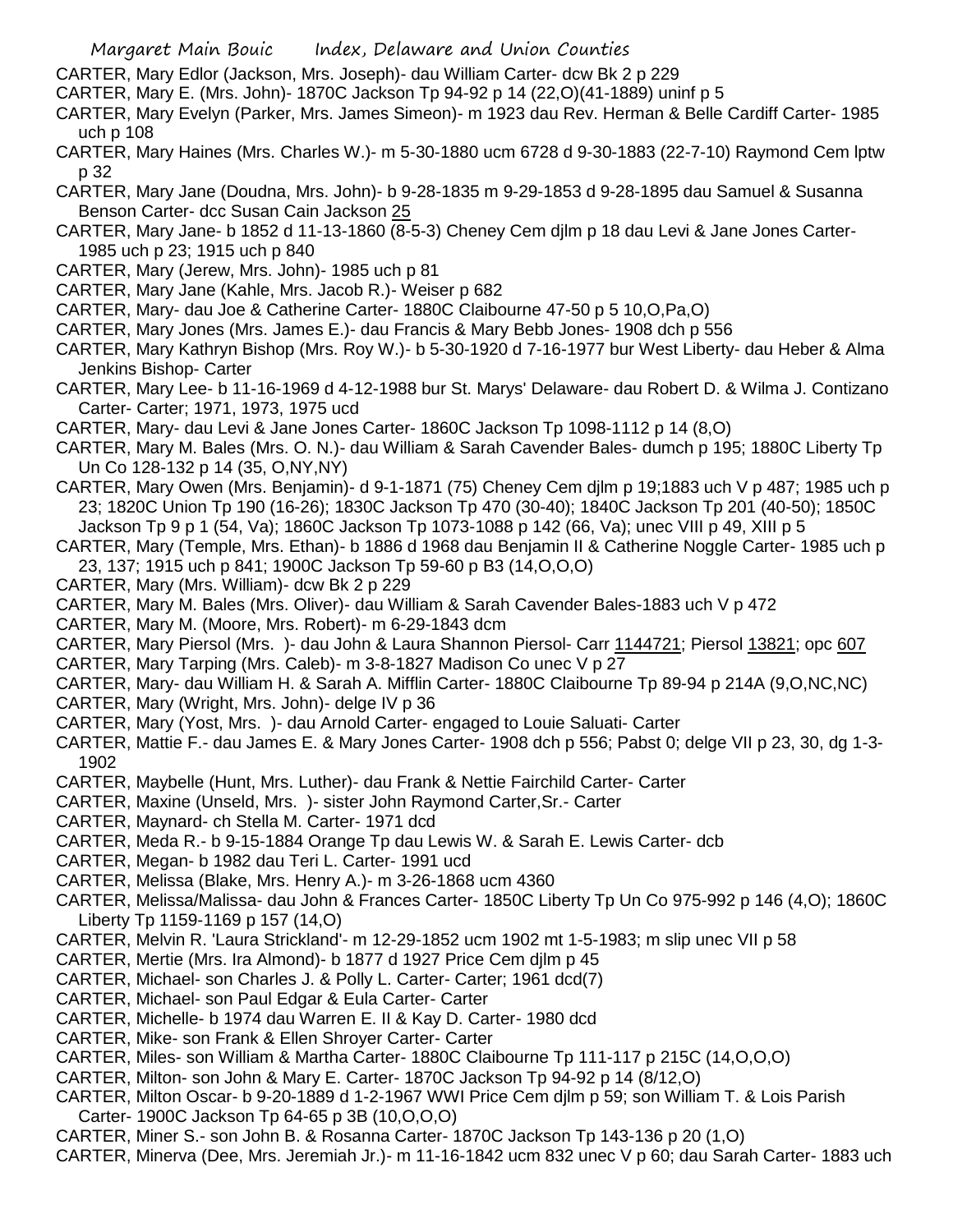V p 384

- CARTER, Minerva Harris (Mrs. Francis M.)- b 1832 d 1892- dcc Margaret Little Potter 7
- CARTER, Minerva- dau Zephaniah & Frances Carter- 1850C Liberty Tp Un Co 917-934 p 137(4,O)
- CARTER, Miriam Kathleen (Kennedy, Mrs. )- b 7-7-1946 dau Roscoe & Ivolue Evelyn Orahood Carter- 1985 uch p 23
- CARTER, M. J. (Mrs. B.)- djlm p 18
- CARTER, M. L.- 1969 dcd
- CARTER, Mollie A. Faulkner (Mrs. Stephen A.)- m 7-10-1879 ucm 6503
- CARTER, Mordelia M. 'Dora Ann Rice'- Carter
- CARTER, Morse- son Joe & Catherine Carter- 1880C Claibourne Tp 47-50 p 5 (6,O,Pa,O)
- CARTER, M. S. 'Dora A.'- 1949 ucd
- CARTER, Myrtle (Harlow, Mrs. )- dau George Morgan & Rose Johnson Carter- Carter
- CARTER, Nancy Cash (Mrs. Hugh)- d 12-19-1878 (72-5-6) Marlborough Cem p 159; dau Hamon & Ann Cash-Powell p 288; 1880 dch p 771; 1908 dch p 556, 893; dcq Walter Inskeep 15; 1850C Troy Tp 2552 p 135 (37,O)
- CARTER, Nancy Dysert (Mrs. Ebenezer)- m 11-25-1841 ucm 750 unec V p 59; 1883 uch V p 487; 1850C Jackson Tp p 1 (26,O); unec VIII p 49, XIII p 5
- CARTER, Nancy Lewis (Mrs. Lyman)- m 4-2-1823 dcga p 18 Del Pat & Fr Chron
- CARTER, Nancy (Plank, Mrs. Darius)- dau Roy W. & Mary Kathryn Bishop Carter- Carter
- CARTER, Nancy (Rea, Mrs. Thomas)- 1883 uch V p 391
- CARTER, Nancy Vaughn (Mrs. Landon)- b 1810NC m 1829 ped Eva Light Goeken 27- delge IV p 52
- CARTER, Nancy (Watson, Mrs. )- dau Harry & Blanche Carter- 1985 uch p 23
- CARTER, Nancy (White, Mrs. A. R.)- m 3-3-1854 ucm 2113; mt 4-12-1854
- CARTER, Nancy- dau William H. & Sarah Mifflin Carter- 1870C Claibourne Tp 89-87 (1,O)
- CARTER, Narret Q- uccp p 24
- CARTER, Neal- b 1982 son Patrick J. & Antonia Carter- 1983 ucd
- CARTER, Nettie Fairchild (Mrs. Frank)- b 3-2-1902 Ky bur Concord Cem, Urbana- dau Wesley & Hattie Castle Fairchild- Carter
- CARTER, Nettie (Fogle, Mrs. )- sister Leonard Carter- Carter
- CARTER, Noah John- b 3-30-1982 son Gary & Gale Clark Carter- Carter
- CARTER, Nora A. (14-1889) Jackson Tp uninf p 5
- CARTER, Nora (Barbee, Mrs. James II)- Howison (364)
- CARTER, Nora (Crisp, Mrs. )- dau George Morgan & Rose Johnson Carter- Carter
- CARTER, Norma A. (Mrs. William H.)- 1971 dcd
- CARTER, Norma (Etherington, Mrs. Conrad)- b 7-31-1934 dau Ben & Ruby Carter- 1985 uch p 23
- CARTER, Norwood Eugene- son George Morgan & Rose Johnson Carter- Carter
- CARTER, O. C.- 1880C Orange Tp p 349A
- CARTER, Octavia Arilla Chambers- m 10-12-1865 dau Cyrus & Margaret Coppedge Chambers- 1880 dch p 708; Maugans Anc p 135
- CARTER, O. J.- 1883 uch IV p 484
- CARTER, Ola Morrison (Mrs. Emmet)- d 7-15-1948 dau Joseph & Henrietta Guy Morrison- Beckley 3,4
- CARTER, Olin- 1915 uch p 400
- CARTER, Oliver- son John & Frances Griffin Carter- 1915 uch p 1078; 1850C Liberty Tp Un Co 975-992 p 146 (12,O); 1860C Liberty Tp 115901169 p 157 (21,O)
- CARTER, Oliver N. 'Mary M. Baler/Bales'- m 9-10-1871 ucm 4972; 1883 uch IV p 469, V p 472
- CARTER, O. N.- Mary M. Bales'- dumch p 195; 1880C Liberty Tp Un Co 128-132 p 14 (40,O,O,Pa) p 040A
- CARTER, Opal H. (Mrs. Ernest)- b 1907 d 1962 Unionville Cem djlm p 43, 48 internment 5-28-1962; Carter
- CARTER, --inf dau of Ernest & Opal Carter d 1942- Carter
- CARTER, Oren- 1880C Berkshire Tp p 423A
- CARTER, Orson C. 'Laura H. Buell'- m 1-20-1859 dcm
- CARTER, Orville 'Hallie M.Sargent'- b 6-8-1903 d 9-8-1976 bur London son George Morgan & Rose Johnson Carter- Carter; 1973, 1975 ucd
- CARTER, Orville Jr. son Orville & Hallie Sargent Carter- Carter
- CARTER, Osbern 'Martha Parker'- m 1-5-1876 ucm 5822 mt 3 p 21; Carter
- CARTER, Owens Price 'Helena'- d 6-25-1978 (48) Oak Grove Cem Carter
- CARTER, Owens Price Jr.- son Owens Price Sr.- Carter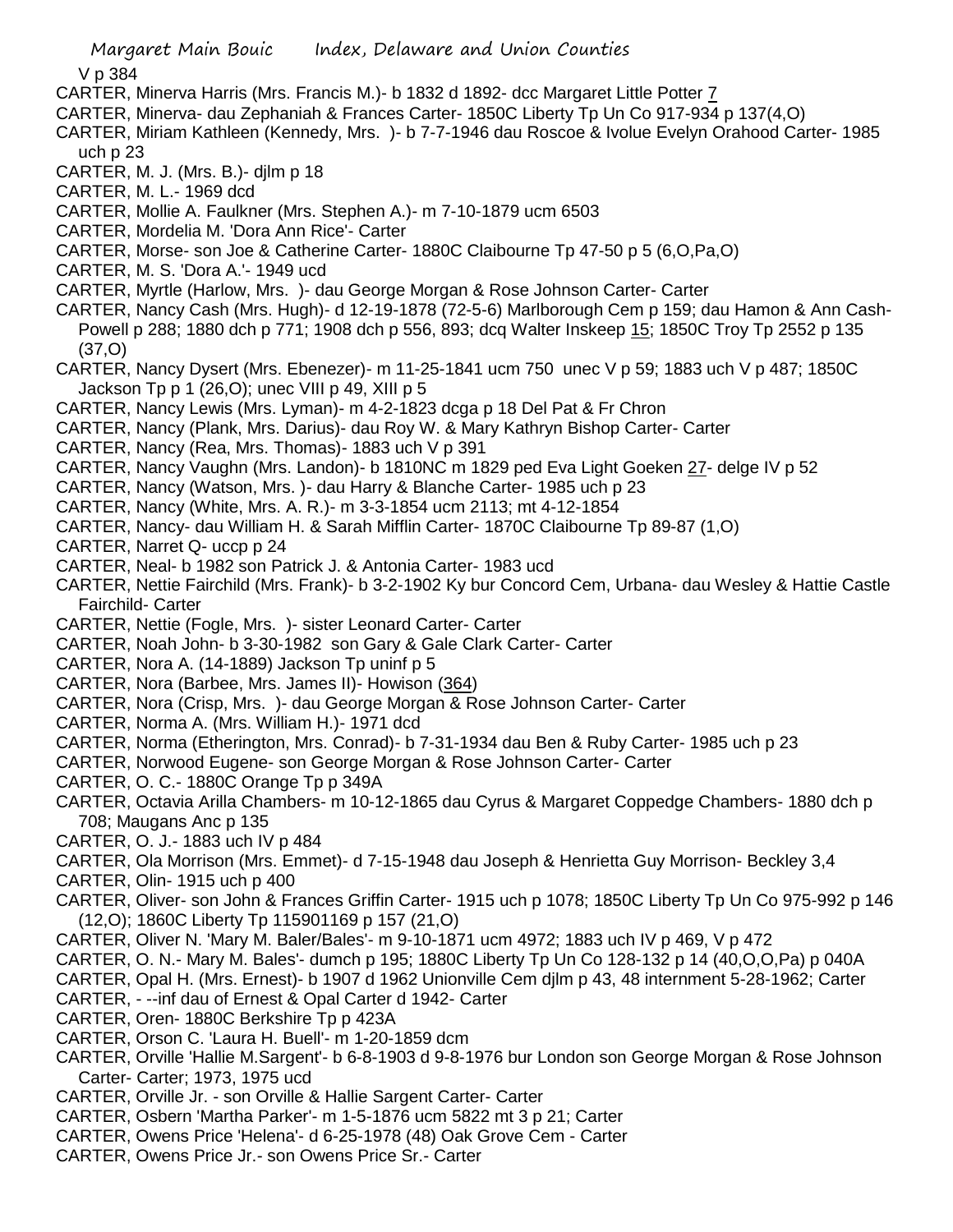- CARTER, Pamlia (Mrs. Joseph)- uccp p 42
- CARTER, Patrick J. 'Antonia'- 1979, 1981, 1983 ucd
- CARTER, Paul Edgar 'Eula'- b 9-24-1926 d 8-5-1992 (65) Radnor Cem- son William Edward & Laura Pearl Downing Carter- Carter; 1980 dcd
- CARTER, Paula (Wolfe, Mrs. Harry L.)- b 4-2-1931 d 10-3-1991 (60) Unionville cem- dau Ernest & Opal Conn Carter- Carter
- CARTER, Pearl (Crago, Mrs. )(Mrs. )- d 2-8-1985 (97) bur Coshocton Co- Carter
- CARTER, Pearl (Minnie) 'Bertha Clay'- b 2-1884 d 8-26-1962 Claibourne Cem son Osborn & Martha Parker Carter- Carter; 1900C Richwood 313-331 p 12B (16,O,O,NC)
- CARTER, Perry- b 1957 son Judy A. Carter- 1967, 1971 ucd; lived with Walter C. & Judy Hamilton
- CARTER, Perry Lee 'Robin Lynn Thompson'- m 10-9-1982 son Mr. & Mrs. Walter Hamilton- Carter; 1979, 1991 ucd
- CARTER, Phebe A.- dau James & Annis Pooler Scott- 1860C Dover Tp 244 (3,O)
- CARTER, Phebe A. Merritt (Mrs. Hiram H.)- b 1837 m 1-21-1866 ucm 3900 d 1906 Price Cem djlm p 2; 1880C Jackson Tp 6 p 30 (43,O,NY,PA)
- CARTER, Phebe McCracken- probably Mrs. George Franklin- delge IV p 36
- CARTER, Phebe (Wagle, Mrs. Corban)- m 1-26-1852 ucm 1764
- CARTER, Phila C. (Mrs. )-b 1818 d 1886 GAR Byhalia Cem lptw p 112 mother Jennie Krouskop- 1880C Washington Tp 130-135 p 14 (62,O) p 011A
- CARTER, Philander W.- son L. R. & A. S. 4-1-1855
- CARTER, Philip B. 'Rhoda' b 3-1-1909 d 10-20-1964 son Walter & Lida Johnson Carter- Carter
- CARTER, Phillip- son Harry & Blanche Carter- 1985 uch p 23
- CARTER, Philip- b 2-3-1847 d 2-10-1847 Marlborough Cem p 159 Powell p 288 son Hugh & Nancy Cash **Carter**
- CARTER, Philip 'Jane Carr'- 1880 dch p 771; dcq Walter Inskeep 28
- CARTER, Philip- son Philip & Jane Carr Carter- 1880 dch p 771
- CARTER, Philip S.- son Philip B. & Sarah E. Carter- Carter; 1870c Milford 86-84 p 9 (7,Va)
- CARTER, Philip 'Sarah E.'- 1870C Milford 86-84 p 9 (41, Va)
- CARTER, Phoebe- dau Samuel & Jemima Orahood Carter- 1840C Liberty Tp 401 (5-10); 1850C Taylor Tp 1119-1137 p 166 (18,O)
- CARTER, Phyllis Ann Gefeke (Mrs. Jerry)- b 9-1-1948 m 2-13-1971 dau Norman & Erna Bunsold Gefeke-Rausch 141642 III p 280; 1973, 1979, 1983 ucd
- CARTER, Phyllis (Holub, Mrs. Thurman Leroy)- b 6-10-1918 dau Amos & Lillie Myrtle Bowsher Carter- Cowgill p 11
- CARTER, Polly- 1830C Union Tp 16 (50-60); 1850C Union Tp 1310-1328 p 196 (76, Mass)
- CARTER, Polly Ann Sifrit (Mrs. Joseph)- m 5-22-1842 ucm 795 unec V p 59 d 6-26-1856 (39-11-20) Cheney Cem djlm p 19; 1915 uch p 214; Pabst 6 p 21
- CARTER, Polly E. (Sanders, Mrs. Levi)- m 5-23-1839 dcm
- CARTER, Polly L. (Mrs. Charles J.)- 1961 dcd
- CARTER, Polly/Mary Chapman (Mrs. Warret O)- 1883 uch V p 487; 1840C Jackson Tp 202 (20-30); 1850C Jackson Tp 10 (31, Va); 1860C Jackson Tp 1163-1175 p 154 (42, Va)
- CARTER, Polly Young (Mrs. )- sister Andrew Carter- dcw Bk 3 p 42
- CARTER, Preston 'Cloven Walker'- Carter
- CARTER, Rachael Dillon (Mrs. Charles)- b 4-19-1829 d 3-17-1906 Raymond Cem lptw p 32; 1883 uch V p 383; 1850C Liberty Tp Un Co 918-935 p 137 (21,O); 1860C Lib Tp 1157-1158 p 157 (31,O); 1870C Lib Tp 188 p 23 (41,O); 1880C Lib Tp 42-43 p 5 (51,O,NJ.O); 1900C Lib. Tp 57-58 p 3A (71,O,NJ,VA)
- CARTER, Mrs. R.- dpc p 81
- CARTER, Rachel A.- 1880C Delaware Town p 484C
- CARTER, Rachel (Mrs. )- 1908 dch p 169, 173; delge III p 14
- CARTER, Rachel (Mrs. Salathiel)- 1870C Richwood, Claibourne Tp 65-61 p 7 (39-)
- CARTER, Rachel (Stone, Mrs. John)- m 9-30-1849 unec XI p 45
- CARTER, Ralph- son Charles Edgebert & Lilly Mae Elder Carter- 1985 uch p 23
- CARTER, Ralph Emerson- b 1-29-1899 d 9-11-1951 WWI & II Price Cem djlm p 46
- CARTER, Ralph 'Goldie May'- d 11-6-1967 (76) bur Berkshire Cem Carter; 1961 dcd
- CARTER, Ralph son Irl Ralph Carter- Carter
- CARTER, Ralph- son Samuel & FLorence Lucille Brooks Carter- Carter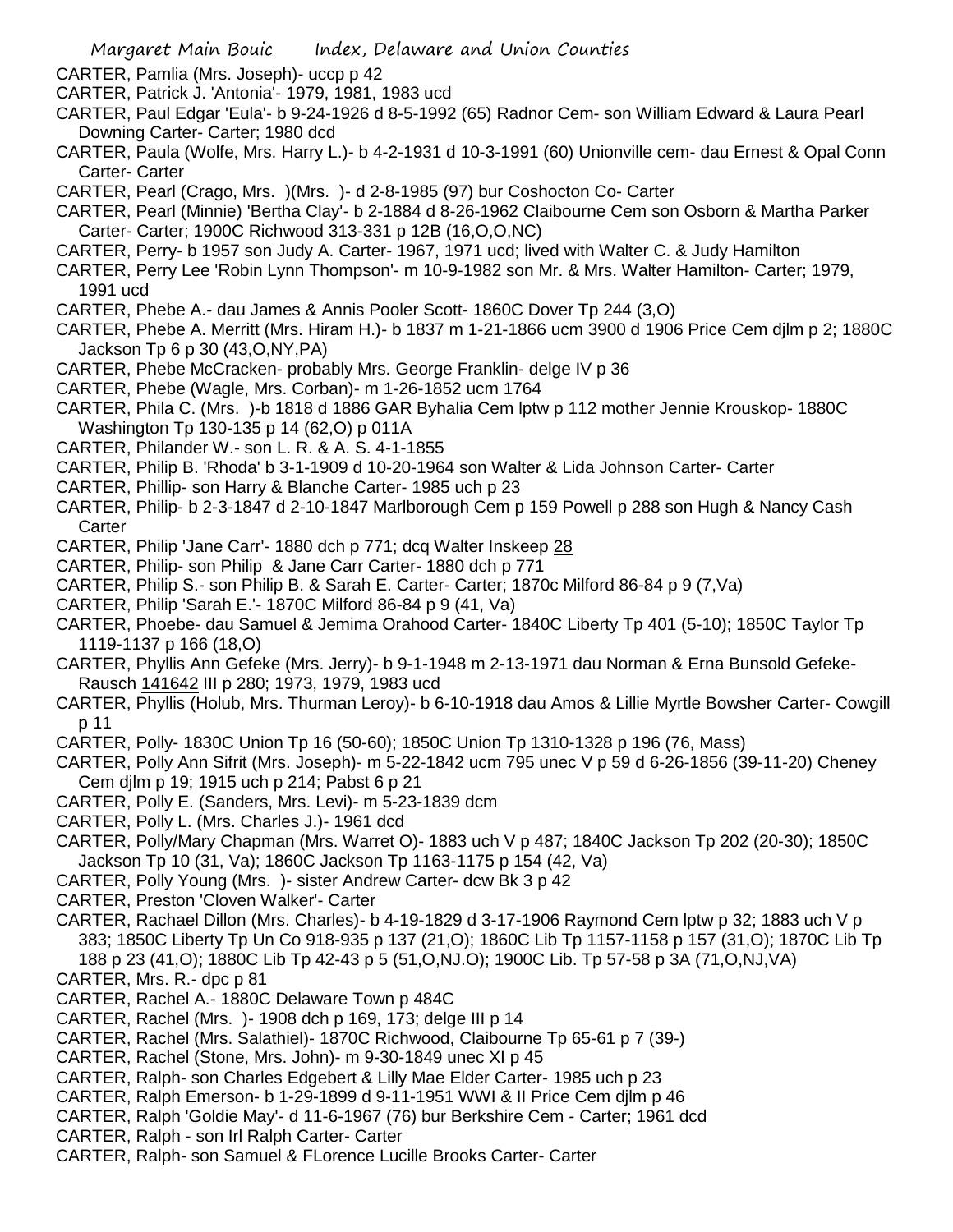CARTER, Ralph- son William Edward & Laura Pearl Downing Carter- Carter

- CARTER, Ray- son Frank & Nettie Fairchild Carter- Carter
- CARTER, Ray 'Lois'- 1967 ucd
- CARTER, Raymond R.- b 11-3-1935 d 12-16-1972 Unionville Cem djlm p 43, internment 12-18-1972-son Ernest & Opal H. Carter- Carter
- CARTER, Rea- dau Frank H. Carter- Carter
- CARTER, Rebecca (Harriman/Foreman, Mrs. )(Mrs. John)- m 12-31-1877 ucm 6184 1880C Washington Tp 45-47 p 5 (39,O,Pa,O)
- CARTER, Rebecca Smith (Foster, Mrs. )(Mrs. John)- 1883 uch V p 383
- CARTER, Rena (Stalder, Mrs. Ceneca)- m 12-28-1876 ucm 6000
- CARTER, Renee- b 1965 dau Robert Lee & Stella M. Carter-1975 ucd
- CARTER, Rhoda- dau William & Ann M. Carter- 1850C Paris Tp 689-704 p 104 (6,O)
- CARTER, Richard Donald 'Carolyn Jean Hammond'- b 5-8-1932 m 11-16-1952 son Vernon Harry & Edith Mariah Lloyd Carter- ped Barbara Carter Carmella 2- delge V p 27
- CARTER, Robert- 1908 dch p 188
- CARTER, ---- b 11-14-1884 Berkshire Tp son Robert & Emma G. Lapden Carter- dcb
- CARTER, Robert- 1880C Berkshire Tp p 413A
- CARTER, Robert- b 5-2-1924 son Amos & Lillie Myrtle Bowsher Carter- Cowgill p 11
- CARTER, Robert B.- 1880C Delaware Town p 506A
- CARTER, Robert 'Clara A. Taylor'- d 1947- Carter
- CARTER, Robert 'Delores'- 1985 uch p 23
- CARTER, Robert D. 'Wilma J.Contizano'- son Alonzo & Maddy Carter- Carter; 1961 dcd; 1971, 1973, 1975 ucd; D J p 123
- CARTER, Robert- son Ira Almond & Mertie Carter- 1985 uch p 23
- CARTER, Robert Lee 'Stella M.'- d 4-20-1970 (47) bur Sunbury- Carter
- CARTER, Robert M. Nash p 105
- CARTER, Robert- son Philip & Sarah E. Carter- 1870C Milford 86-84 p 9 (11, Va)
- CARTER, Robert R.- son L. W. & Sarah E. Carter- 1880C Orange Tp (3), delge IX p 43
- CARTER, Robert- son Rufus & Mary Carpenter Carter- 1850C Berkshire Tp 221 p 23 (17,O)
- CARTER, Robert- brother William W.Carter- Carter
- CARTER, Robin Lynn Thompson (Mrs. Perry Lee)- b 5-13-1962 m 10-9-1982 dau Robert M. & Karen Dell Thompson- 1985 uch p 138; Carter
- CARTER, Rodney- Pabst 6 p68
- CARTER, Ronald D.- b 1967 son Robert D. & Wilma J. Contizano Carter- Carter; 1969, 1971 dcd, 1973, 1975 ucd
- CARTER, Rosa C.- 1880C Liberty Tp Un Co 40-41 p 5 (37,O,O,O)
- CARTER, Rose C. (Bruerd, Mrs. Lewis)- m 8-9-1882 ucm 7207
- CARTER, Rosanna (Mrs. John B.)- 1870C Jackson Tp 143-136 p 20 (28,O)
- CARTER, Roscoe 'Ivolue Evelyn Orahood'- b 6-10-1923 m 4-28-1945 son Frank & Nettie Fairchild Carter-1985 uch p 23, 24; 1959 ucd
- CARTER, Rowena (Mount, Mrs. )- dau Bradford Ellsworth & Octavia Arilla Chambers Carter- Maugans Anc p 136
- CARTER, Roxanna Godfrey (Mrs. Robert)- Nash p 105
- CARTER, Roxye Ann (Cieply, Mrs. Joseph Paul)- m 1-31-1970 dau Virginia Carter- Carter; 1967 ucd
- CARTER, Roy W.- son Frank & Nettie Fairchild Carter- Carter
- CARTER, Roy W. 'Mary Kathryn Bishop'- Carter
- CARTER, Ruby M. (Mrs. Ben E.)- b 1910 Price Cem djlm p 66; Carter
- CARTER, Rufus 'Mary Carpenter'- d 7-31-1868 (68-11-20) Galena Cem Powell p 24- son Jonas Carter- Pabst 6 p 37, 105; dcw Bk 4 p 268(29); 1835 men 7 #136 p 6 Berkshire Tp; 1840C Berkshire Tp p 181 (40-50); 1850C Berkshire Tp 221 p 23 (50, Pa)
- CARTER, Russel L.- d 7-8-1987 bur Walnut Grove Cem-Carter
- CARTER, Ruth Esther Kohler (Mrs. Crawford)- b 1907 m 5-11-1929 dau Frank Noah & Maude Opal Raines Kohler- dcc Cameron Schultz see 7
- CARTER, Ruth (Fowler, Mrs. John)- dau John Raymond Sr. & Martha Dunn Carter- Carter
- CARTER, Ruth (Smith, Mrs. Edward)- dau Louis B. & Mae Stevene Carter- Maugans Anc p 136
- CARTER, S.- uca p 21, 92, 93, 97; 1883 uch IV p 501, V p 574, 592, 604, 613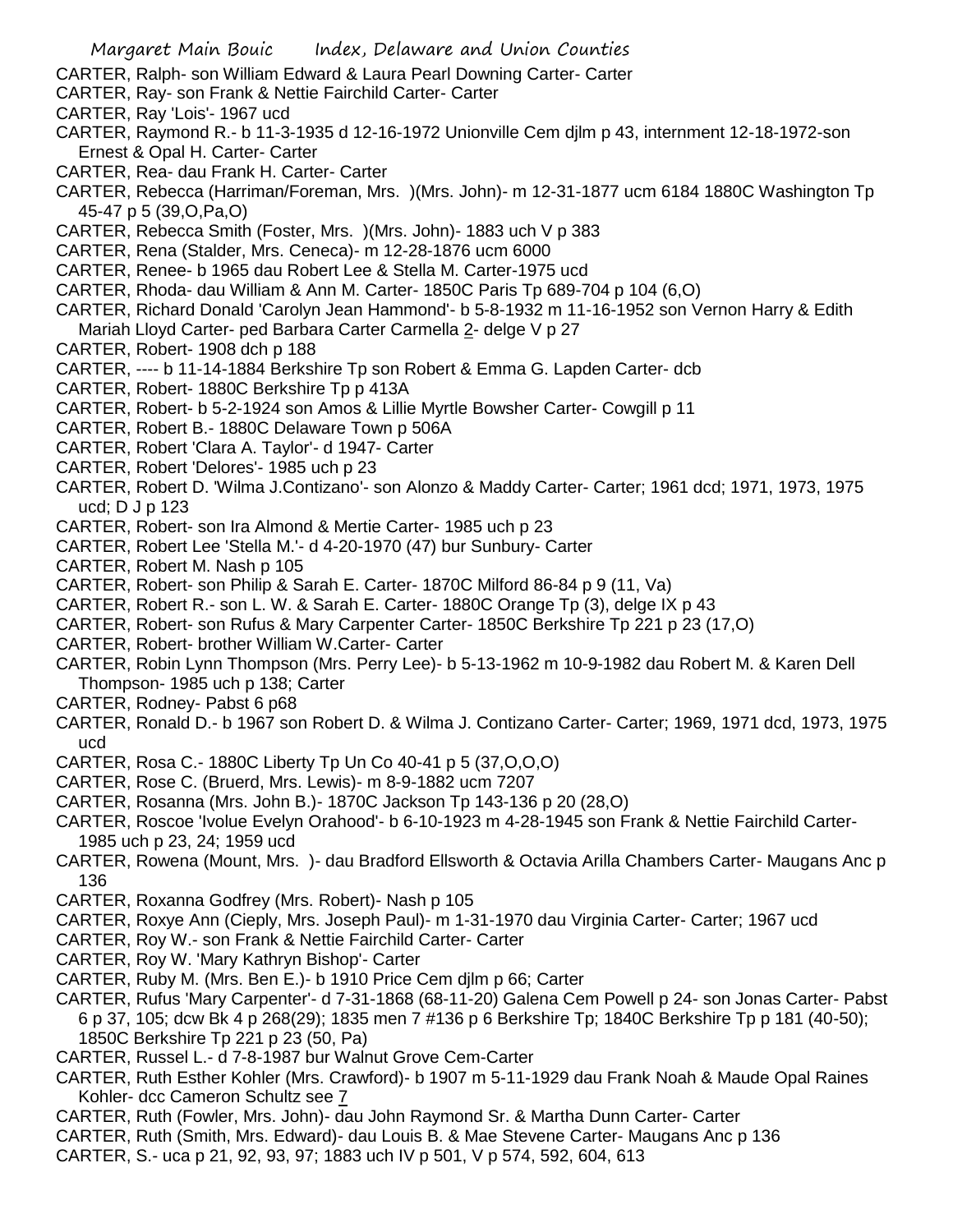- CARTER, Salatheil 'Elizabeth Frankenfield'- m 11-16-1872 ucm 5172
- CARTER, Salatheil- son Hiram H. & Phebe A. Merritt Carter- 1880C Jackosn Tp 6 p 30 (11,O,O,O)
- CARTER, Salathiel 'Rachel'- 1870C Richwood 65-61 p 7 (34,O); delge V p 55 (Licking Co)
- CARTER, Salathiel- son Salathiel & Rachel Carter- 1870C Richwood 65-61 p 7 (1,O)
- CARTER, Sally- d 3-15-1837 (5-7-4) Galena Cem Powell p 24 dau Rufus & Mary Carpenter Carter-
- CARTER, Samilda J. Bell (Mrs. S. D.)- d 9-5-1878 (22-6-24) Price Cem djlm p 34 dau S. & J. Bell
- CARTER, -inf dau S. D. & Samilda J. Bell Carter- d 9-2-1875 Price Cem djlm p 34
- CARTER, Samuel A. 'Florence Lucille Brooks'- Carter
- CARTER, Samuel 'Augusta Cordelia Cottrell'- Asp (493-6)
- CARTER, Samuel D.- brother William T. Carter- 1880C Jackson Tp 1 p 21 (26,O,Va,Va)
- CARTER, Samuel 'Jemima Orahood'- m 4-14-1831 ucm 228; unec II p 27; 1840C Liberty Tp Un Co 40 (30-40)
- CARTER, Samuel- son Jonas Carter- dcw Bk 4 p 268(29)
- CARTER, Samuel 'Susan Benson'- dcc Susan Cain Jackson 50
- CARTER, Samuel- son Townson R. & Louisa Carter- 1880C York Tp 221 p 21 (18,O,Va,O)
- CARTER, Samuel- son William H. & Sarah A. Mifflin Carter- 1880C Claibourne Tp 89-94 p 214A (6,O,NC,NC)
- CARTER, Sarah A. Mifflin (Mrs. William H.)- b 2-1848 m 6-11-1868 ucm 4394; 1870C Claibourne Tp 89-87 (20,O) consent Daniel Mifflin & Johnathan Carter unec IV p 54; 1880C Claibourne Tp 89-94 p 214A (33,
- NC,NC,NC); 1900C Richwood 374-401 p 16A (52,O,O,O); 12 ch 5 living
- CARTER, Sarah- dau Benjamin I. & Mary Owen Carter- 1985 uch p 23; 1840C Jackson Tp 201 (5-10)
- CARTER, Sarah- d 2-28-1837 (4-4-4) dau Benjamin & Susan Carter- Baughan Cem R14 lptw p 8
- CARTER, Sarah (Bigley, Mrs. Rev. Hamilton)- m 1-22-1853 ucm 2016 dau Benjamin & Mary Owen Carter-1883 uch V p 487; 1850C Jackson Tp 9 p 1 (16,O); unec VIII p 10
- CARTER, Sarah (Blue, Mrs. Levi)- b 1859 m 7-13-1876 ucm 5902 d 1900 dau Levi & Jane Jones Carter- 1915 uch p 840; mt 3 p 30; 1985 uch p 23; 1860C Jackson Tp 1098-1112 p 154 (1,O); 1880C Jackson Tp 6 p 4 (26,O,O,O)
- CARTER, Sarah E. (Mrs. L. W.)- 1880C Orange Tp (33) delge IX p 43
- CARTER, Sarah E. Lewis (Mrs. Lewis)- dau William T. & Sarah Fowler Lewis- 1908 dch p 613
- CARTER, Sarah E. (Mrs. Philip)- 1870C Milford 86-84 p 9 (36, Va)
- CARTER, Sarah (Griffin, Mrs. Leonard)- m 12-30-1841 ucm 762 unec V p 59- dau Israel Carter 1883 uch V p 384, 388
- CARTER, Sarah (Hayden, Mrs. Warner)- b 1834 d 1870 dau George & Hellan Ewers Carter- delge IV p 36.
- CARTER, Sarah Jane Smith (Mrs. Israel)- m 4-4-1847 ucm 1209 d 12-18-1871 (50-8-8) Raymond Cem lptw p 32, 45; 1850C Lib. Tp 914-931 p 137 (28, Pa); 1860C Lib Tp 1157-1167 p 157 (39, Pa); 1870C Liberty Tp Un Co 199 p 24 (49,O); unec VII p 25
- CARTER, ch of Israel & Sarah J- d 4-1-1855 Raymond Cem lptw p 32
- CARTER, Sarah- dau Levi & Jane Ones Carter- 1870C Jackson TpP 44-43 p 7 (10,O)
- CARTER, Sarah (Orahood, Mrs. Elijah)- m 1-6-1825 ucm 83; unec II p 14; 1883 uch III p 288
- CARTER, Sarah (Pursley, Mrs. Joseph Coleworth)- Nash p 277
- CARTER, Sarah R. (Ginn, Mrs. Moses)- dau George Rodney & Julia Foster Carter- m 10-7-1856 dcm; 1908 dch p 693
- CARTER, Sarah R.- dau Julia Carter- 1850C Genoa Tp 298 p 31 (19, NY)
- CARTER, Sarah- dau Warret & Mary (Polly) Chapman Carter- 1850C Jackson Tp 10 (4,O); 1860C Jackson Tp 1163-1175 p 154 (14,O)
- CARTER, Scott Michael- b 4-30-1971 son Ramona Schmidt- St. Paul p 8, 44, 93
- CARTER, S. D. 'Samilda J. Bell'- b 9-21-1853 d 11-20-1883 Price Cem djlm p 34
- CARTER, Senora- b 1858 Wyandot Co O d 11-26-1880 (22y4m) Oakdale Cem I p 95 (D-R8-12)
- CARTER, Seth- 1883 uch IV p 469
- CARTER, Sharlene- dau Owens Price & Helen Case Case
- CARTER, Sharon (Puttick, Mrs. )- dau Paul Edgar & Eula Carter- Carter
- CARTER, Shirley Jo (Hairston, Mrs. Clyde) div(Perkins, Mrs. Donald Emory) b 4-3-1935 m(2) 3-19-1973- Cowgill p 38
- CARTER, Sophia (Kingry, Mrs. John)- m 12-20-1828 ucm 163 unec II p 26; 1883 uch III p 288
- CARTER, Sophrenia Schultz (Mrs. William)- b 1839 m 11-12-1865 dcm d 1867 Marlborough Cem p 196 dau Henry & Susan Shopbell Schultz- 1880 dch p 771; Schultz p 9
- CARTER, S. S.- 1883 uch V p 574
- CARTER, Stanley J. 'Violet A. Conklin'- b 5-24-1911 d 10-18-1989 (78) m 12-23-1938 Oakdale Cem II p 153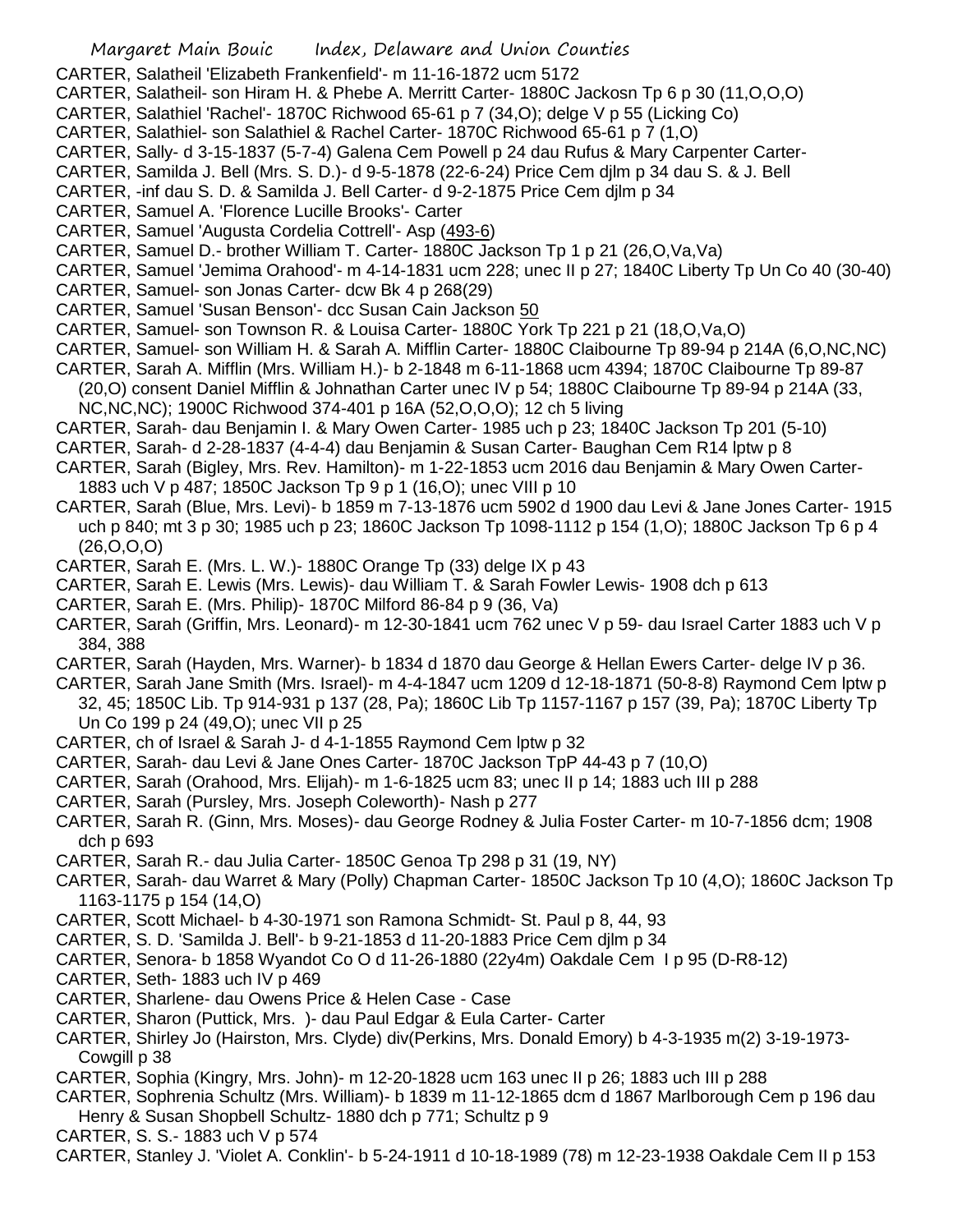son John & Alta Doane Carter- Carter; Conklin; 1949, 1959, 1967, 1971, 1973, 1975, 1979, 1981, 1983, 1991 ucd

- CARTER, Stella (Green, Mrs. Edward)- b 1873 d 1959 dau Benjamin II & Catherine Noggle Carter- 1915 uch p 841; 1985 uch p 23; 1880C Jackson Tp 7 p 4 (6,O,O,O)
- CARTER, Stella M.(Mrs. Robert Lee)- Carter; 1971 dcd
- CARTER, Stella- dau M. S. & Dora A. Carter- 1949 ucd
- CARTER, Stephen'Linda'- son Roscoe & Ivolue Cartmell- Carter
- CARTER, Stephen A. 'Mollie A. Faulkner'- m 7-10-1879 ucm 6503
- CARTER, Steve ' Stidham'- b 1960 son John R. Jr. & Emily A. Carter- 1973, 1983 ucd
- CARTER, Steven 'Angie'- 1991 ucd
- CARTER, Steven- b 1960 son John Jr. & Emily A. Carter- 1971, 1975 ucd
- CARTER, Steven Wesley- b 2-18-1950- 1985 uch p 23; 1959(9), 1979 ucd
- CARTER, Stevie Nicole- b 9-24-1989 dau Steve & Stidham Carter- Carter
- CARTER, Susan (Mrs. Dewayne)- 1991 ucd
- CARTER, Susan J. (Mrs. J. R.) mt 3 p 15
- CARTER, Susan Kigor/Kigar (Mrs. Benjamin)- m 11/9-3-1831 ucm 240; unec II p 34; 1883 uch V p 383; lptw p 8
- CARTER, Susan R.- dau John W. & Eliza Carter- 1860C Union Tp 571-575 p 80 (1,O)
- CARTER, Susan- dau Robert D. & Wilma Contizano Carter- Carter
- CARTER, Susanna Benson (Mrs. Samuel)- dcc Susan Cain Jackson 51
- CARTER, Susannah- dau Ebenezer & Nancy Dysert Carter- 1850C Jackson Tp 7 (3,O); unec VIII p 49
- CARTER, Susanna Goff (Mrs. Ezra)- m 8-27-1843 Madison Co unec IX p 66
- CARTER, Sylvia Jane (McDougall, Mrs. William Francis)- b 1889 dau John Calvin & Mary Ann Stone Carterped Rose Morris Ross#152 7- unec IX p 19
- CARTER, Suzanne- b 1962 dau Orville & Hallie Carter- 1973, 1975, 1979, 1981 ucd
- CARTER, Tabitha Lusby (Mrs. Jason)- Carter
- CARTER, Tara/Tarra- b 1977 dau Jerry L. & Phyllis Gefeke Carter- 1979, 1981, 1983 ucd
- CARTER, Teresa D.- 1991 ucd, Jerome Tp
- CARTER, Teri Lynn- b 1956 dau William & Judy A. Case Carter- 1967, 1971, 1975, 1991 ucd
- CARTER, Terri- dau Owens Price & Helen Carter,Sr.- Carter
- CARTER, Terry- 1983 ucd
- CARTER, Thelma- dau Emmett & Ola Morrison Carter- Beckley 4
- CARTER, Thelma O'Leary- dau Irl Ralph Carter- Carter
- CARTER, Thomas- 1835 men 53 #84 p 97 Radnor Tp
- CARTER, Thomas 'Amy Chapman'- m 7-1-1838 ucm 346 unec III p 7
- CARTER, Thomas- son Rev. Cyrus O. & Elizabeth Chapman Carter- 1850C Jackson Tp 13 p 2 (4/12,O)
- CARTER, Thomas 'Frieda'- 1980 dcd
- CARTER, Thomas- heir of Joseph & Pamlia Carter- uccp p 42; unec V p 53
- CARTER, Thomas- son Philip & Jane Carr Carter- 1880 dch p 771
- CARTER, Thomas- son Townson T. & Louisa Carter- 1880C York Tp 221 p 21 (15,O,Va,O)
- CARTER, Tiffany- b 1982 dau Perry & Robin Thompson Carter- 1985 uch p 138; 1991 ucd
- CARTER, Timothy- 1840C Scioto Tp (40-50)
- CARTER, Tom- son Harry & Blanche Carter- 1985 uch p 85
- CARTER, Townson R. 'Louisa'- 1880C York Tp 221 p 21 (56, Va,Va,Va) p 0028
- CARTER, Tucker Harrison- b 12-29-1986 son Gary & Gale Clark Carter- Carter
- CARTER, Vernon Harry 'Edith Mariah Lloyd'- b 1-16-1892 m 6-2-1917 d 10-11-1974 son Harry B. Atwood & Ackie G. Phillips Carter- ped Barbara Carter Carmella- delge V p 27
- CARTER, Victoria (Woodley, Mrs. John)- m 12-29-1865 ucm 3888
- CARTER, Vina Tuggle (Mrs. William W.)- Carter
- CARTER, Vinnie Young (Mrs. Charles)- b 1873 d 1943 Price Cem djlm p 46 dau Morgan & Elnora Finch Young- 1915 uch p 708
- CARTER, Violet- dau Arnold Carter- Carter; engaged to Charles M. Yost
- CARTER, Violet A. Conklin (Mrs. Stanley J.)- m 12-23-1938- Oakdale Cem II p 153; 1949, 1959, 1967, 1971, 1973, 1975, 1979, 1981, 1983, 1991 ucd
- CARTER, Virginia- b 12-1-1904 Delaware Town dau Cherlie C. & Catherine Driscold Carter- dcb
- CARTER, Virginia Copeland- b 3-28-1915 d 4-28-1987 bur Hopewell Cem- dau Raymond & Jessie Neel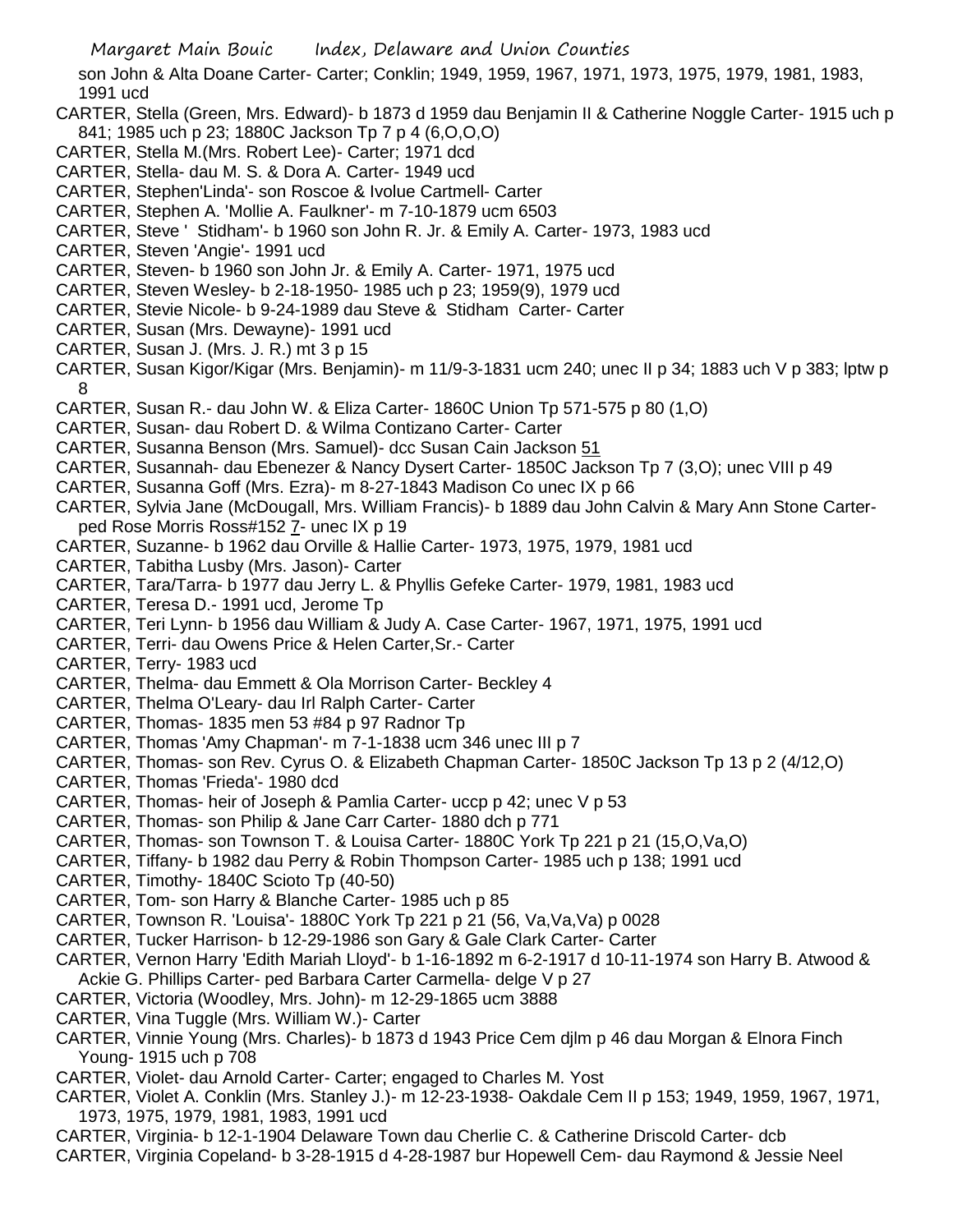Margaret Main Bouic Index, Delaware and Union Counties Copeland- Carter; 1967, 1971, 1973, 1975, 1979, 1981 ucd CARTER, Virginia Louise (Wynn, Mrs. Warren Robert)- b 3-28-1915 m 5-24-1959 d 4-28-1987 bur Hopewell Cem -Weiser p 585 CARTER, Volley- dau Jennie Rittenhouse Carter- Rittenhouse CARTER, Volley Loyd?- b 2-1884; 1900C Dover Tp 91093 p A5 (16,O,O,O) CARTER, Wanda- lived with LeRoy & Inez Drake- 1959 ucd (9) CARTER, Warret O. 'Mary (Polly) Chapman'- son Benjamin & Mary Owen Carter - 1985 uch p 23; 1915 uch p 255; 1883 uch V p 487, 495; mt 12-30-1857; 1820C Union Tp 190 (-10); 1830C Jackson Tp 470 (10-15); 1840C Jackson Tp 202 (20-30); 1850C Jackson Tp 10 (33,O); 1860C Jackson Tp 1163-1175 (44,O); CARTER, W. C. 'D. V.'- d 6-18-1890 (31-10-22) Raymond Cem lptw p 19 CARTER, W. H.- 1880C Claibourne Tp p 0214 CARTER, William- 1980 dcd CARTER, William Sr.- 1980 dcd CARTER, William- delge VIII p 65; 1843 CARTER, William- 1826 Harmony Tp delge VI p 21, 38 CARTER, William- delge VII p 61, Thompson tp CARTER, William- 1880C Marlborough Tp p 346C CARTER, William- 1883 uch IV p 470, V p 451 CARTER, William- 1880 dch p 365; 1908 dch p 202, 390; dpc p24, 76; hmp p 71 CARTER, William A.- 1981 ucd CARTER, William 'Ann M.'- 1850C Paris Tp 689-704 p 104 (38,O); uca p 58 CARTER, William C.- son Charles & Rachel Dillon Carter- 1870C Liberty Tp 188 p 23 (11,O) see Crawford CARTER, William C. 'Judy'- d 12-14-1961- Carter CARTER, William Corwin- son John H. & Elizabeth Mayfield Carter- 1908 dch p 894; Pabst 0 CARTER, William Edward 'Laura Pearl Downing'- Carter CARTER, William Edward II- d 1978 son William Edward & Laura Pearl Downing Carter- Carter CARTER, William F.- b 4-22-1916 d 12-14-1961 WW II Hopewell cem djlm p 89 CARTER, Dr. William H. - b 4-28-1835 Pa d Thursday Madison Co Democrat 7-16-1879, unec XII p 9 CARTER, William Henry 'Ellice Adelai McClenahan'- m 3-1-1911- McKitrick p 161 CARTER, William H.- son John B. & Rosanna Carter- 1870C Jackson Tp 143-136 p 20 (5,O) CARTER, William- son Hugh & Nancy Cash Carter- 1880 dch p 771; 1850C Troy Tp 2552 p 135 (19,O); hadc

- p 109 CARTER, William H. 'Norma A.'- 1971 dcd
- CARTER, William H. 'Sarah A. Mifflin'- b 11-1843 m 6-11-1868 ucm 4394 consent Johnathan Carter; unec IV p 54; 1870C Claibourne Tp 89-87 (22, NC); 1880C Claibourne Tp 89-94 p 214A (35,NC,NC,NC); 1900C Richwood 374-401 p 16A (56,NC,NC,NC) m 32 y; black
- CARTER, William- son Joseph & Ann Wilson Carter- 1850C Taylor Tp 1120-1138 p 166 (6,O)
- CARTER, William A.- b 1960 son William & Judy A. Case Carter- 1967, 1971, 1983 ucd;lived with Walter C. & Judy Hamilton
- CARTER, William L.- son L. W. & Sarah E. Carter- 1880C Orange Tp (12), delge IX p 43
- CARTER, William- son Lemuel & Jemima Orahood Carter- 1850C Taylor Tp 1110-1137 p 66 (7,O)
- CARTER, William- son Levi & Elizabeth Edgar Carter- 1883 uch V p 383
- CARTER, William Lewis- b 7-24-1867 Orange Tp son Lewis W. & Sarah E. Carter- dcb
- CARTER, William L.- grandson Green & Julia Roberts- 1880C Milford 62 (4,o,NC,O)
- CARTER, William 'Martha '- 1880C Claibourne Tp 111-117 p 0215 (38,O,Eng,O)
- CARTER, William 'Mary'- will dcw Bk 2 p 229
- CARTER, William R. Jr. 'Anne'- son William R. & Louise Brennan Carter- Carter
- CARTER, William R. 'Louise Brennan'- m 1-2-1937- Carter
- CARTER, William R. 'Lulu'- 1961 dcd
- CARTER, William S.- d 12-14-1961- Carter
- CARTER, William 'Sophronia Schultz'- m 11-12-1865 dcm son Philip & Jane Carter- 1880 dch p 766, 771; Schultz p 9
- CARTER, William T. 'Lois Parish'- b 1855 m 3-11-1880 d 1939 Price Cem djlm p 59; 1900C Jackson Tp 64-65 p B3 (47,O,Va,Va); m 20y
- CARTER, William W.- d 1-4-1863 (16-11-26) son J. & P.A.- Cheney Cem djlm p 19
- CARTER, William- son William & Ann M. Carter- 1850C Paris Tp 689-704 p 104 (8,O)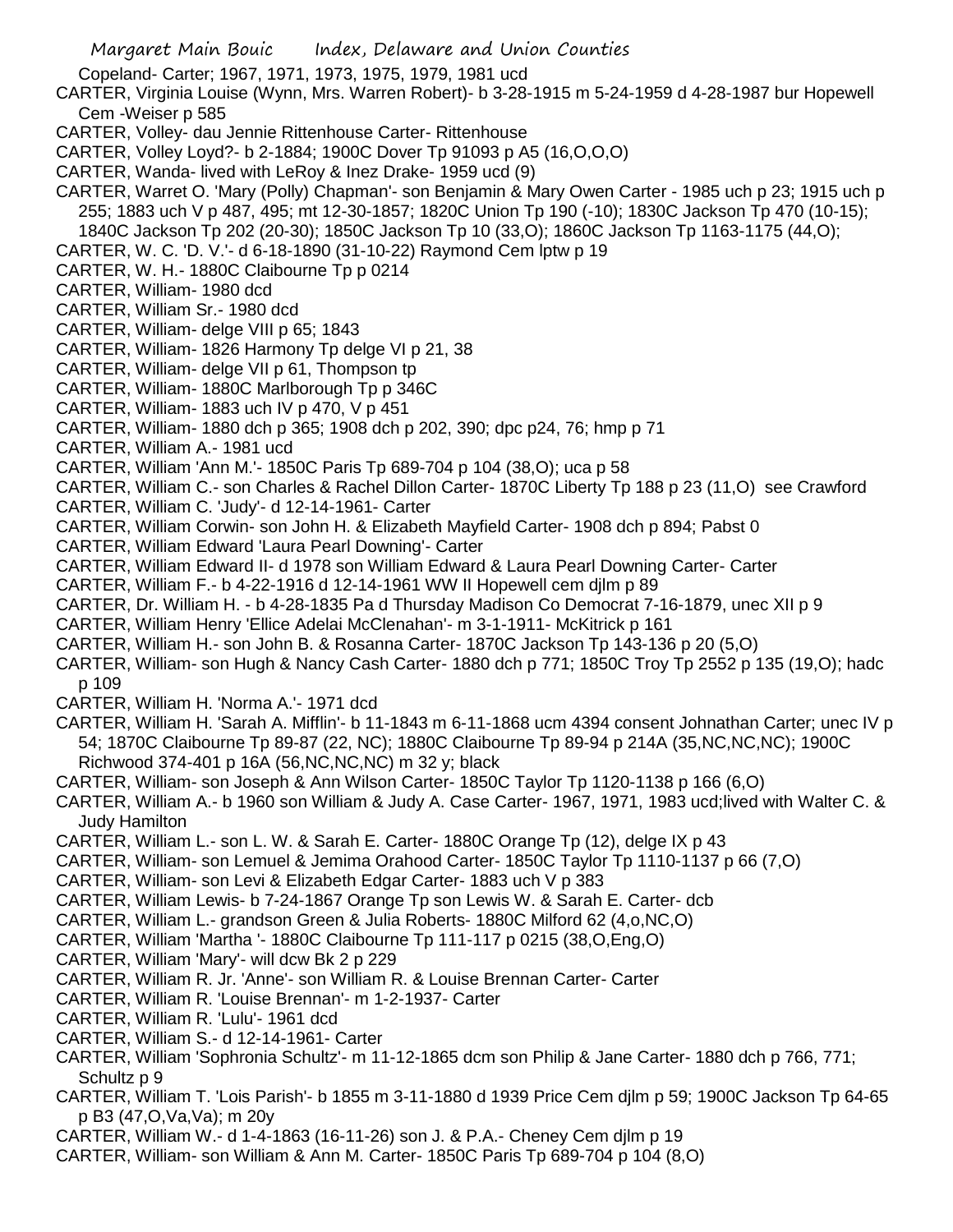- Margaret Main Bouic Index, Delaware and Union Counties CARTER, William - son William & Martha Carter- 1880C Claiborne Tp 111-117 p 0215 (6,O,O,O) CARTER, William W. 'Vina Tuggle'- d 8-17-1968 (29) bur Forest Lawn, Worthington- Carter CARTER, William- son William Carter- dcw Bk 2 p 229 CARTER, Wilma J. Contizano (Mrs. Robert D.)- dau Charles & Mary Contizano- Carter; 1969, 1971 dcd, 1973, 1975 ucd CARTER, W. O.- unec IV p 32 CARTER, W. T.- 1880C Jackson Tp p 0232 CARTER, Zena/Zema P.- dau L. W. & Sarah E. Carter- delge IX p 43; 1880C Orange Tp (11m) CARTER, Zephaniah 'Frances Anderson'- son Israel Carter- 1883 uch V p 383; 1850C Liberty Tp Un Co 917-934 p 137 (30,O) CARTER-CARMELLA, Barbara- delge VI p 12 CARTHY, Helen- b 7-3-1899 Delaware Town- dau Thomas Carthy- dcb CARTIER Pill Feet- unclaimed letter- delge VII p 10 CARTIN, William- uccp p 20 (1840) CARTMAN, Eliza- dau Hester Cartman- 1870C Claibourne Tp 65-64 (14,O) CARTMAN, Henrietta- dau Hester Cartman- 1870C Claibourne Tp 65-64 (6,O) CARTMAN, Hester Cartman- 1870C Claibourne Tp 65-64 (48,O) CARTMAN, John son Hester Cartman- 1870C Claibourne Tp 65-64 (28,O) CARTMAN, Lewis- son Hester Cartman- 1870C Claibourne Tp 65-64 (12,O) CARTMAN, Priscilla- dau Hester Cartman- 1870C Claibourne Tp 65-64 (9,O) CARTMAN, Sarah A.- dau Hester Cartman- 1870C Claibourne Tp 65-64 (16,O) CARTER (CARTIEL)(CARTIEL)- Robert- 1840C Claiboure Tp 16 (50-60) CARTMEL, family of Rosemay Romine- unec V p 14 CARTMEL, CARTMELL, Mr.- 1915 uch p 558 CARTMELL, infant d 5-30-1882 Oakdale Cem 98 CARTMELL, Abraham 'Elizabeth'- 1860C Claibourne Tp 17-588 p 81 (30,O) CARTMELL, Ara- b 1860 Un Co d 6-11-1937 Oakdale Cem II (B-R8-7) p 15 CARTMELL, Benjamin- son Dr. William & Sarah J. Caldwell Cartmell- 1900C Unionville 208 (3O,O,O) CARTMELL, Bell(e)(Whetsel, Mrs. William H.)- m 1-26-1880 ucm 6648 dau Isaac & Sarah Cartmell- 1870C Dover Tp 87-89 p 11 (9,O) CARTMELL, Callie/Callia Winters (Mrs. William)- m 1-6-1875 ucm 5756 mt 3 p 17; 1880C Marysville 133-148 p 5 (23, O,Pa,O) CARTMELL, Caroline- b 1858 d 3-10-1930 (72) Oakdale Cem 3234(C154) I p 172 (C-46) CARTMELL, Charles- b 1858 d 5-3-1879 (21y) Oakdale Cem 142 I (C-R2-4) p 144 son Isaac & Sarah Cartmell- 1870C Dover Tp 87-89 p 11 (12,O) CARTMELL, Clarence C. -b 7-1869 Un Co d 1-2-1916 (46y4m) Oakdale Cem I p 169 (C-35)- son Samuel & Sarah Cartmell- 1870C Marysville-Paris Tp 148 p 17 (10/12,O); 1880C Marysville 407-451 p 30 (10,O,O,O) CARTMELL, Cranson- ch Abraham & Elizabeth Cartmell- 1860C Claibourne Tp 617-588 p 82 (2,O) CARTMELL, Dinah Taylor (Mrs. )- dau Israel & Hendricks Taylor- Genther p 33, 34 CARTMELL, Dolphus- son Abraham & Elizabeth Cartmell- 1860C Claibourne Tp 617-588 (3,O) CARTMELL, Earl E.- d 8-31-1909 (29y3m) Oakdale Cem 2225(37F) I p 110 (F-R3-5) 1915 uch p 729; Marysville p 48 CARTMELL, Edgar B.- d 8-27-1978 son Burleigh Cartmell- Cartmell CARTMELL, Edna M.- b 7-1894 niece of Maggie Walcutt- 1900C Darby Tp 21-22 p B1 (5,O,O,O) CARTMELL, Edna (Mollencop, Mrs. )- dau Joseph W. & Mollie B. Finch Cartmell- b 1878 Un Co d 7-23-1925 Oakdale Cem I p 110 (F-R3-5); 1880C Marysville 228-246 p 13 (1,O,O,O) CARTMELL, Eliza Jane Young- dau W. H. & Jane Cartmell- d 7-30-1860 (7mos); 1860C Darby Tp 407-408 p 58 (4/12,O) CARTMELL, Eliza- dau Samuel & Sarah Cartmell- 1870C Marysville-Paris Tp 148 p 17 (13,O) CARTMELL, Elizabeth- d 8-24-1928 (73) Oakdale Cem 4063(C154) CARTMELL, Elizabeth (Mrs. Abraham)- 1860C Claibourne Tp 617-588 p 81 (31,O)
- CARTMELL, Elizabeth E. Lackenmeir (Mrs. William L.)- b 1862 d 1951 Oakdale Cem I p 124 (F-R7-1)
- CARTMELL, Elliott- son Isaac & Sarah Cartmell- 1870C Dover Tp 87-89 p 11 (19,O)
- CARTMELL, Elmer- son William & Rosave Cartmell- 1870C Marysville-Paris Tp 125 p 14 (9,O); 1880C Marysville 517-566 p 41 (18,O,O,O)
- CARTMELL, Elviza- dau John & Mary A. Cartmell- 1870C Marysville-Paris Tp 260-262 p 20 (21,O)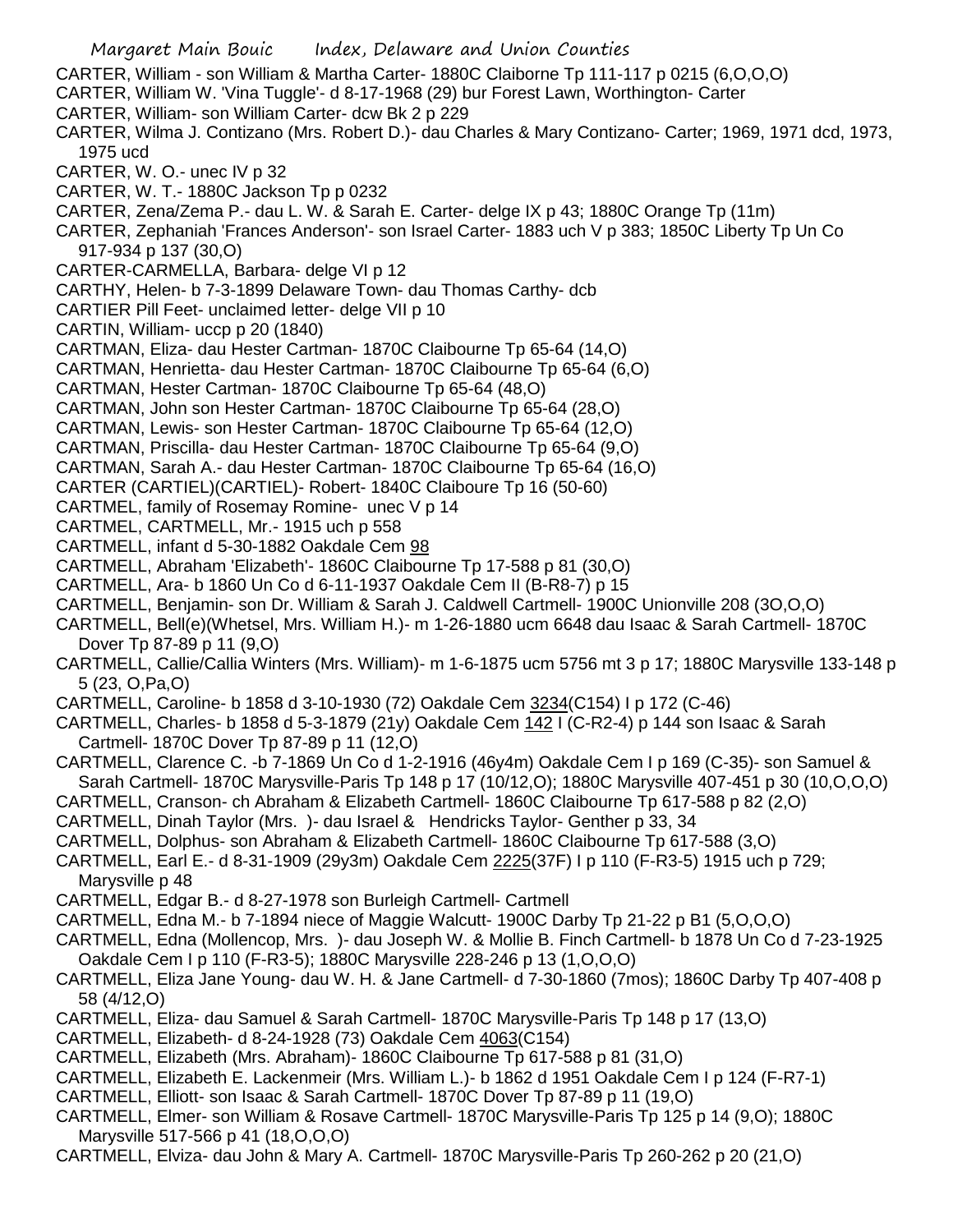CARTMELL, Emma- dau Dr. William & Sarah Jane Caldwell Cartmell- 1860C Darby Tp 407-408 p 58 (3,O); 1870C Darby Tp 207-195 p 26 (14,O); 1900C Unionville 228 (23,O,O,O)

- CARTMELL, Ethel B. (Mrs. Burleigh)- d 5-12-1978 (1010)- Cartmell
- CARTMELL, Eva (Morris, Mrs. )- d 1889 Un Co d 4-1-1910 Oakdale Cem I p 105 (F-R1-6)
- CARTMELL, Fidella (Patrick, Mrs. Mathew Y.)- m 4-5-1832 Madison Co unec VII p 9
- CARTMELL, Flora E. (Johnson, Mrs. Alexander B.)- m 11-29-1875 ucm 5614; mt 3 p 5,6
- CARTMELL, Florence- dau William M. & Rosabell Cartmell- 1870C Marysville-Paris Tp 125 p 14 (14,O)
- CARTMELL, Frank R.- b 3-1858- son Dr. William & Sarah J. Caldwell Cartmell- 1880C Unionville 228
- (22,O,O,O); 1900C Darby Tp 37-38 p A2 (42,O,Va,Maine); bro-in-law Ora J. Fox (his wife Sophia)
- CARTMELL, Frank- son Dr. William & Sarah Jane Caldwell Cartmell- 1860C Darby T 407-408 p 58 (2,O); 1870C Darby Tpp 207-195 p 26 (12,O)
- CARTMELL, Freddie- b 1895 Un Co d 9-16-1908 (13y4m0 Oakdale Cem I p 105 (F-R1-6)
- CARTMELL, Gladys S.- b 1888 d 1961 Oakdale Cem I 110 (F-R3-5)
- CARTMELL, Harmony- b Madison Co d 8-29-1932 (74) Oakdale Cem 4462(C-12) dau Isaac & Sarah Cartmell-opc 320; 1870C Dover Tp 87-89 p 11 (14,Ill); 1880C Scioto Tp 229
- CARTMELL, Harry- b 1876 d 3-15-1942 Oakdale Cem I p 105 (F-R1-6)- son John & Jane Freshwater Cartmell- Freshwater p 92; Claibourne Tp uninf p 26
- CARTMELL, Hattie B. (Cook, Mrs. Winfield S.)- m 7-4-1876 ucm 5901 mt 3 p 30
- CARTMELL, Hettie /Hester Virginia (Bean, Mrs. George W.)- m 5-15-1885-dau Isaac & Sarah Cartmell Maugans Anc p 102; Bean (11225); 1870C Dover Tp 87-89 p 11 (17,O); 1880C Scioto Tp 229
- CARTMELL, Isaac/Isaih 'Sarah'- 1870C Dover Tp 87-89 p 11 (47,O); 1880C Scioto Tp 229 p 288A
- CARTMELL, Jane Freshwater (Mrs. John T.)- b 1849 Un Co m 1-1/11-1872 ucm 5037 d 7-9-1928 Oakdale
- Cem I p 105 (F-R1-6); dau Wiilliam & Susan Custer Freshwater- Freshwater p 89, 92
- CARTMELL, Jane (Mrs. W. H.)- mt 8-1-1860
- CARTMELL, Jennie- d 7-9-1928 (78) Oakdale Cem 4052(F6)
- CARTMELL, Jessie- dau William & Callia Winters Cartmell- 1880C Marysville 133-148 p 5 (2,O,O,O)
- CARTMELL, Joe W.- 1915 uch p 317
- CARTMELL, inf son of joe & Mollie- d 8-31-1895 Oakdale Cem I p 169 (Sexton rec)
- CARTMELL, John Sr.- Oak Grove Cem 153
- CARTMELL, John- 1880C Berlin Tp p 373C
- CARTMELL, John- 1880C Darby Tp 209 p 247A (19,O,O,O)
- CARTMELL, John- son Isaac & Sarah Cartmell- 1870C Dover Tp 87-89 p 11 (22,O)
- CARTMELL, John L- b 1864 d 1932 Unionville Cem DJ p 32, 46; interred 5-16-1932
- CARTMELL, John L. 'Mary A.'- 1870C Marysville-Paris Tp 260-262 p 30 (53,O)
- CARTMELL, John S.- b 1-16-1818 d 11-23-1876 Oakdale Cem I 172 (C-46)
- CARTMELL, John T.- b 1858 Un Co d 9-15-1915 (52y7m) Oakdale Cem II (B-R8-7) p 15; 1870C Marysville-Paris Tp 125 p 14 (12,O)
- CARTMELL, John T/F. 'Jane Freshwater'- b 1847 Un Co m 1-1/11-1872 ucm 5037 d 6-7-1919 Oakdale Cem I p 105 (F-R1-6)
- CARTMELL, John T.- d 9-15-1910 Oakdale Cem 2322(41B) son William M. & Roscoe Cartmell- Marysville p 38; 1915 uch p 317, 529; 1880C Marysville 517-566 p 41 (22 O,O,O)
- CARTMELL, John- son Dr. William & Sarah Jane Caldwell Cartmell- 1870C Darby Tp 207-195 p 26 (8,O); 1880C Darby Tp 228 (18,O,O,O) p 247A
- CARTMELL, Joseph B.- 1883 uch IV p 473; uca p 100
- CARTMELL, Joseph W. 'Mollie B. Finch'-b 1855 Clark Co m 4-8-1878 ucm 6244 d 11-10-1904 (49y8m) Oakdale Cem 1922(37F) I p 110 (F-R3-5)- son Samuel & Sarah Cartmell- 1870C Marysville-Paris Tp 148 p 17 (15,O); 1880C Paris Tp p 0092
- CARTMELL, Joseph- son Dr. William & Sarah Jane Caldwell Cartmell- 1860C Darby Tp 407-408 p 58 (12,O)
- CARTMELL, J. T.- 1883 uch V p 557
- CARTMELL, J. W.- 1883 uch IV p 557
- CARTMELL, Lall Sparks (Mrs. William C.)- m 12-3-1879 ucm 6607
- CARTMELL, Lida A. (Myers, Mrs. Lewis S.)- m 11-8-1876 ucm 5966
- CARTMELL, Lizzie/Elizabeth E. Moder (Mrs. Oliver)- b 1855 Un Co m 9-30-1875 ucm 5750; mt 3 p 16 d 8-24-1928 Oakdale Cem I 172 (C-46); 1880C Marysville 380-420 p 28 (25,O,Ger,Ger)
- CARTMELL, Lizzie E. Lachenmier (Mrs. William L.)- m 6-17-1880 ucm 6735; 1880C Marysville 407-451 p 30 (18,O,Ger,Ger)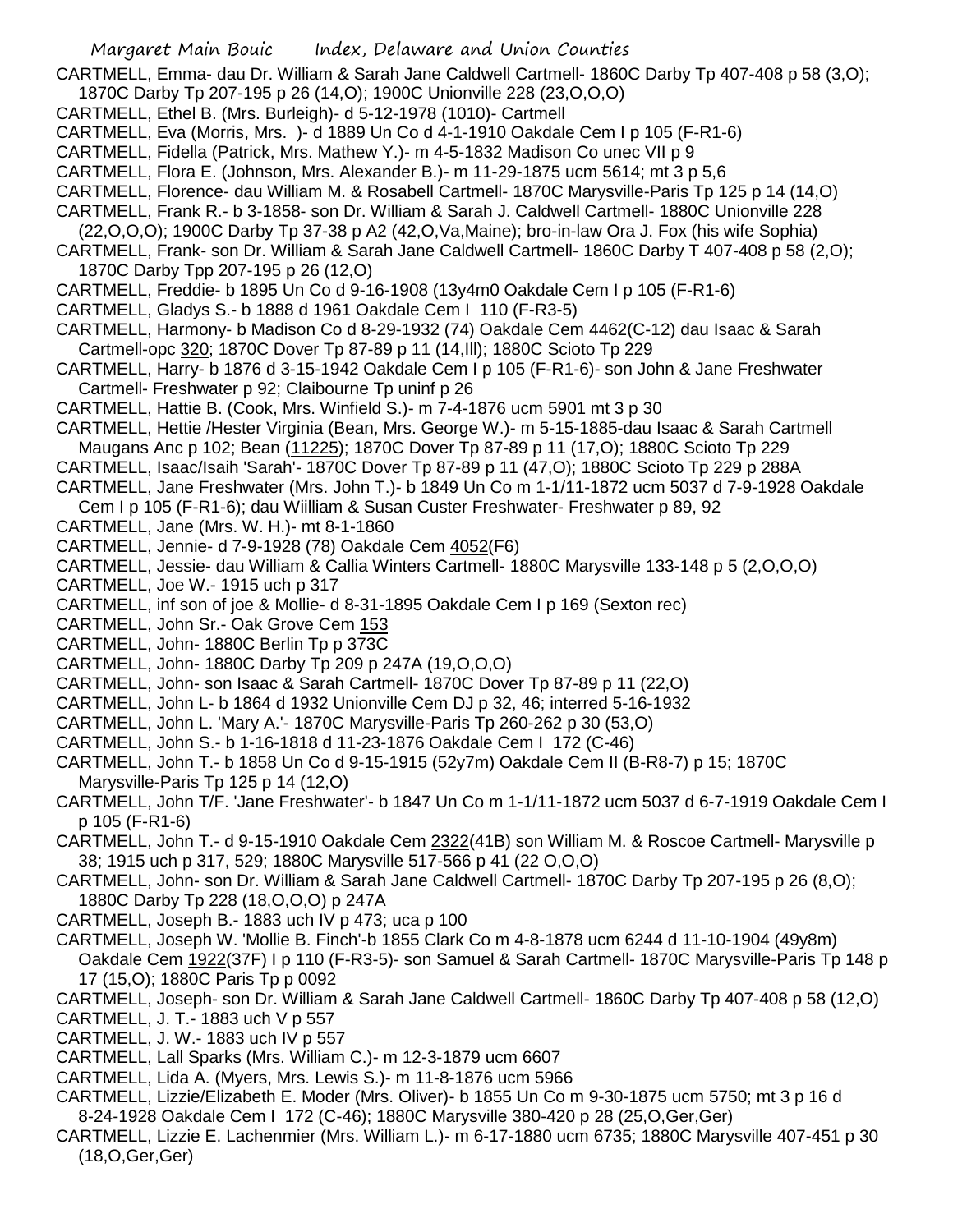- Margaret Main Bouic Index, Delaware and Union Counties
- CARTMELL, Lydia- d 5-30-1882 Oakdale Cem I p 169 (C-35)
- CARTMELL, Lydia S. (Carter, Mrs. Charles H.)- m 10-5-1876 ucm 5948
- CARTMELL, Margaret A.- dau Dr. William & Sarah Jane Caldwell Cartmell- 1860C Darby Tp 407-408 p 58
- (6,O); 1870C Darby Tp/. 207-195 p 26 (16,O); 1880C Unionville 228 (18,O,O,O)
- CARTMELL, Margaret (Mrs. Edgar)- d 1-24-1965- Cartmell
- CARTMELL, Martha- dau Samuel & Sarah Cartmell- 1870C Marysville 148 p 17 (17,O)
- CARTMELL, Mary- b 11-28-1823 Cincinnati d 6-17-1905 (82y7m) Oakdale Cem 1975(154C)I p 172 (C-46)
- CARTMELL, Mary A. (Mrs. John L.)- 1870C Marysville-Paris Tp 260-262 p 30 (46,O); 1880C Paris Tp 378-418 p 27 (51.p.P.NJ) p 099A
- CARTMELL, Mary E. (Kantel/Kandel, Mrs. Louis J/ Lewis)- m 5-21-1874 ucm 5489 dau Isaac & Sarah Cartmell- 1985 uch p 841870C Dover Tp 87-89 p 11 (23,O)
- CARTMELL, Mary (Glick, Mrs. )- b 1911 Un Co d 9-5-1935 Oakdale Cem I p 110 (F-R5-5)
- CARTMELL, Mary (Mrs. Dr. William)- d 8-9-1850 (29-7-14) mt 8-14-1850
- CARTMELL, Maude (Davis, Mrs. )- d 1880 d 1940 Oakdale Cem I p 105 (F-R1-6)- dau John & Jane Freshwater Cartmell- Freshwater p 92
- CARTMELL, Minnie (Hawk, Mrs. )- b 1873 d 1939 Oakdale Cem I p 105 (F-R1-6)- dau John & Jane Freshwater Cartmell- Freshwater p 92
- CARTMELL, Mollie B. Finch (Mrs. Joseph O.)- b 1857 Un Co m 4-8-1878 ucm 6244 d 6-27-1911 Oakdale Cem I p 110 (F-R3-5); 1880C Marysville 228-246 p 136 (21,O,O,O)
- CARTMELL, Oliver 'Lizzie/Elizabeth E. Moder'- b 1851 Clark Co m 9-30-1875 ucm 5750 d 6-19-1916 (56y2m) Oakdale Cem I p 172 (c-46); son John L. & Mary A. Carmell; mt 3 p 16; 1870C Marysville-Paris Tp 260-262 p 30 (18,O); 1880C Paris Tp 380-420 p 28 (29,O,O,O) p 099A
- CARTMELL, R.- uca p 65
- CARTMELL, Rosa Belle- dau Dr. William & Sarah Jane Caldwell Cartmell- 1870C Darby T 207-195 p 26 (6,O); 1880C Unionville 228 (14,O,O,O)
- CARTMELL, Rosave/Rosabell (Mrs. William)- 1870C Marysville-Paris Tp 125 p 14 (32,O); 1880C Marysville 517-566 p 41 (43, O,Pa,Pa)
- CARTMELL, Rosemary (Holverstott, Mrs. Lyle)- dau Burleigh & Ethel Cartmell- Cartmell
- CARTMELL, Sabra (Mrs. Thomas J.)- 1880C Marysville 527-516 p 42 (24,O,O,O)
- CARTMELL, Samuel M.'Sarah' b Clark Co 7-2-1823 d 7-29-1883 (60y27d) Oakdale Cem I p 169 (C-35); 1870C Marysville-Paris Tp 148 p 17 (46,O); 1880C Marysville 107-145 p 30 (56, O,Va,Va) p 100A
- CARTMELL, Sarah E.- b 12-15-1831 d 10-21-1911 (80y8m) Oakdale Cem 2422(138C) I p 169 (C-35)
- CARTMELL, Sarah G.- dau Abraham & Elizabeth Cartmell- 1860C Claibourne Tp 617-588 p 82 (8/12,O)
- CARTMELL, Sarah (Mrs. Isaac/Isiah)- b 1824 Urbana d 5-26-1881 (57y7d) Oakdale Cem I p 144 (C-4)1870C Dover Tp 87-89 p 11 (46,O)
- CARTMELL, Sarah J. Caldwell (Mrs. William)- b Urbana m 3-16-1854 ucm 2093 d 5-26-1881 (57y); 1860C Darby Tp 407-408 p 58 (33,O); 1870C Darby Tp 207-195 p 26 (45,O); 1880C Unionville 228 (59,O,O,O); unec VIII p 19
- CARTMELL, Sarah (Mrs. Samuel)- 1870C Marysville-Paris Tp 148 p 17 (39,O); 1880C Marysville 407-451 p 30 (50,O,O,NJ)
- CARTMELL, S. M.- uca p 24, 65, 71
- CARTMELL, Sophia- dau Isaac & Sarah Cartmell- 1870C Dover Tp 87-89 p 11 (7,O); 1880C Scioto Tp 229
- CARTMELL, Sophia- dau Dr. William & Sarah Jane Caldwell Cartmell- 1870C Darby Tp 207-195 p 26 (4,O); 1900C Unionville 228 (12,O,O,O)
- CARTMELL, Thomas- b 1880 d 1957 Oakdale Cem I p 105 (F-R1-6)- son John & Jane Freshwater Cartmell-Freshwater p 92
- CARTMELL, Thomas J. 'Sabra'- son Dr. William & Sarah J. Cartmell- 1883 uch V p 493, 518; 1860C Marysville 407-408 p 58 (15,O); 1880C Marysville 527-516 p 42 (33,O,O,O) p 106A
- CARTMELL, Viola- b 1877 d 2-6-1890 (13) Oakdale Cem 503(C12) I p 144 (C-R2-4)
- CARTMELL, W. A.- uca p 22
- CARTMELL, W. H. 'Jane'- mt 8-1-1860; uca p 42
- CARTMELL, W. H.- 1880C Genoa Tp p 410A
- CARTMELL, William- b 1854 Un Co d 1-26-1914 (58y4m) Oakdale Cem I p 172 (C-46)
- CARTMELL, William- d 1-26-1944 (59y4m) Oakdale Cem 2618(D154)
- CARTMELL, William- 1915 uch p 135; 1883 uch III p 373, V p 8, 52, 681
- CARTMELL, William d 9-9-1825 murdered postman- Powers p 314 see Nathaniel Cartmill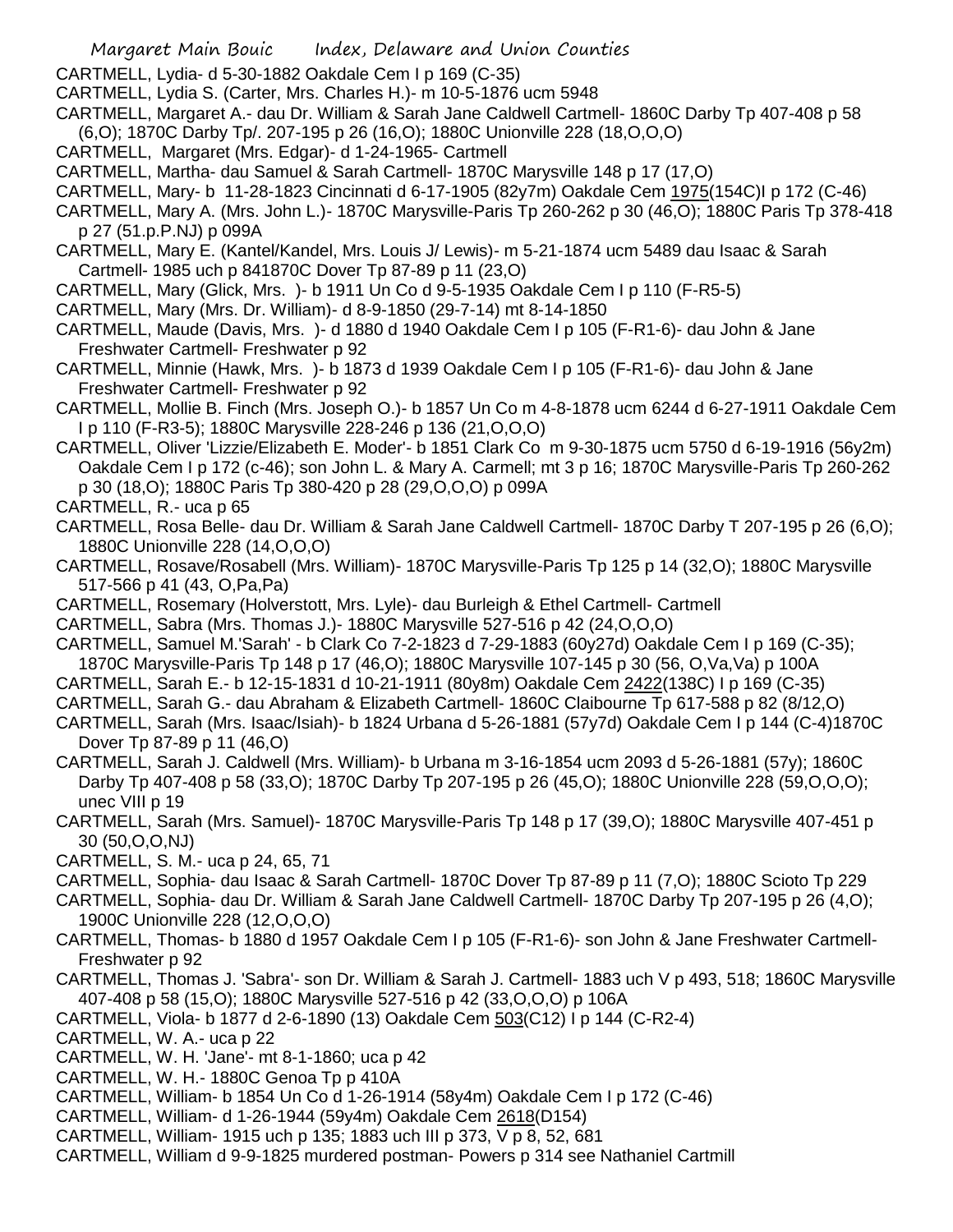CARTMELL, William- 1880C Darby Tp p 248A

- CARTMELL, William- nephew of Gratia Irwin; 1880C Taylor Tp 257-260 p 25 (29,o,O,O) p 0137
- CARTMELL, William Jr.- 1883 uch V p 53
- CARTMELL, William 'Callie Winters'- m 10-6-1875 ucm 5756; mt 3 p 17; 1880C Marysville 133-148 p 5 (26,O,O,O) p 0088

CARTMELL, William C. 'Lall Sparks'- m 12-3-1879 ucm 6607

CARTMELL, William- son John L. & Mary A. Cartmell- 1870C Marysville-Paris Tp 260-262 p 30 (16,O)

CARTMELL, William L. 'Elizabeth E. Lackenmeir'- b 1860 Clark Co m 6-17-1880 ucm 6735 d 8-24-1929(69) Oakdale Cem 4165(F-106) I p 124 (F-R7-1) son Samuel & Sarah Cartmell- 1870C Marysville-Paris Tp 148 p 17 (10,O); 1880C Marysville 407-451 p 30 (20,O,O,O)

- CARTMELL, William M.- b 1835 Champaign Co d 10-30-1899 (64y2m) Oakdale Cem II p 15 (B-R8-70; uca p 24; 1883 uch V p 58; 1880C Paris Tp p 0106
- CARTMELL, Dr. William 'Mary' 'Sarah J. Caldwell'- m 3-16-1854 ucm 2093; 1860C Darby Tp 407-408 p 58 (47,O); 1870C Darby Tp 207-195 p 26 (56, Va); mt 8-14-1850; 1880C Unionville 228 (68,O,O,O); unec VIII p 19
- CARTMELL, William 'Rosave'- 1870C Marysville-Paris Tp 125 p 14 (35,O); 1880C Marysville 517-566 p 41 (45,O,O,Va)
- CARTMELL, William S.- 1870C Taylor Tp 102-96 p 12 (20,O)
- CARTMELL, William- son William & Rosave Cartmell- 1870C Marysville-Paris Tp 125 p 14 (5,O); 1880C Marysville517-566 p 41 (15,O,O,O)
- CARTMELL, Winnefred- d 9-16-1908 (13y4m) Oakdale Cem 2143(6F)
- CARTMER, David- 1860C Union Tp 678-684 p 94 (16,O)
- CARTMILL, John C. 'Sarah Ann Black'- m 12-13-1838 Madison Co unec IX p 17
- CARTMILL, Mary Ann Postell (Mrs. Thomas)- m 1-25-1830 Madison Co unec V p 48
- CARTMILL, Mary Margaret (Dudley, Mrs. Richard)- m 10-27-1842 Madison Co unec IX p 65
- CARTMILL, Nathaniel- d 9-9-1825 murdered- dcga p 31 Del Pat & Fr Chron; see William Cartmell
- CARTMILL, Sarah Ann Black (Mrs. John c.)- m 12-13- 1838 Madison Co unec IX p 17
- CARTMOLL, Elizabeth- unec II p 4
- CARTNAL, James 'Virginia Ruth Hoy'- d 1-15-1989- Cartnal
- CARTNAL, Virginia Ruth DeMary Hoy (Mrs. James)- b 4-8-1917 d 6-14-1993 (76) bur Newark- dau Thomas j. & Julia A. Gray Joy- Carnal
- CARTNELL, Alfea 'Catharine Keller'- m 7-20-1843 Madison Co unec IX p 66
- CARTNELL, Catharine Keller (Mrs. Alfen)- m 7-20-1843 Madison Co unec IX p 66
- CARTNER, Peter- 1840C Jerome Tp 1179 p 52 (50-60)
- CARTNETT, Robert- uccp p 3
- CARTNI, John- 1835 men 22 #108 p 36 Delaware Tp
- CARTO, Polly (Harris, Mrs. Amos)- m 2-3-1813 Madison Co unec IV p 22
- CARTRIGHT, A./C.- unec XI p 42
- CARTRIGHT, Harriet (Finch, Mrs. Jackson)(Finch Jackson?)- m 9-13-1843 dcm
- CARTRIGHT, John- hadc 22; Concord Tp 1849
- CARTRIGHT, Nathan 'Nancy Ann Odel'- m 8-13-1843 dcm
- CARTRIGHT, Nancy Ann Odel (Mrs. Nathan)- m 8-13-1843 dcm
- CARTRIGHT, Sarah (Mead, Mrs. Amaziah)- m 1-18-1849 dcm
- CARTRITE, Hattie- 1880C Delaware Town p 490C
- CARTWRIGHT, Dana E.- b 9-12-1897 Delaware Town son F. T. & Mary Dustman Cartwright- dcb
- CARTWRIGHT, Elizabeth (Ettric,, Mrs. Dr. Henry)- dau Thomas Cartwright- McKitrick p 33
- CARTWRIGHT, Emma C. (Hytree, Mrs. Edward C.)- m 8-1914 dau Rev. Frank T. Cartwright- Cartwright
- CARTWRIGHT, Emma Lyons (Mrs. John)- Cartwright
- CARTWRIGHT, Ero (Scott, Mrs. John H.)(McCoy, Mrs. Jacob W.)- b 6-24-1902 d 1-22-1994 (91) Forest Grove Cem- dau John & Emma Lyons Cartwright- Cartwright
- CARTWRIGHT, Ezekiel 'Tamar Albertson'- son Robert & Martha Cartwright- dcq Thomas Graham 126 CARTWRIGHT, Rev. Frank T.- d 9-18-1964 (79) 1908 dch p 271- Cartwright
- CARTWRIGHT, Hannah- 1850C Delaware Town 1032 p 81 (63, NJ)
- CARTWRIGHT, Jemima (Mitchell, Mrs. Moses)- b 1801 d 9-2-1849(48) Mitchell Cem unec VII p 47 -1883 uch V p 212, 253; 1985 uch p 94; Genther p 106, 137; unec II p 45, VII p 47
- CARTWRIGHT, John 'Emma Lyone'- Cartwright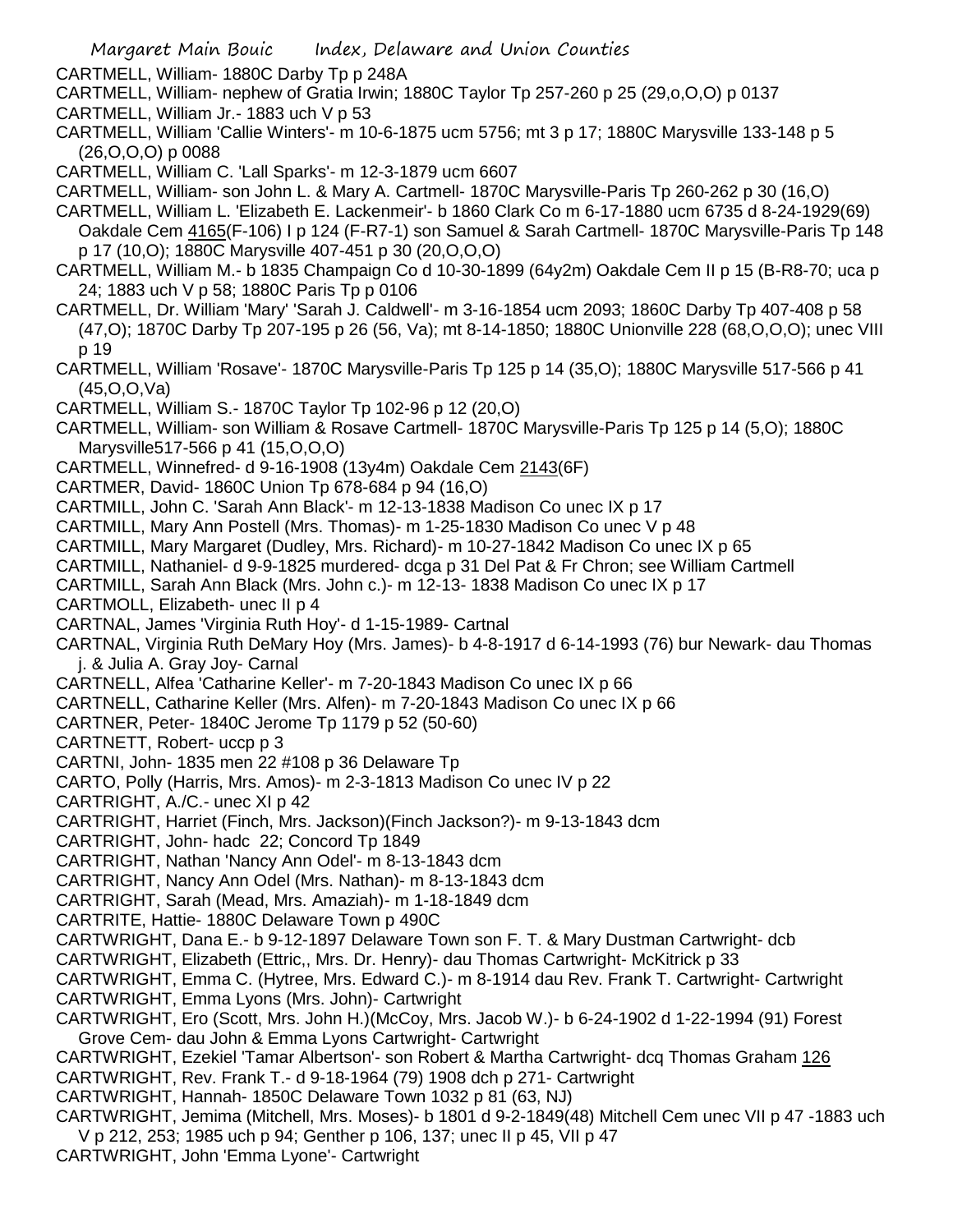Margaret Main Bouic Index, Delaware and Union Counties CARTWRIGHT, John 'Martha Mitchell'- m 7-23-1829- Genther p 106, 138; 1883 uch III p 288 CARTWRIGHT, Martha Mitchell (Mrs. John)- b 2-2-1815 m 7-23-1829 dau Moses & Jane Taylor Mitchell-Genther p 106, 138; 1883 uch III p 288 CARTWRIGHT, Martha (Mrs. Robert)- dcq Thomas Graham 253 CARTWRIGHT, Mary (Mrs. Thomas)- dau Thomas Graham 505 CARTWRIGHT, Reo (Kaltenbach, Mrs. Theodore)- m 1-30-1925- Genther p 208 CARTWRIGHT, Robert 'Martha'- son Thomas & Mary Cartwright- dcq Thomas Graham 126 CARTWRIGHT, Tamar Albertson (Mrs. Ezekiel)- dcq Thomas Graham 127 CARTWRIGHT, Thomas- McKitrick p 33 CARTWRIGHT, Thomas 'Mary'- dcq Thomas Graham 504 CARTWRIGHT, Winifred (Lambert, Mrs. Abner)- dau Ezekiel & Tamar Albertson Cartwright- dcq Thomas Graham 63 CARTY, Catherine (Hager, Mrs. David)- m 1782- Genther p 164 CARTY, John- Powell p 277 CARTZDAFNER, George 'Martha Grey'- m 10-5-1854 dcm, unec VIII p 29 CARTZDAFNER, Libbie d Tues Madison Co Democrat 11-12-1879, unec XII p 9 CARTZDAFNER, Martha Grey (Mrs. George)- m 10-5-1854 dcm CARTZDAFNER, Sarah Elizabeth- d 11-5-1879 dau S. H. Sartzdafner- Madison Co Democrat, unec XII p 8 CARTZDAFNER, S. H.- Madison Co Democrat, unec XII p 8 CARTZDAFNER, Mrs. S. H.- dau Peter Jones- unec XII p 14 CARUSO, Cheryl (Mrs. Thomas C.)- 1980 dcd CARUSO, Christian- b 1974 son Thomas C. & Cheryl Caruso- 1980 dcd CARUSO, Thomas C. 'Cheryl'- 1980 dcd CARUSO, Trista- b 1971 ch Thomas C. & Cheryl Caruso- 1980 dcd CARUTHERS, Dr. James- 1908 dch p 349, 355 CARUTHERS, Dr. John A.- 1908 dch p 165, 349 CARVA, Deborah Coulger/Coulter (Mrs. Peter)- m 12-18-1849 ucm 1483; unec VII p 59, XIII p 20 VARVA, Peter 'Deborah Coulter'- m 12-18-1849 ucm 1483; unec VII p 59, XIII p 20 CARVEL, Ellen (Mrs. Reuben)- 1850C Trenton Tp 755 p 65 (24,O) CARVEL, Eve- dau Reuben & Ellen Carvel- 1850C Trenton Tp 755 p 65 (4,O) CARVEL, Henry- son Reuben & Ellen Carvel- 1850C Trenton Tp 755 p 65 (2,O) CARVEL, Margaret- dau Reuben & Ellen Carvel- 1850C Trenton Tp 755 p 65 (1,O) CARVEL, Reuben 'Ellen'- 1850C Trenton Tp 755 p 65 (29, Pa) CARVER, ---- 1908 dch p 87 CARVER, Abraham 'Elizabeth Long'- b 4-20-1837 m 2-15-1857 son James W. & Mary Livingston Carver- 1883 uch V p 685 CARVER, Ada E.- b 4-22-1886 Genoa Tp dau John Quincy & Mary Closson Carver- dcb CARVER, Adson/Addison 'Sally'- d 8-31-1929 (47-3-15) Galena Cem Powell p 16; 1820C Sunbury Tp; Pabst 5 p 3, 6 p 29; adm not dcga p 45; Del Pat & Fr Chron; delge VII p 48, VIII p 55, X p 35 CARVER, inf son Addison & Sally Carver d 5-29-1823 Galena Cem Powell p 16 CARVER, inf dau Addison & Sally Carver- d 5-26-1821 Galena Cem Powell p 16 CARVER, Almira Sutton (Mrs. James Wesley)- m 1-11-1853 dcm; Pabst 0 CARVER, Bert (12-1882)- unec III p 3; Burt son Abraham & Elizabeth Long Carver- 1883 uch V p 685 CARVER, Bertha M.- b 9-23-1882 Genoa Tp dau John Q. & Mary Closson Carver- dcb CARVER, Bonnie Gander (Mrs. Wilmer R.)- Carver CARVER, Charles- son James & Katherine Braden Carver- Carver CARVER, Charles- d 8-11-1830 (1-5-13) son Samuel & Matilda Carver- Galena Cem Powell p 16 CARVER, Cornelia E. (Maine, Mrs. Nathan Sands)- Asp 1193 CARVER, C. V.- delge V p 71 CARVER, David,Jr.- 1991 ucd CARVER, W. Dean 'Olive A.'- b 1907 d 1976 Claibourne Cem p 98 CARVER, Della- Pabst 0 CARVER, Edward- son Abraham & Elizabeth Long Carver- 1883 uch V p 685 CARVER, Eliner (McCullough, Mrs. Russell)- b 7-18-1920- Maugans Anc p 184 CARVER, Elisha A.- 1835 men 30 #31 p 51 Harlem Tp CARVER, Eliza A. (Machan, Mrs. Kellog G.)- b 1814 d 1883 ped Barbara Balo Claek #84 23 unec VI p 55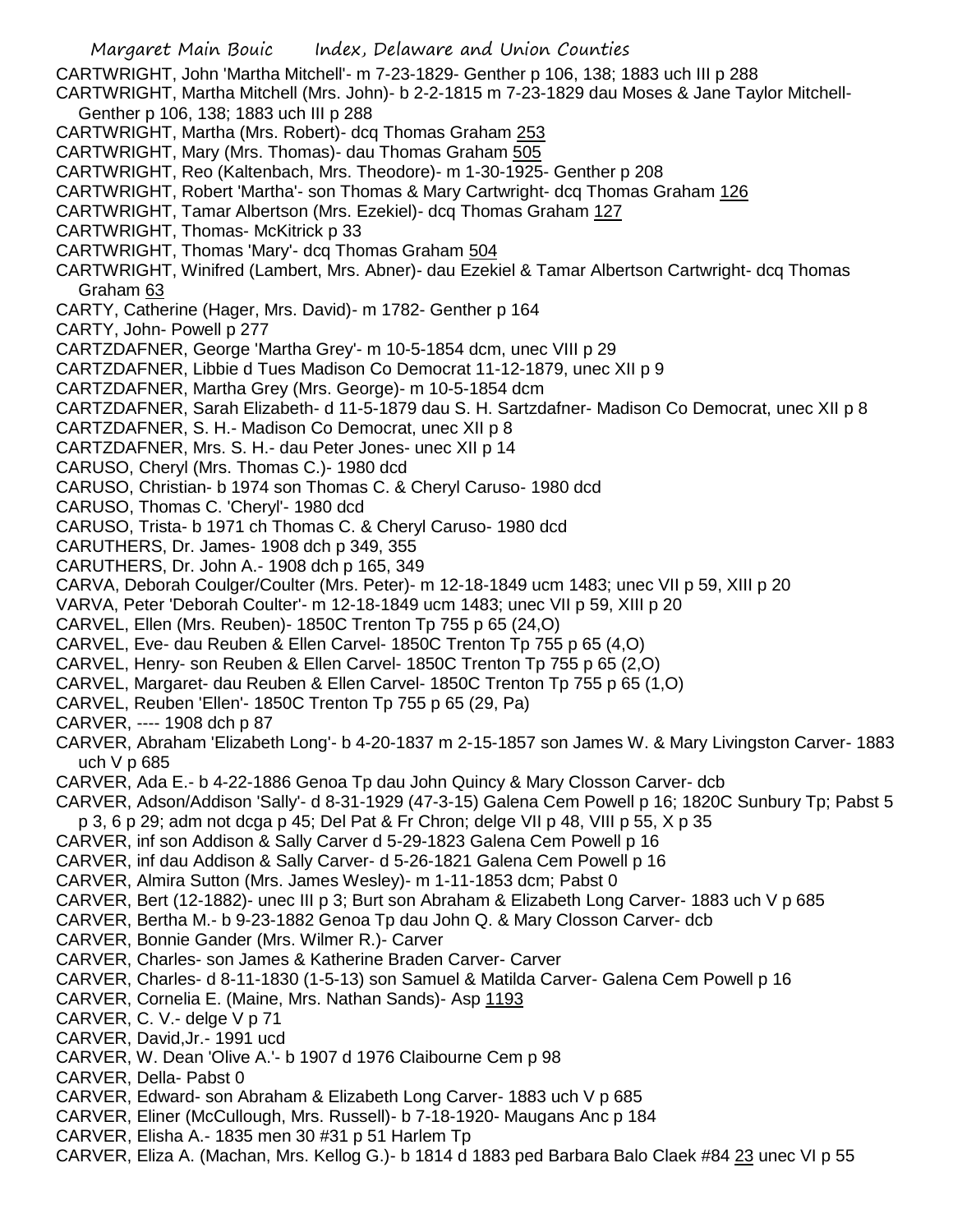Margaret Main Bouic Index, Delaware and Union Counties CARVER, Elizabeth Long (Mrs. Abrham)- b 1-1837 m 2-15-1857- 1883 uch V p 685 CARVER, Ella- Pabst 0 CARVER, Elwood (23-1882)- unec III p 3 CARVER, Erma- 1969 dcd CARVER, Eugene A.- 1980 dcd CARVER, Fidelia- dau James & Sarah Carver- 1850c Genoa Tp 465 p 46 (10,O) CARVER, George- b 4-7-1884 Genoa Tp son J. Q. & Mary Closson Carver- dcb CARVER, Harriett- dau Samuel & Matilda Carver- 1850C Berkshire Tp 27 p 3 (13,O) CARVER, Henry- 1820C Genoa Tp; 1830C Genoa Tp delge III p 72; 1835 men 29 #155 p 50 Genoa Tp; delge VI p 8 CARVER, James- hadc p 26 1849 Genoa Tp; Pabst 0; 1840C Genoa Tp delge IV p 67 CARVER, James 'Katherine Braden'- Carver CARVER, James 'Sarah'- 1850C Genoa Tp 465 p 46 (51, Pa) CARVER, James Wesley 'Almira Sutton'- m 1-11-1853 dcm CARVER, James W. 'Mary Livingston'- b NJ 1807 d 9-1879- 1883 uch V p 685 CARVER, Jane- dau Samuel & Matilda Carver- d 2-26-1846 (20y) Galena Cem Powell p 16 CARVER, Jean (Evans, Mrs. )- dau Wilmer R. & Bonnie Gancer Carver- Carver CARVER, J. H.- uca p 97 CARVER, Jim- son James & Katherine Braden Carver- Carver CARVER, John 'Malinda Buckingham'- m 10-8-1846 dcm; 1850C Genoa Tp 467 p 46 (25,O); Pabst 0 CARVER, John Q- Pabst 0 CARVER, ---- b 3-8-1888 Genoa Tp son J. Q. & Bell Closson Carver- dcb CARVER, John M.- b 9-27-1874 Orange Tp son Henry & Jane Dale Carver- dcb CARVER, Joseph- son James & Sarah Carver- 1850C Genoa Tp 465 p 46 (4,O) CARVER, Katherine Braden (Mrs. James)- Carver CARVER, Lisa (Woodard, Mrs. Jim)- b 12-21-1965 m 6-26-1987 St. Paul p 101 CARVER, Lois C. (Mrs. Tim A.)- 1980 dcd CARVER, Lucinda A. (Young, Mrs. Linderman)- m 2-10-1854 dcm; dau Samuel & Matilda Carver; 1850C Berlin Tp 27 p 3 (19,O) CARVER, Mabel Elizabeth (Medick, Mrs. )(Zimmerman, Mrs. Lee)- b 10-10-1870 d 1-4-1936 Delaware-Zimmerman (13(11)) p 297 CARVER, Malinda/Meranda Buckingham (Mrs. John)- m 10-8-1846 dcm CARVER, Mary- Pabst 0 CARVER, Matilda Brown (Mrs. Samuel)- b 6-30-1802 d 9-22-1877 dau Ezekiel Brown- Galena Cem Powell p 16; 1850C Berkshire Tp 27 p 3 (47,O) CARVER, Mary Livingston (Mrs. James W.)- b O 1814 d 6-1879- 1883 uch V p 685 CARVER, Naomi (Smith, Mrs. John M.)- 1880 dch p 671 CARVER, Olive A. (Mrs. W. Dean)- b 1910 d 1984 Claibourne Cem p 98 CARVER, Phildelia (Thatcher, Mrs. Alvin)- m 12-22-1859 dcm CARVER, Rebecca Lamberton (Mrs. Thomas)- m 6-21-1848 dcm CARVER, Rena- b 1970 ch Tim & Lois C. Carver- 1980 dcd CARVER, Sally (Mrs. Addison)- d 9-13-1836 (54y) Galena Cem Powell p 16 CARVER, Samuel 'Matilda'- b 3-16-1802 d 9-22-1852 Galena Cem Powell p 16; 1835 men 58 #61 p 108 Trenton Tp; 1850C Berkshire Tp 27 p 3 (48, Penn); Pabst 6 p 67, 69; delge VII p 48 CARVER, Sarah (Mrs. James)- 1850C Genoa Tp 465 p 46 (48,O) CARVER, Sarah Keizer (Mrs. William)- m 2-28-1860 dcm CARVER, Sarah (Young, Mrs. Arzel)- m 12-11-1848 dcm CARVER, Thomas- son James & Sarah Carver- 1850C Carver Tp 465 p 46 (16,O) CARVER, Thomas 'Rebecca Lamberton'- m 6-21-1848 dcm CARVER, Tim A. 'Lois C.'- 1980 dcd CARVER, Wendy- b 1974 ch Tim & Lois C. Carver- 1980 dcd CARVER, Wesley- son James & Sarah Carver- 1850C Genoa Tp 465 p 46 (22,O) CARVER, William David- son Wilmer R. & Bonnie Gander Carver- Carver

CARVER, William- son James & Sarah Carver- 1850c Genoa Tp 465 p 46 (13,O); Pabst 0

CARVER, Wilmer Edward- son Wilmer R. & Bonnie Gander Carver- Carver

CARVER, Wilmer R. 'Bonnie Gander'- b 1-6-1917 d 7-18-1994 (77) Radnor Cem son James & Katherine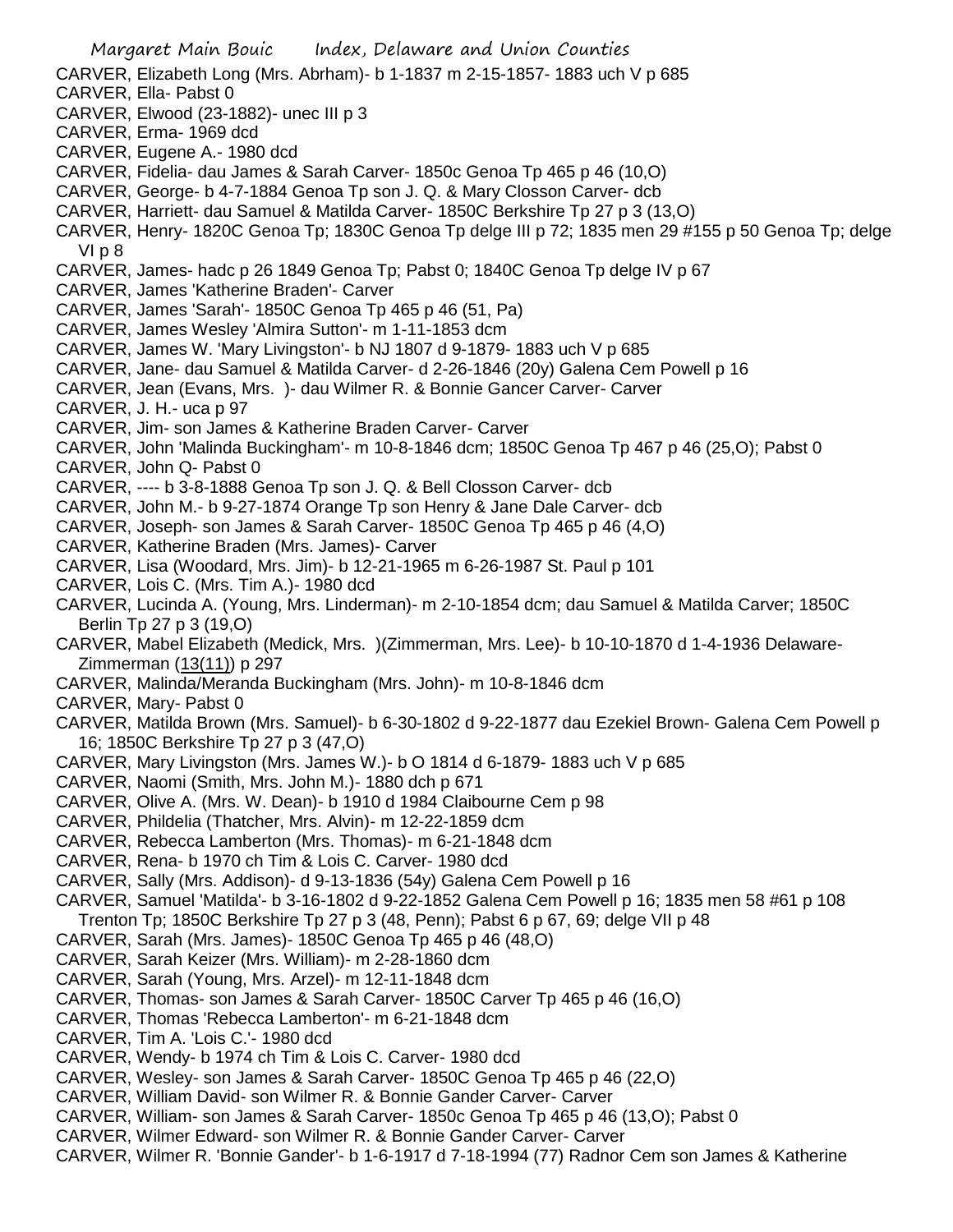Braden Carver- Carver

- CARY, -- family of Belvea Holloway unec V p 2 , VI p 2, IX p 14 #104 see Carey; DJ p 120; Mary Kuckelman #57 unec VII p 2, IX p 2; Dick Shover #197 unec VII p 2, 38; Beverly Brummett #101- unec X p 2, XII p 2; Willis Holloway #311 unec XI p 2; Katherine Strohn #310, unec XI p 3; John Kirby #245 uned IX p 37, X p 3
- CARY, Mrs.- delge X p 37, cookbook; Mother- delge X p 37 CARY, Mrs. - body missing- Madison Press 6-19-1879, unec XIV p 44
- CARY, Aaron- son Lewis 7 Rachel Cary- Pabst 8 p 85, 89
- CARY, Abel- son Lewis & Rachel Cary- Pabst 8 p 85, 89
- CARY, Abijah 'Catherine Johnson'- m 3-28-1805 onwq I
- CARY, Abijah 'Rebecca'- djlm p 75
- CARY, Abraham 'Margareta Patterson'- m 9-16-1838 Madison Co unec IX p 6
- CARY, Abraham 'Martha'- 1883 uch V p 347; uca p 31
- CARY, Ada M. Simpson (Mrs. Austin F.)- b 1858 m 2-25-1878 d 1936 Maskill Cem R9 lptw p 95; Cary; 1915 uch p 1006; 1880C Leesburg Tp 103 p 10 (22,O,O,O); 1900C Lees. Tp 61 p 3B (43,O,O,O) m 22y, 2 ch
- CARY, A. F.- ch George W. & Mary E. Franklin Cary- 1883 uch V p 434
- CARY, Allie (Hickok, Mrs. George)- b 5-1885dau Lafayette & Laura Reams Cary- Weaver (12593); 1900C Leesburg Tp 65 p 3B (15,O,O,O)
- CARY, Amanda (Mrs. Henry)- 1870C Leesburg Tp 55-56 p 7 (26,O)
- CARY, Amanda M.- b 12-25-1865 d 4-16-1888 Maskill Cem lptw p 98 dau Stephen & Mary Ann Cary
- CARY, Andrew William 'Cathryne Atkinson'- d 2-21-1994 Forest Grove Cem- son Frank & Julia Vantilburg Cary- Cary
- CARY, Andrew William,Jr.- son Andrew William & Cathryne Atkinson Cary- Cary
- CARY, Ann- dau George W. & Mary E. Franklin Cary- 1883 uch V p 434
- CARY, Anna Millikin (Mrs. Solomon)- m 10-30-1835 Madison Co unec VII p 24
- CARY, Annie (Sisson, Mrs. Charles F.)- Asp (485-3)
- CARY, Asa 'Hattie Stewart'- d 1967(80)- Cary; 1959, 1967 ucd
- CARY, Austin F. 'Ada M. Simpson'- b 12-4-1859 m 2-25-1878 d 1934 Maskill Cem R9 lptw p 95 son George W. & Mary E. Franklin Cary; 1860C Leesburg Tp 398(6/12,O); 1870C Leesburg Tp 48-49 p 6 (10,O); 1880C Lessburg Tp 103 p 10 (21,O,O,O) p 179A; 1900C Leesb Tp 61 p 3B (40,O,O,O) m 42y; Cary
- CARY, Barbara Shover (Mrs. George)- m 3-4-1815 Madison Co unec IV p 22; dau Henry Shover- uccp p 45; 1883 uch V p 272
- CARY, Burnham 'Clara Martin'- 1985 uch p 149
- CARY, Byron S.- b 4-2-1857 d 11-28-1862 Maskill Cem lptw p 100- son George W. & Mary E. Franklin Cary-1915 uch p 1006; 1860C Leesburg Tp 398 (3,O)
- CARY, Calvin- 1915 uch p 272; 1883 uch V p 268; unec VII p 16
- CARY, Calvin Jr.- unec II p 9, 10
- CARY, Caroline (Sherwood, Mrs. Samuel)- m 8-28-1838 ucm 440
- CARY, Catherine- 1850C Orange Tp 1782 p 114 (24, Irel)
- CARY, Catherine Johnson (Mrs. Abijah)- m 3-28-1805 onwq I
- CARY, Catharine Johnston (Mrs. Stephen)- m 2-3-1813 Madison Co unec IV p 22
- CARY, Catharine (Lappin, Mrs. Jacob)- m 6-25-1825 Madison Co unec V p 16
- CARY, Cathryne Atkinson (Mrs. Andrew W.)- b 10-12-1907 d 1-23-1994 (86) Forest Crove- dau Cephas & Alma Wege Atkinson- Cary
- CARY, Chloe (Chapman, Mrs. Cyrus Sr.)- b 1795 NY d 1881 Kans. ped Dorothy Jenks Robinson#1 21
- CARY, C. L.- uca p 100
- CARY, Clara Martin (Mrs. Burnham)- 1985 uch p 149
- CARY, C. M.- 1883 uch V p 684
- CARY, Cora (Lewis, Mrs. )- sister Asa Cary- Cary
- CARY, David 'Elizabeth Ewing'- 1883 uch V p 185, 268
- CARY, Delilah- d 12-24-1878 (25y5m) Lane-Worthington Bible; unec V p 26
- CARY, Dennis- son Ellen Cary- 1880C Darby Tp 237A (21,O,Irel,NY)
- CARY, Diane (Brennan, Mrs. James)- dau Roy E. & Electa Ann Cary- Cary
- CARY, Dora- dau George W. & Mary E. Franklin Cary- 1915 uch p 1006; 1860C Leesburg Tp 398 (5,O)
- CARY, Doris Jane Woods (Mrs. Martin P.)- b 1906 m 1939 dau Rev. Samuel & Margaret Power Woods- 1985 uch p 49
- CARY, Edmund- son Lewis & Rachel Cary- Pabst 8 p 85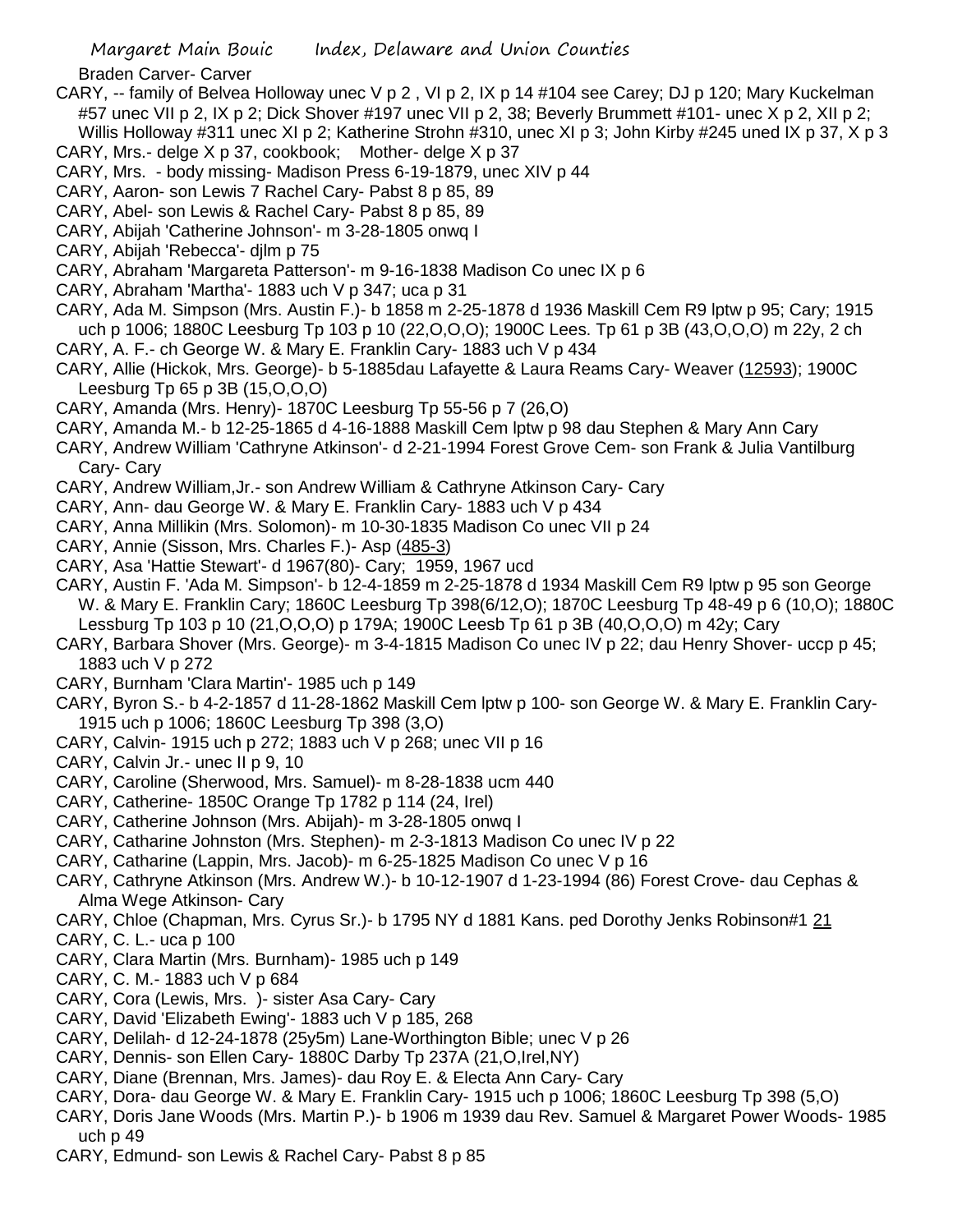- CARY, Edna Belle (Atkinson, Mrs. )- dau Frank & Julia Vantilburg Cary- Cary
- CARY, Edward 'Elizabeth'- 1880C Allen Tp 72-80 p 8 (55, Irel,Irel,Irel)
- CARY, Edward- son Edward & Elizabeth Cary- 1880C Allen Tp 72-80 p 8 (5,O,Irel,Irel) p 053A
- CARY, Electa Ann Dooley (Mrs. Roy E.)- d 3-18-1989 (80) bur Forest Grove- dau Edward & Mary Corbitt Dooley- Cary
- CARY, Eliza (Rickard, Mrs. George)- b 1-1-5-1821 d 8-1-1887 Mitchell Cem DJ p 17; m 2-11-1845 Madison Co- unec X p 17
- CARY, Elizabeth- 1883 uch V p 185
- CARY, Elizabeth Ewing (Mrs. David)(Gill, Mrs. Andrew)- dau Mascol & Cynthia Ewing- 1883 uch V p 168, 268
- CARY, Elizabeth (Ewing, Mrs. James)- dau Calvin Cary- 1883 uch V p 268
- CARY, Elizabeth (Mrs. Edward)- 1880C Allen Tp 72-80 p 8 (45,Irel,Irel,Irel)
- CARY, Elizabeth (Kilgore, Mrs. Simeon D.)- b 2-19-1842 m 7-3-1864 dau Abraham & Martha Cary- dumch p 188; 1915 uch p 727; 1883 uch V p 347
- CARY, Elizabeth L.- b 10-1852- 1900C Leesburg Tp 54 p 3A (47,O,O,O) wid, 1 ch
- CARY, Ellen- 1880C Darby Tp p 0137
- CARY, Elly- dau Ellen Cary- 1880C Darby Tp 3 p 127A (16,O,Irel,NY)
- CARY, Elnathan- delge II p 12
- CARY, Elta- son Ellen Cary- 1880C Darby Tp 3 p 127A (14,O,Irel,NY)
- CARY, E. M.- uca p 100
- CARY, Ephraim 'Martha'- djlm p 75
- CARY, Ephraim 'Matilda Grundy/Gandy' b 1790 d 1878 Maskill Cem- son Luther & Rhoda Cary- 1915 uch p 272; 1883 uch III p 134, IV p 434; 1840C Leesburg Tp 144 (50-60); 1850C Leesb. Tp 246-247 p 38 (60, Pa); 1860C Leesburg Tp 398 (70); 1870C Leesburg Tp 48-49 p 6 (80, Pa); ped Alice Maxine Burkepile Burlile #4 22unec II p 28; ped Belvia Holloway #104 28; unec VII p 20
- CARY, Esther (Waters, Mrs. Nehemiah B.)- b 1-5-1790 m 12-20-1807 d 9-19-1866 dcc Ardith Waters Leibold 17; delge X p 57
- CARY, Etta- dau Edward & Elizabeth Cary- 1880C Allen Tp 72-80 p 8 (10, O,Irel,Irel)
- CARY, Everett- 1980 dcd
- CARY, Fanny M.- b 7-30-1855 d 9-22-1862 Maskill Cem lptw p 100
- CARY, Fanny M.- d 9-22-1860 (5-1-23) Maskill Cem lptw p 100 dau G. W. & M. E.
- CARY, Mrs. Frank- unec VIII p 55
- CARY, Frank 'Julia Vantilburg- Cary; unec XIV p 16
- CARY, Gay Smith (Mrs. Lank)- b 11-21-1888 d 9-10-1961 (72) bur Forest Grove- dau J.E.D.& Eltha McDowell Smith- Cary
- CARY, George 'Barbara Shover'- m 3-4-1815 Madison Co unec IV p 22; uccp p 45; 1883 uch V p 272
- CARY, George- son Lewis & Rachel cary- Pabst 8 p 86
- CARY, George W.- dg 1-10-1908, delge VIII p 12
- CARY, George W.'Mary Elizabeth Franklin'- b 10-27-1821 Mad. Co d 10-21/19-1888 (66-11-24) Maskill Cem lptw p 100; son Ephraim & Matilda Gandy Cary- unec IV p 10; 1915 uch p 1006; 1850C Leesburg Tp 247-248 p 38 (28,O); 1860C Leesburg Tp 398 (38,O); 1880C Leesburg Tp 102 p 10 (58, O,Pa,O) p 179A; ped Belvia Holloway 14 #104- unec VII p 20, VIII p 17; uca p 17, 23, 75
- CARY. G. H. 'M. E,'- djlm p 75
- CARY, Hannah A.- b 9-14-1861 d 1-13-1864 Maskill Cem lptw p 100
- CARY, Hannah- dau George W. & Mary E. Franklin Cary- 1915 uch p 1006; 1883 uch V p 434
- CARY, Hattie E. Stewart (Mrs. Asa)(Neill, Mrs. Dale C.)- b 1-29-1905 d 5-20-1986 (81) Jerome Cem- dau Morgan & Minnie Stewart- Cary; Neill; 1959, 1967, 1971, 1973, 1975, 1979, 1981 ucd
- CARY, Helen (Buchanan, Mrs. Otis)- sister Roger Vance Cary- Cary
- CARY, Henry H.- 1850C Marysville 542-553 p 83 (20,O)
- CARY, Henry H. 'Amanda- son Ephraim & Matilda Grundy Cary- 1840C Leesburg Tp 144 (5-10); 1850C Leesburg Tp 246-247 p 38 (20,O); 1870C Leesburg Tp 55-56 p 7 (40,O); uca p 58
- CARY, Henry 'Margaret Chapman'- m 9-27-1837 ucm 449; unec III p 30
- CARY, Henry 'Margaret Miller'- Cary
- CARY, Isaac 'Perlina Penellan'- m 9-28-1843 Madison Co unec X p 7
- CARY, Isabella- dau Lewis & Rachel cary- Pabst 8 p 86
- CARY, J.- uca p 60
- CARY, James A.- 1843 security uccp p 26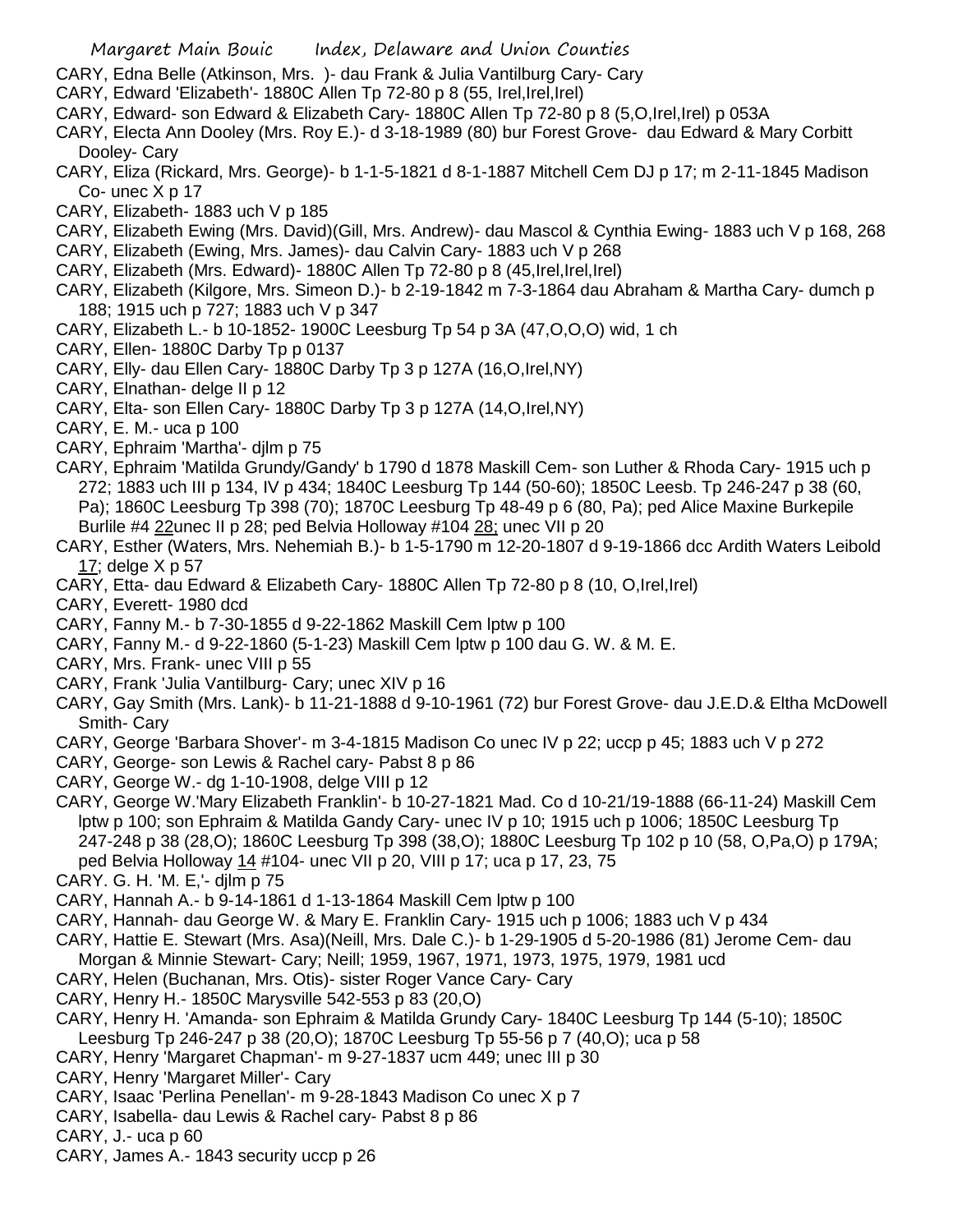- CARY, James- son Edward & Elizabeth Cary- 1880C Allen Tp 72-80 p 8 (12, O,Irel,Irel)
- CARY, Jane- d 3-12-1864 (38y) Galena Cem Powell p 15
- CARY, Jane- dau G. H. & M. E.- d 3-15-1853 (1-5-28)- brannan Cem djlm p 75
- CARY, Jasper- 1915 uch p 237; 1883 uch V p 428; 1870C Leesburg Tp 47-48 p 6 (12, Ill); 1880C Leesburg Tp 255 p 25 (25,O,O,O) p 0187; uca p 60
- CARY, Jasper O.- son Henry & Amanda Cary- 1870C Leesburg Tp 55-56 p 7 (10,O)
- CARY, J. E.- uca p 96
- CARY, Jennie- dau George W. & Mary E. Franklin Cary 1915 uch p 1006
- CARY, Joan (Irish, Mrs. Paul)- dau Robert Vance & Thelma Steck Cary- Cary
- CARY, Joanna (Vigor, Mrs. Dr. Henry)- b 1821- 1915 uch p 586
- CARY, 1915 uch p 587; 1908 dch p 711
- CARY, Johanna (Haskins, Mrs. Geroge W.)- m 3-19-1840 Madison Co unec IX p 31
- CARY, John- son Edward & Elizabeth Cary- 1880C Allen Tp 72-80 p 8 (15, O, Irel,Irel)
- CARY, John- son Ellen Cary- 1880C Darby Tp 3 p 237A (11,O,Irel,NY)
- CARY, John 'Lizzie L. Lee'- 1915 uch p 689
- CARY, Joseph- 1860C Leesburg Tp 370 (18,O)
- CARY, Joseph 'Mary Maine'- Asp (333)
- CARY, Julia Vantilburg (Mrs. Frank)- Cary; unec XIV p 16
- CARY, Rev. Kenneth- 1949 ucd
- CARY, Mrs. Kenneth- 1949 ucd
- CARY, Lafayette 'Lora'- b 1858 d 1937 Maskill Cem lptw p 92; son Stephen & Mary Ann Walters Cary- 1860C Leesburg Tp 399 (2,O); 1870C Leesb. Tp 54-55 p 7 (12,O); 1880C Leesb. Tp 123 p 12 (24,O,O,O); 1900C Lees. 65 p 3B (41,O,O,O)
- CARY, Lank 'Gay Smith'- d 12-13-1957- Cary
- CARY, Lewis 'Rachel'- Pabst 8 p 85
- CARY, Lewis- uccp p 10, ex of Timothy Kirkdes
- CARY, Lizzie L. Lee (Mrs. John)(Baker, Mrs. Dr. Byron Evans)- dau Jacob C. & Elizabeth Dines Lee- 1915 uch p 689
- CARY, Lora B. Ream (Mrs. Lafayette)- b 12-18-1864 d 5-11-1942 Maskill Cem lptw p 92 dau Daniel & Margaret A. Reed Ream- Pabst Pion II p 203; 1900C Leesburg Tp 65 p 3B (36,O,O,O) 3 ch
- CARY, M. Louise- b 11-14-1899 d 10-3-1985 dau Henry & Margaret Miller Cary- Cary
- CARY, Lucinda- dau Stephen & Mary Ann Walters Cary- 1860C Leesburg Tp 399 (3,O); 1870C Leesburg Tp 54-55 p 7 (13,O)
- CARY, Luther 'Rhoda'- 1883 uch V p 434
- CARY, Malinda- dau Ephraim & Matilda Grundy Cary- 1850C Leesburg Tp 246-247 p 38 (9,O)
- CARY, Margaret Ann (Claar, Mrs. Herbert A.)- b 12-3-1889 Un Co d 1979 Oakdale Cem II p 93 (H-R24-1)- dau Lafayette & Lora B. Ream Cary- 1900C Leesburg Tp 65 p 3B (10,O,O,O)
- CARY, Margaret Chapman (Mrs. Henry)- m 9-27-1837 ucm 449 unec III p 30
- CARY, Margaret Miller (Mrs. Henry)- Cary
- CARY, Margareta Patterson (Mrs. Abraham)- m 9-16-1838 Madison Co unec IX p 6
- CARY, Marlin- son Kenneth Cary- Cary
- CARY, Martha (Mrs. Abraham)- 1883 uch V p 347
- CARY, Martha (Mrs. Ephraim)- d 7-21-1853 (52-7-6) Brannon Cem djlm p 75
- CARY, Martha (Sycks, Mrs. J. M.)- 1908 dch p 711
- CARY, Martin P. 'Doris Jane Woods'- b 1908 m 1939 d 1943 son Burnham & Clara Martin Cary- 1985 uch p 149
- CARY, Mary A. (O'Briant, Mrs. James)- b 1862 d 1947 dau Stephen & Mary Ann Walters Cary- ped Peggy Hall 11 #54 unec V p 17; 1985 uch p 65, 66; 1870C Leesburg Tp 54-55 p 7 (8,O); 1880C Leesburg Tp 123 p 12 (18,O,O,O)
- CARY, Mary Ann Walters (Mrs. Stephen)- b 5-9-1836 m 3-26-1854 ucm 2107 d 1883/10-13-1879 Maskill Cem lptw p 98 ped Peggy Hall 23#54 unec V p 17, VIII p 19; 1850C Leesburg Tp 240-241 p 37 (13,O); 1850C Leesburg Tp 399 (55,O); 1870C Leesburg Tp 54-55 p 7 (36,O)
- CARY, Mary A.-b 3-1890 dau Elizabeth L. Cary- 1900C Leesburg Tp 54 p 3A (10,O,Ill,O)
- CARY, Mary (Beaver, Mrs. Peter)- m 9-21-1861 ucm 3225
- CARY, Mary Elizabeth Franklin (Mrs. George W.)- b 2-23-1827 d 12-16-1901- dau Arad & Nancy White Franklin- 1915 uch p 1006; 1883 uch V p 438; 1850C Leesburg Tp 247-248 p 38 (22,O); 1860C Leesburg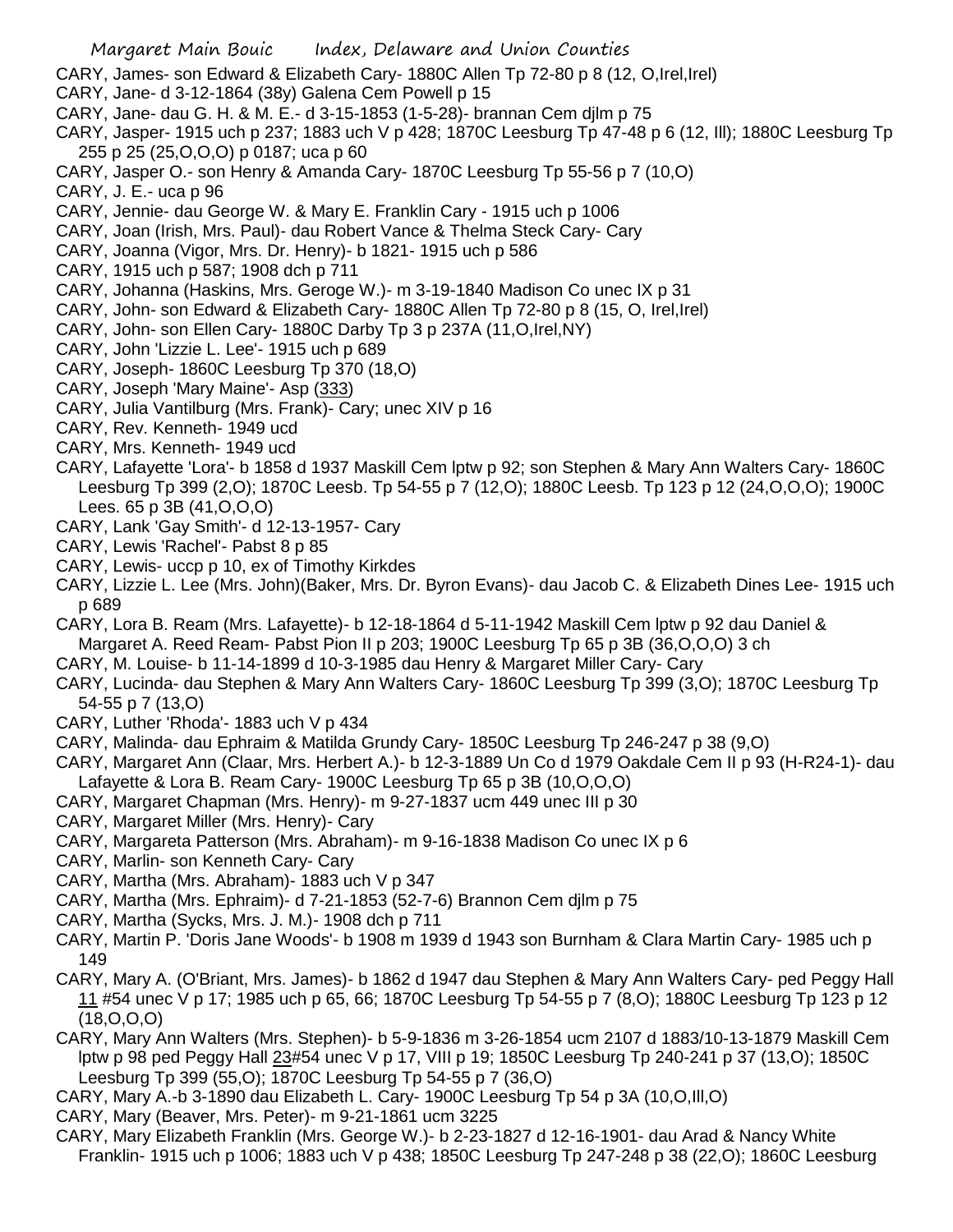Tp 398 (33,O); 1870C Leesburg Tp 48-49 - 6 (43,O); 1880C Leesburg Tp 102 p 10 (53,O,NY,PA); ped Belvia Holloway 15 unec VII p 20

- CARY, Mary Maine (Mrs. Joseph)- dau Rufus & Sarah York Maine- Asp 333
- CARY, Mary M.- dau George W. & Mary E. Franklin Cary- 1883 uch V p 434
- CARY, Mary (Taylor, Mrs. Richard T.)(Guy, Mrs. James)- unec XI p 55
- CARY, Matilda Gandy (Mrs. Ephraim)- b 1801 d 1858 dau Henry & Tamson Gandy- 1883 uch V p 434; 1840C Leesburg 144 (30-40); 1850C Leesburg Tp 246-247 p 38 (50, NJ); ped Alice Maxine Burkepile Burlile#4 23; unec II p 28; ped Belvia Holloway #104 29; unec VII p 20
- CARY, Matilda- dau Stephen & Mary Ann Walters Cary- 1870C Leesburg Tp 54-55 p 7 (5,O);1880C Leesburg Tp 123 p 12 (14,O,O,O)
- CARY, M. E. (Mrs. G. W.)- lptw p 100
- CARY, M. E. (Mrs. Gl H.)- djlm p 75
- CARY, Millard F.'Rosetta B.'- b 1-13-1879 son Austin F. & Ada M. Simpson Cary- 1915 uch p 1006; 1880C Leesburg Tp 103 p 10 (1,O,O,O); 1900C Leesb. Tp 60 p 3B (21,O,O,O) m 9/12
- CARY, Minerva J.- b 10-1895 dau Lafayette & Lora B. Ream Cary- 1900C Leesburg Tp 65 p 3B (4,O,O,O) CARY, Mont- Genther p 150
- CARY, Moses- 1840C Darby Tp 1078 (20-30)
- CARY, Nancy (Adams, Mrs. Elijah)- 1908 dch p 711
- CARY, Nancy (Jones, Mrs. Samuel)- m 10-22-1865 ucm 3827 consent G. W. Cary- unec IV p 10
- CARY, Nancy M. (Riley, Mrs. Frank M.)- dau George W. & Mary E. Franklin Cary- 1915 uch p 1006; 1850C Leesburg Tp 247-248 p 38 (1,O); 1860C Leesburg Tp 398 (10,O)
- CARY, Nellie (Lemley, Mrs. )- sister Asa Cary- Cary
- CARY, Nettie- dau Stephen & Mary Ann Walters Cary- 1870C Leesburg Tp 54-55 p 7 (3,O); 1880C Leesburg Tp 123 p 12 (12,O,O,O)
- CARY, Opal F. (Moler, Mrs. )- dau Frank & Julia Vantilburg Cary- Cary
- CARY, Perlina Penellan (Mrs. Isaac)- m 9-28-1843 Madison Co unec X p 7
- CARY, Phebe (Davis, Mrs. John)- m 4-19-1812 Madison Co unec IV p 21
- CARY, Phebe (Reed, Mrs. Alexander)- m 6-14-1805 onwq I
- CARY, Polly (Guy, Mrs. James Jr.)- m 3-7-1825 Madison Co unec V p 15
- CARR, Porter E.- b 12-9-1881 d 3-6-1941 (59) Leesburg Tp-son Austin F. & Anna M. Simpson Cary- 1915 uch p 1006; uninf p 25; 1900C Leesburg Tp 612 p 3B (18,O,O,O)
- CARY, Rachel (Crego, Mrs. Rovell)- m 10-8-1838 Madison Co unec IX p 6
- CARY, Rachel (Mrs. Lewis)- Pabst 8 p 85
- CARY, Rachel (McCullough, Mrs. Alexander)- Genther p 41
- CARY, Rachel (Millikin, Mrs. James)- m 8-20-1840 Madison Co unec IX p 31
- CARY, Rebecca (Mrs. Abijah)- d 4-25-1851 (58-3-12) Brannon Cem djlm p 75
- CARY, Rhoda (Franklin, Mrs. Joseph)- b 1830 m 7-12-1849 ucm 1437;- dau Ephraim & Matilda Gandy Cary-1840C Leesburg Tp 144 (-5); 1850C Leesb. Tp 246-247 p 38 (17,O); 1850C Leesb. Tp 238-239 p 37 (18,O); unec VII p 46, XIII p 20
- CARY, Rhoda (Mrs. Luther)- 1883 uch V p 434
- CARY, Rhoda Main (Mrs. Stephen)- dau Oliver & Nancy Wilcox Maine- Asp 532
- CARY, Robert 'Sarah Taylor'- Genther p 116
- CARY, Roger Vance 'Thelma Steck'- d 6-14-1971 (59) son Lank & Gay Smith Cary- Cary
- CARY, Rosetta B. (Mrs. Millard F.)- 1900C Leesburg Tp 60 p 3B (20,O,O,O) m 9/12
- CARY, Roy E. 'Electa Ann Dooley'- d 1-18-1986 (77) bur Forest Grove- Cary
- CARY, Ruth- dau Ephraim & Matilda Gancy Cary- 1883 uch V p 434; 1850C Leesburg Tpp 246-247 p 39 (24,O)
- CARY, Ruth L. (Murray, Mrs. Holly a.)- m 2-16-1929- Murray; Cary
- CARY, Ruth Melinda (Jones, Mrs. Henry Thomas Jr.)- b 9-14-1853 m 3-12-1870 d 1924dau George W. & Mary Elizabeth Franklin Cary- 1915 uch p 1006; 1883 uch V p 434, 438; 1860C Leesburg Tp 398 (6,O);consent G. W. Cary 1870 unec IV p 10, VII p 20; ped Belvia Holloway#104 7
- CARY, Ruth (Wood, Mrs. David)- m 10-27-1842 ucm 834 unec V p 60
- CARY, General Samuel- 1908 dch p 711
- CARY, Sarah- dau Henry H. & Amanda Cary- 1870C Leesburg Tp 55-56 p 7 (6,O)
- CARY, Sarah- dau Lewis & Rachel Cary- Pabst 8 p 85
- CARY, Sarah Taylor (Mrs. Robert)- b 12-2-1848 d 9-17-1871 dau Jacob & Rebecca Kilgore Taylor- Genther p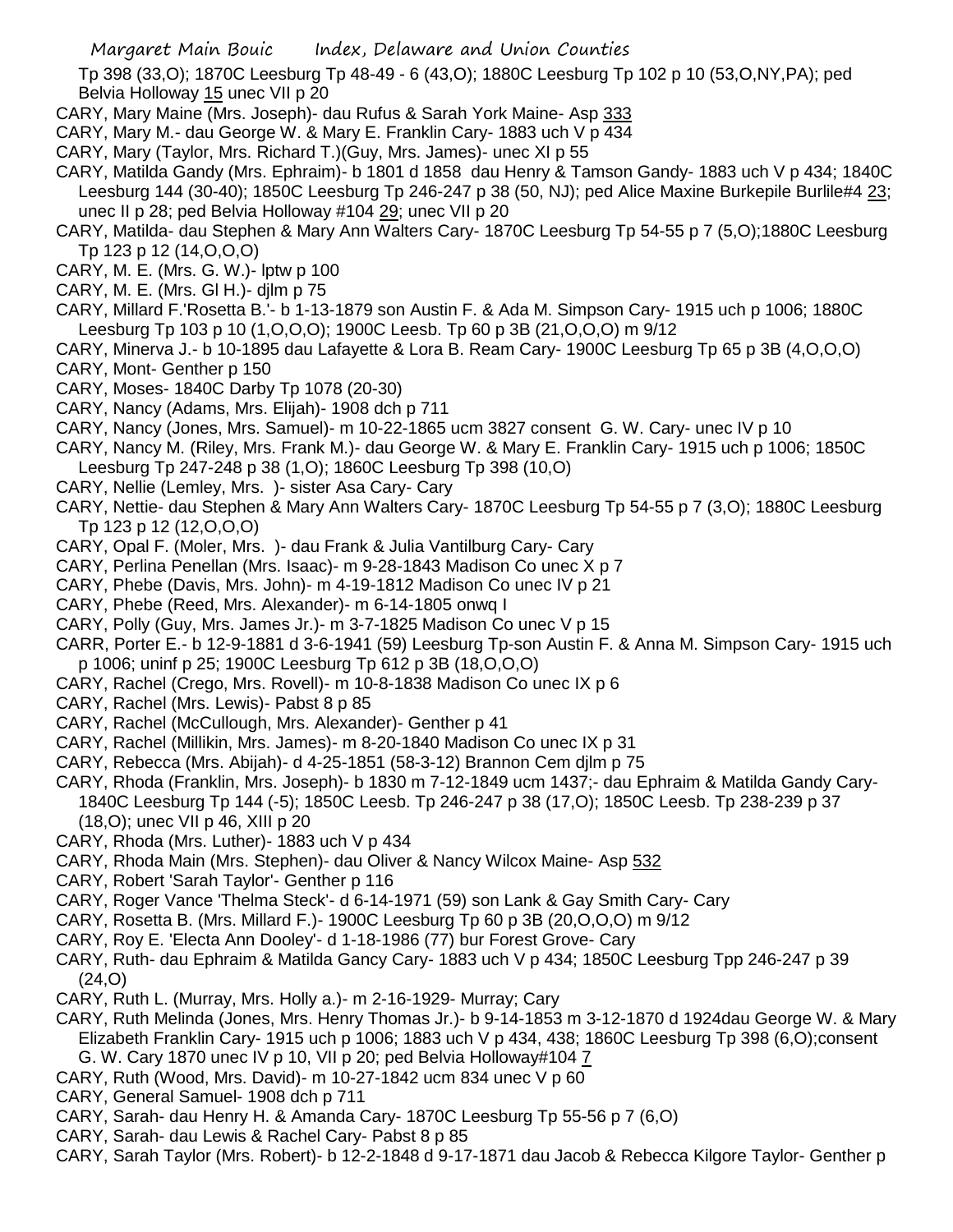116

- CARY, Rev. Seth- 1908 dch p 711
- CARY, Solomon 'Anna Millikin'- m 10-30-1835 Madison Co unec VII p 24
- CARY, Sophia- heir of Prudence Blinn- dcw Bk 4 p 91(11)
- CARY, Stephen 'Catharine Johnston'- m 2-3-1813 Madison Co unec IV p 22
- CARY, Stephen 'Mary Ann Walters'- b 11-24-1827 m 3-26-1854 ucm 2107 d 8-17-1898 Maskill Cem lptw p 98 son Ephraim & Matilda Gandy Cary- 1883 uch V p 434; ped Peggy Hall 22 #54 unec V p 17, VIII p 19; uca p 23, 75; 1985 uch p 65; 1840C Leesburg Tp 144 (10-15); 1850C Leesburg Tp 246-247 38 (22,O); 1860C Leesburg Tp 399 (32,O); 1870C Leesburg Tp 54-55 p 7 (42,O); 1880C Leesburg Tp 123 p 12 )52,O,O,Pa) p 180A
- CARY, Stephen 'Rhoda Maine'- Asp (532)
- CARY, Susan- dau Lewis & Rachel Cary- Pabst 8 p 85
- CARY, Tamson (Gandy, Mrs. Alexander)- lic 12-21-1853 ucm 2052 dau Eprhaim & Matilda Grundy Cary- 1883 uch V p 434; unec IX p 88
- CARY, Teresa- dau Ellen Cary- 1880c Darby Tp 3 p 237A (6,O,Irel,NY)
- CARY, Thelma Steck (Mrs. Roger V.)- Cary
- CARY, Townsend- son Ephraim & Matilda Grundy Cary- 1850C Leesburg Tp 246-247 p 38 (15,O)
- CARY, Wallace- son Austin Cary- Cary
- CARY, William- son Lewis & Rachel Cary- Pabst 8 p 85
- CARY, William A.- son Stephen & Mary Ann Walters Cary- 1860C Leesburg Tp 399 (5/12,O)
- CARYER, James 'Ruth Hoffman'- Caryer
- CARYER, Ruth Hoffman (Mrs. James)- dau Charles Hoffman- Caryer
- CARYER, Sally Ann (7-1978) adopted dau James & Ruth Hoffman Caryer- Caryer
- CARYL, Alice Mary- d 11-15-1880 (1m) Oakdale Cem I p 86 (D-R5-9)
- CARYL, Andrew L. 'Mary E.'- d 10-22-1928 (84) Oakdale Cem 4077(D95) I p 86 (D-R5-91)- son Asa & Esther E. Cook Caryl- 1883 uch IV p 519; 1850C Paris Tp 684-698 p 104 (5,O); 1860C Paris Tp 1352-1341 p 178 (14,O); 1870C Paris Tp 27-28 p 4 (24,O); 1880C Paris Tp p 121A; uca p 97
- CARYL, Ann (Payne, Mrs. )- dau Clifton L. & Mary Kelley Caryl- Caryl
- CARYL, Anna L.- b 1879 Un Co d 9-27-1895 (16y7m) Oakdale Cem I p 86 (D-R5-9)
- CARYL, Asa/Asael 'Esther E. Cook'- b 5-22-1802 Vt/NJ d 1-8/6-1883 (81-8-14) Oakdale Cem I p 89 (D-R6-13) 88; mt 1-10-1883; dumch p 344; uca p 59; unec XII p 66; 1850C Paris Tp 684-698 p 103 (48, Vt); 1860C Paris Tp 1352-1341 p 178 (58, Vt); 1870C Paris Tp 27-28 p 4 (68, Vt); 1880C Paris Tp 156-160 p 16 (78,Vt,Mass,Mass)p 121A
- CARYL, Avis Kay (Maloff, Mrs. Fred)- dau John W. & Mildred Barger Caryl- Caryl; Barger; 1949 ucd
- CARYL, Betsey- 1850C Paris Tp 684-698 p 104 (59, Vt)
- CARYL, Billy- b 1971 son Terrell W. & Darlene Caryl- 1975, 1979, 1981, 1983 ucd
- CARYL, Bonnie Arlene Partington (Mrs. Trell William)- m 11-14-1965 dau John William Partington- Caryl
- CARYL, Clifton L. 'Maggie Oliphant'- m 1-1-1880 ucm 6638 son Asa & Esther Cook Caryl- 1860C Paris Tp 1352-1341 p 178 (5,O); 1870C Paris Tp 27-28 p 4 (14,O); 1880C Paris Tp 395-438 p 29 (25,O,Vt,Conn) p 100
- CARYL, Clifton L. 'Mary Kelly'- b 5-16-1905 m 6-14-1934 d 7-11-1988 son William L. & Lulu Spain Caryl- Caryl; Marysville p 57
- CARYL, Darlene (Mrs. Terrell W.)- 1975, 1979, 1981, 1983, 1991 ucd
- CARYL, Duane- b 1962 son Terrell W. & Darlene Caryl- 1975, 1979, 1981, 1983 ucd
- CARYL, Effie (Conner, Mrs. Harry)- b 8-24-1879 dau William S. & Susan Clark Caryl- dumch p 345; 1883 uch V p 473; 1880C Allen Tp 133-143 p 14 (8/12,O,O,O); 1900C Allen Tp 214-219 p 10A (20,O,O,O)
- CARYL, Elizabeth (Randall, Mrs. Micah)- Maugans Anc p 113, 115
- CARYL, Elsie (Beightler, Mrs. Daniel E.)- dau William S. & Susan Clark Caryl- 1880C Allen Tp 133-143 p 14 (6,O,O,O); 1900C Allen Tp 111-115 p 6A (27) 1 child
- CARYL, Esther E. Cook (Mrs. Asa)- b 1813 Conn d 11-24-1887 (74-1-12) Oakdale Cem I p 89 (D-R6-13); dumch p 344; 1850C Paris Tp 684-698 p 103 (36, Ct); 1860C Paris Tp 1352-1341 p 178 (47, Conn); 1870C Paris Tp 27-28 p 4 (57, Conn); 1880C Paris Tp 156-160 p 166 (66, Conn,Conn,Conn)
- CARYL, Freda/Frieda B. Chambers (Mrs. William Henry)- b 8-11-1889 d 2-16-1982 dau John A. & Adeline Wires Chambers- Caryl; Chambers; 1949, 1967, 1971, 1973, 1975, 1979 ucd
- CARYL, Henry 'Lulu May Spain'- b 1882 d 1972 Oakdale Cem II p 74 (H-R8-10); 1900C Allen Tp 214-219 p 10A (17,O,O,O)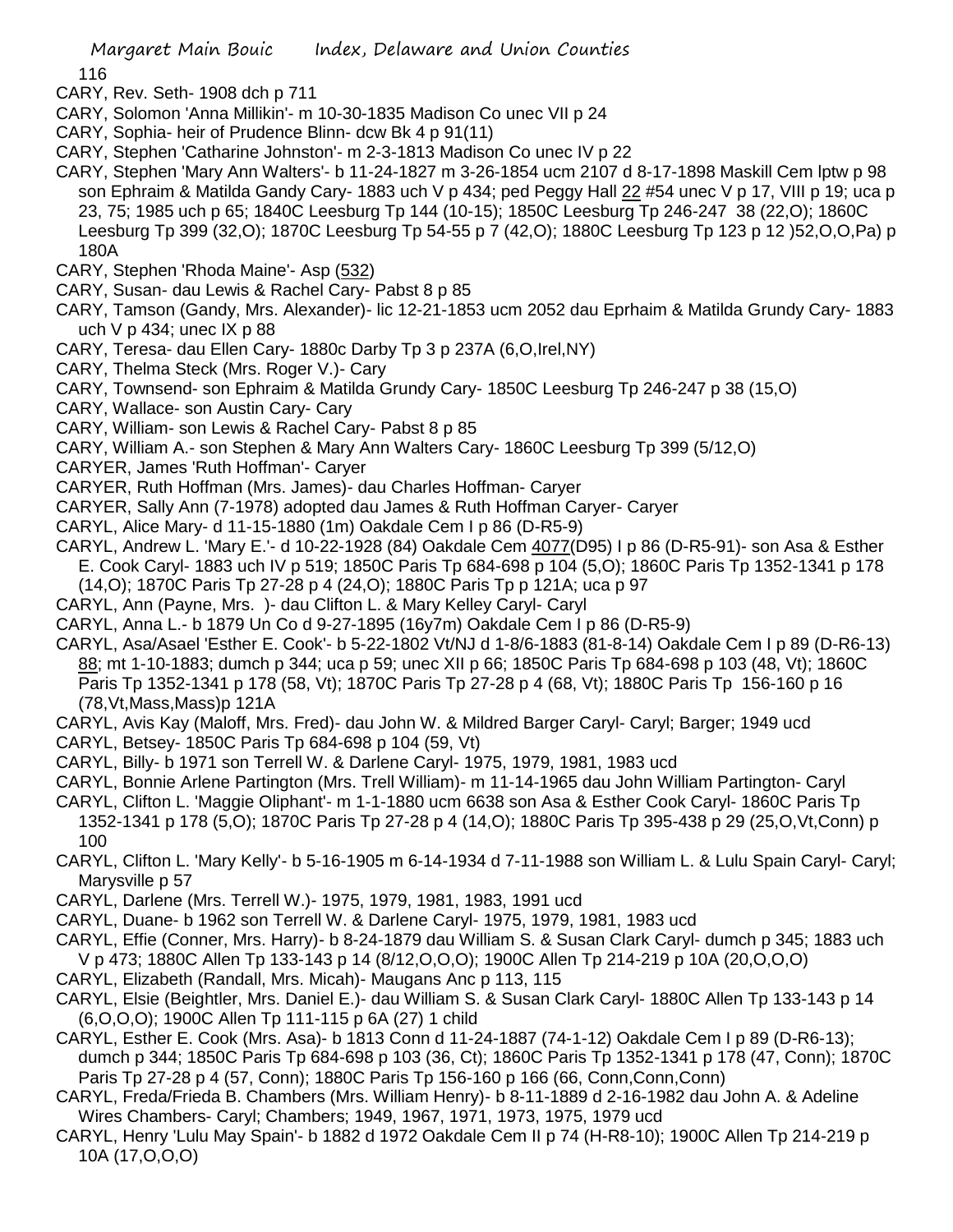- CARYL, John W. "Mike" 'Mildred Barger'- b 1-16-1907 Un C0 m 12-9-1931 d 6-12-1983 Oakdale Cem II p 159 (M-R24-13) son William & Lulu Spain Caryl- Caryl; Barger; 1949, 1959, 1967, 1971, 1973, 1975, 1979, 1981 ucd
- CARYL, Levi- d 1-2-1854 (91) mt 1-4-1854; 1850C Paris Tp 684-698 p 104 (88, Vt)
- CARYL, Lula May Spain- b 1883 Un Co d 2-16-1925 (41y)- Oakdale Cem 3710 (H97) II p 74 (H-R8-10); Caryl
- CARYL, Maggie Oliphant (Mrs. Clifton)- m 1-1-1880 ucm 6638 1880C Marysville 395-436 p 29 (23,O,O,Va)
- CARYL, Mary- b 6-15-1878 d 9-8-1878 Buck Run Cem Un Al p 91 dau W. S. & S.
- CARYL, Mary E. (Mes. Andrew)- b 1854 Mahoning Co d 9-6-1929 (75y) Oakdale Cem 4168 (D95)
- CARYL, Mary Kelly (Mrs. Clifton L.)- m 6-1934 dau James Kelly- Caryl
- CARYL, May- b 6-15-1878 d 9-8-1878 Oakdale Cem I p 155 (C-1) dau William S. & Susan Clark Caryl; dumch p 345; unec XIV p 23
- CARYL, Mildred K. Barger (Mrs. John W.)- b 1908 Delaware Co Oakdale Cem II p 159 m 12-9-1931 dau E. Clark & Blanche Bateman Barger- Barger; Caryl; 1949, 1959, 1967, 1971, 1973, 1975, 1979, 1981, 1983, 1991 ucd
- CARYL, (Payne, Mrs. Howard)- Caryl
- CARYL, Payson- b 1852 d 9-15-1873 (22y2m) Oakdale Cem I p 89 (D-R6-13)- son Asa & Esther E. Cook Caryl- 1860C Paris Tp 1352-1341 p 178 (8,O); 1870C Paris Tp 27-28 p 4 (17,O)
- CARYL, Phebe B. (Bridges, Mrs. Granville)- m 10-10-1872 ucm 5150; dau Asa & Esther E. Cook Caryl- 1850C Paris Tp 684-698 pp 104 (9/12,O); 1870C Paris Tp 27-28 p 4 (19,O)
- CARYL, Rosanna L. (Belt, Mrs. Gilbert A.)- m 8-16-1876 ucm 5913; Oakdale Cem I p 89; dau Asa & Esther E. Cook Caryl; 1870C Paris Tp 27-28 p 4 (16,O)
- CARYL, Rozella Jane Cline (Mrs. William S.)- m 1-26-1871 ucm 4862 d 1-10-1876 (24-6-24) Buck Run Cem Un Al p 90; dau Cat. J. & Elizabeth A. Cline- mt 3 p 21, 29
- CARYL, Susan Clark (Mrs. William S.)- b 2-25-1845 m 2-22-1877 ucm 6033; d 11-11-1899 Oakdale Cem I p 155 (C-11); dau Caleb & Rachel Beltz Clark- dumch p 344; 1883 uch V p 473; Un Al p 91; 1880C Allen Tp 133-143 14 (35, O,Va,Pa); unec XIV p 23
- CARYL, Trell/Terrell William 'Bonnie Arlene Partrington'-m 11-14-1965- son John William & Mildred Barger Caryl- Barger; Caryl; 1949, 1959, 1975, 1979, 1981, 1983, 1991 ucd
- CARYL, Virginia (Platt, Mrs. )- dau William Henry & Freda Chambers Caryl- Caryl
- CARY, W. A. 'Frieda'- 1967, 1971 ucd
- CARYL, William Henry 'Lulu Spain''Fredia Chambers'- b 7-6-1882 d 8-1-1972; dumch p 345; 1883 uch V p 473; Caryl 1949 ucd
- CARYL, William S. 'Rozella Jane Cline''Susan Clark'- b 1-30-1848 m 1-26-1871 ucm m(2) 2-22-1877 ucm 6033 d 3-3-1901 Oakdale Cem I p 155 (C-1); son Asa & Esther E. Cook Caryl- uca p 97; Un Al p 91; dumch p 344; 1883 uch V p 473; 1850C Paris Tp 684-698 104 (2,O); 1860C Paris Tp 1352-1341 p 178 (12,O); 1870C Paris Tp 27-28 p 4 (22,O); 1880C Allen Tp 133-143 p 14 (32,O) p 056A
- CARYLE/CASYLE- unec IV p 62 (Lorna La Fave)
- CASAD, A.- unec VII p 6
- CASAD, Artie- Pabst 0
- CASAD, Daisy- Pabst 0
- CASAD, Frances- b Ostrander d 7-27-1976 (84) Buckland Cem- Casad
- CASAD, Lafayette- b 1844 d 1882 Fancher Cem Powell p 123
- CASAD, Maria- b 1845 d 1882 Fancher Cem Powell p 123
- CASADAY, Lewis- unec III p 53
- CASADY? CAlindr?, Lucinda- d 1841 Oller Cem Powell p 93; dau William? & Mary?
- CASANOVA, Antonia (DeLeon, Mrs. Alfonso)- ped Diana Barron Wetzel#63 31 unec V p 51
- CASBARRO, Cheryl- b 1955 dau Dominic P. & Mary Casbarro- 1961(5), 1971 dcd
- CASBARRO, Dominic- b 1954 son Dominic P. & Mary Casbarro- 1961, 1971 dcd
- CASBARRO, Dominic P. 'Mary'- 1961, 1971, 1980 dcd
- CASBARRO, Mark- b 1969- son Michael A. & Mary Casbarro- 1975 ucd
- CASBARRO, Marsha L. Young (Mrs. Thomas C.)- m 5-31-1986 dau Charles & Janet Young Casbarro
- CASBARRO, Mary (Mrs. Dominic P.)- 1961, 1971, 1980 dcd
- CASBARRO, Mary- dau Dominic P. & Mary Casbarro- 1961 dcd (9)
- CASBARRO, Mary (Mrs. Michael A.)- 1975 ucd
- CASBARRO, Mary R. (Mrs. Peter J.)- 1983 ucd
- CASBARRO, Matthew- b 1968 son Michael A. & Mary Casbarro- 1975 ucd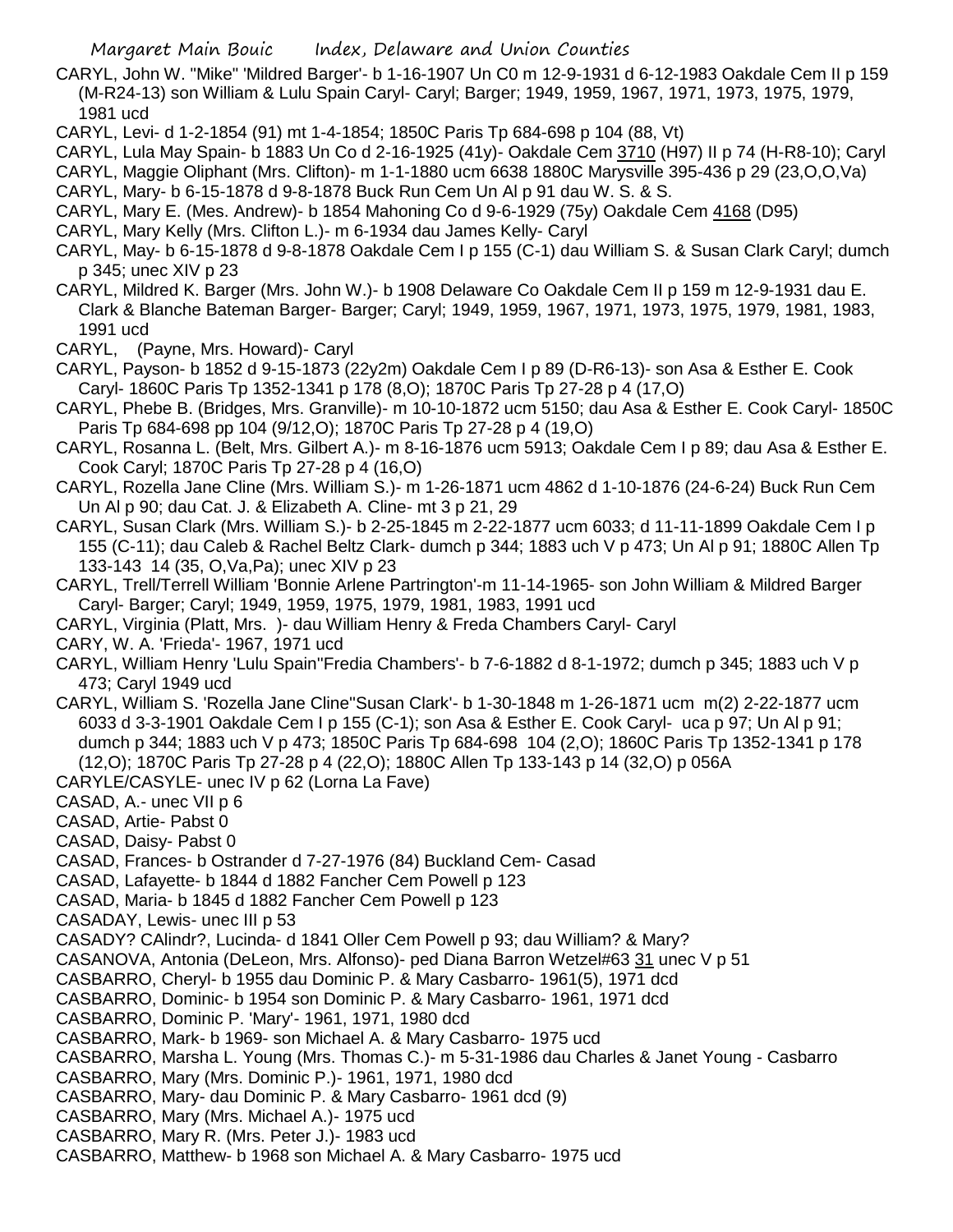Margaret Main Bouic Index, Delaware and Union Counties CASBARRO, Michael A. 'Mary'- 1975 ucd CASBARRO, Michael- b 1961 son Micahel A. & Mary Casbarro- 1975 ucd CASBARRO, Michelle- b 1966 dau Michael A. & Mary Casbarro- 1975 ucd CASBARRO, Monica- b 1963 ch Michael A. & Mary Casbarro- 1975 ucd CASBARRO, Peter- son Dominic P. & Mary Casbarro- 1961 (8), 1971, 1980 dcd CASBARRO, Peter J. 'Mary R.'- 1983 ucd CASBARRO, Thomas C.' Marsha L. Young'- b 1964 m 5-31-1986 son Dominic P. & Mary Casbarro- 1971, 1980 dcd CASBLER, Edmond- b 5-25-1879 Troy Tp son Francis M. & Nina Massis Casbler- dcb CASCER, Meilous- Ekelberry Ledger- delge X p 52 CASCIANI, Felice- b 1850 d 1910 Oak Grove Cem Powell p 430 CASCIANI, John- Sand p 4 CASCIANI, Mary- b 8-2-1892 Delaware Town- dau G. & Felica Gamboni Casciani- dcb CASCIANI, Mary- dau John Casciani- Sand p 4 CASDORPH, Anita- b 1957 dau Kermitt W. & Neva N. Casdorph- 1969, 1971, 1980 dcd CASDORPH, Kermitt W. 'Neva'- 1969, 1971, 1980 dcd CASDORPH, Neva (Mrs. Kermitt W.)- 1969, 1971, 1980 dcd CASE, Bible- delge VII p 11 CASE, family of Daniel G. Wise #284- unec X p 37, XII p 26 CASE, --family of Art Case #628, delge X p 79 CASE, ---Fowler p 26; hjt p 10, 46; 1915 uch p 414; 1880 dch p 519 CASE, ---(Bigelow, Mrs. Dr. Alpheus)- 1883 uch V p 172 CASE, Dr.- Liberty p 2 CASE, Mr.- 1835 men 37 #65 p 65 Liberty Tp CASE, Mr.- 1835 men 37 #69 p 65 Liberty Tp CASE, A.- CCC 1875 Orange Tp CASE, Aaron- 1880C Claibounre Tp 127-134 p 216A (2,O,O,O) CASE, Aaron- b 5-29-1762 son Isaac & Bathsheba Humphries Case- onwq VII p 49 CASE, A. B.- hadc p 34; 1849 Liberty Tp CASE, Abbie Josephine (See Josephine)- dau Levi Case- 1908 dch p 800 CASE, Abby Williams (Mrs. Albert)- 1883 uch V p 655 CASE, Abigail (Thompson, Mrs. John W.)- m 2-2-1830 dau Farrin Case- dcga p 49 CASE, Abi M.- dau Henry & Eliza Case- 1850C Orange Tp 1738 p 112 (4,O) CASE, Capt. Abiel- b 1-22-1784 d Aug 1821 (37y) son Israel & Joanna Case Case- onwq VII p 49; dcga p 16 Franklin Chronicle CASE, Abi J.- dau Augustus & Cynthia Tuller Case- Pabst 0; 1850C Delaware Town 95 p 76 (8,O) CASE, A. D.- lpc p 10; Case CASE, Ada (McCrill, Mrs. Burdell)- b 4-30-1863 m 1-31-1901 dau Charles Hector & Sarah Ann Colvin Caseonwq VII p 54 CASE, Adam 'Selinda E.- 1870C Claibourne Tp 292-287 p 37 (55, NJ); 1880C Claibourne Tp p 0219 CASE, Adam (69-1889) d 11-6-1891 Claibourne Tp uninf p 5 CASE, Adda- dau Charles & Catherine Carney Case- 1880 dch p 680 CASE, Addie V.- b 3-7-1868 dau Velasco & Mary Ann Keller Case- 1883 uch V p 685; 1870C Taylor Tp 29 p 4 (2,O); 1880C Taylor Tp 97-98 p 9 (12,O,O,Va) CASE, Adelaide- d 3-18-1853 (1-2-15) Berkshire Cem dau Charles & Katharine Case- Powell p 11 CASE, Adell- b 7-15-1877 dau James Colvin & Alice Jane Slack Case- onwq VII p 54 CASE, Adella May- b 5-7-1866 dau Velasco & Mary Ann Keller Case- 1883 uch V p 685; 1870C Taylor Tp 29 p 4 (4,O); 1880C Taylor Tp 97-98 p 9 (14,O,O,Va) CASE, Mrs. A. J.- Pabst 1 p 24 CASE, Albert 'Abby Williams''Amelia Cross''Sarah Williams'- m 12-11-1862 dcm son Ralph & Mary Skeels Case- 1880 dch p 655; Pabst 0; 1850C Liberty Tp Del Co 1496 p 102 (24,O); 1880C Liberty Tp p 311C

CASE, Albert 'Mary A. Williams''Sarah'- m 2-17-1853 dcm d 4-17-1888 (63y17d) Old Liberty Chyd Powell p 156; 1880C Liberty Tp p 311C

CASE, Alberta A.- b 9-18-1879 Orange Tp son B. j. & S. W. Manley Case- dcb

CASE, Alfred- 1883 uch IV p 481, 536

CASE, Alice- 1880C Claibourne Tp 127-134 (20,O,Md,O) p 216A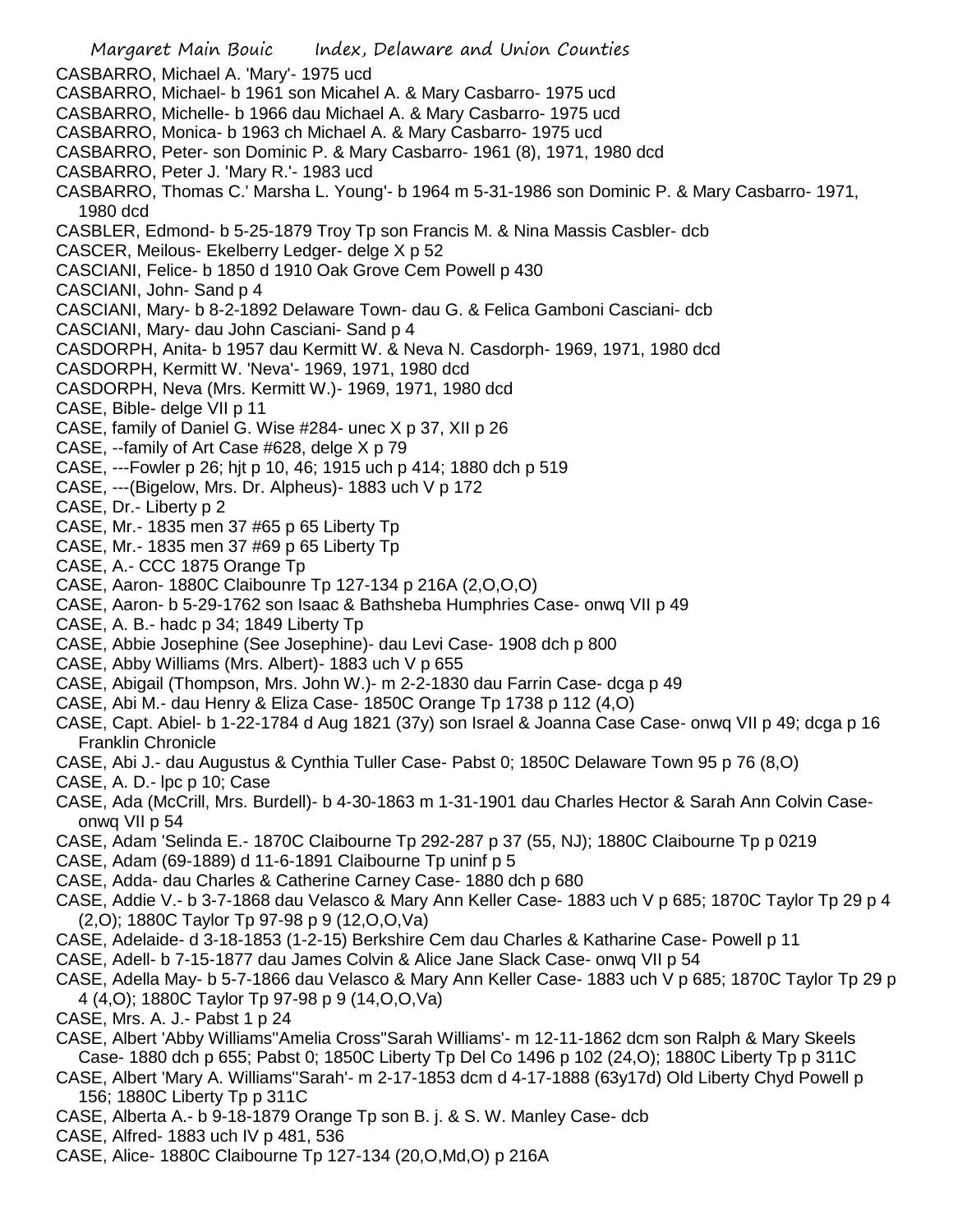- CASE, Alice Jane Slack (Mrs. James Colvin)- b 7-21-1855 d 12-21-1881- onwq VII p 54
- CASE, Alice L.- dau Norman & Almira Holcomb Case- 1880 dch p 658
- CASE, Allando 'Effie Grumley'- b 9-4-1887 m 8-28-1898 son Philo Theodore & Minerva Sullivan Case- onwq VII p 53
- CASE, Allen- delge II p 13 (18,O)
- CASE, Allen- delge VIII p 53, 1810
- CASE, Allen 'Hillie R. Goodrich'- b 3-10-1855 d 9-28-1932 Old Liberty Chyd- Powell p 148
- CASE, Alleen Katherine (Friend, Mrs. Frank C.)- dau George W. & Susan Elizabeth Maugans Case- Maugans Anc p 14
- CASE, Allice- exc of Dan Case dcga p 10 Franklin Chronicle 3-6-1820
- CASE, Alma C.- dau Riley & Lucy Case- 1850C Orange Tp 1755 112 (9,O)
- CASE, C. Alma Daniels (Mrs. Donald E.)- m 1-15-1943 d 9-22-1977 (57) Oak Grove Cem dau Luther B. & Lutie B. George Daniels- Daniels; Case
- CASE, Alma C.- dau Riley & Lucy Case- 1850C Orange Tp 1755 pp 112 (9,O)
- CASE, Almira Holcomb (Mrs. Norman)- m 4-11-1849 dcm; 1883 uch V p 658
- CASE, Almon- d 7-9-1884 (66-8-11) Williamsville Cem Powell p 184; Pabst 0
- CASE, Almon 'Julia Adams'- m 9-29-1839 dcm; 1850C Orange Tp 1753 p 112 (32,O); 1880C Orange Tp p 348C
- CASE, Almon 'Martha Post'- m 5-8-1854 dcm; delge VII p 43
- CASE, Alonzo Harper 'Elizabeth W. Cox'- m 12-12-1850 dcm brother Lorenzo Case- dcw Bk 2 p 246, 316, 359; Pabst 0
- CASE, Alonzo H.- d 6-14-1855 (32-3-9) Radnor- Cem Powell p 232
- CASE, Alonzo H. 'Catherine Toothaker'- m 9-16-1847 dcm; 1850C Marlborough Tp 53 p 184 (26,O)
- CASE, Alma E. (Preston, Mrs. George W.)- m 11-16-1865 dcm
- CASE, Alma Poole (Mrs. Riley)- b ca 1809 dau Joseph & Sally Poole- delge IX p 12
- CASE, Almira Holcomb (Mrs. Norman)- m 4-11-1849 dcm d 9-29-1909 (83y21d) Old Liberty Chyd Powell p 157; 1880 dch p 658; 1850C Liberty Tp Del Co 1496 p 102 (22, Conn)
- CARTER, Alvin O. 'Mila Case'- b 4-17-1816 m 1-19-1837 d 9-6-1898 son Isaac & Jane Addams Case- onwq VII p 51, 53; 1880C Trenton Tp p 339A
- CASE, A. M.- Genther p 50
- CASE, Ambrose- delge II p 13, 38 (1804)
- CASE, Amelia Cross (Mrs. Albert)- 1880 dch p 655
- CASE, Ames J.- 1880C Berlin Tp p 360A
- CASE, Ammorette- b 1-24-1834 d 4-27-1856 not m. dau Isaac & Jane Addams Case- onwq VII p 54
- CASE, Amy (Blain, Mrs. James)- m 3-10-1854 dcm
- CASE, Amy (Shoub, Mrs. Samuel J.)- m 12-28-1848 dcm
- CASE, Andrew J. 'Sarah Evans'- m 9-25-1851 dcm
- CASE, Ann (Bacon, Mrs. Rev.)- 1880 dch p 426
- CASE, Ann E. (Mrs. Elijah W.)- 1870C Claibourne Tp 202-200 p 26 (23,O)
- CASE, Ann E. Kirkwood (Mrs. Edward)- m 3-20-1854 dcm
- CASE, Ann Eliza (Newkirk, Mrs. Cyrus)- b 10-26-1840 m 1865 dau Hiram Andrew & Mary Ann Preston Caseonwq VII p 51
- CASE, Ann Ellen (Cellar, Mrs. A. F.)- Pabst 3 p 20
- CASE, Ann Jane Davenport (Mrs. Lorenzo)- m 6-3-1840 dcm; tcmc p 5; dcw Bk 2 p 246
- CASE, Ann- dau Seth Case- b 1788 Case p 2
- CASE, Ann (Wells, Mrs. Joseph)- m 10-30-1846 ucm 1171
- CASE, Anna- 1869 wsc p 4; Pabst 8 p 15
- CASE, Anna- 1880C Liberty Tp p 315C
- CASE, Anna C.- 1961 dcd
- CASE, Anna Barbara (Nicol, Mrs. George Michael)- see Goersz- m 5-5-1881 ucm 6958
- CASE, Anna Belle (Laman, Mrs. )- dau Ray R. & Mary J. Stetler Case- Case
- CASE, Anna- b 1848 d 1900 Thomas Gravyd Powell p 168
- CASE, Anna Fisher (Mrs. Titus)- 1880 dch p 658
- CASE, Anna Irene- b 3-20-1889 dau Charles & Emma D. Frisbie Case- onwq VII p 54
- CASE, Anna (Mrs. John W.)- b 1799 d 1872 Newhouse Cem p 2; 1908 dch p 429
- CASE, Anna W. (Mrs. Peter W.)- d 6-2-1966 (72) bur Fairview Mem. Pk- Case; 1961 dcd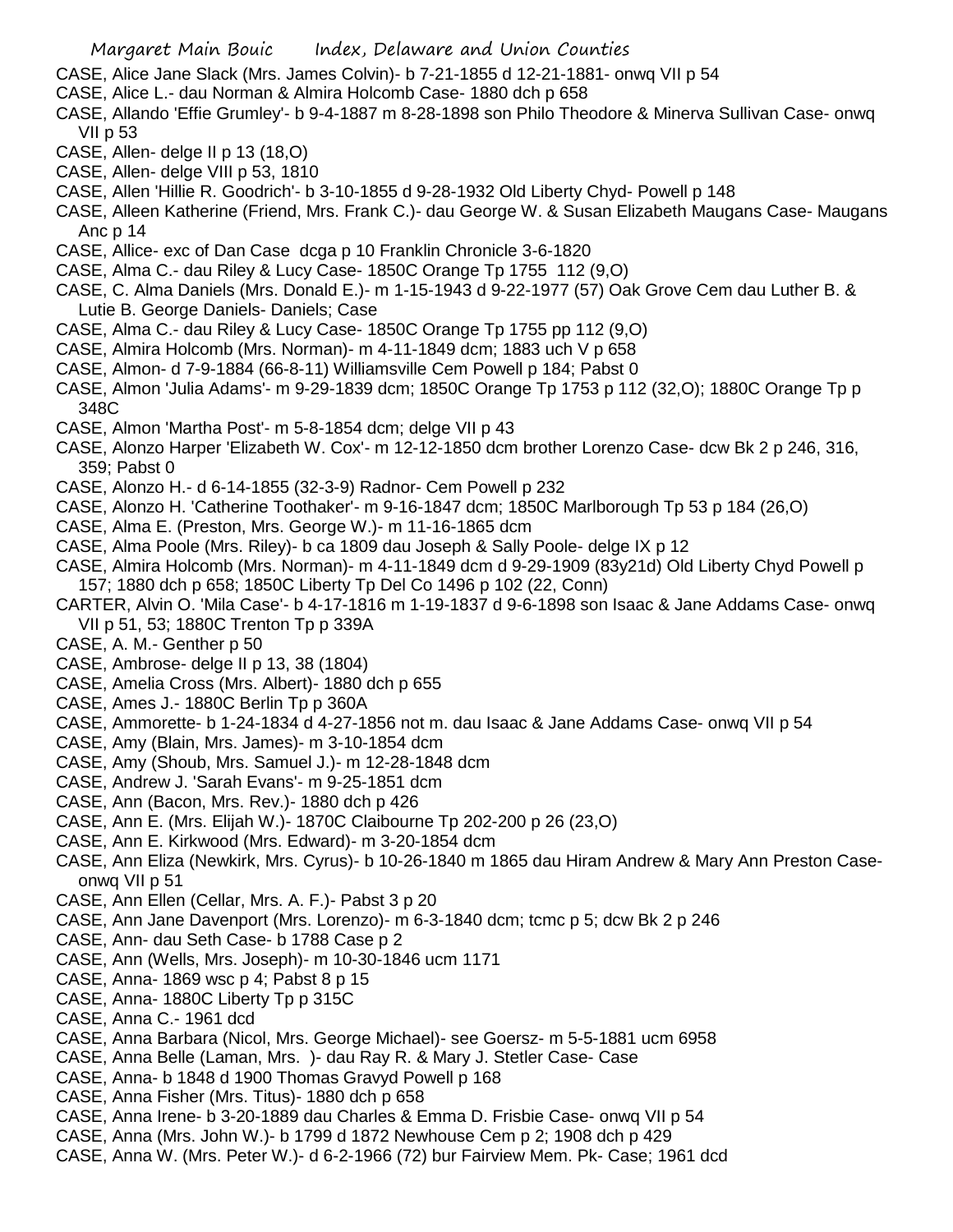- CASE, Ann (Wells, Mrs. Joseph)- dau Augustus & Lucinda Curtis Case- 1880 dch p 650; 1908 dch p 800
- CASE, Annette M. (Mrs. Herbert Frank)- b 1926 Trinity Luth Cem DJ p 83; Case
- CASE, Ariel- b 1-23-1765 dau Job & Joanna Case- onwq VII p 50
- CASE, Arlene- dau Henry H. & Gladys May Case- Case
- CASE, Arthur-lpc p 24
- CASE, Arthur D. 'Rosalinda Sebring'- Case; 1961, 1969, 1971, 1980 dcd
- CASE, Arthur- son James & Mary A. Case- 1880C York Tp 237 pp 23 (3,O,Eng,O)
- CASE, Arthur son Owen & Vernie Steitz Case- Case; delge X p 79 #628
- CASE, Asa- son Capt. John & Sarah Barber Case- Case p 1
- CASE, Asenath (Mrs. Asa)- b 6-12-1779 m 1-31-1786 d 12-10-1795 dau Job & Joanna Case- onwq VII p 50
- CASE, Asher 'Rachel Merritt'- m 7-24-1864 ucm 3603
- CASE, Augusta Andrews (Mrs. )- dau Timothy Andrews- dcw Bk 2 p 153
- CASE, Augustus 'Lucinda Curtis'- 1908 dch p 800; 1840C Concord Tp p 120 (50-60); 1850C Concord Tp 2192 p 129 (66, Conn); unec IV p 8; delge VI p 21 VII p 8, VIII p 15, 26, 66, X p 33
- CASE, Augustus Lumis 'Cynthia Tuller'- m 10-13-1839 dcm d 8-1-1854 (37-5-25) Powell Cem Powell p 162 son Lumis & Lucinda Curtis Case- 1880 dch p 620, 658, 667; 1908 dch p 597, 800; 1835 men 19 #61 p 29 Concord Tp; 1840C Concord Tp p 120 (20-30); 1850C Delaware Town 956 p 76 (34,O); delge IV p 10
- CASE, Aurla- ch Oscar James & Martha Tone Case- 1880 dch p 658
- CASE, Azenith Wilcox (Mrs. Truman)- m 7-16-1806 onwq I
- CASE, Azubah- b 3-28-1760 son Isaac & Bathsheba Humphries Case- onwq VII p 49; see Zuba
- CASE, Azurah (Mrs. Newton)- Broadway Cem lptw p 75; 1870C Liberty Tp Un Co 28 p 4 (59, Maine); 1880C Taylor Tp 98-99 p 10 (69,Mass,Mass,Mass)
- CASE, BESTOR,BARBER & Ely delge VI p 57 Marlborough Tp
- CASE, Barbara Dauber (Mrs. Donald Joseph)- Maugans Anc p 14
- CASE, Bartholemew 'Mary Humphries'- b 10-1670 m 12-7-1699 son John Case, Sr.- onwq VII p 49
- CASE, Bathsheba Humphries (Mrs. Isaac)- m 3-19-1740/1- onwq VII p 49
- CASE, Bathsheba (Phelps, Mrs. Ezekiel)- b 10-22-1751 m 4-8-1770 dau Isaac & Bathsheba Humphries Caseonwq VII p 49
- CASE, Bathsheba- b 6-1-1744/5 d 10-13-1751 dau Isaac & Bathsheba Humprhies Case- onwq VII p 49
- CASE, Benjamin E.- delge II p 13
- CASE, Bert- son Sharon & Martha Jane Cross Case- onwq VII p 55
- CASE, Beth (Mrs. Bob)- Case
- CASE, Betsy (Colflesh, Mrs. James or Janus?)- m 4-20-dcm; dcq Mary Colflesh Miller 5
- CASE, Betsy- dau Giles & Terissa Case- 1850C Orange Tp 1804 p 115 (17,O)
- CASE, Betsy- b 12-23-1775 dau Job & Joanna Case- onwq VII p 50
- CASE, Betsy (Ward, Mrs. Fleeman)- m 1-1-1854 dcm
- CASE, Betty Lear (Mrs. Ralph)- Maugans Anc p 14
- CASE, Beverly Jean (Woodward, Mrs. Richard)- m 12-27-1970 dau Owen Case Jr.- Case
- CASE, B. F.- b 10-2-1855 d 9-19-1887 Horseshoe Baptist Gryd- Powell p 282
- CASE, B. J. (Rapp,. Mrs. )- dau Owen Jr. & Charlotte Case- Case
- CASE, Bob 'Beth'- Case
- CASE, Bonnie L. Andrews (Mrs. Jerry Lynn) m 1973- Case
- CASE, Bonnie Lee (Rose, Mrs. Marion Edward)- b 12-30-1938 d 10-24-1981 bur Hopewell Cem- dau Cecil Burr & Melba Mae Braskett Case- Case
- CASE, Bradley- son Owen Jr.& Charlotte Case- Case; 1969, 1971, 1980 dcd
- CASE, Burr 'Mayme Bolinger'- son George & Susan Elizabeth Maugans Case- Maugans Anc p
- CASE, Byron J.- son C. Luther & Hannah Case Case- 1880 dch p 708; 1880C Orange Tp p 354C
- CASE, Dr. Cal- son Dr. Case- Liberty p 2
- CASE, Calvin H. 'Harriet Kilbourne'- delge III p 66, VI p 50 Orange Tp
- CASE, Calvin L.- Pabst 0
- CASE, Carol- 1973 ucd
- CASE, Carol (McBride, Mrs. Eugene)- dau Rev. Max A. & Wanda Whittenbarger Case- Case
- CASE, Carol Sue- b 7-16-1947 d 8-10-1971 (24) dau Donald & Alma Daniel Case Oak Grove Cem Case
- CASE, Carole (Barsdale, Mrs. )- dau Stanley c. & Vivian Case- Case
- CASE, Caroline- 1850C Berkshire Tp 193 p 20 (14,O)
- CASE, Caroline (Garvin, Mrs. Andrew)- m 3-8-1855 dcm dau Charles & Catherine Carney Case- 1880 dch p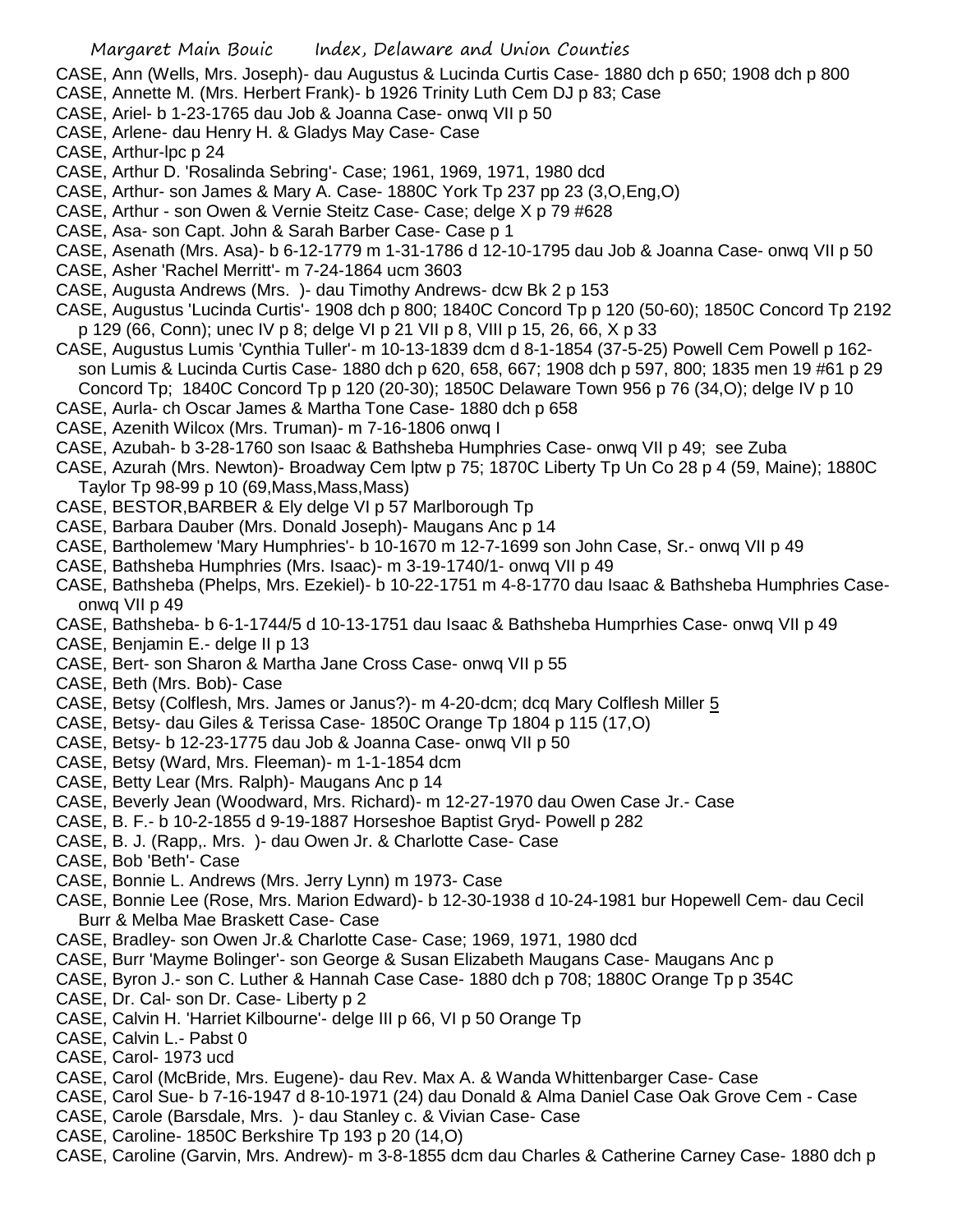680; 1850C Berkshire Tp 218 p 23 (13,O)

- CASE, Caroline J. (Elsbree, Mrs. George F.)- dau Rev. Titus & Hannah Fisher Case- 1908 dch p 702; lpc p 24; Case p 2; 1850C Liberty Tp 1550 0 105 (13,O); dcw Bk 4 p 30(4)
- CASE, Caroline McKitrick (Mrs. Morris)- m 10-15-1851 ucm 1720; 1860C Jerome Tp 49-47 p 7 (38,O); unec XIV p 66
- CASE, Carrie Lentz (Mrs. Miles S.)- d 10-6-1879- 1883 uch V p 658
- CASE, Catharine (Mrs. Alonzo H.)- Radnor Cem Powell p 232
- CASE, C(K)atharine Carney (Mrs. Charles)- b 1-6-1816 Berkshire d 1907 Berkshire Cem Powell p 11; 1850C Berkshire Tpp 218 p 23 (44, PPa)-dau Frederick & Kate Rider Carney- 1880 dch p 680;
- CASE, Catharine (Hathaway, Mrs. Augustus)- b 5-11-1872 dau Philo Theodore & Minerva Sullivan Caseonwq VII p 53
- CASE, Catherine Bennison (Mrs. Milton S.)- m 1-1-1843 dcm
- CASE, Catherine M. (Jones, Mrs. Thomas O.)- m 6-4-1846 dcm
- CASE, Catherine Toothaker (Mrs. Alonzo H.0- m 9-16-1846 dcm
- CASE, Cathy (St. John, Mrs. )- dau Stanley C. & Vivian Case- Case
- CASE, C. C.- Powell p 429
- CASE, Dr. C. D.- lpc p 13, 23; hmp p 59
- CASE, Cecil Burr 'Melba Mae Braskett'- Case
- CASE, Cecilia- b 10-30-1897 Liberty Tp dau Millard S. & Ester E. Moran Case- dcb
- CASE, Chancy- b 2-10-1774 son Joseph,Jr. & Sarah Reed Case- delge IX p 10
- CASE, Charles- 1880C Scioto Tp 249 p 289C
- CASE, Charles- delge VII p 8 (1845)
- CASE, Charles 'Catharine Carney'- d 11-18-1882 (75y6m) Berkshire Cem Powell p 11; 1880 dch p 680; 1835 men p 7 #101 p 5 Berkshire Tp; 1850C Berkshire Tp 218 p 23 (41, NY); 1880C Berkshire Tp p 414C
- CASE, Charles- son C. Luther & Hannah Case Case- 1880 dch p 708
- CASE, Charles D.- son Riley & Lucy Case- 1850C Orange Tp 1755 p 112 (5/12,O)
- CASE, Charles 'Emma D. Frisbie'- b 11-16-1856 m 4-28-1878 son Charles Hector & Sarah Ann Colvin Caseonwq VII p 54
- CASE, Charles Hector 'Sarah Ann Colvin'- b 7-11-1824 d 12-16-1888- onwq VII p 54
- CASE, Charles- b 8-20-1879 Liberty Tp son Miles S. & Caroline Letz Case- dcb
- CASE, Charles S.- b 6-5-1881 Orange Tp son Charles & Cynthia Lowry Case- dcb
- CASE, Charles W.- 1880C Delaware Town p 518C
- CASE, Charlotte (Franklin, Mrs. Otis0- m 1816 d 1825 delge VII p 53
- CASE, Charlotte- dau George & Electa Moore Case- Case p 1,2
- CASE, Charlotte (Mrs. Owen, Jr.)- d 1989; Case; 1969, 1971, 1980 dcd
- CASE, Charlotte Phillips (Mrs. Pinney A.)- m 6-20-1850 Madison Co; unec XI p 45; 1860C Jerome Tp 215-216 31 (32, Vt)
- CASE, Cherry Ann- dau Pinney & Lovina Case- 1850C Delaware Town 1433 pp 100 (17,O)
- CASE, Chester- son Uriah Case- Case
- CASE, Chiquita (Edwards, Mrs. Michael)- dau Jewell Virginia Bess Case- Case
- CASE, Chloe Dyer (Mrs. Joseph)- b 2-15-1778 m 1801/02 dau Daniel Dyer- delge IX p 10
- CASE, Chloe Melissa (Cummins, Mrs. Waters)- b 1803 m 10-7-1824 d 7-8-1844- delge IX p 10, 11
- CASE, Cicero (See Philander Cicero)- son Augustus & Cynthia Tuller Case- 1908 dch p 390, 597, 800
- CASE, Cicero L.- son Giles & Terissa Case- 1850C Orange Tp 1804 p 115 (14,O); 1880C Orange Tp p 351A
- CASE, Cisro F.- 1880C Liberty Tp Del Co p 308A
- CASE, Clara B.- b 1880- Marlborough Cem p 166; Case
- CASE, Clara Belle (Bretz, Mrs. Charles Bruan)- b 9-9-1901 m 9-2-1919- Weiser p 300
- CASE, Clarence A.- b 11-29-1900 Orange Tp son Sherman & Hattie Slane Case- dcb
- CASE, Clarence C. 'Helen/Elen E.' d 10-23-1986 (85) Oak Grove Cem;1961, 1969, 1971, 1980 dcd
- CASE, Clarence D.- b 1895 d 1944 Marlborough Cem p 188
- CASE, Clarence V.- b 4-7-1878 d 9-18-187\_ (1-7-13) Ford Cem Taylor Tp lptw p 84- son Velasco J. & Mary Ann Keller Case- 1883 uch V p 685; 1880C Taylor Tp 97-98 p 9 (2,O,O,Pa)
- CASE, Clarinda- dau Charles Hector & Sarah Ann Colvin Case- onwq VII p 54
- CASE, Cleopatra- b 7-29-1764 dau Isaac & Bathsheba Humphries Case- onwq VII p 49
- CASE, Clifford- b 7-6-1955 d 8-10-1987 (32) son Owen & Charlotte Case Jr.- Case; 1969, 1971, 1980 dcd
- CASE, Climena E. (Younkin, Mrs. William)- b 9-3-1833 m 10-21-1855 dcm dau Newton & Azubah Gay Case-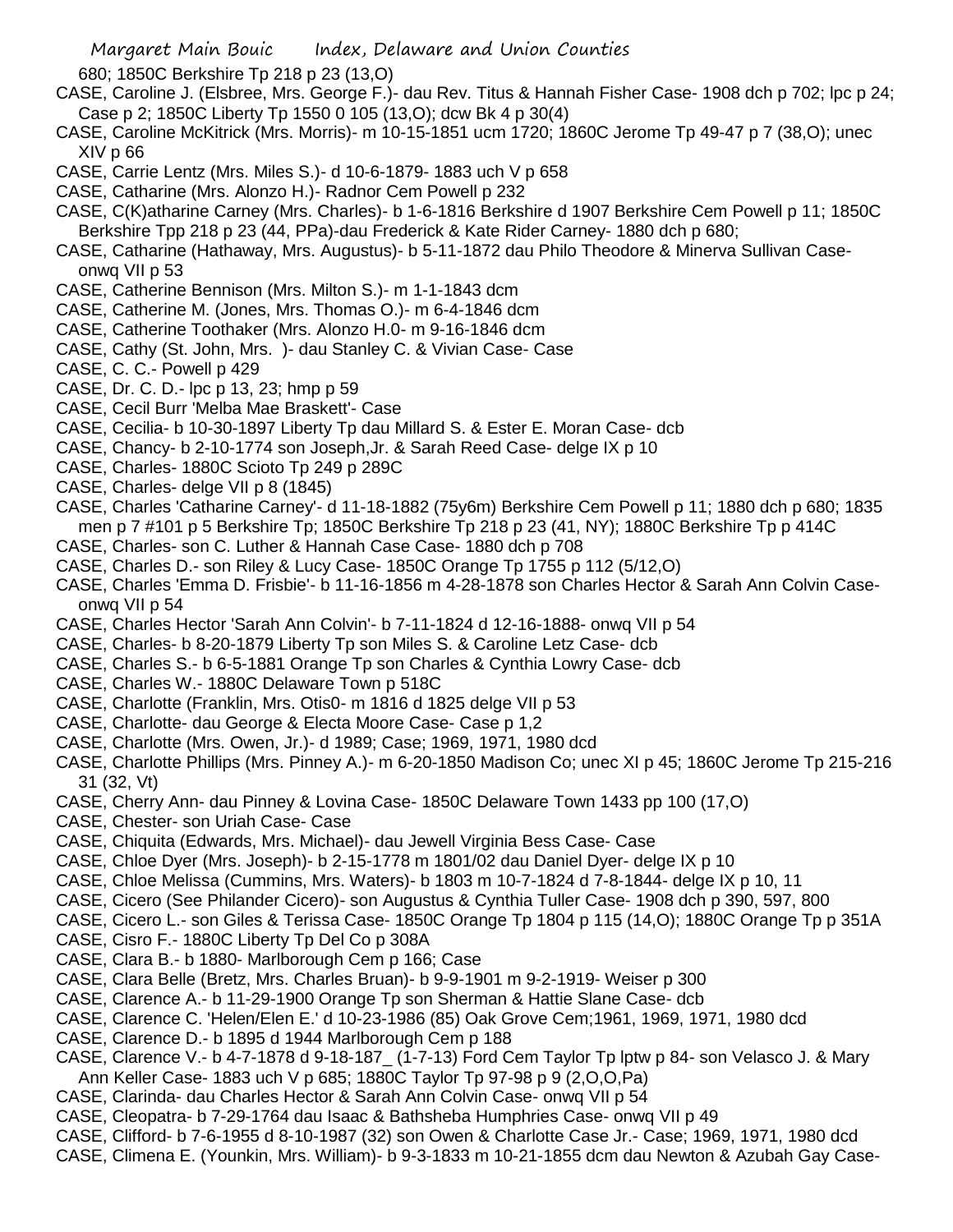1883 uch V p 685

- CASE, Clinton- b 4-20-1835 son Newton & Zuba Case- 1850C Liberty Tp Un Co p 103 (15,O); 1870C Taylor Tp 27 p 4 (35,O); 1883 uch V p 598, 685
- CASE, C. Luther 'Hannah Case'- son Truman & Phoebe Eaton Case- 1883 uch V p 708; hadc p 111; CCC Orange Tp 1875
- CASE, Cora (Clark, Mrs. Mack)- dau Alvin O. & Mila Case case- onwq VII p 53
- CASE, Cornelia F.- d 9-15-1853?(1-10-12) Old Liberty Chyd p 156 dau Albert & Mary A. Case Powell p 156
- CASE, Craiton J.- d 3-6-1970 (80) bur St. Mary's Cem- brother Ralph Case- Case
- CASE, Creighton- b 7-9-1887 Troy Tp son R. F. & Ida F. Strobe Case- dcb
- CASE, C. W.- 1915 uch p 446; 1883 uch V p 402
- CASE, Cynthia (Carpenter, Mrs. Alfred)- N. Carpenter p 1
- CASE, Cynthia (Hard, Mrs. Albert)- b 1823 m 11-26-1856 dcm d 9-14-1868 dau Ralph & Polly Sheets Case-Case p 4; 1850C Liberty Tp Del Co 1504 p 103 (26,O)
- CASE, Cynthia M.- b 1782 dau Seth Case- Case p 2; Powell p 170
- CASE, Cynthia M. Tuller (Mrs. Augustus L.)- b 8-16-1819 m 10-13-1839 dcm d 6-30-1880 (60y10m) Powell Cem Powell p 162; dau Roswell & Nancy Tuller Case- 1908 dch p 597, 800; 1880 dch p 658, 667; 1850C Delaware Town 956 p 76 (31,O); 1880C Liberty Tp p 318A
- CASE, Cynthia (Parks, Mrs. Henry)- m 6-28-1857 dcm
- CASE, Cynthia- b 8-28-1896 Columbus- dau Sherman & Hattie Cowery Case- dcb
- CASE, Dan- died Clinton Tp dcga p 10 Franklin Chronicle 3-6-1820
- CASE, Daniel- son Donald & Alma Daniels Case- Case
- CASE, David- b 2-24-1779 son Joseph,Jr. & Sarah Reed Case- delge IX p 10
- CASE, David 'Susannah'- dcw Bk 4 p 40(6)
- CASE, Dr. David- grandson Vincent & Mayme F. Case- Case
- CASE, Debra June (Gillman, Mrs. Dan)(Biagini, Mrs. )- b 1952m 12-27-1970 dau Owen & Charlotte Case-Case; 1969, 1971 dcd
- CASE, Debra Kaye Eads (Mrs. Earl Craig)- m 5-22-1976 dau Mr. & Mrs. Reese Todhunter- Case
- CASE, Delia Case (Mrs. Orrin)- b 4-19-1830 dau Isaac & Jane Addams Case- onwq VII p 52, 54
- CASE, Delia (Loop, Mrs. Erastus)- dau Charles & Catharine Carney Case- 1880 dch p 680
- CASE, Delia (Potter, Mrs. Alfred)- b 7-2-1850 dau Charles Hector & Sarah Ann Colvin Case- onwq VII p 54
- CASE, Delphina- dau C. Luther & Hannah Case Case- 1880 dch p 708
- CASE, Diana (Andrus, Mrs. Samuel W.)- b 2-13-1821 d 11-10-1890 dau Isreal Putnam & Laurinda Morrison Case- onwq VII p 52
- CASE, Dianne Brown (Mrs. James Arthur)- m 10-25-1974 dau Earl H. Brown- case
- CASE, Dianne- b 1963 dau Dorothy J. Case- 1967, 1971, 1973, 1975, 1979, 1981, 1983 ucd
- CASE, Dianne L. (Mrs. Roger D.)- 1991 ucd
- CASE, Don- brother Stanley C. Case- Case
- CASE, Donald 'Alma Daniels' m 1-15-1943- Case
- CASE, Donald Joseph 'Barbara Dauber'- son Gerald M. & Irene Griggs Case- Maugans Anc p 14
- CASE, Donna- b 1957 dau Dorothy J. Case- 1971, 1975 ucd
- CASE, Donna dau Jewell Virginia Bess Case- Case
- CASE, Dora Frances (Carlson, Mrs. Charles)- dau Augustus Lumis & Cynthia Tuller Case- 1880 dch p 658; 1908 dch p 597, 800; Pabst 0
- CASE, Dorothy (Isaac, Mrs. )- d 3-2-1981 (72) cremated- dau Owen & Vernie Steitz Case- Case
- CASE, Dorothy J.- 1967, 1971, 1973, 1975, 1979, 1981, 1983 ucd
- CASE, Douglas 'Jane Morris'- m 10-19-1848 son Dr. Calvin H. & Harriet Kilbourne Case- delge III p 66
- CASE, Dwight- son Giles & Terissa Case- 1850C Orange Tp 1804 p 114 (12,O)
- CASE, Earl Craig 'Debra Kaye Eads'- m 5-22-1976 son Donald & Alma Daniels Case- Case
- CASE, Earl K.- b 6-10-1902 b Henry Co Ill son Nelson & Nellie Basiger Case- dcb
- CASE, E. B.- son Pinney A. & Charlotte Phillips Case- 1860C Jerome Tp 215-216 p 31 (3,O)
- CASE, Edith (Coleman, Mrs. Richard)- onwq VII p 53
- CASE, Edith I.- b 1893 Marlborough Cem p 188
- CASE, Edith M. (Mrs. Burton)- 1969 dcd
- CASE, Edward 'Ann E. Kirkwood'- m 3-20-1854 dcm
- CASE, Edwin S.- son C. Luther & Hannah Case Case- 1880 dch p 708
- CASE, Effie A.- Pabst 0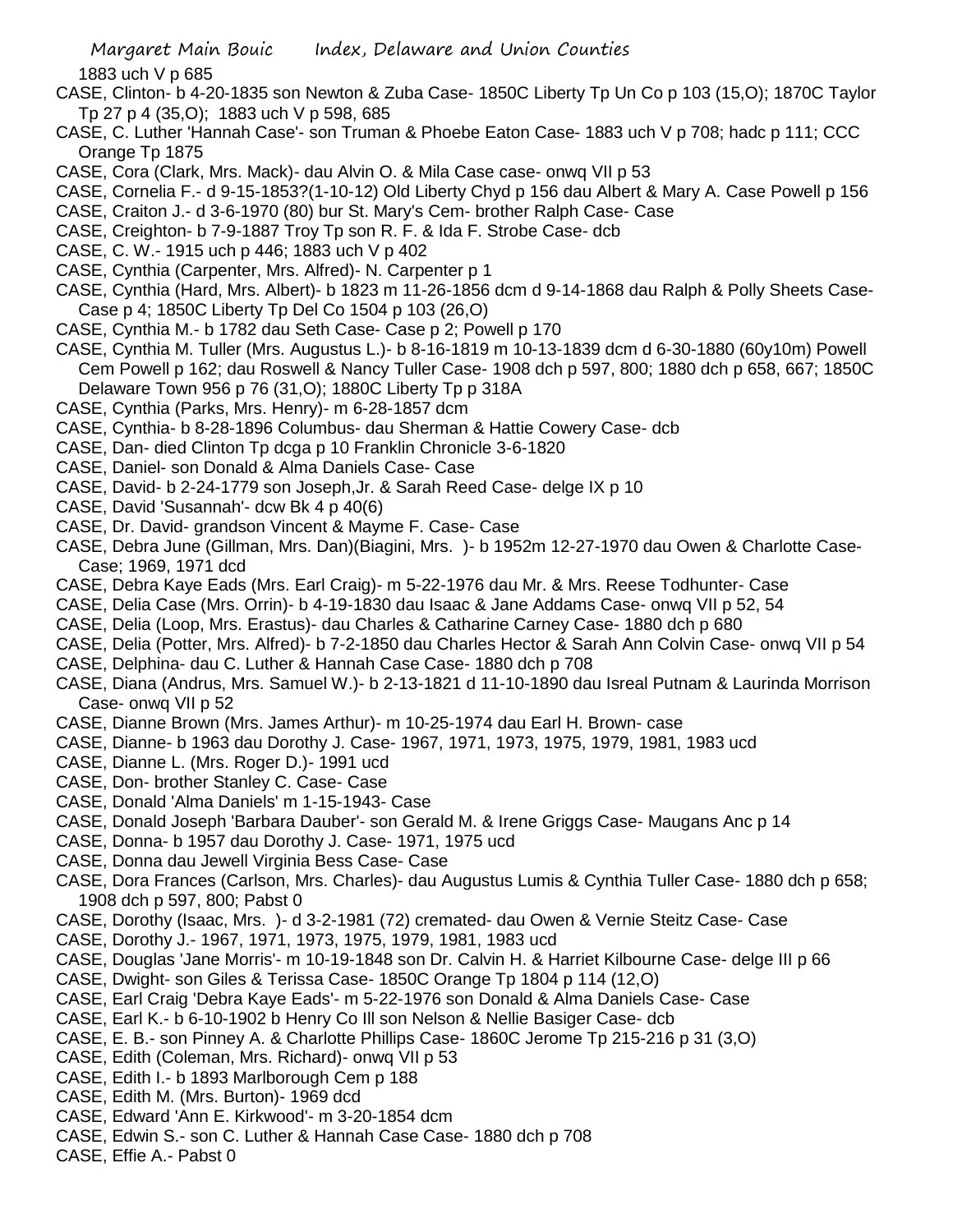- CASE, Effie (Demarest, Mrs. Andrew)- dau Seth W. & Mary Thomas Case- dcq Robert Lacher 7
- CASE, Effie (Wilkerson, Mrs. Clarence)- b 1883 dau George & Susan Elizabeth Maugans Case- 1883 uch V p 14
- CASE, E. J.- dau P. A. & Charlotte Case- 1860C Jerome Tp 215-216 p 31 (8,O)
- CASE, Elect- St. Peter's 1819- delge III p 41
- CASE, Electa A. (Albright, Mrs. Christian)- m 7-12-1854 dcm; Albright
- CASE, Electa (Carpenter, Mrs. Nathan Jr.)- b 6-9-1788 m 1-24-1811 d 3-11-1867 dau George & Electa Moore Case- N. Carpenter p 1; Carpenter p 1; 1880 dch p 391; 1908 dch p 469; Case p 2; 1840C Marlborough Tp p 250 (50-60); 1850C Marl. Tp 53 p 184 (69, Mass); delge III p 52
- CASE, Electa (Mrs. Farrin)- d 12-21-1856 (75y) Wyatt Cem Powell p 304
- CASE, Electa Moore (Mrs. George)- b 10-23-1758 dau Oebdiah & Abigial Moore Moore- Case p 1; Powell p 161; dcw Bk 2 p 359; ped Eliza Jane Haywood 15 delge III p 52
- CASE, Electa- b 3-30-1831 dau Newton & Zuba Case- 1883 uch V p 685; 1850C Liberty Tp Del Co 1515 p 103 (19,O)
- CASE, Electa (Wilcox, Mrs. Charles)- m 2-12-1852 dcm
- CASE, (H)Elen E. (Mrs. Clarence)- 1961, 1969, 1971, 1980 dcd
- CASE, Eli- son Orrin & Delia Case Case- onwq VII p 52
- CASE, Elijah 'Ann E.'- 1870C Claibourne Tp 202-200 p 26 (24, NJ)
- CASE, Elisha W.- b 1846 d 1918 20th Reg OVI Price Cem djlm p 34
- CASE, Eliza Ann (Wheaton, Mrs. Jeremiah S.)- m 12-23-1851 dcm
- CASE, Eliza (Mrs. Henry)- 1850C Orange Tp 1738 p 112 (28,O)
- CASE, Eliza J.- d 8-30-1866 (8-9-12) Old Liberty Chyd Powell p 155
- CASE, Eliza Jane (Breese, Mrs. John)- lic 2-20-1867 delge X p 75- dau Charles & Catharine Carney Case-1880 dch p 680; 1850C Berkshire Tp 218 p 23 (5,O)
- CASE, Eliza Swanke (Mrs. Giles W.)- m 1-8-1855 dcm
- CASE, Elizabeth- b 4-18-1847 d 4-9-1927 Price Cem djlm p 34
- CASE, Elizabeth Demar (Mrs. William)- m 1-30-1845 ucm 1020 unec VI p 31
- CASE, Elizabeth Dunbar (Mrs. William)- m 1845 ucm 1020; 1850C Concord Tp 207 p 125 (24,O)
- CASE, Elizabeth (Elsbree, Mrs. Augustus C.)- m 8-9-1860 dcm dau Rev. Titus & Hannah Fisher Case- 1908 dch p 702; Case p 2; 1850C Liberty Tp Del Co 1550 p 105 (20,O)
- CASE, Elizabeth E.- dau Miles & Emily Jane Bartholemew Case- 1880 dch p 658
- CASE, Elizabeth (Hinds, Mrs. Milo)- dau Isaac & Jane Addams Case- onwq VII p 54
- CASE, Elizabeth- b 9-19-1747 dau Isaac & Bathsheba Humphries Case- onwq VII p 49
- CASE, Elizabeth J. (McCloud, Mrs. William A.)- m 4-30-1878 ucm 6256
- CASE, Elizabeth (Lewis, Mrs. Joseph)- dau John Case- Pabst Pion II p 162
- CASE, Elizabeth N. (Tomley, Mrs. William)- m 5-31-1860 dcm
- CASE, Elizabeth Prince (Mrs. Robert)- m 9-12-1982 dau Donald Prince- Case
- CASE, Elizabeth S.- Pabst 8 p 8
- CASE, Elizabeth S. (Van Deman, Mrs. Joseph)- m 2-16-1841 dcm
- CASE, Elizabeth (Tuller, Mrs. John)- b ca 1658 d 10-9-1718 dcc Marjorie Brookens Humes 385
- CASE, Elizabeth W. Cox (Mrs. Alonso H.)- m 12-12-1850 dcm
- CASE, Elizabeth (Mrs. W. H.)- d 2-23-1873 (47y11m) Jerome Tp Cem p 99; dcw Bk 4 p 28(4)
- CASE, Ella Bishop (Mrs. Friend)- onwq VII p 53
- CASE, Ella Clark (Mrs. Sterne)- onwq VII p 53
- CASE, Ella- dau Herbert & Ruth Case- 1961 dcd(14)
- CASE, Ella- dau Orrin & Delia Case Case- onwq VII p 52
- CASE, Ellen E. Hodkins (Mrs. Henry)- m 10-6-1839 dcm- 1880C Orange Tp p 351A
- CASE, Ella (Shanakorn, Mrs. )- dau Henry H. & Gladys May Case- Case
- CASE, Ellen Eliza (Mrs. Henry)- b 1822 d 1901 Powell Cem Powell p 164
- CASE, Ellen Elizabeth Tallman (Mrs. Giles)- m 6-8-1856 dcm
- CASE, Ellen Leaf (Soule, Mrs. )(Mrs. Frank)- onwq VII p 54
- CASE, Ellen Sullivan (Mrs. James C.)- m 10-26-1865 d 11-11-1902- onwq VII p 51
- CASE, Ellis R.- 1880C Orange Tp p 351A
- CASE, Elmena- d 2-20-1826 (17y7m) Wyatt Cem Powell p 304 dau Farrin & Electa Case
- CASE, Elmy B.- b 10-18-1882 Tory Tp ch -- & -- Darset Case- dcb
- CASE, Eluta- delge I p 19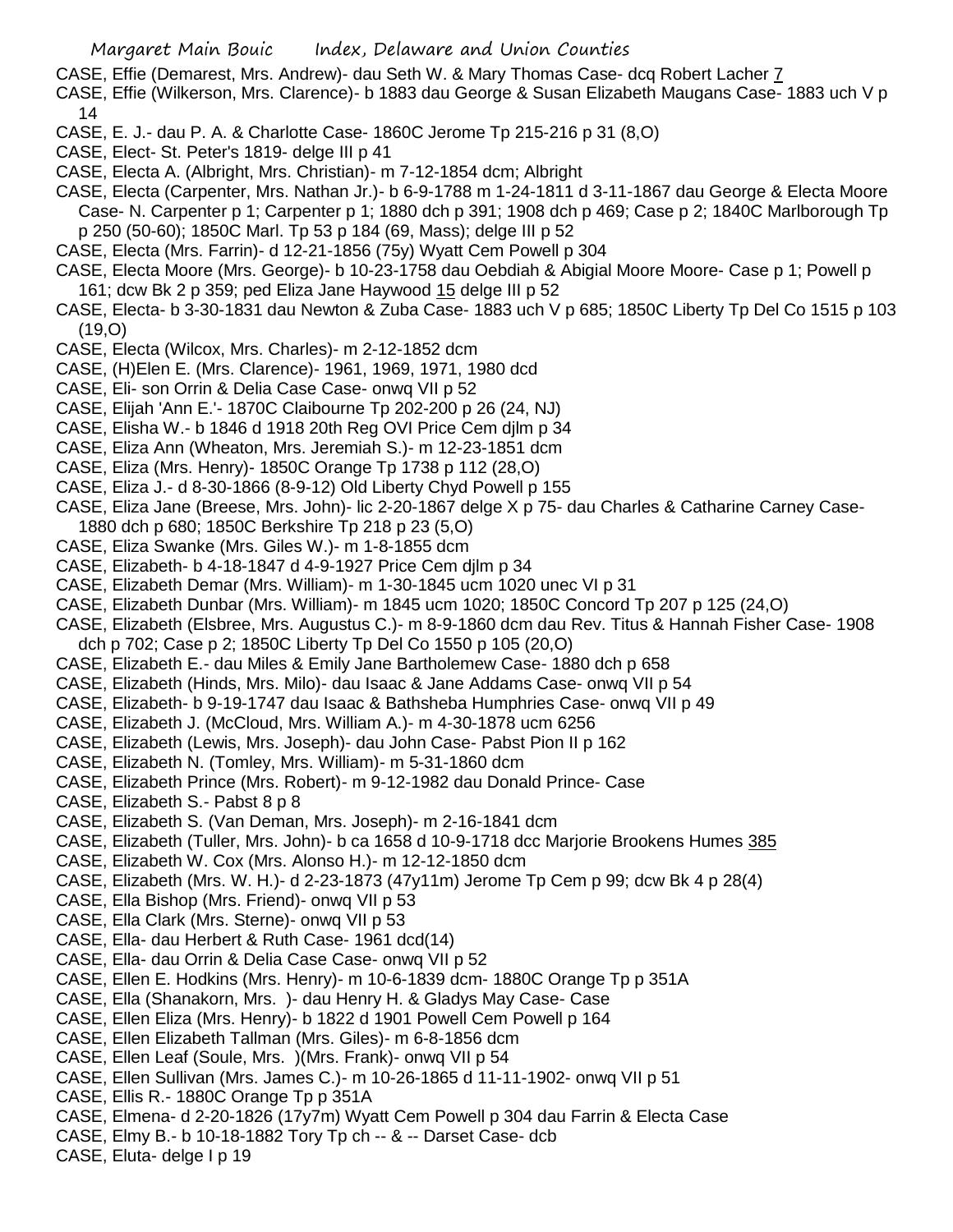- CASE, Elva (Bollinger, Mrs. Blake)- dau Owen Burr & Mayme Bolinger Case- Maugans Anc p 14
- CASE, Emily- b 9-7-1829 d 12-10-1897 Old Liberty Chyd Powell p 156 perhaps dau Ralph Case- 1850C Liberty Tp Del Co 1504 p 103 (20,O)
- CASE, Emily- 1849 Orange Tp hadc p 40
- CASE, Emily Alice (Loy, Mrs. Daniel)- b 12-11-1847 m 5-13-1875 d 1-13-1888 dau Isaac Newton & Emily Vining Case- onwq VII p 55
- CASE, Emily D.- 1908 dch p 429
- CASE, Emily J.- 1-10-1854 (2-1-15) Hunt Cem Powell p 139 dau A. & S. H.
- CASE, Emily Jane Bartholemew (Mrs. Miles S.)- m 4-5-1855 d 4-7-1873 (36-7-7) Old Liberty Chyd Powell p 150 dau Major Bartholemew- 1880 dch p 658; 1908 dch p 702; Case p 2
- CASE, Emily- dau Miles & Emily Jane Bartholemew Case- 1880 dch p 658
- CASE, Emily Vining (Mrs. Isaac Newton)- b 1-14-1811 m 1-1-1833 d 1-10-1849- onwq VII p 55
- CASE, Emily (Webster, Mrs. William J.)- b 3-25-1792 m 6-15-1815 dau Isreal & Joanna Case Case- onwq VII p 49
- CASE, Emma (Howison, Mrs. Charles)- m 9-19-1889- Howison (521)
- CASE, Emma J.- dau Elijah W. & Ann E. Case- 1870C Claibourne Tp 202-200 p 26 (3,O)
- CASE, Emory- dau Giles & Terissa Case- 1850C Orange Tp 1804 p 115 (9,O)
- CASE, Erdean (Dorsey, Mrs. ) (Hunter, Mrs. William Edward)- b 1890 dau George & Susan Elizabeth Maugans Case- Maugans Anc p 14
- CASE, Ernest 'Lizzie Sneed'- b 2-1-1869 m 11-16-1899 son James C. & Ellen Sullivan Case- onwq VII p 51
- CASE, Ervin 'Julia A. Gardner'- m 11-5-1840 dcm d 5-2-1844 (32y) Powell Cem- Powell p 166; delge IX p 62
- CASE, Esther Ann Holcom (Mrs. Franklin)- b 1833 m 1-3-1856 dcm d 1915 Old Liberty Chyd Powell p 155
- CASE, Esther Ann (Strawser, Mrs. Jeremiah)- m 1-22-1865 dcm
- CASE, Esther- dau Friend & Ella Bishop Case- onwq VII p 53
- CASE, Esther- dau Isreal & Joanna Case Case onwq VII p 49
- CASE, Esther (Mrs. Millard)- b 3-22-1880 d 2-17-1905 Powell Cem Powell p 164
- CASE, Ethel Ambrose- b 5-4-1870 dau John Murray & Hannah May Stewart- onwq VII p 54
- CASE, Ethel Luella- b 5-30-1883 dau John Murray & Hannah May Stewart Case- onwq VII p 55
- CASE, Ethel McCloud (Mrs. Oscar)- b 2-16-1891 m 3-24-1915 d 9-2-1964 Oak Grove Cem -dau William B. & Sarah Catherine Bauder McCloud- Weiser p 234; Pabst 8 p 38
- CASE, Ethel May (Mrs. Frank Chandler)- Case
- CASE, Ethel- dau Sharon & Martha Jane Cross Case- onwq VII p 55
- CASE, Etta (Jackson, Mrs. )- sister Peter W. Case- Case
- CASE, Etta (McGurer, Mrs. Henry)- b 8-5-1854 m 8-27-1874 dau Charles Hector & Sarah Ann Colvin Caseonwq VII p 54
- CASE, Ettie- 1880C Liberty Tp Del Co p 314A
- CASE, Eugene 'Mary Wood'- b 6-19-1844 m 6-9-1867 son Orrin & Delia Case Case- onwq VII p 52
- CASE, Eunice- Liberty Tp adm. notice dcga p 1 Del Pat & Fr Chr 12-3-1821
- CASE, Eunice Ann (McCullough, Mrs. David)- m 10-20-1835 dcm dau Watson Case- 1880 dch p 632; dcw Bk 3 p 142; Powers p 203, 205; Pabst 8 p 6
- CASE, Eunice E.- dau Seth W. & Mary J. Thomas Case- 1850C Liberty Tp Del Co 1503 p 103 (1,O)
- CASE, Eunice (Hager, Mrs. Simeon Galutia)- m 3-30-1856 Madison Co- Genther p 210
- CASE, Eunice Jane (Groenendyke, Mrs. John S.)- b 10-30-1833 m 9-18-1856 d 4-29-1866 dau Isaac Newton & Emily Vining Case- onwq VII p 55
- CASE, Eunice (Mrs. Seth)- d 8-24-1821 (70) dcga p 16 Franklin Chronicle
- CASE, Eunice- b 1777 not m Case p 2; dcga p 18 adm Notice Del Pat & Fr Chron 5-14-1823 see Unice
- CASE, Eva (Mrs. )- delge X p 29, cookbook
- CASE, E. W.- 1883 uch IV p 464, 535
- VASE, Fannie- b 8-23-1897 Liberty Tp dau N. F. & Nellie G. Basiger Case- dcb
- CASE, Farren/Faron- 1820C Marlborough Tp; 1880 dch p 518, 522; 1908 dch p 470; hadc p 38; dcga p 49 Del Pat & Fr Chron 2-18-1830; delge VI p 57
- CASE, Farrin 'Electa'- d 6-19-1838 (64-7-17) Wyatt Cem Powell p 304; 1835 men 39 #2 p 70 Marlborough Tp
- CASE, Farrington- son Giles & Terissa Case- 1850C Orange Tp 1804 p 115 (6,O)
- CASE, Flavel- son Uriah Case- Case
- CASE, Flora Marie (Benson, Mrs. )- dau Henry H. & Gladys May Case- Case
- CASE, Floriney L. (Smith, Mrs. Jasper)- b 2-2-1844 dau Alvin O. & Mila Case Case- onwq VII p 53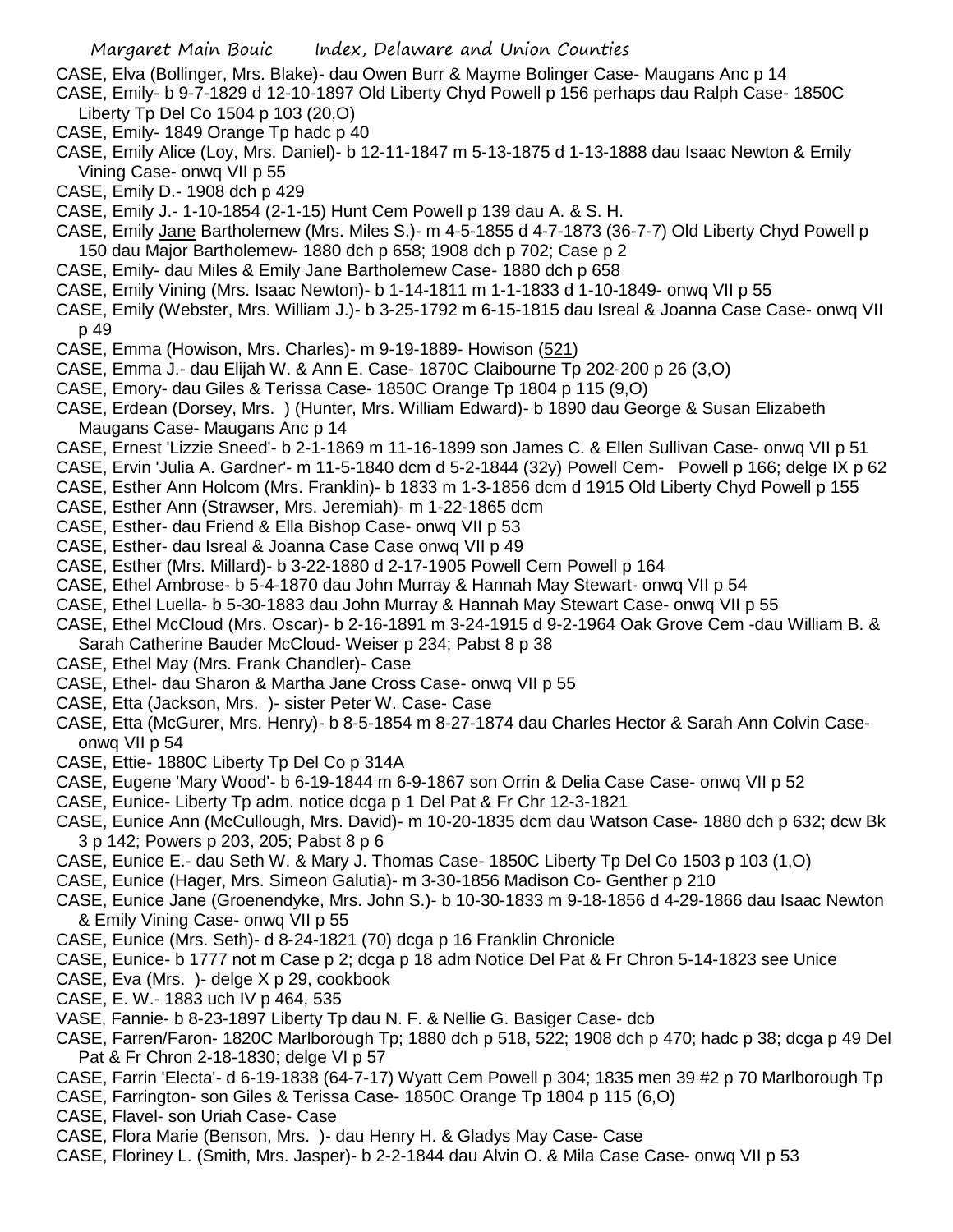- CASE, F. M.- 1880 dch p 390 F. mt 8-15-1860 (76) Delaware County
- CASE, Fone Stanley- b 8-24-1898 Liberty Tp son Nelson & Nellie Basinger Case- dcb
- CASE, Frances (Fox, Mrs. James)- m 10-8-1864 dcm
- CASE, Frances (Wright, Mrs. Ralph)(Umstead, Mrs. Wesley Bradley)- b 11-26-1904 d 10-18-1978 dau Owen & Vernie Steitz Case- Case
- CASE, Francis dau Riley & Lucinda Case- 1850C Berlin Tp 1853 (7,NY)
- CASE, Francis W.- b d 1912 Marlborough Cem p 166
- CASE, Frank Chandler 'Ethel May'- d 12-15-1976 Oak Grove Cem Case
- CASE, Frank 'Flora'- Case
- CASE, Frank- son Frank & Ellen Leaf Case- onwq VII p 54
- CASE, Frank Harvey- b 11-23-1873 son John Murray & Hannah May Stewart Case- onwq VII p 55
- CASE, Frank L.- 1880C Orange Tp p 354C
- CASE, Frank 'Nettie Williams'- son Alvin O. & Mila Case Case- onwq VII p 53
- CASE, Frank 'Polly Colvin''Ellen Leaf'- son Isaac & Jane Addams Case- onwq VII p 54
- CASE, Frank- b 1-17-1892 Tory Tp son Sylvester & Eva Darst Case- dcb
- CASE, Frank- father of Virginia- delge VII p 30, dg 7-13-1906
- CASE, Frank- b 12-27-1892 Genoa Tp son William & Cora Mullen Case- dcb
- CASE, Frankie- delge X p 19, cookbook
- CASE, Franklin- 1880C Radnor Tp p 477C
- CASE, Franklin 'Esther Ann Holcom'- b 1828 m 1-3-1856 dcm d 1857 Old Liberty Chyd Powell p 156; 1850C Liberty Tp Del Co 1504 p 103 (22,O)
- CASE, Franklin- b 7-6-1879 Delaware Town son Frank & Sarah E. Polland Case- dcb
- CASE, Franklin L.- son C. Luther & Hannah Case Case- 1880 dch p 708
- CASE, Franklin M.- son Miles & Emily Jane Bartholemew Case- 1880 dch p 658
- CASE, Franklin- son Ralph W. & Gladys Case- Case
- CASE, Frederic- b 5-5-1777 son Job & Joanna Case- onwq VII p 50
- CASE, Fredonia C. (Thurston, Mrs. Irvin H.)- m 2-8-1849 dcm dau Rev. Titus & Hannah Fisher Case- 1908 dch p 702
- CASE, Freeman- Powers p 279
- CASE, Frema- lpc 4
- CASE, Frieda B.- b 11-22-1894 d 6-30-1987(93) Oak Grove Cem Case
- CASE, Friend- son Alvin O. & Mila Case Case- onwq VII p 53
- CASE, Friend- b 11-10-1781 ch Job & Joanna Case- onwq VII p 50
- CASE, Gail Elaine (McBride, Mrs. John L.)- m 6-12-1971 dau Rev. Max & Wanda Case- 1975 ucd; Case
- CASE, Gary- son Willard Russell Case- Case
- CASE, George delge II p 13 (1806), III p 12
- CASE, George- son Charles & Catharine Carney Case- 1880 dch p 680; 1850C Berkshire Tp 218 p 23 (16,O)
- CASE, George- son C. Luther & Hannah Case Case- 1880 dch p 708
- CASE, George E.- son Julia A. Gardner Case- onwq VII p 55
- CASE, George 'Electa Moore'- b 3-4-1759 m 11-2-1783 d 2-19-1834; 1820C Liberty Tp Del Co; 1880 dch p 191, 418, 658; 1908 dch p 74, 390, 467, 702; Pabst 0; Case p 1; delge III p 52, VI p 56, VIII p 53. This is Giles Case in Case p 1 CASE, George- son George & Electa Moore Case- Case p 2
- CASE, George- son Giles & Terissa Case- 1850C Orange Tp 1804 p 115 (8/12,O)
- CASE, George Jr. 'Mira Sage'- m 4-14-1808 onwq I; Powers p 279, 281, 282; lpc p 4; delge VI p 73, VII p 13, 62
- CASE, George W. 'Susan Elizabeth Maugans'- b 1853 d 1927 New Millcreek Cem p 21; Maugans Anc p 14; 1880C Scioto Tp 319 p 292A
- CASE, Gerald M. 'Irene Griggs'- b 2-2-1893 Delaware Town, dcb- son George W. & Susan Elizabeth Maugans Case- Maugans Anc p 14
- CASE, Gertrude (Aller, Mrs. )- b 1873 d 1931 Price Cem djlm p 41
- CASE, Gilbert- son Giles & Terissa Case- 1850C Orange Tp 1804 p 115 (2,O)
- CASE, Giles 'Ellen Elizabeth Tallman'- m 6-8-1856 dcm
- CASE, Giles 'Terissa'- 1850C Orange Tp 1804 p 115 (36,O)
- CASE, Giles W. 'Eliza Swanke'- m 1-8-1855 dcm
- CASE, Gladys May (Mrs. Henry H.)- 1961 dcd; Case
- CASE, Gladys Temple (Mrs. Ralph W.)- b 7-7-1898 m 6-10-1920 d 12-19-1993 (95) Oak Grove Cem- dau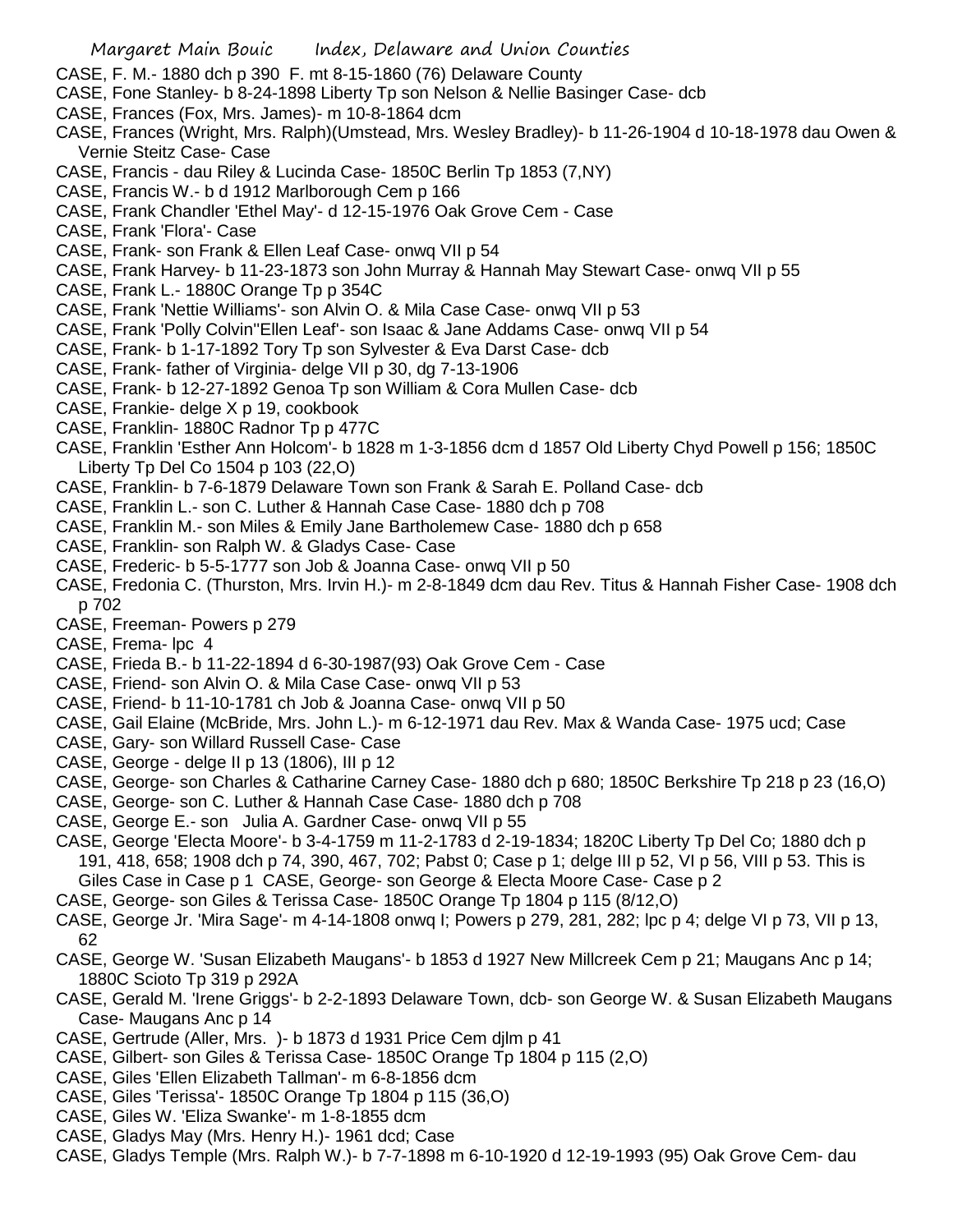William J. & Amy Grace Downing Temple- Case

- CASE, Gladyus- b 10-7-1896 Liberty Tp dau Cicen & Emma Collier Case- dcb
- CASE, Glennie Dee (Snouffler, Mrs. Rufus)- b 2-24-1866 dau Charles Hector & Sarah Ann Colvin Case- onwq VII p 54
- CASE, Glennie (Ebright, Mrs. John)- dau Orrin H. D. & Helen Morgan Case- onwq VII p 51; m consent 1892 unec IV p 10
- CASE, Goldie A.- b 9-20-1883 Orange Tp dau B. J. & Susie Manley Case- dcb
- CASE, Crace- b 10-7-1878 Delaware Town dau W. H. & Mary G. Barus Case- dcb
- CASE, Gracie- b 10-5-1882 Liberty Tp dau Charles E. & Cynthia Lowry Case- dcb
- CASE, Greg- son Stanley C. Case- Case
- CASE, Gregory Ray 'Katherine Lena Lones'- m 8-25-1980- Case
- CASE, Grove- b 6-29-1779 son Job & Joanna Case- onwq VII p 50
- CASE, Grover- b 4-10-1885 d 6-15-1925 Price Cem djlm p 34
- CASE, Dr. Guy B.- son Dr. John & Jane M. Case- Fowler p 57
- CASE, G. W.- 1908 dch p 390; Pabst 8 p 68
- CASE, G. W.- son R. E. & M. S. Case- 1860C Jerome Tp 48-46 p 7 (6,O)
- CASE, Hal- son Dr. Case- Powers p 92; Liberty p 2
- CASE, Hanah M.- 1880C Orange Tp p 353A (80); delge VIII p 52
- CASE, Hannah Case (Mrs. C. Luther)- dau Riley Case- 1880 dch p 708
- CASE, Hannah (Cone, Mrs. Luther)- m 2-17-1851 dcm
- CASE, Hannah Fisher (Mrs. Rev. Titus)- d 1895 (96-7-3) dau Isaac Fisher- 1908 dch p 702; Case p 2,4; dcw Bk 4 p 28(4); 1850C Liberty Tp 1550 p 105 (53, NJ)
- CASE, Hannah May Stewart (Mrs. John Murray)- m 8-2-1865 dcm; onwq VII p 55
- CASE, Hannah M. (Mrs. Titus)- d 8-15-1895 (96-7-3) Old Liberty Chyd Powell p 148
- CASE, Hannah- dau Riley & Lucinda Case- 1850C Berlin Tp 1853 p 117 (17, NY)
- CASE, Harmon- son Moses & Martha Case- 1860C Allen Tp 701-707 p 96 (4,O)
- CASE, Harold- son Ralph W. & Gladys Case- Case
- CASE, Hariet B.- 1880C Orange Tp p 351A
- CASE, Harriet (Mrs. )(Buttles, Mrs. Arory)- (92) April 1821 dcga p 14
- CASE, Harriett- dau Henry & Eliza Case- 1850C Orange Tp 1738 p 112 (1,O)
- CASE, Harriet (Hitchcock, Mrs. Harvey)- m 12-5-1844 dcm
- CASE, Harriet Kilbourne (Mrs. Dr. Calvin)- delge III p 66
- CASE, Harry- lpc 4; Powers p 279
- CASE, Harry A.- d 1-21-1875 (7y) Berkshire Cem son Charles & Catharine Case-
- CASE, Harry- b 10-23-1882 Liberty Tp son Cicero & Emma Collier Case- dcb
- CASE, Harry- son Moses & Martha Case- 1860C Allen Tp 701- 707 p 96 (3,O)
- CASE, Harvey- son Sharon & Mary Jane Cross Case- onwq VII p 55
- CASE, Hattie May dau Marcus & Charity McCutcheon Case- onwq VII p 55
- CASE, Hattie- dau Miles & Emily Jane Bartholomew Case- 1880 dch p 658
- CASE, Hazel Beatrice- b 6-5-1888 Delaware Town dau Lewis & Louisa Shadiker Case- dcb
- CASE, Hector Frisbie- b 12-1881 son Charles & Emma D. Frisbie Case- onwq VII p 54
- CASE, Helen A.- b 9-8-1871 dau Thomas & Lavinie Thomas Case- 1880 dch p 657; Pabst 0
- CASE, Helen (Chiles, Mrs. )- dau Frank Chandler Case- Case
- CASE, Helen (Mrs. Clarence)- Case
- CASE, Helen (Hammonds, Mrs. )(Chiles, Mrs. Harold)- m 4-9-1965 dau Frank & Flora Case- Case
- CASE, Helen (Little, Mrs. )- dau Owen & Vernie Steitz Case- case
- CASE, Helen May- b 1918 d 1932 Marlborough Cem p 188
- CASE, Helen Morgan (Mrs. Orrin H. D.)(Graham, Mrs. Elmore)-m(2) 1-20-1881 ucm 6898; onwq VII p 51; Graham (1712)
- CASE, Helen- sister Stanley C. Case- Case
- CASE, Helpa (Carpenter, Mrs. James)- delge III p 37
- CASE, Henrie Etta- b 6-28-1890 Lierty Tp dau T. W. & Katie Steitz Case- dcb
- CASE, Henrietta- dau Albert & Abby Williams Case- 1880 dch p 655; Pabst 0
- CASE, Henry 'Eliza'- 1850C Orange Tp 1738 pp 112 (31,O)
- CASE, Henry 'Ellen E. Hodkins'- m 1-6-1839 dcm
- CASE, Henry 'Ellen Eliza'- b 1817 d 1880 Powell Cam Powell p 164